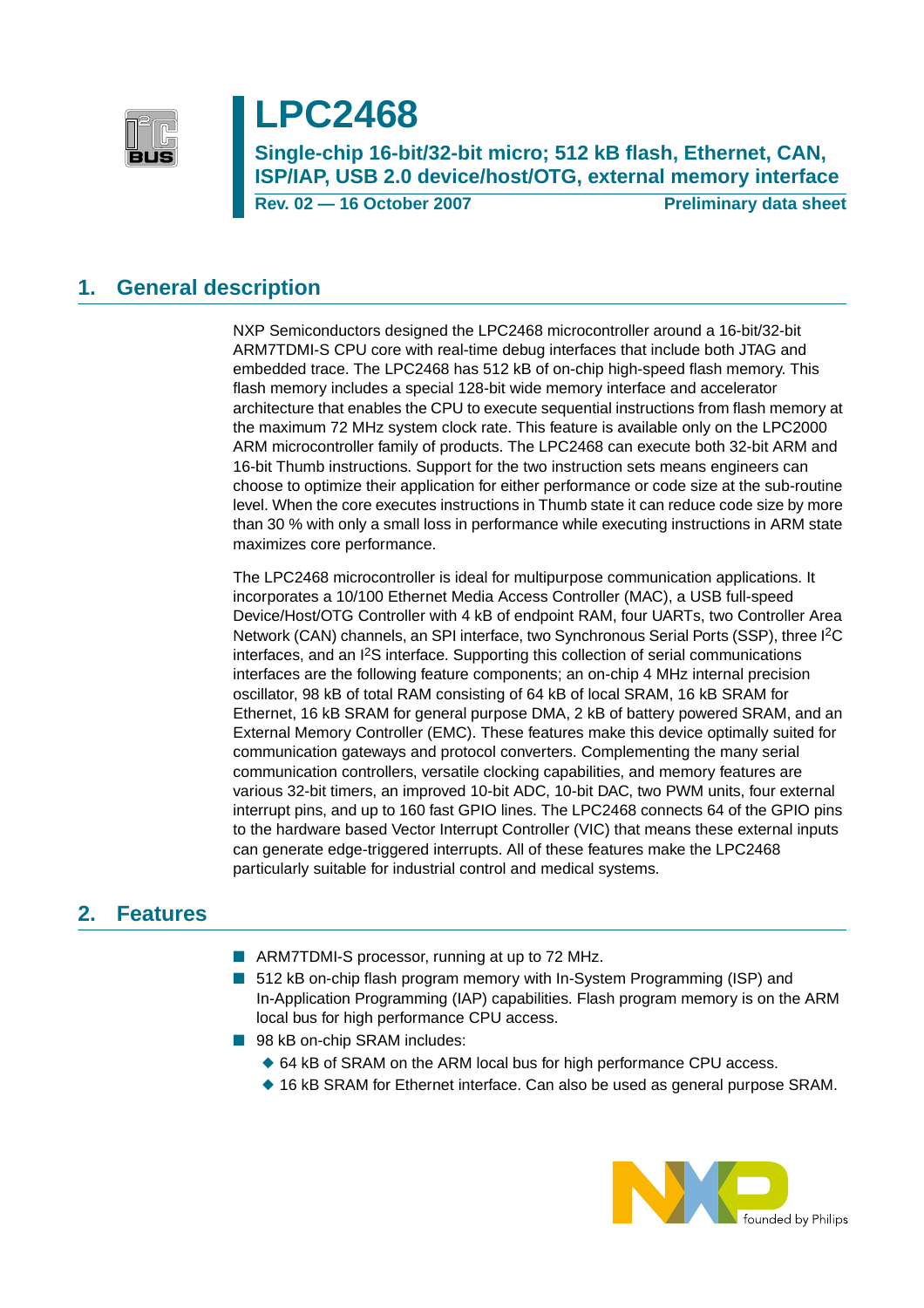- ◆ 16 kB SRAM for general purpose DMA use also accessible by the USB.
- ◆ 2 kB SRAM data storage powered from the Real-Time Clock (RTC) power domain.
- Dual Advanced High-performance Bus (AHB) system allows simultaneous Ethernet DMA, USB DMA, and program execution from on-chip flash with no contention.
- EMC provides support for asynchronous static memory devices such as RAM, ROM and flash, as well as dynamic memories such as Single Data Rate SDRAM.
- Advanced Vectored Interrupt Controller (VIC), supporting up to 32 vectored interrupts.
- General Purpose AHB DMA controller (GPDMA) that can be used with the SSP, I 2S-bus, and SD/MMC interface as well as for memory-to-memory transfers.
- Serial Interfaces:
	- ◆ Ethernet MAC with MII/RMII interface and associated DMA controller. These functions reside on an independent AHB bus.
	- ◆ USB 2.0 full-speed dual port Device/Host/OTG Controller with on-chip PHY and associated DMA controller.
	- ◆ Four UARTs with fractional baud rate generation, one with modem control I/O, one with IrDA support, all with FIFO.
	- ◆ CAN controller with two channels.
	- ◆ SPI controller.
	- ◆ Two SSP controllers, with FIFO and multi-protocol capabilities. One is an alternate for the SPI port, sharing its interrupt. SSPs can be used with the GPDMA controller.
	- ◆ Three I<sup>2</sup>C-bus interfaces (one with open-drain and two with standard port pins).
	- ◆ I<sup>2</sup>S (Inter-IC Sound) interface for digital audio input or output. It can be used with the GPDMA.
- Other peripherals:
	- ◆ SD/MMC memory card interface.
	- ◆ 160 General purpose I/O pins with configurable pull-up/down resistors.
	- ◆ 10-bit ADC with input multiplexing among 8 pins.
	- ◆ 10-bit DAC.
	- ◆ Four general purpose timers/counters with 8 capture inputs and 10 compare outputs. Each timer block has an external count input.
	- ◆ Two PWM/timer blocks with support for three-phase motor control. Each PWM has an external count inputs.
	- ◆ RTC with separate power domain, clock source can be the RTC oscillator or the APB clock.
	- ◆ 2 kB SRAM powered from the RTC power pin, allowing data to be stored when the rest of the chip is powered off.
	- ◆ WatchDog Timer (WDT). The WDT can be clocked from the internal RC oscillator, the RTC oscillator, or the APB clock.
- Standard ARM test/debug interface for compatibility with existing tools.
- Emulation trace module supports real-time trace.
- Single 3.3 V power supply (3.0 V to 3.6 V).
- Three reduced power modes: idle, sleep, and power-down.
- Four external interrupt inputs configurable as edge/level sensitive. All pins on PORT0 and PORT2 can be used as edge sensitive interrupt sources.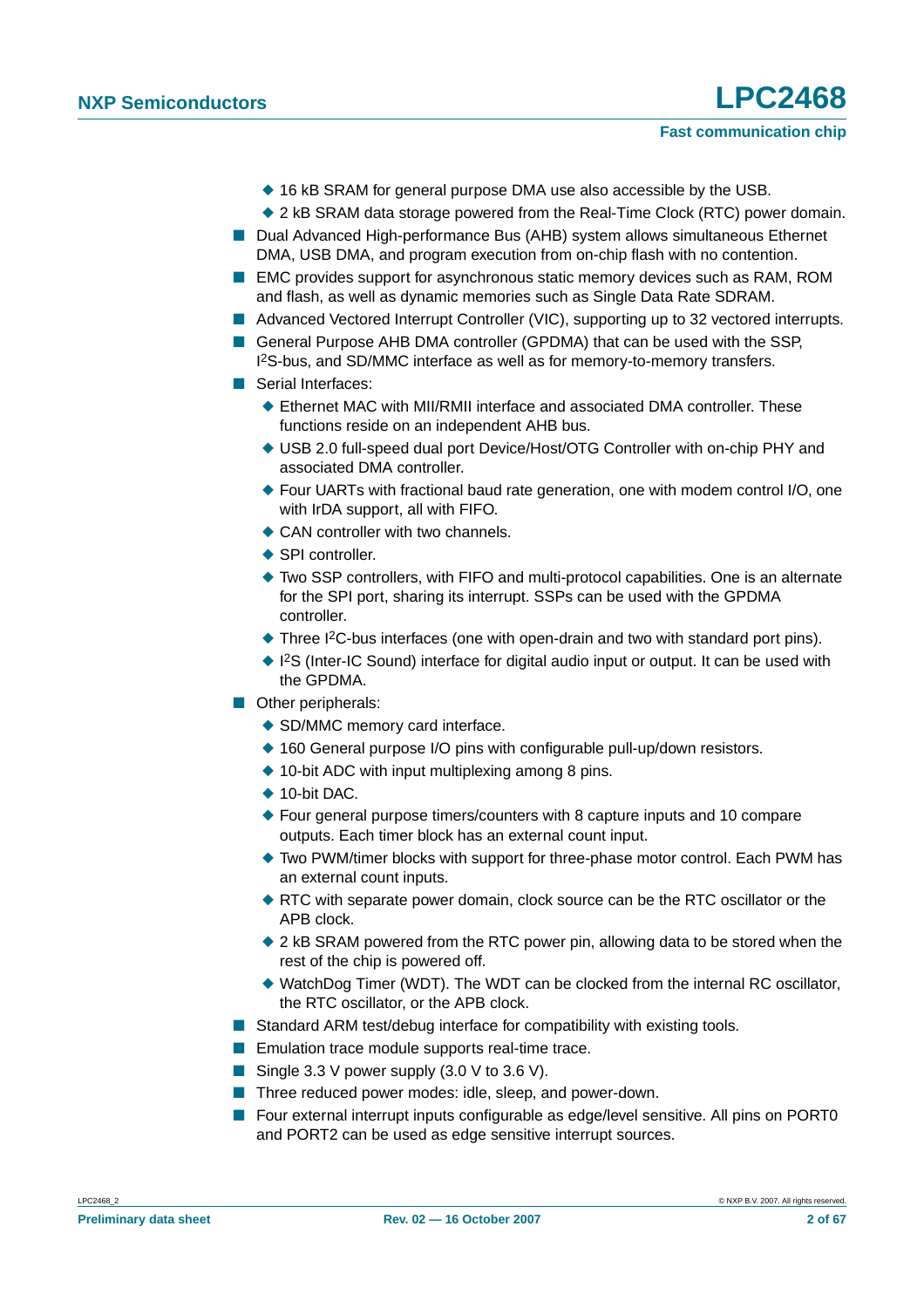- Processor wake-up from Power-down mode via any interrupt able to operate during Power-down mode (includes external interrupts, RTC interrupt, USB activity, Ethernet wake-up interrupt, CAN bus activity, PORT0/2 pin interrupt).
- Two independent power domains allow fine tuning of power consumption based on needed features.
- Each peripheral has its own clock divider for further power saving. These dividers help reducing active power by 20 - 30 %.
- Brownout detect with separate thresholds for interrupt and forced reset.
- On-chip power-on reset.
- On-chip crystal oscillator with an operating range of 1 MHz to 24 MHz.
- 4 MHz internal RC oscillator trimmed to 1 % accuracy that can optionally be used as the system clock. When used as the CPU clock, does not allow CAN and USB to run.
- On-chip PLL allows CPU operation up to the maximum CPU rate without the need for a high frequency crystal. May be run from the main oscillator, the internal RC oscillator, or the RTC oscillator.
- Boundary scan for simplified board testing.
- Versatile pin function selections allow more possibilities for using on-chip peripheral functions.

## <span id="page-2-0"></span>**3. Applications**

- Industrial control
- Medical systems
- Protocol converter
- Communications

## <span id="page-2-1"></span>**4. Ordering information**

#### **Table 1. Ordering information**

| Type number           | Package     |                                                                                                                 |          |  |  |  |  |  |  |  |
|-----------------------|-------------|-----------------------------------------------------------------------------------------------------------------|----------|--|--|--|--|--|--|--|
|                       | <b>Name</b> | <b>Description</b>                                                                                              | Version  |  |  |  |  |  |  |  |
| LPC2468FBD208 LQFP208 |             | plastic low profile quad flat package; 208 leads; body $28 \times 28 \times 1.4$ mm                             | SOT459-1 |  |  |  |  |  |  |  |
| LPC2468FET208         |             | TFBGA208 plastic thin fine-pitch ball grid array package; 208 balls; body $15 \times 15 \times 0.7$ mm SOT950-1 |          |  |  |  |  |  |  |  |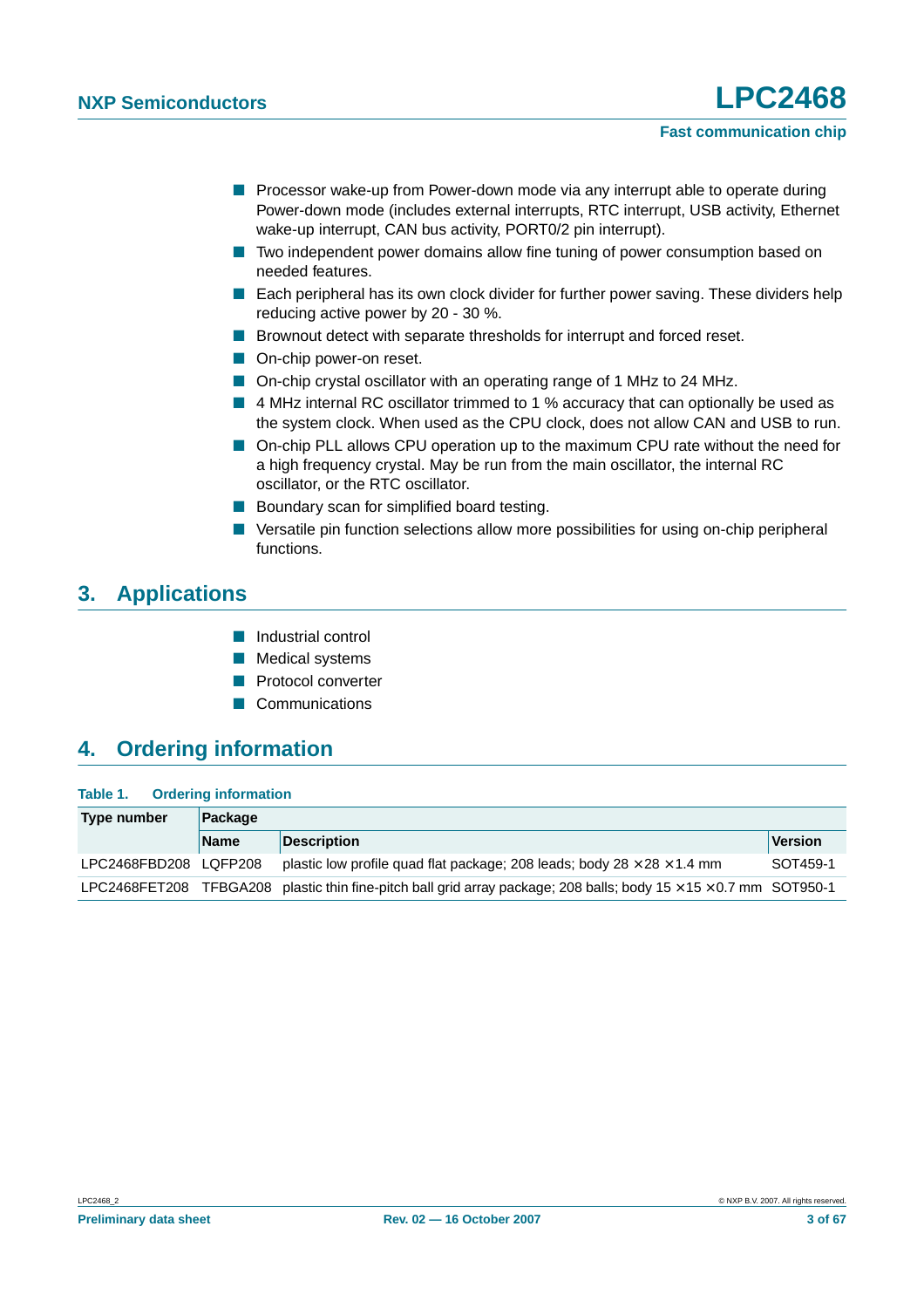## **4.1 Ordering options**

<span id="page-3-0"></span>**Table 2. Ordering options**

| Type number   | <b>Flash</b> | SRAM (kB)                                                                                |    |                                                                                         |                |            | <b>External</b> | Ethernet        | <b>USB</b>      |                | SD/ | <b>GP</b> |   |  | Temp                    |
|---------------|--------------|------------------------------------------------------------------------------------------|----|-----------------------------------------------------------------------------------------|----------------|------------|-----------------|-----------------|-----------------|----------------|-----|-----------|---|--|-------------------------|
|               | (kB)         | <b>bus</b><br>uffer<br>ءَ<br>snq<br>Ethernet<br>GP/USB<br>ocal<br><b>Total</b><br>ပ<br>군 |    | <b>OTG/</b><br>channels<br>OHC/<br><b>DEV</b><br>$+4kB$<br><b>FIFO</b><br><b>Z</b><br>ن |                | <b>MMC</b> | <b>DMA</b>      | channels<br>ADC | channels<br>DAC | range          |     |           |   |  |                         |
| LPC2468FBD208 | 512          | 64                                                                                       | 16 | 16                                                                                      | 2              | 98         | Full 32-bit     | MII/<br>RMII    | yes             | 2              | yes | yes       | 8 |  | $-40$ °C to<br>$+85 °C$ |
| LPC2468FET208 | 512          | 64                                                                                       | 16 | 16                                                                                      | $\overline{2}$ | 98         | Full 32-bit     | MII/<br>RMII    | yes             | $\overline{2}$ | ves | yes       | 8 |  | $-40$ °C to<br>+85 °C   |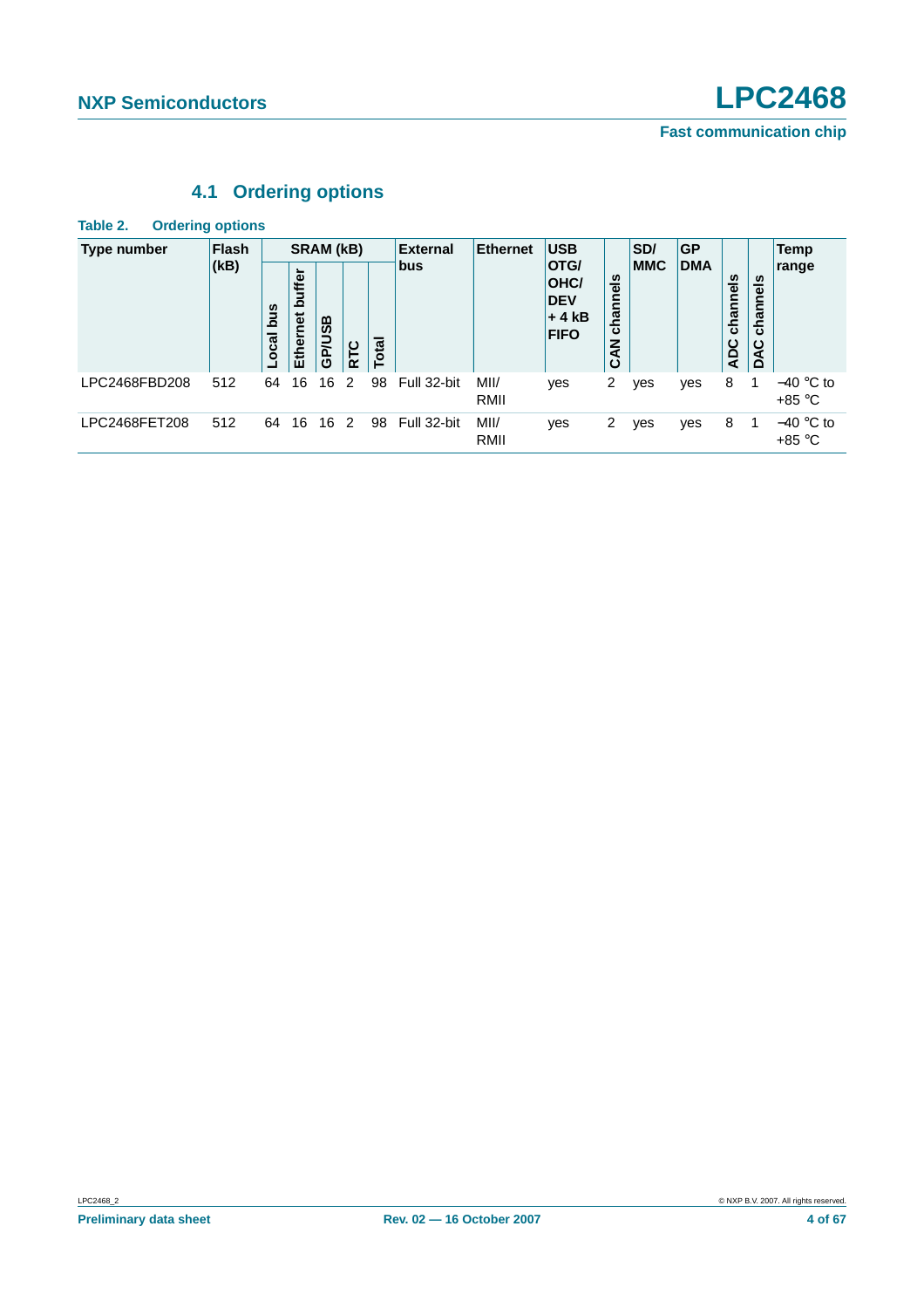## <span id="page-4-0"></span>**5. Block diagram**

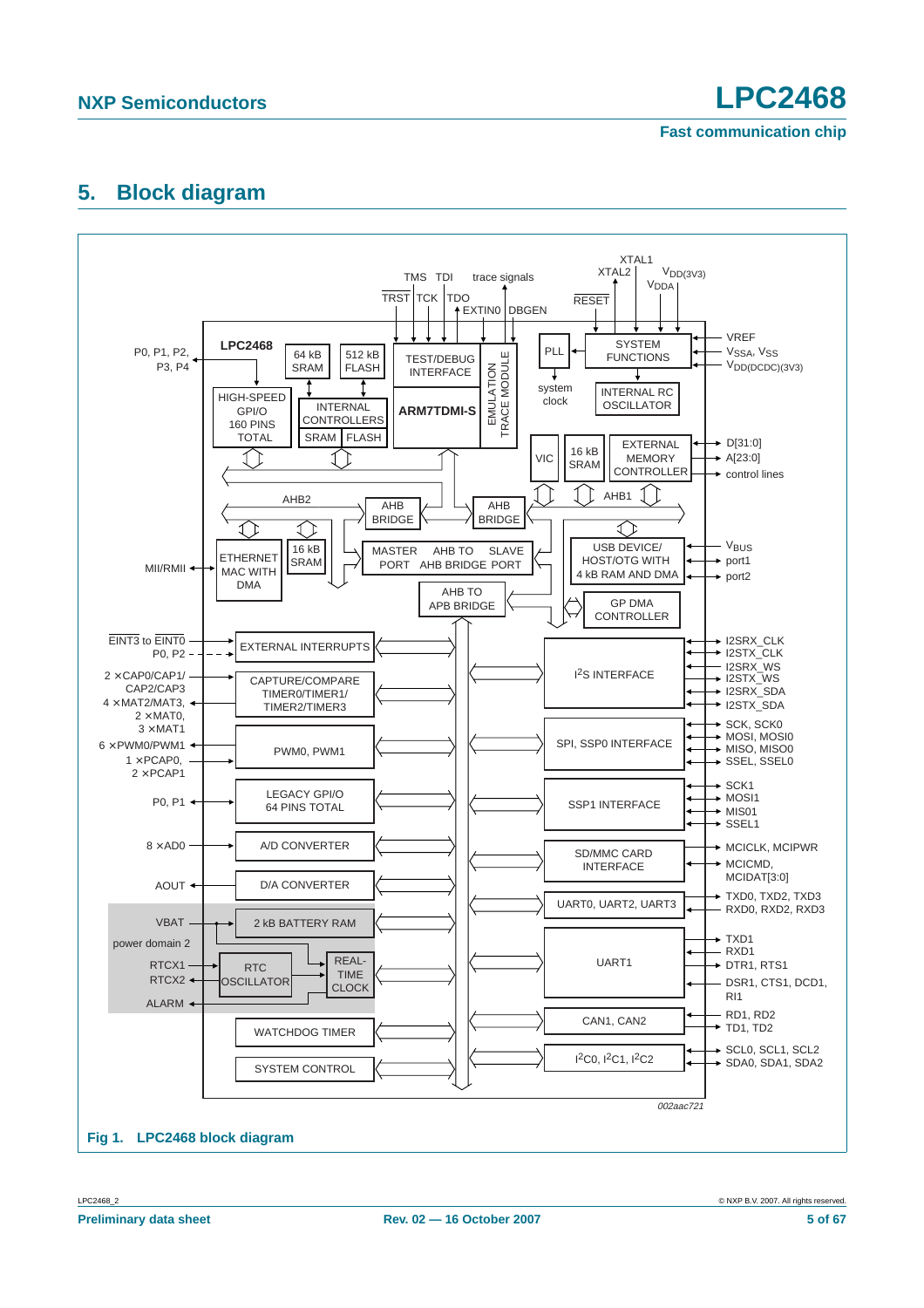## <span id="page-5-0"></span>**6. Pinning information**

### **6.1 Pinning**

<span id="page-5-1"></span>



#### **Table 3. Pin allocation table**

|              | Pin Symbol                     |    | Pin Symbol                           |    | Pin Symbol                       |    | Pin Symbol                                           |
|--------------|--------------------------------|----|--------------------------------------|----|----------------------------------|----|------------------------------------------------------|
| <b>Row A</b> |                                |    |                                      |    |                                  |    |                                                      |
| 1            | P3[27]/D27/<br>CAP1[0]/PWM1[4] | 2  | Vssio                                | 3  | P1[0]/ENET_TXD0                  | 4  | P4[31]/CS1                                           |
| 5            | P1[4]/ENET_TX_EN               | 6  | P1[9]/ENET_RXD0                      | 7  | P1[14]/ENET_RX_ER                | 8  | P <sub>1</sub> [15]/<br>ENET REF CLK/<br>ENET RX CLK |
| 9            | P1[17]/ENET_MDIO               | 10 | P1[3]/ENET_TXD3/<br>MCICMD/PWM0[2]   | 11 | P4[15]/A15                       | 12 | V <sub>SSIO</sub>                                    |
| 13           | P3[20]/D20/<br>PWM0[5]/DSR1    | 14 | P1[11]/ENET_RXD2/<br>MCIDAT2/PWM0[6] | 15 | P0[8]/I2STX_WS/<br>MISO1/MAT2[2] | 16 | P1[12]/ENET_RXD3/<br>MCIDAT3/PCAP0[0]                |
| LPC2468 2    |                                |    |                                      |    |                                  |    | © NXP B.V. 2007. All rights reserved.                |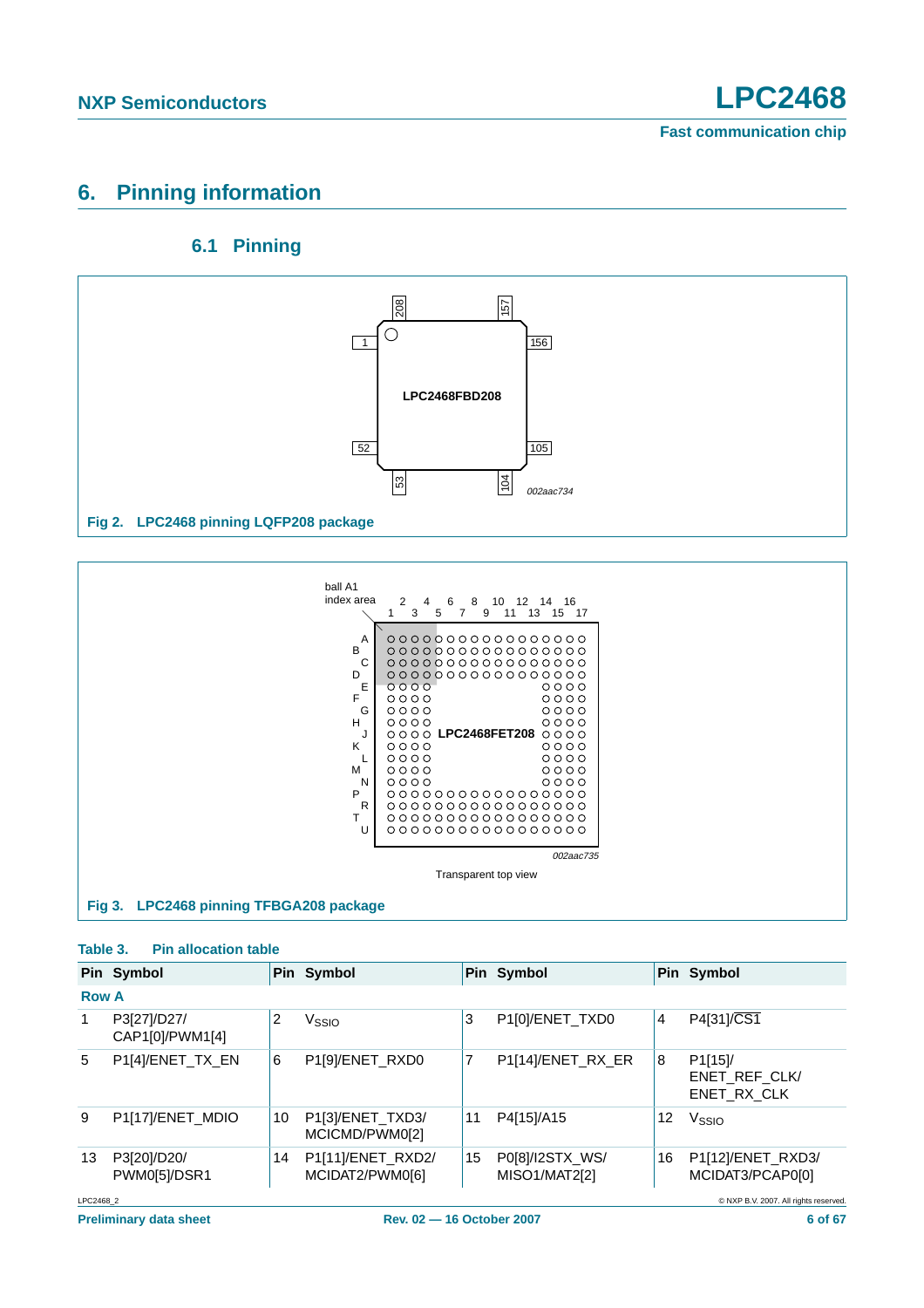|              | Pin Symbol                             |                | Pin Symbol                         |    | Pin Symbol                            |                         | Pin Symbol                       |
|--------------|----------------------------------------|----------------|------------------------------------|----|---------------------------------------|-------------------------|----------------------------------|
| 17           | P1[5]/ENET_TX_ER/<br>MCIPWR/PWM0[3]    |                |                                    |    |                                       |                         |                                  |
| <b>Row B</b> |                                        |                |                                    |    |                                       |                         |                                  |
| 1            | P3[2]/D2                               | 2              | P3[10]/D10                         | 3  | P3[1]/D1                              | 4                       | P3[0]/D0                         |
| 5            | P1[1]/ENET_TXD1                        | 6              | V <sub>SSIO</sub>                  | 7  | P4[30]/CS0                            | 8                       | P4[24]/OE                        |
| 9            | P4[25]/WE                              | 10             | P4[29]/BLS3/<br>MAT2[1]/RXD3       | 11 | P1[6]/ENET_TX_CLK/<br>MCIDAT0/PWM0[4] | 12                      | P0[4]/I2SRX_CLK/RD2/<br>CAP2[0]  |
| 13           | $V_{DD(3V3)}$                          | 14             | P3[19]/D19/<br>PWM0[4]/DCD1        | 15 | P4[14]/A14                            | 16                      | P4[13]/A13                       |
| 17           | P2[0]/PWM1[1]/TXD1/<br><b>TRACECLK</b> |                |                                    |    |                                       |                         |                                  |
| <b>Row C</b> |                                        |                |                                    |    |                                       |                         |                                  |
| 1            | P3[13]/D13                             | 2              | TDI                                | 3  | <b>RTCK</b>                           | 4                       | P0[2]/TXD0                       |
| 5            | P3[9]/D9                               | 6              | P3[22]/D22/<br>PCAP0[0]/RI1        | 7  | P1[8]/ENET_CRS_DV/E<br>NET_CRS        | 8                       | P1[10]/ENET_RXD1                 |
| 9            | $V_{DD(3V3)}$                          | 10             | P3[21]/D21/<br>PWM0[6]/DTR1        | 11 | P4[28]/BLS2/<br>MAT2[0]/TXD3          | 12 <sub>2</sub>         | P0[5]/I2SRX_WS/TD2/<br>CAP2[1]   |
| 13           | P0[7]/I2STX_CLK/SCK1<br>/MAT2[1]       | 14             | P0[9]/I2STX_SDA/<br>MOSI1/MAT2[3]  | 15 | P3[18]/D18/<br>PWM0[3]/CTS1           | 16                      | P4[12]/A12                       |
| 17           | $V_{DD(3V3)}$                          |                |                                    |    |                                       |                         |                                  |
| <b>Row D</b> |                                        |                |                                    |    |                                       |                         |                                  |
| $\mathbf{1}$ | <b>TRST</b>                            | 2              | P3[28]/D28/<br>CAP1[1]/PWM1[5]     | 3  | <b>TDO</b>                            | 4                       | P3[12]/D12                       |
| 5            | P3[11]/D11                             | 6              | P0[3]/RXD0                         | 7  | $V_{DD(3V3)}$                         | $\overline{\mathbf{8}}$ | P3[8]/D8                         |
| 9            | P1[2]/ENET_TXD2/<br>MCICLK/PWM0[1]     | 10             | P1[16]/ENET_MDC                    | 11 | $V_{DD(DCDC)(3V3)}$                   | 12                      | VSSCORE                          |
| 13           | P0[6]/I2SRX_SDA/<br>SSEL1/MAT2[0]      | 14             | P1[7]/ENET_COL/<br>MCIDAT1/PWM0[5] | 15 | P2[2]/PWM1[3]/<br>CTS1/PIPESTAT1      | 16                      | P1[13]/ENET_RX_DV                |
| 17           | P2[4]/PWM1[5]/<br>DSR1/TRACESYNC       |                |                                    |    |                                       |                         |                                  |
| <b>Row E</b> |                                        |                |                                    |    |                                       |                         |                                  |
| 1            | P0[26]/AD0[3]/<br>AOUT/RXD3            | $\overline{c}$ | <b>TCK</b>                         | 3  | <b>TMS</b>                            | 4                       | P3[3]/D3                         |
| 14           | P2[1]/PWM1[2]/RXD1/<br>PIPESTAT0       | 15             | V <sub>SSIO</sub>                  | 16 | P2[3]/PWM1[4]/<br>DCD1/PIPESTAT2      | 17                      | P2[6]/PCAP1[0]/<br>RI1/TRACEPKT1 |
| <b>Row F</b> |                                        |                |                                    |    |                                       |                         |                                  |
| $\mathbf{1}$ | P0[25]/AD0[2]/<br>I2SRX_SDA/TXD3       | 2              | P3[4]/D4                           | 3  | P3[29]/D29/<br>MAT1[0]/PWM1[6]        | 4                       | <b>DBGEN</b>                     |
| 14           | P4[11]/A11                             | 15             | P3[17]/D17/<br>PWM0[2]/RXD1        | 16 | P2[5]/PWM1[6]/<br>DTR1/TRACEPKT0      | 17                      | P3[16]/D16/<br>PWM0[1]/TXD1      |
| <b>Row G</b> |                                        |                |                                    |    |                                       |                         |                                  |
| 1            | P3[5]/D5                               | $\overline{c}$ | P0[24]/AD0[1]/<br>I2SRX_WS/CAP3[1] | 3  | $V_{DD(3V3)}$                         | 4                       | <b>V<sub>DDA</sub></b>           |
| 14           | <b>NC</b>                              | 15             | P4[27]/BLS1                        | 16 | P2[7]/RD2/<br>RTS1/TRACEPKT2          | 17                      | P4[10]/A10                       |

### **Table 3. Pin allocation table** …continued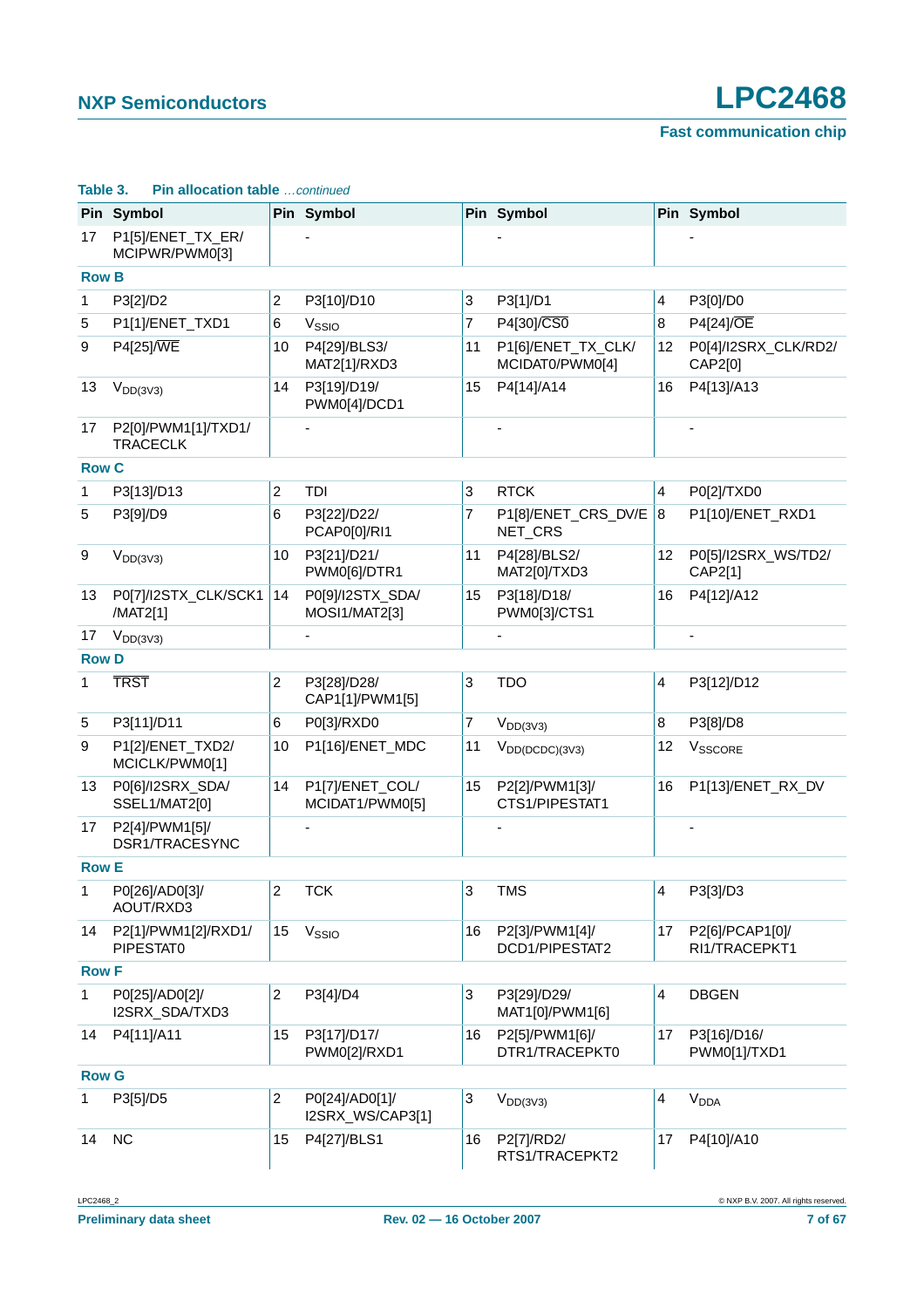|              | Pin Symbol                          |                | Pin Symbol                             |                | Pin Symbol                             |                 | Pin Symbol                          |  |  |  |  |
|--------------|-------------------------------------|----------------|----------------------------------------|----------------|----------------------------------------|-----------------|-------------------------------------|--|--|--|--|
| <b>Row H</b> |                                     |                |                                        |                |                                        |                 |                                     |  |  |  |  |
| 1            | P0[23]/AD0[0]/<br>I2SRX_CLK/CAP3[0] | $\overline{c}$ | P3[14]/D14                             | 3              | P3[30]/D30/<br>MAT1[1]/RTS1            | 4               | $V_{DD(DCDC)(3V3)}$                 |  |  |  |  |
| 14           | V <sub>SSIO</sub>                   | 15             | P2[8]/TD2/<br>TXD2/TRACEPKT3           | 16             | P2[9]/<br>USB_CONNECT1/<br>RXD2/EXTIN0 | 17              | P4[9]/A9                            |  |  |  |  |
| <b>Row J</b> |                                     |                |                                        |                |                                        |                 |                                     |  |  |  |  |
| 1            | P3[6]/D6                            | 2              | V <sub>SSA</sub>                       | 3              | P3[31]/D31/MAT1[2]                     | 4               | <b>NC</b>                           |  |  |  |  |
| 14           | P0[16]/RXD1/<br>SSEL0/SSEL          | 15             | P4[23]/A23/<br>RXD2/MOSI1              | 16             | P0[15]/TXD1/<br>SCK0/SCK               | 17              | P4[8]/A8                            |  |  |  |  |
| <b>Row K</b> |                                     |                |                                        |                |                                        |                 |                                     |  |  |  |  |
| 1            | <b>VREF</b>                         | 2              | RTCX1                                  | 3              | <b>RSTOUT</b>                          | 4               | V <sub>SSCORE</sub>                 |  |  |  |  |
| 14           | P4[22]/A22/<br>TXD2/MISO1           | 15             | P0[18]/DCD1/<br>MOSI0/MOSI             | 16             | $V_{DD(3V3)}$                          | 17              | P0[17]/CTS1/<br>MISO0/MISO          |  |  |  |  |
| <b>Row L</b> |                                     |                |                                        |                |                                        |                 |                                     |  |  |  |  |
| 1            | P3[7]/D7                            | 2              | RTCX2                                  | 3              | V <sub>SSIO</sub>                      | 4               | P2[30]/DQMOUT2/<br>MAT3[2]/SDA2     |  |  |  |  |
| 14           | <b>NC</b>                           | 15             | P4[26]/BLS0<br>16                      |                | P4[7]/A7                               | 17              | P0[19]/DSR1/<br>MCICLK/SDA1         |  |  |  |  |
|              | <b>Row M</b>                        |                |                                        |                |                                        |                 |                                     |  |  |  |  |
| 1            | P3[15]/D15                          | 2              | <b>RESET</b>                           | 3              | <b>VBAT</b>                            | 4               | XTAL1                               |  |  |  |  |
| 14           | P4[6]/A6                            | 15             | P4[21]/A21/<br>SCL2/SSEL1              | 16             | P0[21]/RI1/<br>MCIPWR/RD1              | 17              | P0[20]/DTR1/<br>MCICMD/SCL1         |  |  |  |  |
| <b>Row N</b> |                                     |                |                                        |                |                                        |                 |                                     |  |  |  |  |
| 1            | <b>ALARM</b>                        | 2              | P2[31]/DQMOUT3/<br>MAT3[3]/SCL2        | 3              | P2[29]/DQMOUT1                         | 4               | XTAL <sub>2</sub>                   |  |  |  |  |
| 14           | P2[12]/EINT2/<br>MCIDAT2/I2STX_WS   | 15             | P2[10]/EINT0                           | 16             | V <sub>SSIO</sub>                      | 17              | P0[22]/RTS1/<br>MCIDAT0/TD1         |  |  |  |  |
| <b>Row P</b> |                                     |                |                                        |                |                                        |                 |                                     |  |  |  |  |
| 1            | P1[31]/USB_OVRCR2/<br>SCK1/AD0[5]   | $\overline{2}$ | P1[30]/USB_PWRD2/<br>$V_{BUS}$ /AD0[4] | 3              | P2[27]/CKEOUT3/<br>MAT3[1]/MOSI0       | 4               | P2[28]/DQMOUT0                      |  |  |  |  |
| 5            | P2[24]/CKEOUT0                      | 6              | $V_{DD(3V3)}$                          | $\overline{7}$ | P1[18]/USB_UP_LED1/<br>PWM1[1]/CAP1[0] | 8               | $V_{DD(3V3)}$                       |  |  |  |  |
| 9            | P1[23]/USB_RX_DP1/<br>PWM1[4]/MISO0 | 10             | VSSCORE                                | 11             | $V_{DD(DCDC)(3V3)}$                    | 12              | V <sub>SSIO</sub>                   |  |  |  |  |
| 13           | P2[15]/CS3/<br>CAP2[1]/SCL1         | 14             | P4[17]/A17                             | 15             | P4[18]/A18                             | 16              | P4[19]/A19                          |  |  |  |  |
| 17           | $V_{DD(3V3)}$                       |                | $\overline{\phantom{a}}$               |                | $\overline{\phantom{a}}$               |                 |                                     |  |  |  |  |
| <b>Row R</b> |                                     |                |                                        |                |                                        |                 |                                     |  |  |  |  |
| 1            | P0[12]/USB_PPWR2/<br>MISO1/AD0[6]   | $\overline{2}$ | P0[13]/USB_UP_LED2/<br>MOSI1/AD0[7]    | 3              | P0[28]/SCL0                            | 4               | P2[25]/CKEOUT1                      |  |  |  |  |
| 5            | P3[24]/D24/<br>CAP0[1]/PWM1[1]      | 6              | P0[30]/USB_D-1                         | 7              | P2[19]/CLKOUT1                         | 8               | P1[21]/USB_TX_DM1/<br>PWM1[3]/SSEL0 |  |  |  |  |
| 9            | V <sub>SSIO</sub>                   | 10             | P1[26]/USB_SSPND1/<br>PWM1[6]/CAP0[0]  | 11             | P2[16]/CAS                             | 12 <sup>°</sup> | P2[14]/CS2/<br>CAP2[0]/SDA1         |  |  |  |  |

#### **Table 3. Pin allocation table** …continued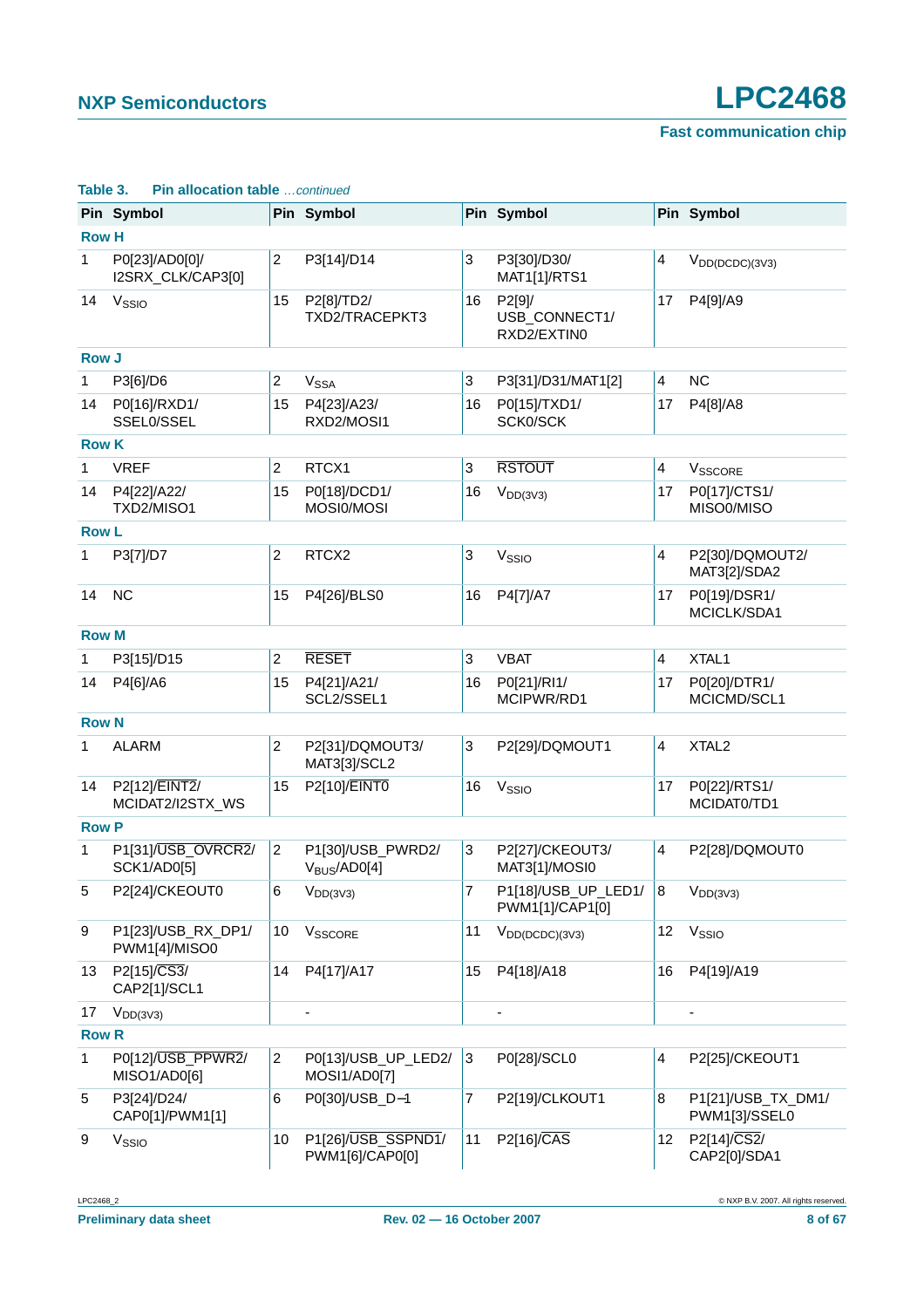|              | Pin Symbol                           |                 | Pin Symbol                             |    | Pin Symbol                                               |                 | Pin Symbol                             |
|--------------|--------------------------------------|-----------------|----------------------------------------|----|----------------------------------------------------------|-----------------|----------------------------------------|
| 13           | <b>P2[17]/RAS</b>                    | 14              | P0[11]/RXD2/SCL2/<br>MAT3[1]           | 15 | P4[4]/A4                                                 | 16              | P4[5]/A5                               |
| 17           | P4[20]/A20/<br>SDA2/SCK1             |                 |                                        |    |                                                          |                 |                                        |
| <b>Row T</b> |                                      |                 |                                        |    |                                                          |                 |                                        |
| 1            | P0[27]/SDA0                          | $\overline{c}$  | P0[31]/USB_D+2                         | 3  | P3[26]/D26/<br>MAT0[1]/PWM1[3]                           | $\overline{4}$  | P2[26]/CKEOUT2/<br>MAT3[0]/MISO0       |
| 5            | V <sub>SSIO</sub>                    | 6               | P3[23]/D23/<br>CAP0[0]/PCAP1[0]        | 7  | P0[14]/USB_HSTEN2/<br>USB_CONNECT2/<br>SSEL <sub>1</sub> | 8               | P2[20]/DYCS0                           |
| 9            | P1[24]/USB_RX_DM1/<br>PWM1[5]/MOSI0  | 10 <sup>1</sup> | P1[25]/USB_LS1/<br>USB_HSTEN1/MAT1[1]  | 11 | P4[2]/A2                                                 | 12              | P1[27]/USB_INT1/<br>USB_OVRCR1/CAP0[1] |
| 13           | P1[28]/USB_SCL1/<br>PCAP1[0]/MAT0[0] | 14              | P0[1]/TD1/RXD3/SCL1                    | 15 | P0[10]/TXD2/SDA2/<br>MAT3[0]                             | 16              | P2[13]/EINT3/<br>MCIDAT3/I2STX_SDA     |
| 17           | P2[11]/EINT1/<br>MCIDAT1/I2STX_CLK   |                 |                                        |    |                                                          |                 |                                        |
| <b>Row U</b> |                                      |                 |                                        |    |                                                          |                 |                                        |
| 1            | $USB_D-2$                            | $\overline{2}$  | P3[25]/D25/<br>MAT0[0]/PWM1[2]         | 3  | P2[18]/CLKOUT0                                           | $\overline{4}$  | P0[29]/USB_D+1                         |
| 5            | P2[23]/DYCS3/<br>CAP3[1]/SSEL0       | 6               | P1[19]/USB_TX_E1/<br>USB_PPWR1/CAP1[1] | 7  | P1[20]/USB_TX_DP1/<br>PWM1[2]/SCK0                       | 8               | P1[22]/USB_RCV1/<br>USB_PWRD1/MAT1[0]  |
| 9            | P4[0]/A0                             | 10              | P4[1]/A1                               | 11 | P2[21]/DYCS1                                             | 12 <sup>2</sup> | P2[22]/DYCS2/<br>CAP3[0]/SCK0          |
| 13           | $V_{DD(3V3)}$                        | 14              | P1[29]/USB_SDA1/<br>PCAP1[1]/MAT0[1]   | 15 | P0[0]/RD1/TXD3/SDA1                                      | 16              | P4[3]/A3                               |
| 17           | P4[16]/A16                           |                 |                                        |    |                                                          |                 |                                        |

#### **Table 3. Pin allocation table** …continued

## **6.2 Pin description**

<span id="page-8-0"></span>

| Table 4.         | <b>Pin description</b> |                      |             |                                                                                                                                                                                                  |  |  |  |  |  |
|------------------|------------------------|----------------------|-------------|--------------------------------------------------------------------------------------------------------------------------------------------------------------------------------------------------|--|--|--|--|--|
| <b>Symbol</b>    | <b>Pin</b>             | <b>Ball</b>          | <b>Type</b> | <b>Description</b>                                                                                                                                                                               |  |  |  |  |  |
| P0[0] to P0[31]  |                        |                      | 1/O         | <b>Port 0:</b> Port 0 is a 32-bit I/O port with individual direction controls for<br>each bit. The operation of port 0 pins depends upon the pin function<br>selected via the Pin Connect block. |  |  |  |  |  |
| P0[0]/RD1/       | 94[1]                  | $U15$ <sup>[1]</sup> | 1/O         | <b>P0[0]</b> — General purpose digital input/output pin.                                                                                                                                         |  |  |  |  |  |
| TXD3/SDA1        |                        |                      |             | <b>RD1</b> — CAN1 receiver input.                                                                                                                                                                |  |  |  |  |  |
|                  |                        |                      | O           | <b>TXD3</b> — Transmitter output for UART3.                                                                                                                                                      |  |  |  |  |  |
|                  |                        |                      | 1/O         | $SDA1$ - $I^2C1$ data input/output (this is not an open-drain pin).                                                                                                                              |  |  |  |  |  |
| P0[1]/TD1/RXD3/  | $96^{[1]}$             | $T14^{[1]}$          | 1/O         | <b>P0[1]</b> — General purpose digital input/output pin.                                                                                                                                         |  |  |  |  |  |
| SCL <sub>1</sub> |                        |                      | O           | <b>TD1</b> — CAN1 transmitter output.                                                                                                                                                            |  |  |  |  |  |
|                  |                        |                      |             | <b>RXD3</b> — Receiver input for UART3.                                                                                                                                                          |  |  |  |  |  |
|                  |                        |                      | 1/O         | $SCL1$ — ${}^{12}C1$ clock input/output (this is not an open-drain pin).                                                                                                                         |  |  |  |  |  |
| P0[2]/TXD0       | 202[1]                 | $C4$ <sup>[1]</sup>  | I/O         | <b>P0[2]</b> — General purpose digital input/output pin.                                                                                                                                         |  |  |  |  |  |
|                  |                        |                      | O           | <b>TXD0</b> — Transmitter output for UART0.                                                                                                                                                      |  |  |  |  |  |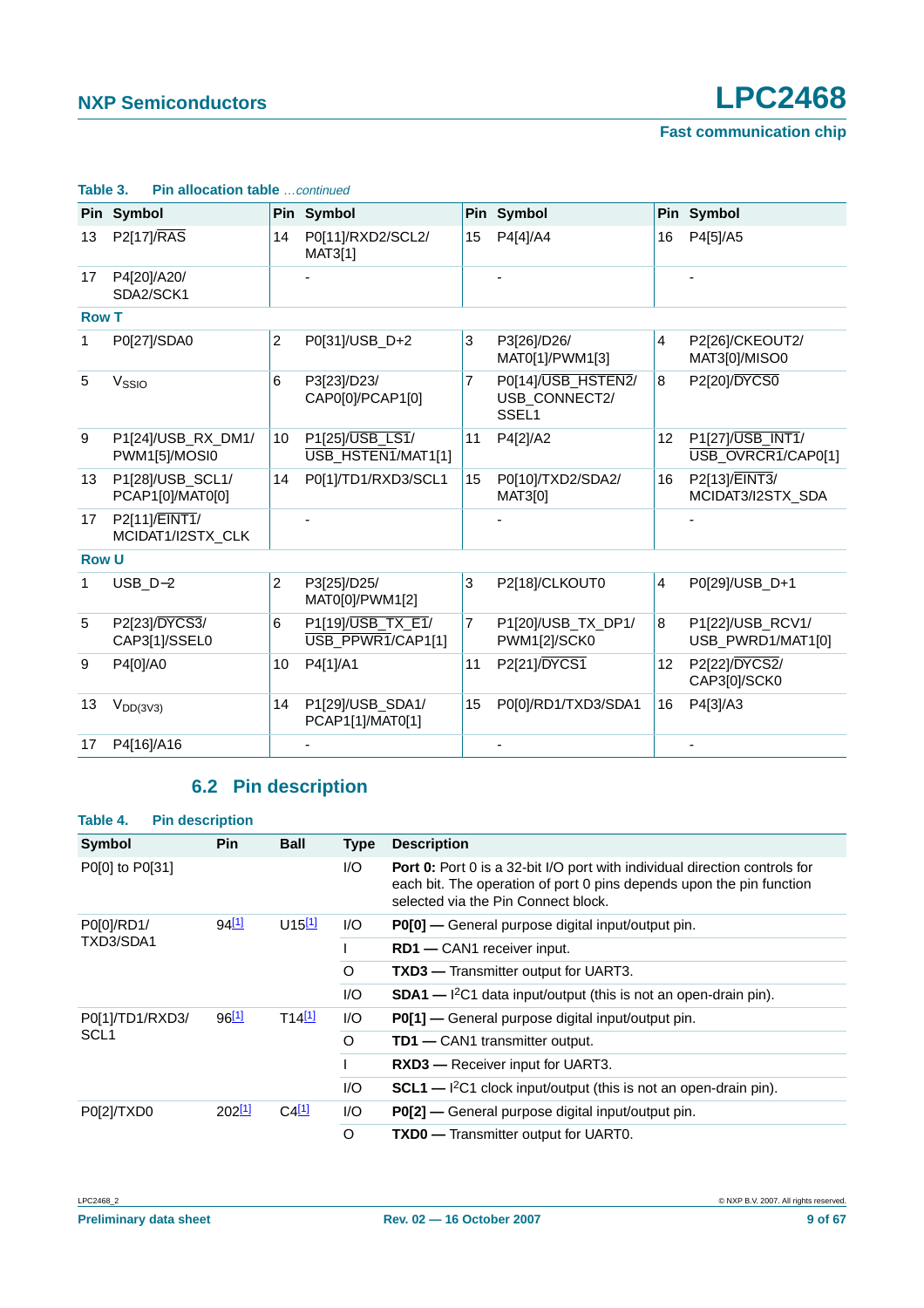| Table 4.                          | Pin description  continued |                      |              |                                                                                                                                                                             |
|-----------------------------------|----------------------------|----------------------|--------------|-----------------------------------------------------------------------------------------------------------------------------------------------------------------------------|
| <b>Symbol</b>                     | Pin                        | <b>Ball</b>          | <b>Type</b>  | <b>Description</b>                                                                                                                                                          |
| P0[3]/RXD0                        | 204 <sup>[1]</sup>         | $D6$ <sup>[1]</sup>  | 1/O          | P0[3] - General purpose digital input/output pin.                                                                                                                           |
|                                   |                            |                      | L            | RXD0 - Receiver input for UART0.                                                                                                                                            |
| PO[4]                             | 168 <sup>[1]</sup>         | B <sub>12</sub> [1]  | I/O          | P0[4] - General purpose digital input/output pin.                                                                                                                           |
| I2SRX_CLK/<br>RD2/CAP2[0]         |                            |                      | I/O          | <b>I2SRX_CLK</b> — Receive Clock. It is driven by the master and received by<br>the slave. Corresponds to the signal SCK in the $PS-bus$ specification.                     |
|                                   |                            |                      | $\mathsf{I}$ | RD2 - CAN2 receiver input.                                                                                                                                                  |
|                                   |                            |                      | $\mathsf{I}$ | CAP2[0] - Capture input for Timer 2, channel 0.                                                                                                                             |
| P0[5]/                            | $166$ <sup>[1]</sup>       | $C12^{[1]}$          | I/O          | P0[5] - General purpose digital input/output pin.                                                                                                                           |
| I2SRX_WS/<br>TD2/CAP2[1]          |                            |                      | I/O          | <b>I2SRX_WS</b> — Receive Word Select. It is driven by the master and<br>received by the slave. Corresponds to the signal WS in the $l^2S$ -bus<br>specification.           |
|                                   |                            |                      | O            | TD2 - CAN2 transmitter output.                                                                                                                                              |
|                                   |                            |                      | $\mathsf{L}$ | CAP2[1] - Capture input for Timer 2, channel 1.                                                                                                                             |
| PO[6]                             | 164 <sup>[1]</sup>         | $D13$ <sup>[1]</sup> | I/O          | P0[6] - General purpose digital input/output pin.                                                                                                                           |
| I2SRX_SDA/<br>SSEL1/MAT2[0]       |                            |                      | I/O          | <b>I2SRX_SDA</b> — Receive data. It is driven by the transmitter and read by<br>the receiver. Corresponds to the signal SD in the $l^2S$ -bus specification.                |
|                                   |                            |                      | I/O          | <b>SSEL1</b> - Slave Select for SSP1.                                                                                                                                       |
|                                   |                            |                      | O            | MAT2[0] - Match output for Timer 2, channel 0.                                                                                                                              |
| P0[7]/                            | 162 <sup>[1]</sup>         | C13[1]               | I/O          | P0[7] - General purpose digital input/output pin.                                                                                                                           |
| I2STX_CLK/<br><b>SCK1/MAT2[1]</b> |                            |                      | I/O          | <b>I2STX_CLK</b> — Transmit Clock. It is driven by the master and received by<br>the slave. Corresponds to the signal SCK in the I <sup>2</sup> S-bus specification.        |
|                                   |                            |                      | I/O          | <b>SCK1</b> - Serial Clock for SSP1.                                                                                                                                        |
|                                   |                            |                      | O            | MAT2[1] - Match output for Timer 2, channel 1.                                                                                                                              |
| P0[8]/                            | 160 <sup>[1]</sup>         | $A15$ <sup>[1]</sup> | I/O          | P0[8] - General purpose digital input/output pin.                                                                                                                           |
| I2STX_WS/<br>MISO1/MAT2[2]        |                            |                      | I/O          | <b>I2STX_WS</b> — Transmit Word Select. It is driven by the master and<br>received by the slave. Corresponds to the signal WS in the I <sup>2</sup> S-bus<br>specification. |
|                                   |                            |                      | I/O          | MISO1 - Master In Slave Out for SSP1.                                                                                                                                       |
|                                   |                            |                      | O            | MAT2[2] - Match output for Timer 2, channel 2.                                                                                                                              |
| P0[9]/                            | 158 <sup>[1]</sup>         | $C14^{[1]}$          | I/O          | P0[9] - General purpose digital input/output pin.                                                                                                                           |
| I2STX_SDA/<br>MOSI1/MAT2[3]       |                            |                      | I/O          | <b>I2STX_SDA</b> — Transmit data. It is driven by the transmitter and read by<br>the receiver. Corresponds to the signal SD in the $l^2S$ -bus specification.               |
|                                   |                            |                      | I/O          | MOSI1 - Master Out Slave In for SSP1.                                                                                                                                       |
|                                   |                            |                      | O            | MAT2[3] - Match output for Timer 2, channel 3.                                                                                                                              |
| P0[10]/TXD2/                      | 98 <sup>[1]</sup>          | T15[1]               | I/O          | P0[10] - General purpose digital input/output pin.                                                                                                                          |
| SDA2/MAT3[0]                      |                            |                      | O            | TXD2 - Transmitter output for UART2.                                                                                                                                        |
|                                   |                            |                      | I/O          | $SDA2 - l^2C2$ data input/output (this is not an open-drain pin).                                                                                                           |
|                                   |                            |                      | O            | MAT3[0] - Match output for Timer 3, channel 0.                                                                                                                              |
| P0[11]/RXD2/                      | $100^{[1]}$                | R <sub>14[1]</sub>   | I/O          | P0[11] - General purpose digital input/output pin.                                                                                                                          |
| <b>SCL2/MAT3[1]</b>               |                            |                      | L            | RXD2 - Receiver input for UART2.                                                                                                                                            |
|                                   |                            |                      | I/O          | $SCL2$ - $1^2C2$ clock input/output (this is not an open-drain pin).                                                                                                        |
|                                   |                            |                      | O            | MAT3[1] - Match output for Timer 3, channel 1.                                                                                                                              |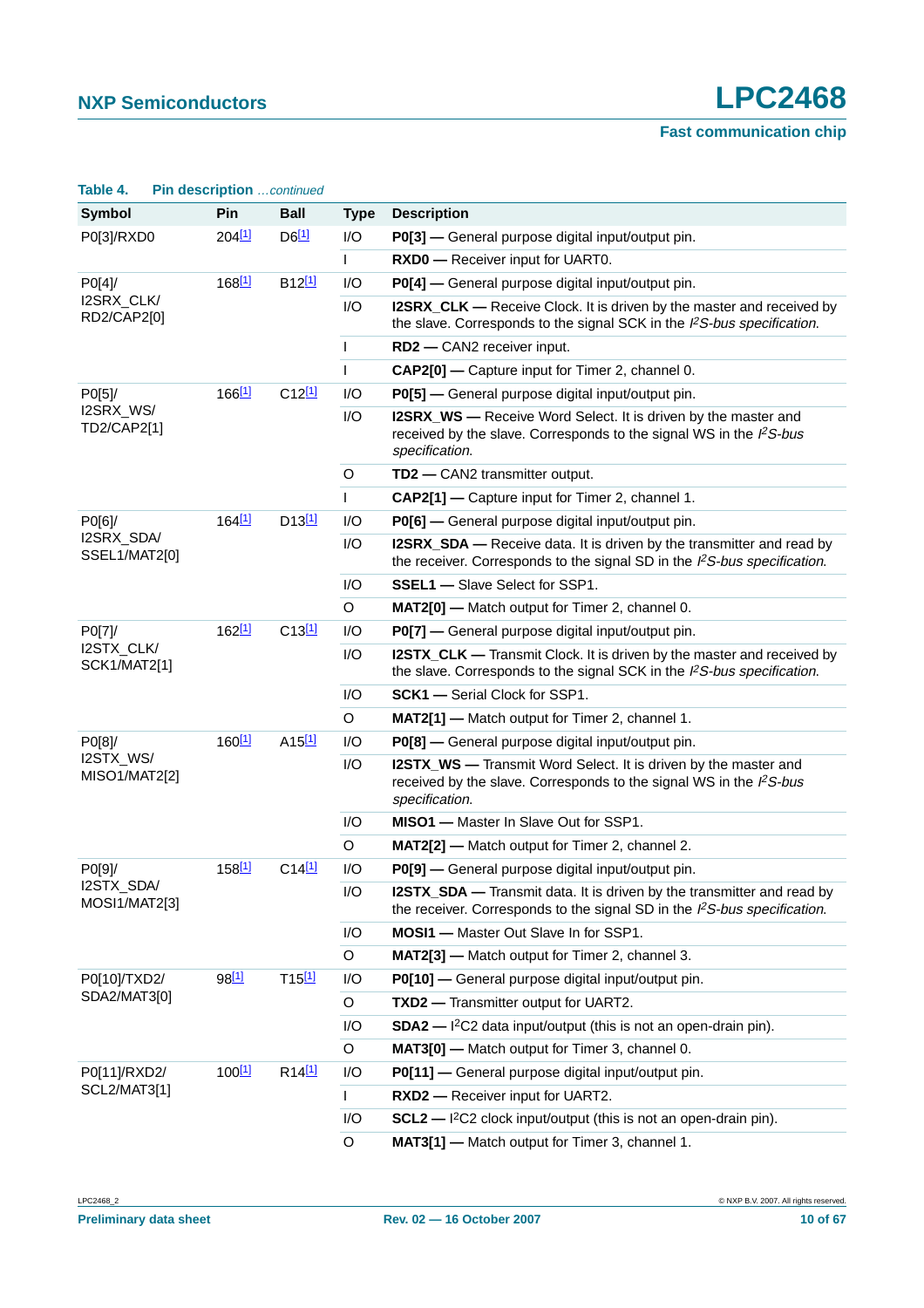**Fast communication chip**

|                              | $\ldots$ above ip those $\ldots$ $\ldots$ |                      |              |                                                                                                                                                                                                    |
|------------------------------|-------------------------------------------|----------------------|--------------|----------------------------------------------------------------------------------------------------------------------------------------------------------------------------------------------------|
| <b>Symbol</b>                | <b>Pin</b>                                | <b>Ball</b>          | <b>Type</b>  | <b>Description</b>                                                                                                                                                                                 |
| P0[12]/                      | 41[2]                                     | R12                  | I/O          | P0[12] — General purpose digital input/output pin.                                                                                                                                                 |
| USB_PPWR2/<br>MISO1/AD0[6]   |                                           |                      | O            | USB_PPWR2 - Port Power enable signal for USB port 2.                                                                                                                                               |
|                              |                                           |                      | I/O          | MISO1 - Master In Slave Out for SSP1.                                                                                                                                                              |
|                              |                                           |                      | L            | AD0[6] - A/D converter 0, input 6.                                                                                                                                                                 |
| P0[13]/                      | 45 <sup>[2]</sup>                         | $R2^{2}$             | I/O          | P0[13] - General purpose digital input/output pin.                                                                                                                                                 |
| USB_UP_LED2/<br>MOSI1/AD0[7] |                                           |                      | O            | USB_UP_LED2 - USB port 2 GoodLink LED indicator. It is LOW when<br>device is configured (non-control endpoints enabled). It is HIGH when<br>the device is not configured or during global suspend. |
|                              |                                           |                      | I/O          | <b>MOSI1</b> - Master Out Slave In for SSP1.                                                                                                                                                       |
|                              |                                           |                      | L            | AD0[7] - A/D converter 0, input 7.                                                                                                                                                                 |
| P0[14]/                      | 69[1]                                     | T7[1]                | I/O          | P0[14] — General purpose digital input/output pin.                                                                                                                                                 |
| USB_HSTEN2/                  |                                           |                      | O            | <b>USB_HSTEN2</b> - Host Enabled status for USB port 2.                                                                                                                                            |
| USB_CONNECT2/<br>SSEL1       |                                           |                      | O            | USB_CONNECT2 - SoftConnect control for USB port 2. Signal used to<br>switch an external 1.5 k $\Omega$ resistor under software control. Used with the<br>SoftConnect USB feature.                  |
|                              |                                           |                      | I/O          | <b>SSEL1</b> - Slave Select for SSP1.                                                                                                                                                              |
| P0[15]/TXD1/                 | 128 <sup>[1]</sup>                        | $J16$ <sup>[1]</sup> | I/O          | P0[15] - General purpose digital input/output pin.                                                                                                                                                 |
| SCK0/SCK                     |                                           |                      | O            | TXD1 - Transmitter output for UART1.                                                                                                                                                               |
|                              |                                           |                      | I/O          | <b>SCK0</b> - Serial clock for SSP0.                                                                                                                                                               |
|                              |                                           |                      | I/O          | <b>SCK</b> - Serial clock for SPI.                                                                                                                                                                 |
| P0[16]/RXD1/                 | $130^{[1]}$                               | $J14$ <sup>[1]</sup> | I/O          | P0 [16] - General purpose digital input/output pin.                                                                                                                                                |
| SSEL0/SSEL                   |                                           |                      | $\mathbf{I}$ | RXD1 - Receiver input for UART1.                                                                                                                                                                   |
|                              |                                           |                      | 1/O          | <b>SSEL0</b> - Slave Select for SSP0.                                                                                                                                                              |
|                              |                                           |                      | 1/O          | <b>SSEL</b> - Slave Select for SPI.                                                                                                                                                                |
| P0[17]/CTS1/                 | $126^{[1]}$                               | $K17^{[1]}$          | I/O          | P0[17] — General purpose digital input/output pin.                                                                                                                                                 |
| MISO0/MISO                   |                                           |                      | $\mathbf{I}$ | CTS1 - Clear to Send input for UART1.                                                                                                                                                              |
|                              |                                           |                      | I/O          | MISO0 - Master In Slave Out for SSP0.                                                                                                                                                              |
|                              |                                           |                      | I/O          | <b>MISO</b> — Master In Slave Out for SPI.                                                                                                                                                         |
| P0[18]/DCD1/                 | 124 <sup>[1]</sup>                        | $K15^{[1]}$          | I/O          | P0[18] — General purpose digital input/output pin.                                                                                                                                                 |
| MOSI0/MOSI                   |                                           |                      | $\mathbf{L}$ | DCD1 - Data Carrier Detect input for UART1                                                                                                                                                         |
|                              |                                           |                      | I/O          | <b>MOSI0</b> - Master Out Slave In for SSP0.                                                                                                                                                       |
|                              |                                           |                      | I/O          | <b>MOSI</b> - Master Out Slave In for SPI.                                                                                                                                                         |
| P0[19]/DSR1/                 | 122 <sup>[1]</sup>                        | $L17^{[1]}$          | I/O          | P0[19] - General purpose digital input/output pin.                                                                                                                                                 |
| MCICLK/SDA1                  |                                           |                      | L            | <b>DSR1</b> - Data Set Ready input for UART1.                                                                                                                                                      |
|                              |                                           |                      | $\circ$      | MCICLK - Clock output line for SD/MMC interface.                                                                                                                                                   |
|                              |                                           |                      | I/O          | $SDA1 - l^2C1$ data input/output (this is not an open-drain pin).                                                                                                                                  |
| P0[20]/DTR1/                 | 120 <sup>[1]</sup>                        | M17[1]               | I/O          | P0[20] — General purpose digital input/output pin.                                                                                                                                                 |
| MCICMD/SCL1                  |                                           |                      | O            | DTR1 - Data Terminal Ready output for UART1.                                                                                                                                                       |
|                              |                                           |                      | I/O          | MCICMD - Command line for SD/MMC interface.                                                                                                                                                        |
|                              |                                           |                      | I/O          | SCL1 - I <sup>2</sup> C1 clock input/output (this is not an open-drain pin).                                                                                                                       |

#### **Table 4. Pin description** …continued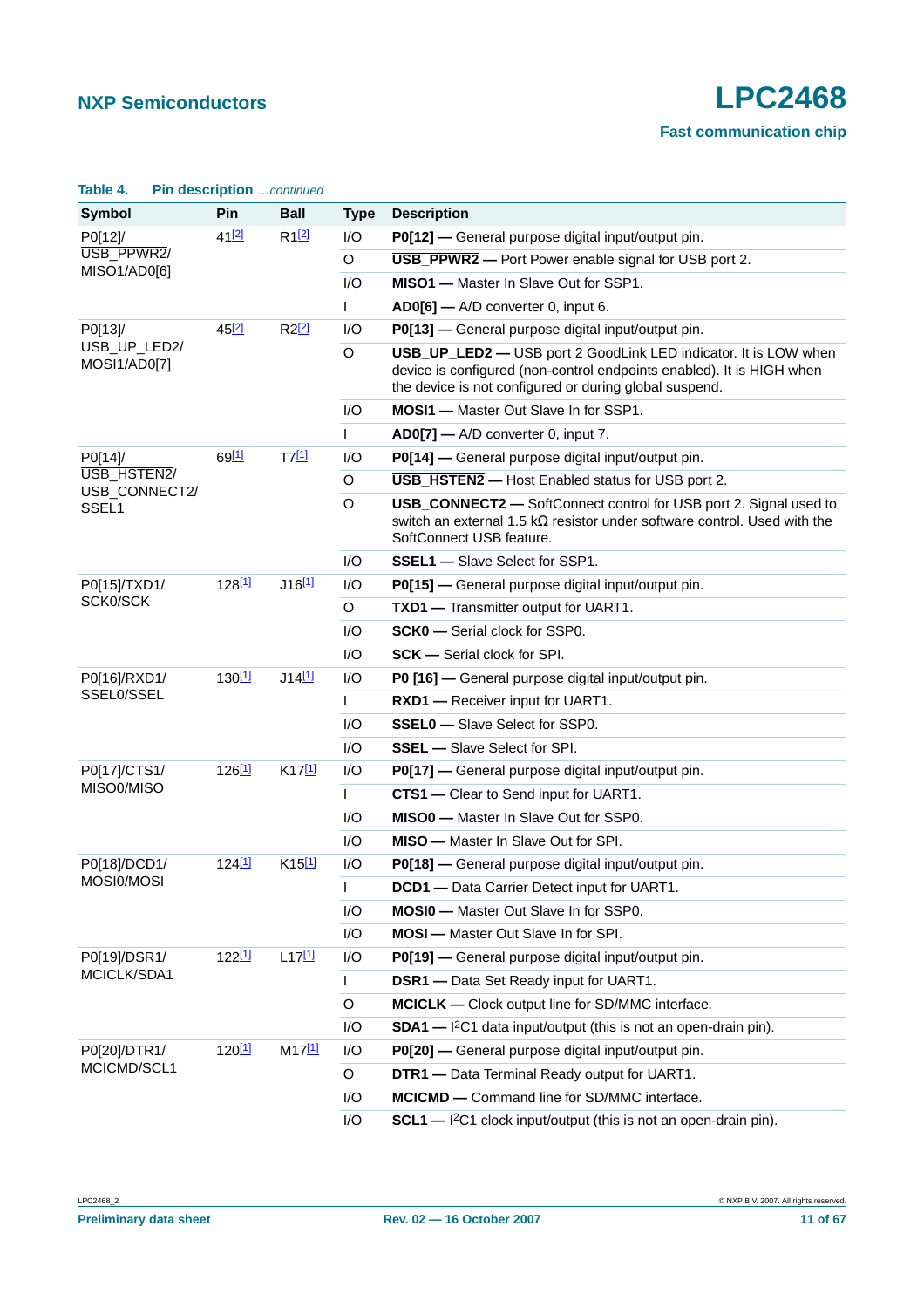| Table 4.                       | Pin description  continued |                      |              |                                                                                                                                                                                           |
|--------------------------------|----------------------------|----------------------|--------------|-------------------------------------------------------------------------------------------------------------------------------------------------------------------------------------------|
| <b>Symbol</b>                  | Pin                        | <b>Ball</b>          | <b>Type</b>  | <b>Description</b>                                                                                                                                                                        |
| P0[21]/RI1/                    | 118 <sup>[1]</sup>         | $M16$ <sup>[1]</sup> | I/O          | P0[21] — General purpose digital input/output pin.                                                                                                                                        |
| MCIPWR/RD1                     |                            |                      | L            | RI1 - Ring Indicator input for UART1.                                                                                                                                                     |
|                                |                            |                      | O            | MCIPWR - Power Supply Enable for external SD/MMC power supply.                                                                                                                            |
|                                |                            |                      | $\mathsf{L}$ | RD1 - CAN1 receiver input.                                                                                                                                                                |
| P0[22]/RTS1/                   | 116 <sup>[1]</sup>         | N17[1]               | I/O          | P0[22] - General purpose digital input/output pin.                                                                                                                                        |
| MCIDAT0/TD1                    |                            |                      | O            | RTS1 - Request to Send output for UART1.                                                                                                                                                  |
|                                |                            |                      | I/O          | <b>MCIDATO</b> - Data line 0 for SD/MMC interface.                                                                                                                                        |
|                                |                            |                      | O            | TD1 - CAN1 transmitter output.                                                                                                                                                            |
| P0[23]/AD0[0]/                 | 18[2]                      | H12                  | I/O          | P0[23] - General purpose digital input/output pin.                                                                                                                                        |
| I2SRX_CLK/<br>CAP3[0]          |                            |                      | L            | AD0[0] - A/D converter 0, input 0.                                                                                                                                                        |
|                                |                            |                      | I/O          | <b>I2SRX_CLK</b> — Receive Clock. It is driven by the master and received by<br>the slave. Corresponds to the signal SCK in the I <sup>2</sup> S-bus specification.                       |
|                                |                            |                      | $\mathsf{L}$ | CAP3[0] - Capture input for Timer 3, channel 0.                                                                                                                                           |
| P0[24]/AD0[1]/                 | 16[2]                      | G2[2]                | I/O          | P0[24] - General purpose digital input/output pin.                                                                                                                                        |
| I2SRX_WS/<br>CAP3[1]           |                            |                      | $\mathsf{L}$ | $AD0[1]$ - A/D converter 0, input 1.                                                                                                                                                      |
|                                |                            |                      | I/O          | <b>I2SRX_WS</b> — Receive Word Select. It is driven by the master and<br>received by the slave. Corresponds to the signal WS in the I <sup>2</sup> S-bus<br>specification.                |
|                                |                            |                      | $\mathsf{L}$ | CAP3[1] - Capture input for Timer 3, channel 1.                                                                                                                                           |
| P0[25]/AD0[2]/                 | 14[2]                      | $F1$ <sup>[2]</sup>  | I/O          | P0[25] - General purpose digital input/output pin.                                                                                                                                        |
| I2SRX_SDA/<br>TXD <sub>3</sub> |                            |                      | $\mathbf{I}$ | AD0[2] - A/D converter 0, input 2.                                                                                                                                                        |
|                                |                            |                      | I/O          | I2SRX_SDA — Receive data. It is driven by the transmitter and read by<br>the receiver. Corresponds to the signal SD in the $l^2S$ -bus specification.                                     |
|                                |                            |                      | O            | TXD3 - Transmitter output for UART3.                                                                                                                                                      |
| P0[26]/AD0[3]/                 | $12^{[2][3]}$              | $E1^{[2][3]}$        | I/O          | P0[26] - General purpose digital input/output pin.                                                                                                                                        |
| AOUT/RXD3                      |                            |                      | $\mathbf{I}$ | AD0[3] - A/D converter 0, input 3.                                                                                                                                                        |
|                                |                            |                      | O            | AOUT - D/A converter output.                                                                                                                                                              |
|                                |                            |                      | $\mathsf{L}$ | RXD3 - Receiver input for UART3.                                                                                                                                                          |
| P0[27]/SDA0                    | $50^{[4]}$                 | $T1^{[4]}$           | I/O          | P0[27] - General purpose digital input/output pin.                                                                                                                                        |
|                                |                            |                      | I/O          | SDA0 - I <sup>2</sup> C0 data input/output. Open-drain output (for I <sup>2</sup> C-bus<br>compliance).                                                                                   |
| P0[28]/SCL0                    | 48 <sup>[4]</sup>          | R3[4]                | I/O          | P0[28] - General purpose digital input/output pin.                                                                                                                                        |
|                                |                            |                      | I/O          | SCL0 - I <sup>2</sup> C0 clock input/output. Open-drain output (for I <sup>2</sup> C-bus<br>compliance).                                                                                  |
| P0[29]/USB_D+1                 | $61$ <sup>[5]</sup>        | $U4$ <sup>[5]</sup>  | I/O          | P0[29] - General purpose digital input/output pin.                                                                                                                                        |
|                                |                            |                      | I/O          | USB_D+1 - USB port 1 bidirectional D+ line.                                                                                                                                               |
| P0[30]/USB_D-1                 | 62[5]                      | $R6$ <sup>[5]</sup>  | I/O          | P0[30] - General purpose digital input/output pin.                                                                                                                                        |
|                                |                            |                      | I/O          | USB_D-1 - USB port 1 bidirectional D- line.                                                                                                                                               |
| P0[31]/USB_D+2                 | $51^{[5]}$                 | T2 <sup>[5]</sup>    | I/O          | P0[31] - General purpose digital input/output pin.                                                                                                                                        |
|                                |                            |                      | I/O          | USB_D+2 - USB port 2 bidirectional D+ line.                                                                                                                                               |
| P1[0] to P1[31]                |                            |                      | I/O          | Port 1: Port 1 is a 32 bit I/O port with individual direction controls for<br>each bit. The operation of port 1 pins depends upon the pin function<br>selected via the Pin Connect block. |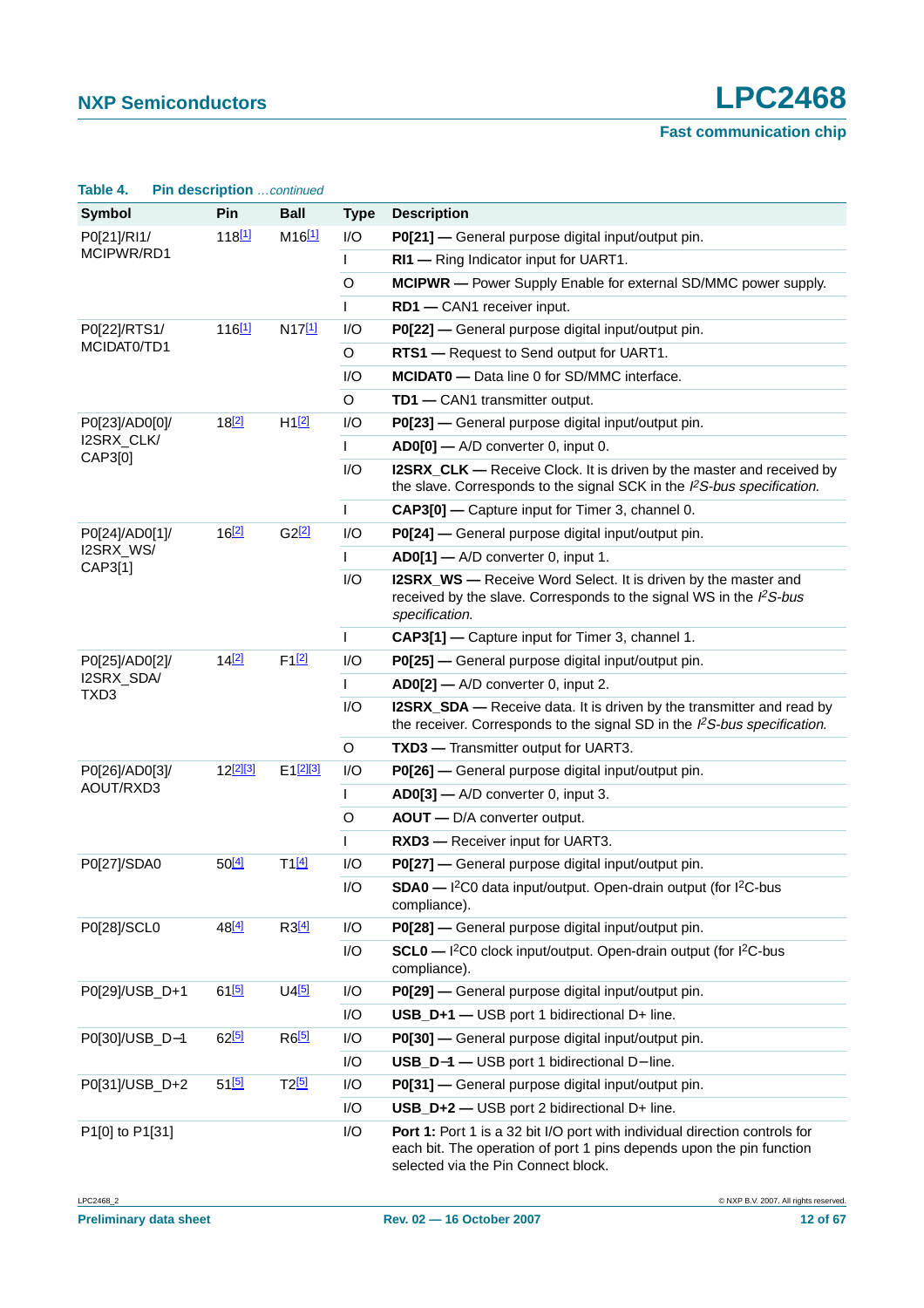| Table 4.                 |  | Pin description  continued |                      |                                                         |                                                                                                                              |
|--------------------------|--|----------------------------|----------------------|---------------------------------------------------------|------------------------------------------------------------------------------------------------------------------------------|
| <b>Symbol</b>            |  | Pin                        | <b>Ball</b>          | <b>Type</b>                                             | <b>Description</b>                                                                                                           |
| P1[0]/                   |  | 196 <sup>[1]</sup>         | A3[1]                | I/O                                                     | P1[0] - General purpose digital input/output pin.                                                                            |
| ENET_TXD0                |  |                            |                      | O                                                       | <b>ENET_TXD0</b> - Ethernet transmit data 0 (RMII/MII interface).                                                            |
| P1[1]                    |  | 194 <sup>[1]</sup>         | $B5$ <sup>[1]</sup>  | I/O                                                     | P1[1] - General purpose digital input/output pin.                                                                            |
| ENET_TXD1                |  |                            |                      | O                                                       | <b>ENET_TXD1</b> - Ethernet transmit data 1 (RMII/MII interface).                                                            |
| P1[2]/                   |  | 185 <sup>[1]</sup>         | $D9$ <sup>[1]</sup>  | I/O                                                     | P1[2] - General purpose digital input/output pin.                                                                            |
| ENET_TXD2/<br>MCICLK/    |  |                            |                      | O                                                       | <b>ENET_TXD2</b> - Ethernet transmit data 2 (MII interface).                                                                 |
| <b>PWM0[1]</b>           |  |                            | O                    | <b>MCICLK</b> — Clock output line for SD/MMC interface. |                                                                                                                              |
|                          |  |                            |                      | O                                                       | <b>PWM0[1]</b> - Pulse Width Modulator 0, output 1.                                                                          |
| P1[3]/                   |  | 177[1]                     | A10 <sup>[1]</sup>   | I/O                                                     | P1[3] - General purpose digital input/output pin.                                                                            |
| ENET_TXD3/<br>MCICMD/    |  |                            |                      | O                                                       | <b>ENET_TXD3</b> - Ethernet transmit data 3 (MII interface).                                                                 |
| <b>PWM0[2]</b>           |  |                            |                      | I/O                                                     | <b>MCICMD</b> - Command line for SD/MMC interface.                                                                           |
|                          |  |                            |                      | O                                                       | PWM0[2] - Pulse Width Modulator 0, output 2.                                                                                 |
| P1[4]                    |  | 192 <sup>[1]</sup>         | $A5$ <sup>[1]</sup>  | I/O                                                     | P1[4] - General purpose digital input/output pin.                                                                            |
| ENET_TX_EN               |  |                            |                      | O                                                       | <b>ENET_TX_EN —</b> Ethernet transmit data enable (RMII/MII interface).                                                      |
| P1[5]                    |  | 156[1]                     | A17[1]               | I/O                                                     | P1[5] - General purpose digital input/output pin.                                                                            |
| ENET_TX_ER/<br>MCIPWR/   |  |                            |                      | O                                                       | <b>ENET_TX_ER -</b> Ethernet Transmit Error (MII interface).                                                                 |
| PWM0[3]                  |  |                            |                      | O                                                       | MCIPWR - Power Supply Enable for external SD/MMC power supply.                                                               |
|                          |  |                            |                      | O                                                       | <b>PWM0[3]</b> - Pulse Width Modulator 0, output 3.                                                                          |
| P1[6]/                   |  | 171[1]                     | B11[1]               | I/O                                                     | P1[6] - General purpose digital input/output pin.                                                                            |
| ENET_TX_CLK/<br>MCIDATO/ |  |                            |                      | L                                                       | ENET_TX_CLK - Ethernet Transmit Clock (MII interface).                                                                       |
| <b>PWM0[4]</b>           |  |                            |                      | I/O                                                     | <b>MCIDATO</b> - Data line 0 for SD/MMC interface.                                                                           |
|                          |  |                            |                      | O                                                       | <b>PWM0[4]</b> — Pulse Width Modulator 0, output 4.                                                                          |
| P1[7]/                   |  | 153[1]                     | D14[1]               | I/O                                                     | P1[7] - General purpose digital input/output pin.                                                                            |
| ENET_COL/<br>MCIDAT1/    |  |                            |                      | $\mathsf{L}$                                            | <b>ENET_COL</b> — Ethernet Collision detect (MII interface).                                                                 |
| <b>PWM0[5]</b>           |  |                            |                      | I/O                                                     | MCIDAT1 - Data line 1 for SD/MMC interface.                                                                                  |
|                          |  |                            |                      | O                                                       | <b>PWM0[5]</b> - Pulse Width Modulator 0, output 5.                                                                          |
| P1[8]/                   |  | 190 <sup>[1]</sup>         | $C7$ <sup>[1]</sup>  | I/O                                                     | P1[8] - General purpose digital input/output pin.                                                                            |
| ENET_CRS_DV/<br>ENET_CRS |  |                            |                      | L                                                       | <b>ENET_CRS_DV/ENET_CRS - Ethernet Carrier Sense/Data Valid</b><br>(RMII interface)/ Ethernet Carrier Sense (MII interface). |
| P1[9]/                   |  | 188 <sup>[1]</sup>         | AG[1]                | I/O                                                     | P1[9] - General purpose digital input/output pin.                                                                            |
| ENET_RXD0                |  |                            |                      | $\mathsf{L}$                                            | <b>ENET_RXD0</b> - Ethernet receive data 0 (RMII/MII interface).                                                             |
| P1[10]/                  |  | 186 <sup>[1]</sup>         | $C8$ <sup>[1]</sup>  | I/O                                                     | P1[10] - General purpose digital input/output pin.                                                                           |
| ENET_RXD1                |  |                            |                      | L                                                       | <b>ENET_RXD1</b> - Ethernet receive data 1 (RMII/MII interface).                                                             |
| P1[11]/                  |  | $163^{[1]}$                | $A14$ <sup>[1]</sup> | I/O                                                     | P1[11] - General purpose digital input/output pin.                                                                           |
| ENET_RXD2/<br>MCIDAT2/   |  |                            |                      | $\mathbf{L}$                                            | <b>ENET_RXD2</b> - Ethernet Receive Data 2 (MII interface).                                                                  |
| PWM0[6]                  |  |                            |                      | I/O                                                     | MCIDAT2 - Data line 2 for SD/MMC interface.                                                                                  |
|                          |  |                            |                      | O                                                       | <b>PWM0[6]</b> - Pulse Width Modulator 0, output 6.                                                                          |
| P1[12]/                  |  | $157^{[1]}$                | $A16$ <sup>[1]</sup> | I/O                                                     | P1[12] - General purpose digital input/output pin.                                                                           |
| ENET_RXD3/<br>MCIDAT3/   |  |                            |                      | $\mathbf{I}$                                            | <b>ENET_RXD3</b> - Ethernet Receive Data (MII interface).                                                                    |
| <b>PCAP0[0]</b>          |  |                            |                      | I/O                                                     | <b>MCIDAT3</b> - Data line 3 for SD/MMC interface.                                                                           |
|                          |  |                            |                      | L                                                       | PCAP0[0] - Capture input for PWM0, channel 0.                                                                                |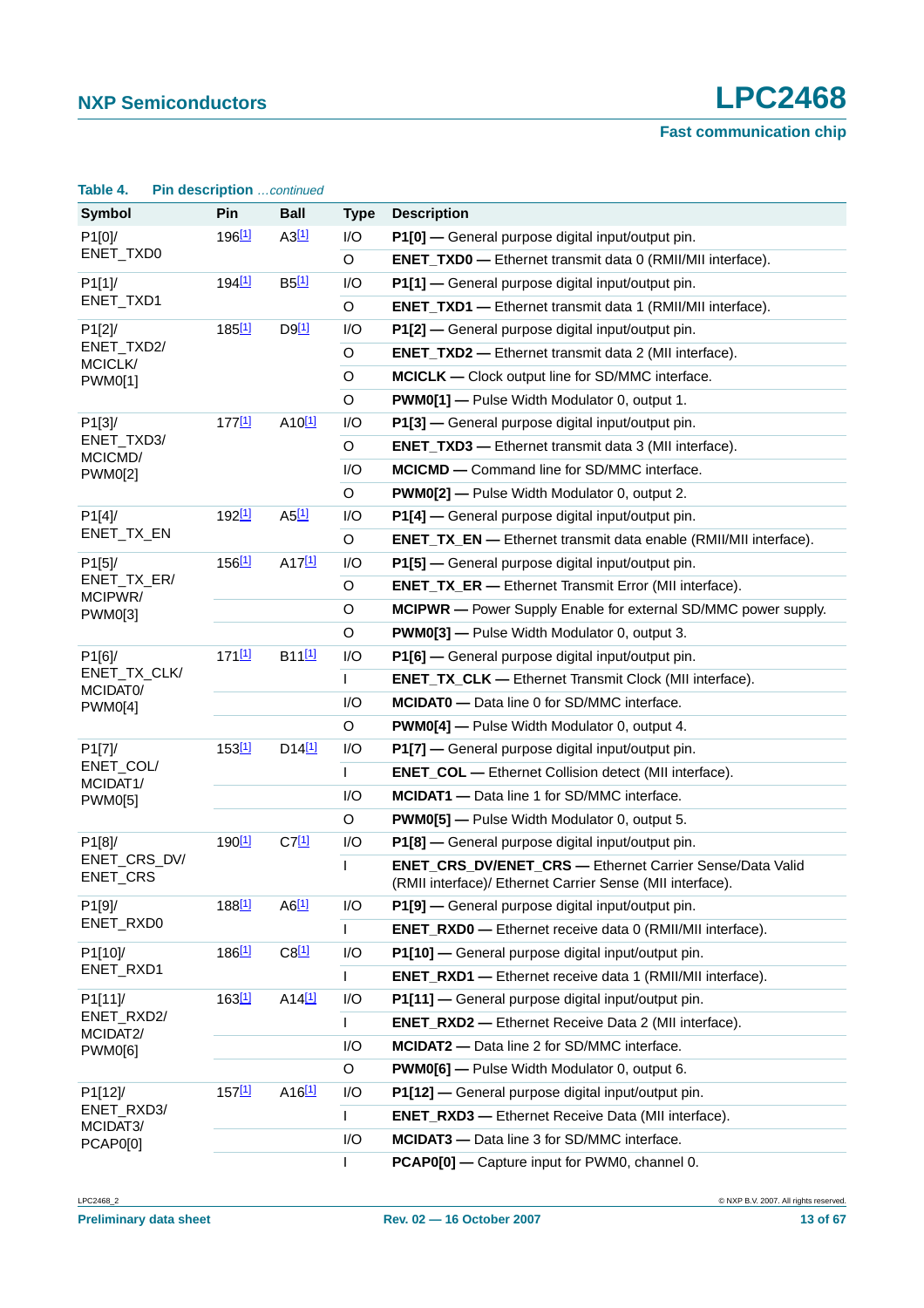| Table 4.                            | Pin description  continued |                      |              |                                                                                                                                                                                                    |
|-------------------------------------|----------------------------|----------------------|--------------|----------------------------------------------------------------------------------------------------------------------------------------------------------------------------------------------------|
| Symbol                              | Pin                        | <b>Ball</b>          | <b>Type</b>  | <b>Description</b>                                                                                                                                                                                 |
| P1[13]/                             | $147^{[1]}$                | $D16$ <sup>[1]</sup> | 1/O          | P1[13] - General purpose digital input/output pin.                                                                                                                                                 |
| ENET_RX_DV                          |                            |                      | $\mathbf{L}$ | <b>ENET_RX_DV</b> — Ethernet Receive Data Valid (MII interface).                                                                                                                                   |
| P1[14]/                             | 184 <sup>[1]</sup>         | $A7$ <sup>[1]</sup>  | I/O          | P1[14] — General purpose digital input/output pin.                                                                                                                                                 |
| ENET_RX_ER                          |                            |                      | L            | <b>ENET_RX_ER -</b> Ethernet receive error (RMII/MII interface).                                                                                                                                   |
| P1[15]/                             | 182 <sup>[1]</sup>         | AB[1]                | 1/O          | P1[15] - General purpose digital input/output pin.                                                                                                                                                 |
| ENET_REF_CLK/<br>ENET_RX_CLK        |                            |                      | L            | <b>ENET_REF_CLK/ENET_RX_CLK - Ethernet Reference Clock (RMII</b><br>interface)/ Ethernet Receive Clock (MII interface).                                                                            |
| P1[16]/                             | 180 <sup>[1]</sup>         | $D10^{[1]}$          | I/O          | P1[16] - General purpose digital input/output pin.                                                                                                                                                 |
| ENET_MDC                            |                            |                      | O            | <b>ENET_MDC</b> - Ethernet MIIM clock.                                                                                                                                                             |
| P1[17]/<br>ENET_MDIO                | 178 <sup>[1]</sup>         | $A9$ <sup>[1]</sup>  | I/O          | P1[17] - General purpose digital input/output pin.                                                                                                                                                 |
|                                     |                            |                      | I/O          | <b>ENET_MDIO</b> - Ethernet MI data input and output.                                                                                                                                              |
| P1[18]/                             | 66[1]                      | P7[1]                | I/O          | P1[18] - General purpose digital input/output pin.                                                                                                                                                 |
| USB_UP_LED1/<br>PWM1[1]<br>CAP1[0]  |                            |                      | O            | USB_UP_LED1 - USB port 1 GoodLink LED indicator. It is LOW when<br>device is configured (non-control endpoints enabled). It is HIGH when<br>the device is not configured or during global suspend. |
|                                     |                            |                      | O            | PWM1[1] - Pulse Width Modulator 1, channel 1 output.                                                                                                                                               |
|                                     |                            |                      | L            | CAP1[0] - Capture input for Timer 1, channel 0.                                                                                                                                                    |
| P1[19]/                             | 68[1]                      | $U6$ <sup>[1]</sup>  | I/O          | P1[19] - General purpose digital input/output pin.                                                                                                                                                 |
| USB TX E1/<br>USB_PPWR1/<br>CAP1[1] |                            |                      | O            | <b>USB_TX_E1</b> - Transmit Enable signal for USB port 1 (OTG<br>transceiver).                                                                                                                     |
|                                     |                            |                      | $\circ$      | <b>USB_PPWR1</b> - Port Power enable signal for USB port 1.                                                                                                                                        |
|                                     |                            |                      | L            | CAP1[1] - Capture input for Timer 1, channel 1.                                                                                                                                                    |
| P1[20]/                             | $70^{[1]}$                 | U7[1]                | I/O          | P1[20] — General purpose digital input/output pin.                                                                                                                                                 |
| USB_TX_DP1/<br>PWM1[2]/SCK0         |                            |                      | O            | USB_TX_DP1 - D+ transmit data for USB port 1 (OTG transceiver).                                                                                                                                    |
|                                     |                            |                      | O            | <b>PWM1[2]</b> - Pulse Width Modulator 1, channel 2 output.                                                                                                                                        |
|                                     |                            |                      | I/O          | <b>SCK0</b> - Serial clock for SSP0.                                                                                                                                                               |
| P1[21]/                             | $72^{[1]}$                 | $R8^{[1]}$           | I/O          | P1[21] - General purpose digital input/output pin.                                                                                                                                                 |
| USB_TX_DM1/<br>PWM1[3]/SSEL0        |                            |                      | O            | USB_TX_DM1 - D- transmit data for USB port 1 (OTG transceiver).                                                                                                                                    |
|                                     |                            |                      | $\circ$      | <b>PWM1[3]</b> - Pulse Width Modulator 1, channel 3 output.                                                                                                                                        |
|                                     |                            |                      | I/O          | <b>SSEL0</b> - Slave Select for SSP0.                                                                                                                                                              |
| P1[22]/                             | 74 <sup>[1]</sup>          | U8[1]                | I/O          | P1[22] - General purpose digital input/output pin.                                                                                                                                                 |
| USB_RCV1/<br>USB_PWRD1/<br>MAT1[0]  |                            |                      | L            | USB_RCV1 - Differential receive data for USB port 1 (OTG<br>transceiver).                                                                                                                          |
|                                     |                            |                      | $\mathbf{L}$ | <b>USB_PWRD1</b> — Power Status for USB port 1 (host power switch).                                                                                                                                |
|                                     |                            |                      | O            | MAT1[0] - Match output for Timer 1, channel 0.                                                                                                                                                     |
| P1[23]/                             | 76[1]                      | P9[1]                | I/O          | P1[23] - General purpose digital input/output pin.                                                                                                                                                 |
| USB_RX_DP1/<br>PWM1[4]/MISO0        |                            |                      | L            | USB_RX_DP1 - D+ receive data for USB port 1 (OTG transceiver).                                                                                                                                     |
|                                     |                            |                      | O            | PWM1[4] - Pulse Width Modulator 1, channel 4 output.                                                                                                                                               |
|                                     |                            |                      | $\sqrt{2}$   | MICOO Mostor In Clave Out for CCDO                                                                                                                                                                 |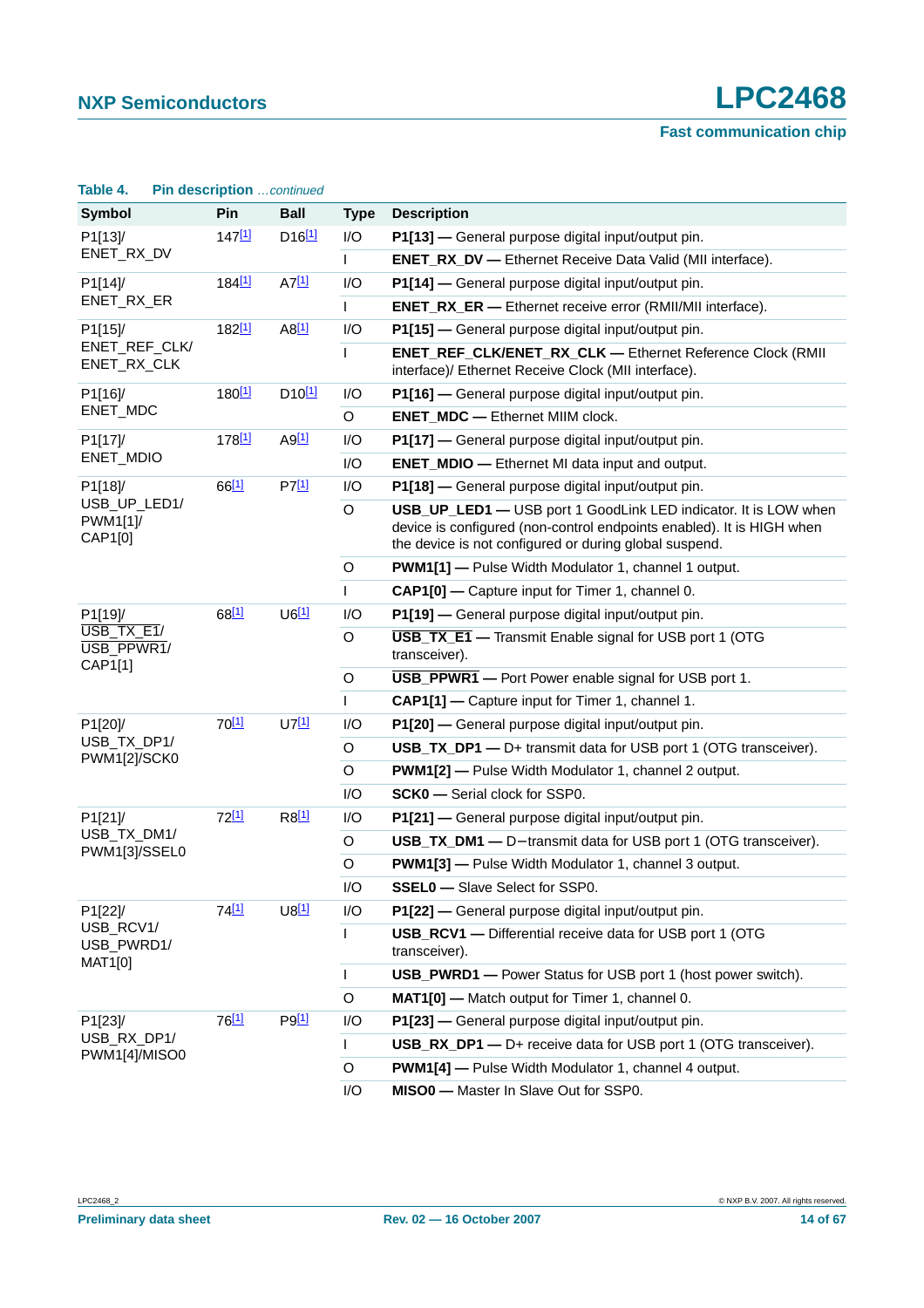| Table 4.                                             | Pin description continued |                      |              |                                                                                                                                                                                           |
|------------------------------------------------------|---------------------------|----------------------|--------------|-------------------------------------------------------------------------------------------------------------------------------------------------------------------------------------------|
| <b>Symbol</b>                                        | Pin                       | <b>Ball</b>          | <b>Type</b>  | <b>Description</b>                                                                                                                                                                        |
| P1[24]/                                              | 78 <sup>[1]</sup>         | $T9$ <sup>[1]</sup>  | I/O          | P1[24] - General purpose digital input/output pin.                                                                                                                                        |
| USB_RX_DM1/<br>PWM1[5]/MOSI0                         |                           |                      | $\mathsf{L}$ | USB_RX_DM1 - D- receive data for USB port 1 (OTG transceiver).                                                                                                                            |
|                                                      |                           |                      | O            | <b>PWM1[5]</b> - Pulse Width Modulator 1, channel 5 output.                                                                                                                               |
|                                                      |                           |                      | I/O          | <b>MOSI0</b> - Master Out Slave in for SSP0.                                                                                                                                              |
| P1[25]/<br>USB_LS1/<br>USB_HSTEN1/<br><b>MAT1[1]</b> | 80[1]                     | T10[1]               | I/O          | P1[25] - General purpose digital input/output pin.                                                                                                                                        |
|                                                      |                           |                      | O            | <b>USB LS1</b> - Low-speed status for USB port 1 (OTG transceiver).                                                                                                                       |
|                                                      |                           |                      | O            | <b>USB_HSTEN1</b> - Host Enabled status for USB port 1.                                                                                                                                   |
|                                                      |                           |                      | O            | MAT1[1] - Match output for Timer 1, channel 1.                                                                                                                                            |
| P1[26]/                                              | 82[1]                     | R <sub>10[1]</sub>   | I/O          | P1[26] - General purpose digital input/output pin.                                                                                                                                        |
| USB_SSPND1/<br>PWM1[6]/                              |                           |                      | O            | <b>USB_SSPND1</b> - USB port 1 Bus Suspend status (OTG transceiver).                                                                                                                      |
| CAP0[0]                                              |                           |                      | O            | PWM1[6] - Pulse Width Modulator 1, channel 6 output.                                                                                                                                      |
|                                                      |                           |                      | L            | CAP0[0] - Capture input for Timer 0, channel 0.                                                                                                                                           |
| P1[27]/                                              | 88[1]                     | T12[1]               | I/O          | P1[27] - General purpose digital input/output pin.                                                                                                                                        |
| USB_INT1/<br>USB_OVRCR1/<br>CAP0[1]                  |                           |                      | $\mathsf{I}$ | <b>USB INT1</b> - USB port 1 OTG ATX interrupt (OTG transceiver).                                                                                                                         |
|                                                      |                           |                      | $\mathsf{I}$ | <b>USB_OVRCR1</b> - USB port 1 Over-Current status.                                                                                                                                       |
|                                                      |                           |                      | L            | CAP0[1] - Capture input for Timer 0, channel 1.                                                                                                                                           |
| P1[28]/                                              | $90^{[1]}$                | $T13$ <sup>[1]</sup> | I/O          | P1[28] - General purpose digital input/output pin.                                                                                                                                        |
| USB_SCL1/<br>PCAP1[0]/                               |                           |                      | I/O          | <b>USB_SCL1 — USB</b> port 1 <sup>2</sup> C serial clock (OTG transceiver).                                                                                                               |
| MAT0[0]                                              |                           |                      | L            | PCAP1[0] - Capture input for PWM1, channel 0.                                                                                                                                             |
|                                                      |                           |                      | O            | MAT0[0] - Match output for Timer 0, channel 0.                                                                                                                                            |
| P1[29]/                                              | $92^{[1]}$                | $U14$ <sup>[1]</sup> | I/O          | P1[29] - General purpose digital input/output pin.                                                                                                                                        |
| USB_SDA1/<br>PCAP1[1]                                |                           |                      | I/O          | USB_SDA1 - USB port 1 I <sup>2</sup> C serial data (OTG transceiver).                                                                                                                     |
| <b>MAT0[1]</b>                                       |                           |                      | L            | PCAP1[1] - Capture input for PWM1, channel 1.                                                                                                                                             |
|                                                      |                           |                      | O            | MAT0[1] - Match output for Timer 0, channel 0.                                                                                                                                            |
| P1[30]/                                              | 42 <sup>[2]</sup>         | P2[2]                | I/O          | P1[30] - General purpose digital input/output pin.                                                                                                                                        |
| USB_PWRD2/<br>V <sub>BUS</sub> /AD0[4]               |                           |                      | $\mathsf{I}$ | <b>USB_PWRD2</b> - Power Status for USB port 2.                                                                                                                                           |
|                                                      |                           |                      | ı            | $V_{BUS}$ – Indicates the presence of USB bus power.                                                                                                                                      |
|                                                      |                           |                      |              | Note: This signal must be HIGH for USB reset to occur.                                                                                                                                    |
|                                                      |                           |                      | $\mathsf{I}$ | $AD0[4]$ - A/D converter 0, input 4.                                                                                                                                                      |
| P1[31]/<br>USB_OVRCR2/                               | 40 <sup>[2]</sup>         | P1[2]                | I/O          | P1[31] - General purpose digital input/output pin.                                                                                                                                        |
| SCK1/AD0[5]                                          |                           |                      |              | <b>USB OVRCR2</b> - Over-Current status for USB port 2.                                                                                                                                   |
|                                                      |                           |                      | I/O          | <b>SCK1</b> - Serial Clock for SSP1.                                                                                                                                                      |
|                                                      |                           |                      | $\mathsf{I}$ | AD0[5] - A/D converter 0, input 5.                                                                                                                                                        |
| P2[0] to P2[31]                                      |                           |                      | I/O          | Port 2: Port 2 is a 32-bit I/O port with individual direction controls for<br>each bit. The operation of port 2 pins depends upon the pin function<br>selected via the Pin Connect block. |
| P2[0]/PWM1[1]/                                       | 154[1]                    | B <sub>17[1]</sub>   | I/O          | P2[0] - General purpose digital input/output pin.                                                                                                                                         |
| TXD1/<br><b>TRACECLK</b>                             |                           |                      | O            | <b>PWM1[1]</b> - Pulse Width Modulator 1, channel 1 output.                                                                                                                               |
|                                                      |                           |                      | O            | TXD1 - Transmitter output for UART1.                                                                                                                                                      |
|                                                      |                           |                      | O            | <b>TRACECLK - Trace Clock.</b>                                                                                                                                                            |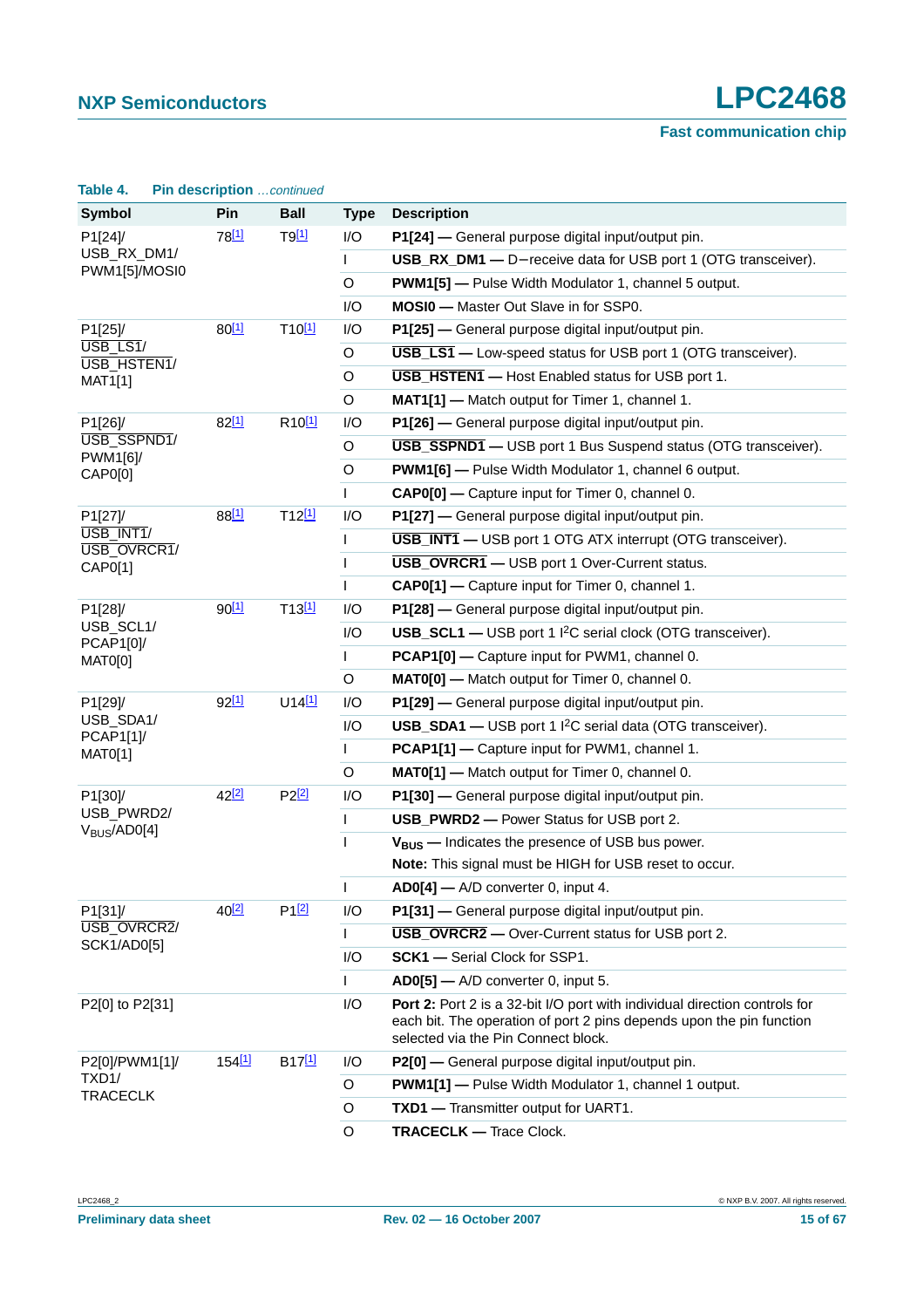| Table 4.                                             | Pin description continued |                      |              |                                                                                                                                                                                    |
|------------------------------------------------------|---------------------------|----------------------|--------------|------------------------------------------------------------------------------------------------------------------------------------------------------------------------------------|
| <b>Symbol</b>                                        | Pin                       | <b>Ball</b>          | <b>Type</b>  | <b>Description</b>                                                                                                                                                                 |
| P2[1]/PWM1[2]/                                       | 152 <sup>[1]</sup>        | E14[1]               | I/O          | P2[1] - General purpose digital input/output pin.                                                                                                                                  |
| RXD1/<br>PIPESTAT0                                   |                           |                      | O            | <b>PWM1[2]</b> - Pulse Width Modulator 1, channel 2 output.                                                                                                                        |
|                                                      |                           |                      | $\mathsf{L}$ | RXD1 - Receiver input for UART1.                                                                                                                                                   |
|                                                      |                           |                      | O            | PIPESTATO - Pipeline Status, bit 0.                                                                                                                                                |
| P2[2]/PWM1[3]/<br>CTS <sub>1</sub> /<br>PIPESTAT1    | 150 <sup>[1]</sup>        | $D15$ <sup>[1]</sup> | I/O          | P2[2] - General purpose digital input/output pin.                                                                                                                                  |
|                                                      |                           |                      | O            | <b>PWM1[3]</b> - Pulse Width Modulator 1, channel 3 output.                                                                                                                        |
|                                                      |                           |                      | $\mathsf{L}$ | CTS1 - Clear to Send input for UART1.                                                                                                                                              |
|                                                      |                           |                      | O            | PIPESTAT1 - Pipeline Status, bit 1.                                                                                                                                                |
| P2[3]/PWM1[4]/                                       | 144 <sup>[1]</sup>        | $E16$ <sup>[1]</sup> | I/O          | P2[3] - General purpose digital input/output pin.                                                                                                                                  |
| DCD <sub>1</sub> /<br>PIPESTAT2                      |                           |                      | O            | <b>PWM1[4]</b> - Pulse Width Modulator 1, channel 4 output.                                                                                                                        |
|                                                      |                           |                      | $\mathsf{L}$ | DCD1 - Data Carrier Detect input for UART1.                                                                                                                                        |
|                                                      |                           |                      | O            | PIPESTAT2 - Pipeline Status, bit 2.                                                                                                                                                |
| P2[4]/PWM1[5]/                                       | 142 <sup>[1]</sup>        | $D17$ <sup>[1]</sup> | I/O          | P2[4] — General purpose digital input/output pin.                                                                                                                                  |
| DSR <sub>1</sub> /<br><b>TRACESYNC</b>               |                           |                      | O            | <b>PWM1[5]</b> - Pulse Width Modulator 1, channel 5 output.                                                                                                                        |
|                                                      |                           |                      | $\mathsf{L}$ | <b>DSR1</b> - Data Set Ready input for UART1.                                                                                                                                      |
|                                                      |                           |                      | O            | <b>TRACESYNC</b> - Trace Synchronization.                                                                                                                                          |
| P2[5]/PWM1[6]/                                       | $140^{[1]}$               | $F16$ <sup>[1]</sup> | I/O          | P2[5] - General purpose digital input/output pin.                                                                                                                                  |
| DTR <sub>1</sub> /<br>TRACEPKT0                      |                           |                      | O            | <b>PWM1[6]</b> - Pulse Width Modulator 1, channel 6 output.                                                                                                                        |
|                                                      |                           |                      | O            | DTR1 - Data Terminal Ready output for UART1.                                                                                                                                       |
|                                                      |                           |                      | O            | TRACEPKT0 - Trace Packet, bit 0.                                                                                                                                                   |
| P2[6]/PCAP1[0]/                                      | 138 <sup>[1]</sup>        | $E17^{[1]}$          | I/O          | P2[6] - General purpose digital input/output pin.                                                                                                                                  |
| RI1/TRACEPKT1                                        |                           |                      | L            | PCAP1[0] - Capture input for PWM1, channel 0.                                                                                                                                      |
|                                                      |                           |                      | $\mathsf{L}$ | RI1 - Ring Indicator input for UART1.                                                                                                                                              |
|                                                      |                           |                      | O            | TRACEPKT1 - Trace Packet, bit 1.                                                                                                                                                   |
| P2[7]/RD2/                                           | 136 <sup>[1]</sup>        | $G16$ <sup>[1]</sup> | I/O          | P2[7] - General purpose digital input/output pin.                                                                                                                                  |
| RTS <sub>1</sub> /<br>TRACEPKT2                      |                           |                      | L            | RD2 - CAN2 receiver input.                                                                                                                                                         |
|                                                      |                           |                      | O            | RTS1 - Request to Send output for UART1.                                                                                                                                           |
|                                                      |                           |                      | O            | <b>TRACEPKT2</b> - Trace Packet, bit 2.                                                                                                                                            |
| P2[8]/TD2/<br>TXD <sub>2</sub> /                     | 134 <sup>[1]</sup>        | $H15^{[1]}$          | I/O          | P2[8] - General purpose digital input/output pin.                                                                                                                                  |
| TRACEPKT3                                            |                           |                      | O            | TD2 - CAN2 transmitter output.                                                                                                                                                     |
|                                                      |                           |                      | O            | TXD2 - Transmitter output for UART2.                                                                                                                                               |
|                                                      |                           |                      | O            | TRACEPKT3 - Trace Packet, bit 3.                                                                                                                                                   |
| P2[9]/                                               | 132 <sup>[1]</sup>        | $H16$ <sup>[1]</sup> | I/O          | P2[9] - General purpose digital input/output pin.                                                                                                                                  |
| USB_CONNECT1/<br>RXD <sub>2</sub> /<br><b>EXTINO</b> |                           |                      | O            | <b>USB_CONNECT1</b> - USB1 SoftConnect control. Signal used to switch<br>an external 1.5 k $\Omega$ resistor under the software control. Used with the<br>SoftConnect USB feature. |
|                                                      |                           |                      | $\mathsf{I}$ | RXD2 - Receiver input for UART2.                                                                                                                                                   |
|                                                      |                           |                      | $\mathsf{I}$ | <b>EXTINO</b> - External Trigger Input.                                                                                                                                            |
| P2[10]/EINT0                                         | 110 <sup>[6]</sup>        | N <sub>15[6]</sub>   | I/O          | P2[10] - General purpose digital input/output pin.                                                                                                                                 |
|                                                      |                           |                      |              | Note: LOW on this pin while RESET is LOW forces on-chip bootloader to<br>take over control of the part after a reset.                                                              |
|                                                      |                           |                      | L            | <b>EINTO</b> - External interrupt 0 input.                                                                                                                                         |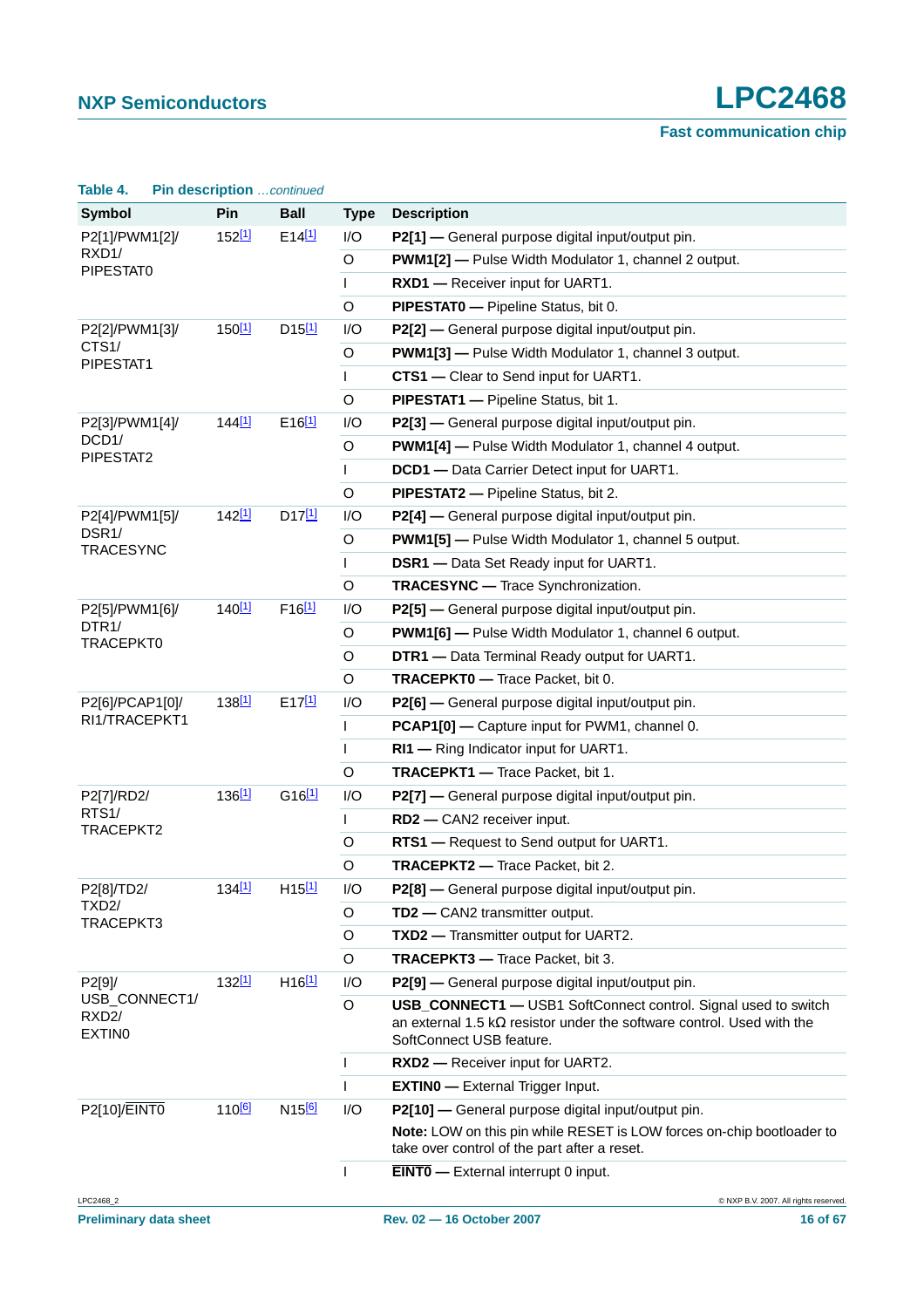| Table 4.                               | Pin description  continued |                               |              |                                                                                                                                                                    |
|----------------------------------------|----------------------------|-------------------------------|--------------|--------------------------------------------------------------------------------------------------------------------------------------------------------------------|
| <b>Symbol</b>                          | Pin                        | <b>Ball</b>                   | <b>Type</b>  | <b>Description</b>                                                                                                                                                 |
| P2[11]/EINT1/<br>MCIDAT1/<br>I2STX_CLK | 108 <sup>[6]</sup>         | T17 <sup>[6]</sup>            | 1/O          | P2[11] - General purpose digital input/output pin.                                                                                                                 |
|                                        |                            |                               | L            | <b>EINT1</b> - External interrupt 1 input.                                                                                                                         |
|                                        |                            |                               | I/O          | <b>MCIDAT1</b> - Data line 1 for SD/MMC interface.                                                                                                                 |
|                                        |                            |                               | I/O          | <b>I2STX_CLK</b> — Transmit Clock. It is driven by the master and received by<br>the slave. Corresponds to the signal SCK in the PS-bus specification.             |
| P2[12]/EINT2/<br>MCIDAT2/<br>I2STX_WS  | 106 <sup>[6]</sup>         | N14 <sup>[6]</sup>            | 1/O          | P2[12] - General purpose digital input/output pin.                                                                                                                 |
|                                        |                            |                               | L            | $EINT2$ - External interrupt 2 input.                                                                                                                              |
|                                        |                            |                               | 1/O          | MCIDAT2 - Data line 2 for SD/MMC interface.                                                                                                                        |
|                                        |                            |                               | I/O          | <b>I2STX_WS</b> — Transmit Word Select. It is driven by the master and<br>received by the slave. Corresponds to the signal WS in the $l^2S$ -bus<br>specification. |
| P2[13]/EINT3/                          | 102 <sup>[6]</sup>         | T16 <sup>[6]</sup>            | I/O          | P2[13] - General purpose digital input/output pin.                                                                                                                 |
| MCIDAT3/<br>I2STX_SDA                  |                            |                               | $\mathbf{I}$ | <b>EINT3</b> - External interrupt 3 input.                                                                                                                         |
|                                        |                            |                               | I/O          | MCIDAT3 - Data line 3 for SD/MMC interface.                                                                                                                        |
|                                        |                            |                               | I/O          | <b>I2STX_SDA</b> — Transmit data. It is driven by the transmitter and read by<br>the receiver. Corresponds to the signal SD in the $l^2S$ -bus specification.      |
| P2[14]/CS2/                            | $91^{[6]}$                 | R <sub>12<sup>[6]</sup></sub> | I/O          | P2[14] - General purpose digital input/output pin.                                                                                                                 |
| CAP2[0]/SDA1                           |                            |                               | O            | $\overline{\text{CS2}}$ - LOW active Chip Select 2 signal.                                                                                                         |
|                                        |                            |                               | L            | CAP2[0] - Capture input for Timer 2, channel 0.                                                                                                                    |
|                                        |                            |                               | I/O          | $SDA1$ - $I2C1$ data input/output (this is not an open-drain pin).                                                                                                 |
| P2[15]/CS3/                            | 99 <sup>[6]</sup>          | P <sub>13<sup>[6]</sup></sub> | I/O          | P2[15] - General purpose digital input/output pin.                                                                                                                 |
| CAP2[1]/SCL1                           |                            |                               | O            | $\overline{CS3}$ — LOW active Chip Select 3 signal.                                                                                                                |
|                                        |                            |                               | L            | CAP2[1] - Capture input for Timer 2, channel 1.                                                                                                                    |
|                                        |                            |                               | I/O          | $SCL1$ — $I2C1$ clock input/output (this is not an open-drain pin).                                                                                                |
| P2[16]/CAS                             | $87^{[1]}$                 | R <sub>11[1]</sub>            | I/O          | P2[16] - General purpose digital input/output pin.                                                                                                                 |
|                                        |                            |                               | O            | <b>CAS</b> - LOW active SDRAM Column Address Strobe.                                                                                                               |
| <b>P2[17]/RAS</b>                      | $95^{[1]}$                 | R <sub>13[1]</sub>            | I/O          | P2[17] - General purpose digital input/output pin.                                                                                                                 |
|                                        |                            |                               | O            | <b>RAS</b> — LOW active SDRAM Row Address Strobe.                                                                                                                  |
| P2[18]/                                | $59^{[1]}$                 | $U3^{[1]}$                    | I/O          | P2[18] - General purpose digital input/output pin.                                                                                                                 |
| <b>CLKOUT0</b>                         |                            |                               | O            | <b>CLKOUT0</b> - SDRAM clock 0.                                                                                                                                    |
| P2[19]/                                | $67^{[1]}$                 | $R7^{[1]}$                    | I/O          | P2[19] - General purpose digital input/output pin.                                                                                                                 |
| CLKOUT1                                |                            |                               | O            | <b>CLKOUT1 - SDRAM clock 1.</b>                                                                                                                                    |
| P2[20]/DYCS0                           | $73^{[1]}$                 | $T8$ <sup>[1]</sup>           | I/O          | P2[20] - General purpose digital input/output pin.                                                                                                                 |
|                                        |                            |                               | O            | <b>DYCS0</b> - SDRAM chip select 0.                                                                                                                                |
| P2[21]/DYCS1                           | $81^{[1]}$                 | $U11^{[1]}$                   | I/O          | P2[21] - General purpose digital input/output pin.                                                                                                                 |
|                                        |                            |                               | O            | <b>DYCS1</b> - SDRAM chip select 1.                                                                                                                                |
| P2[22]/DYCS2/                          | $85^{[1]}$                 | $U12^{[1]}$                   | I/O          | P2[22] - General purpose digital input/output pin.                                                                                                                 |
| CAP3[0]/SCK0                           |                            |                               | O            | <b>DYCS2</b> - SDRAM chip select 2.                                                                                                                                |
|                                        |                            |                               | $\mathbf{L}$ | CAP3[0] - Capture input for Timer 3, channel 0.                                                                                                                    |
|                                        |                            |                               | I/O          | SCK0 - Serial clock for SSP0.                                                                                                                                      |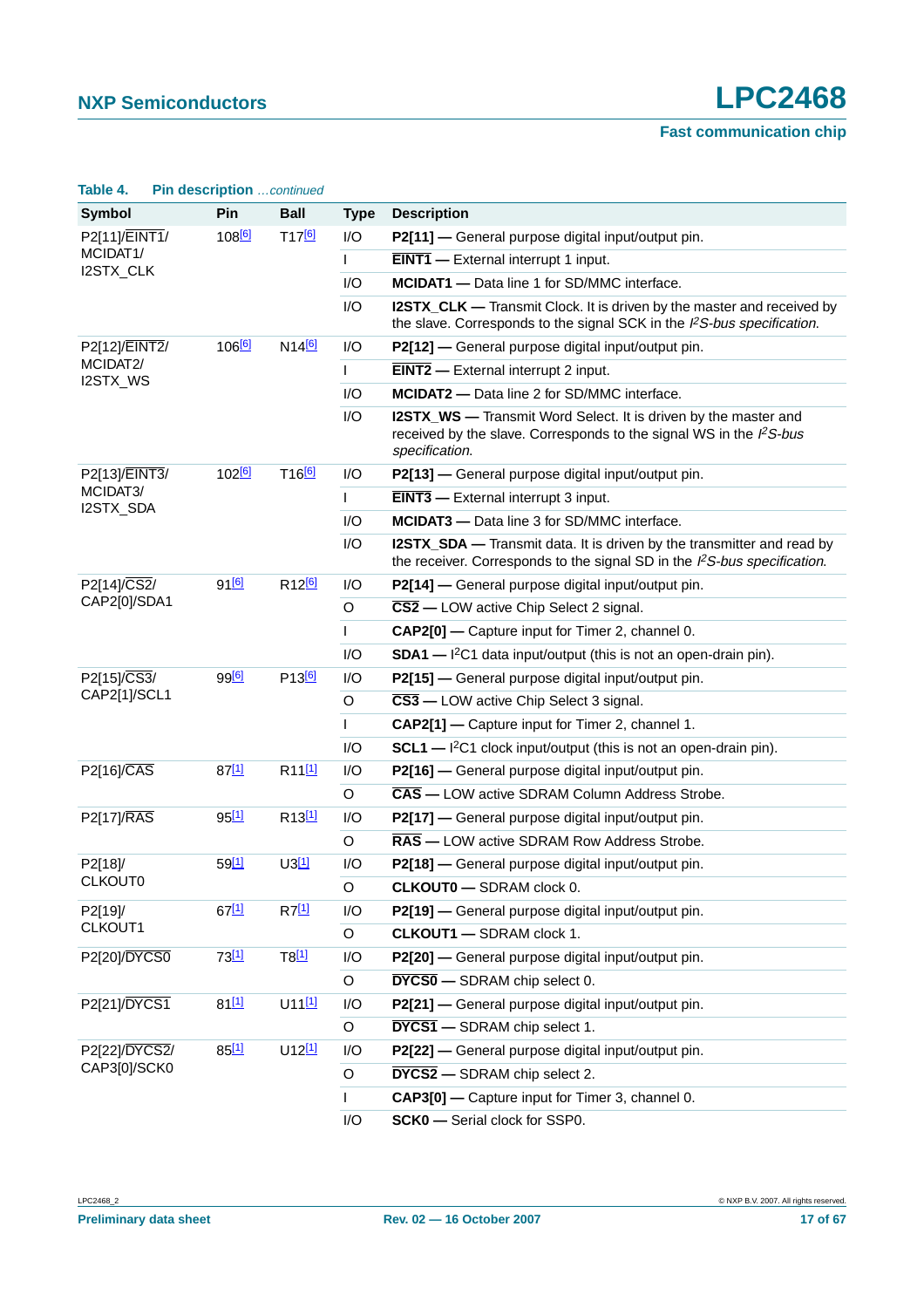| Table 4.                    | Pin description continued |                     |              |                                                                                                                                                                                           |
|-----------------------------|---------------------------|---------------------|--------------|-------------------------------------------------------------------------------------------------------------------------------------------------------------------------------------------|
| <b>Symbol</b>               | Pin                       | <b>Ball</b>         | <b>Type</b>  | <b>Description</b>                                                                                                                                                                        |
| P2[23]/DYCS3/               | 64[1]                     | $U5$ <sup>[1]</sup> | I/O          | P2[23] - General purpose digital input/output pin.                                                                                                                                        |
| CAP3[1]/SSEL0               |                           |                     | $\mathsf O$  | <b>DYCS3</b> - SDRAM chip select 3.                                                                                                                                                       |
|                             |                           |                     | $\mathsf{I}$ | CAP3[1] - Capture input for Timer 3, channel 1.                                                                                                                                           |
|                             |                           |                     | I/O          | <b>SSEL0</b> - Slave Select for SSP0.                                                                                                                                                     |
| P2[24]/                     | 53[1]                     | $P5$ <sup>[1]</sup> | I/O          | P2[24] — General purpose digital input/output pin.                                                                                                                                        |
| <b>CKEOUT0</b>              |                           |                     | O            | <b>CKEOUT0</b> - SDRAM clock enable 0.                                                                                                                                                    |
| P2[25]/                     | 54[1]                     | $R4$ <sup>[1]</sup> | I/O          | P2[25] — General purpose digital input/output pin.                                                                                                                                        |
| CKEOUT1                     |                           |                     | $\circ$      | <b>CKEOUT1</b> - SDRAM clock enable 1.                                                                                                                                                    |
| P2[26]/                     | $57^{[1]}$                | $T4$ <sup>[1]</sup> | I/O          | P2[26] — General purpose digital input/output pin.                                                                                                                                        |
| CKEOUT2/<br>MAT3[0]/MISO0   |                           |                     | O            | <b>CKEOUT2</b> - SDRAM clock enable 2.                                                                                                                                                    |
|                             |                           |                     | O            | <b>MAT3[0]</b> — Match output for Timer 3, channel 0.                                                                                                                                     |
|                             |                           |                     | I/O          | MISO0 - Master In Slave Out for SSP0.                                                                                                                                                     |
| P2[27]/                     | 47[1]                     | P3[1]               | I/O          | P2[27] — General purpose digital input/output pin.                                                                                                                                        |
| CKEOUT3/<br>MAT3[1]/MOSI0   |                           |                     | O            | <b>CKEOUT3</b> - SDRAM clock enable 3.                                                                                                                                                    |
|                             |                           |                     | O            | <b>MAT3[1]</b> — Match output for Timer 3, channel 1.                                                                                                                                     |
|                             |                           |                     | I/O          | <b>MOSI0</b> - Master Out Slave In for SSP0.                                                                                                                                              |
| 49[1]<br>P2[28]/<br>DQMOUT0 |                           | P4 <sup>[1]</sup>   | I/O          | P2[28] — General purpose digital input/output pin.                                                                                                                                        |
|                             |                           |                     | O            | <b>DQMOUT0</b> - Data mask 0 used with SDRAM and static devices.                                                                                                                          |
| P2[29]/                     | 43[1]                     | N3[1]               | I/O          | P2[29] — General purpose digital input/output pin.                                                                                                                                        |
| DQMOUT1                     |                           |                     | $\circ$      | <b>DQMOUT1</b> - Data mask 1 used with SDRAM and static devices.                                                                                                                          |
| P2[30]/                     | $31^{[1]}$                | $L4$ <sup>[1]</sup> | I/O          | P2[30] — General purpose digital input/output pin.                                                                                                                                        |
| DQMOUT2/<br>MAT3[2]/SDA2    |                           |                     | O            | DQMOUT2 - Data mask 2 used with SDRAM and static devices.                                                                                                                                 |
|                             |                           |                     | O            | MAT3[2] - Match output for Timer 3, channel 2.                                                                                                                                            |
|                             |                           |                     | I/O          | $SDA2$ - $I2C2$ data input/output (this is not an open-drain pin).                                                                                                                        |
| P2[31]/                     | 39[1]                     | $N2^{[1]}$          | I/O          | P2[31] - General purpose digital input/output pin.                                                                                                                                        |
| DQMOUT3/<br>MAT3[3]/SCL2    |                           |                     | O            | <b>DQMOUT3</b> - Data mask 3 used with SDRAM and static devices.                                                                                                                          |
|                             |                           |                     | O            | MAT3[3] - Match output for Timer 3, channel 3.                                                                                                                                            |
|                             |                           |                     | I/O          | $SCL2$ - $I^2C2$ clock input/output (this is not an open-drain pin).                                                                                                                      |
| P3[0] to P3[31]             |                           |                     | I/O          | Port 3: Port 3 is a 32-bit I/O port with individual direction controls for<br>each bit. The operation of port 3 pins depends upon the pin function<br>selected via the Pin Connect block. |
| P3[0]/D0                    | 197[1]                    | $B4$ <sup>[1]</sup> | I/O          | P3[0] - General purpose digital input/output pin.                                                                                                                                         |
|                             |                           |                     | I/O          | <b>D0</b> - External memory data line 0.                                                                                                                                                  |
| P3[1]/D1                    | $201$ [1]                 | B3[1]               | I/O          | P3[1] - General purpose digital input/output pin.                                                                                                                                         |
|                             |                           |                     | I/O          | D1 - External memory data line 1.                                                                                                                                                         |
| P3[2]/D2                    | 207[1]                    | B1[1]               | I/O          | P3[2] - General purpose digital input/output pin.                                                                                                                                         |
|                             |                           |                     | I/O          | D2 - External memory data line 2.                                                                                                                                                         |
| P3[3]/D3                    | 3[1]                      | $E4$ <sup>[1]</sup> | I/O          | P3[3] - General purpose digital input/output pin.                                                                                                                                         |
|                             |                           |                     | I/O          | D3 - External memory data line 3.                                                                                                                                                         |
| P3[4]/D4                    | 13[1]                     | F2[1]               | I/O          | P3[4] - General purpose digital input/output pin.                                                                                                                                         |
|                             |                           |                     | I/O          | D4 - External memory data line 4.                                                                                                                                                         |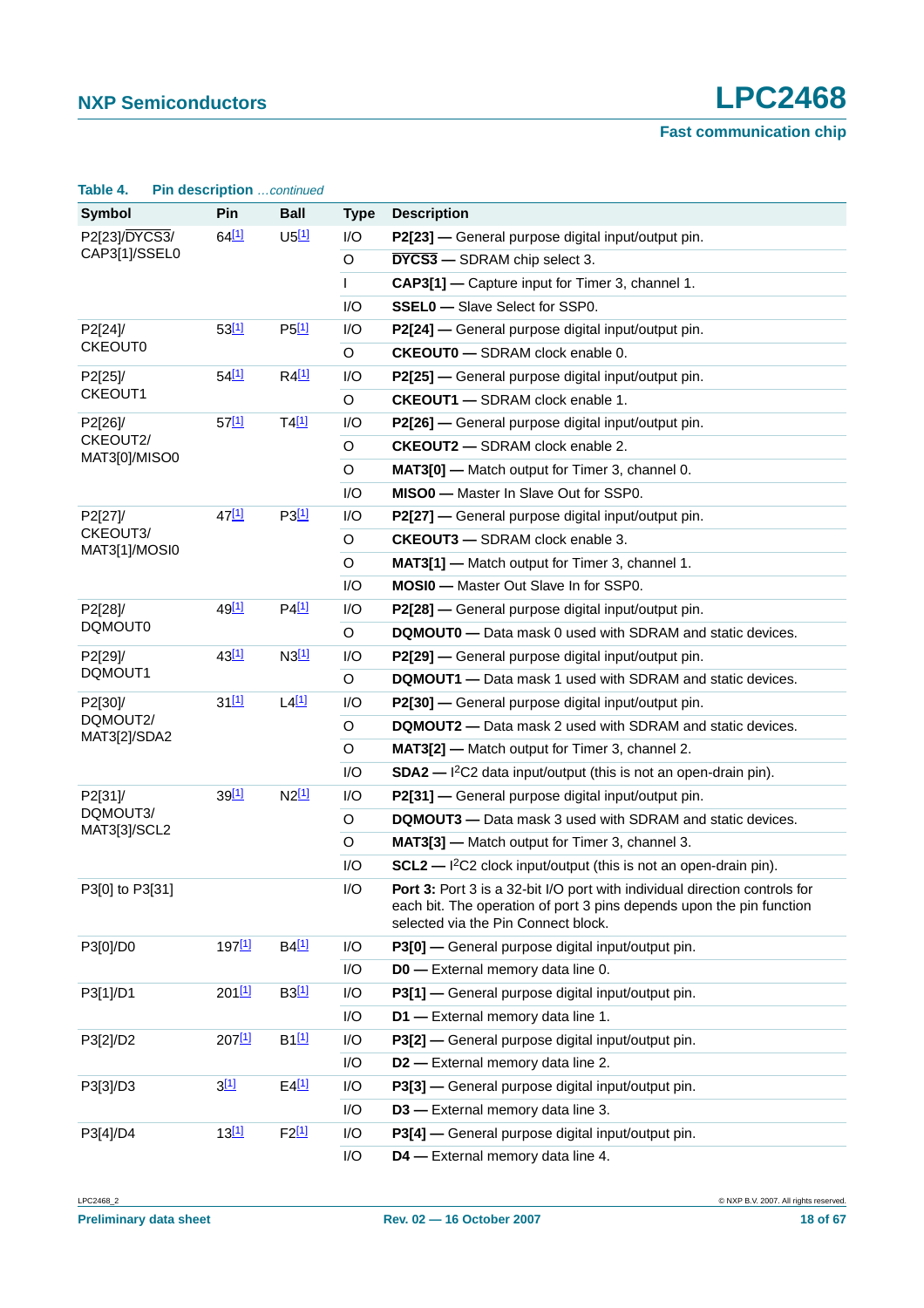| Table 4.     | Pin description continued |                     |              |                                                     |
|--------------|---------------------------|---------------------|--------------|-----------------------------------------------------|
| Symbol       | Pin                       | <b>Ball</b>         | <b>Type</b>  | <b>Description</b>                                  |
| P3[5]/D5     | $17^{[1]}$                | $G1$ <sup>[1]</sup> | I/O          | P3[5] - General purpose digital input/output pin.   |
|              |                           |                     | I/O          | D5 - External memory data line 5.                   |
| P3[6]/D6     | 23[1]                     | $J1$ [1]            | I/O          | P3[6] - General purpose digital input/output pin.   |
|              |                           |                     | I/O          | D6 - External memory data line 6.                   |
| P3[7]/D7     | $27^{[1]}$                | $L1^{[1]}$          | I/O          | P3[7] - General purpose digital input/output pin.   |
|              |                           |                     | I/O          | D7 - External memory data line 7.                   |
| P3[8]/D8     | 191 <sup>[1]</sup>        | $D8$ <sup>[1]</sup> | I/O          | P3[8] - General purpose digital input/output pin.   |
|              |                           |                     | I/O          | D8 - External memory data line 8.                   |
| P3[9]/D9     | 199 <sup>[1]</sup>        | $C5$ <sup>[1]</sup> | I/O          | P3[9] - General purpose digital input/output pin.   |
|              |                           |                     | I/O          | D9 - External memory data line 9.                   |
| P3[10]/D10   | $205^{[1]}$               | B2[1]               | I/O          | P3[10] - General purpose digital input/output pin.  |
|              |                           |                     | I/O          | D10 - External memory data line 10.                 |
| P3[11]/D11   | $208^{[1]}$               | $D5$ <sup>[1]</sup> | I/O          | P3[11] - General purpose digital input/output pin.  |
|              |                           |                     | I/O          | D11 - External memory data line 11.                 |
| P3[12]/D12   | 1[1]                      | $D4$ <sup>[1]</sup> | I/O          | P3[12] - General purpose digital input/output pin.  |
|              |                           |                     | I/O          | D12 - External memory data line 12.                 |
| P3[13]/D13   | 7[1]                      | $C1$ <sup>[1]</sup> | I/O          | P3[13] - General purpose digital input/output pin.  |
|              |                           |                     | I/O          | D13 - External memory data line 13.                 |
| P3[14]/D14   | $21^{[1]}$                | $H2^{[1]}$          | I/O          | P3[14] - General purpose digital input/output pin.  |
|              |                           |                     | I/O          | D14 - External memory data line 14.                 |
| P3[15]/D15   | $28^{[1]}$                | $M1$ <sup>[1]</sup> | I/O          | P3[15] - General purpose digital input/output pin.  |
|              |                           |                     | I/O          | D15 - External memory data line 15.                 |
| P3[16]/D16/  | $137^{[1]}$               | F17[1]              | I/O          | P3[16] - General purpose digital input/output pin.  |
| PWM0[1]/TXD1 |                           |                     | I/O          | D16 - External memory data line 16.                 |
|              |                           |                     | $\circ$      | <b>PWM0[1]</b> - Pulse Width Modulator 0, output 1. |
|              |                           |                     | O            | TXD1 - Transmitter output for UART1.                |
| P3[17]/D17/  | 143[1]                    | $F15^{[1]}$         | I/O          | P3[17] - General purpose digital input/output pin.  |
| PWM0[2]/RXD1 |                           |                     | I/O          | D17 - External memory data line 17.                 |
|              |                           |                     | $\circ$      | <b>PWM0[2]</b> - Pulse Width Modulator 0, output 2. |
|              |                           |                     | $\mathsf{I}$ | RXD1 - Receiver input for UART1.                    |
| P3[18]/D18/  | 151[1]                    | $C15^{[1]}$         | I/O          | P3[18] - General purpose digital input/output pin.  |
| PWM0[3]/CTS1 |                           |                     | I/O          | D18 - External memory data line 18.                 |
|              |                           |                     | O            | <b>PWM0[3]</b> - Pulse Width Modulator 0, output 3. |
|              |                           |                     | $\mathbf{I}$ | <b>CTS1</b> — Clear to Send input for UART1.        |
| P3[19]/D19/  | $161$ [1]                 | B14 <sup>[1]</sup>  | I/O          | P3[19] - General purpose digital input/output pin.  |
| PWM0[4]/DCD1 |                           |                     | I/O          | D19 - External memory data line 19.                 |
|              |                           |                     | O            | <b>PWM0[4]</b> - Pulse Width Modulator 0, output 4. |
|              |                           |                     | $\mathsf{L}$ | DCD1 - Data Carrier Detect input for UART1.         |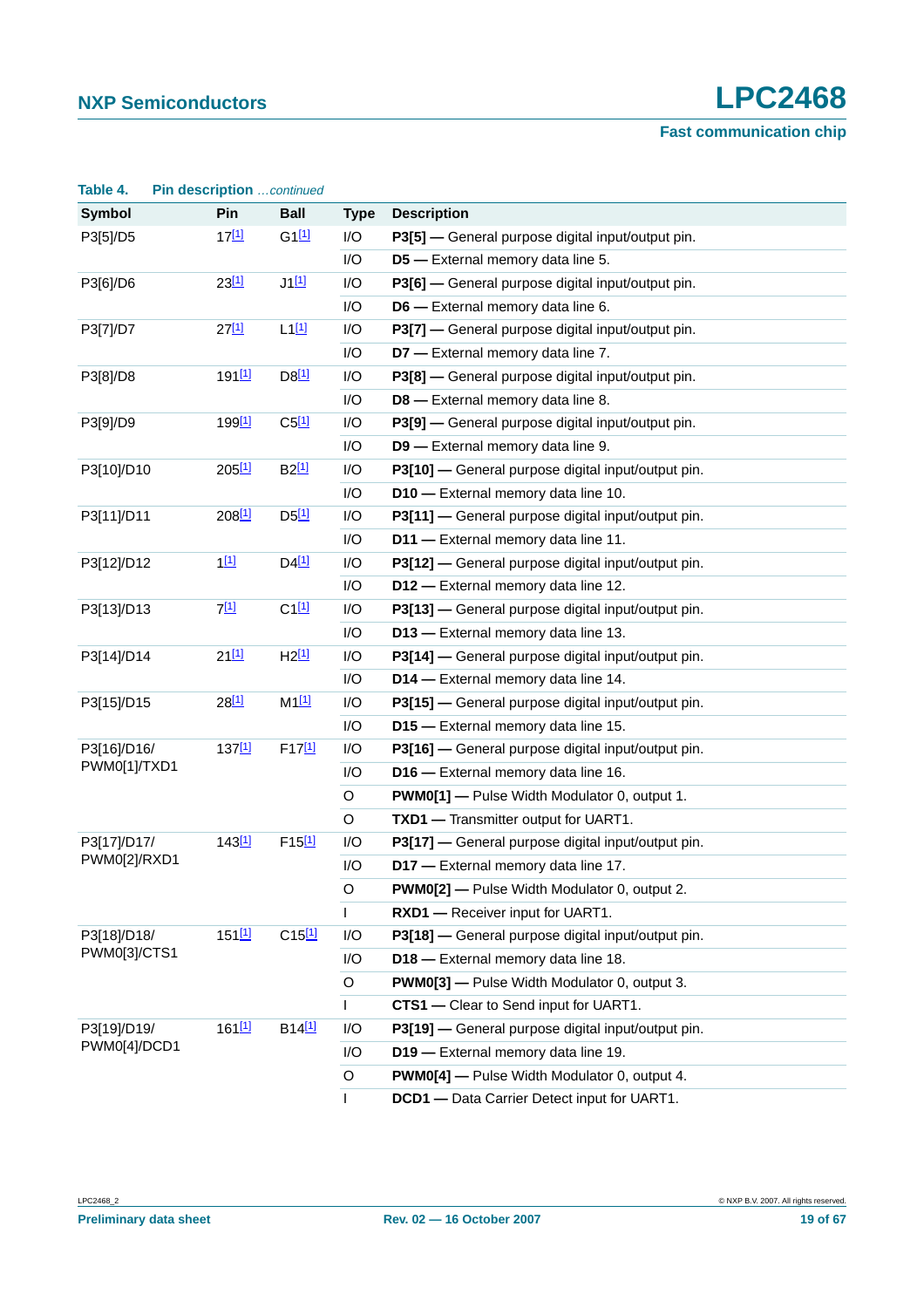| Table 4.                    | Pin description  continued |                     |              |                                                        |
|-----------------------------|----------------------------|---------------------|--------------|--------------------------------------------------------|
| <b>Symbol</b>               | Pin                        | <b>Ball</b>         | <b>Type</b>  | <b>Description</b>                                     |
| P3[20]/D20/                 | $167^{[1]}$                | A13[1]              | I/O          | P3[20] - General purpose digital input/output pin.     |
| PWM0[5]/DSR1                |                            |                     | I/O          | D20 - External memory data line 20.                    |
|                             |                            |                     | O            | <b>PWM0[5]</b> - Pulse Width Modulator 0, output 5.    |
|                             |                            |                     | $\mathbf{I}$ | <b>DSR1</b> - Data Set Ready input for UART1.          |
| P3[21]/D21/<br>PWM0[6]/DTR1 | 175 <sup>[1]</sup>         | $C10^{[1]}$         | I/O          | P3[21] — General purpose digital input/output pin.     |
|                             |                            |                     | I/O          | D21 - External memory data line 21.                    |
|                             |                            |                     | $\circ$      | <b>PWM0[6]</b> - Pulse Width Modulator 0, output 6.    |
|                             |                            |                     | O            | DTR1 - Data Terminal Ready output for UART1.           |
| P3[22]/D22/                 | 195 <sup>[1]</sup>         | $C6$ <sup>[1]</sup> | I/O          | P3[22] — General purpose digital input/output pin.     |
| PCAP0[0]/RI1                |                            |                     | I/O          | D22 - External memory data line 22.                    |
|                             |                            |                     | $\mathsf{L}$ | PCAP0[0] - Capture input for PWM0, channel 0.          |
|                             |                            |                     | $\mathsf{I}$ | RI1 - Ring Indicator input for UART1.                  |
| P3[23]/D23/                 | 65[1]                      | $T6$ <sup>[1]</sup> | I/O          | P3[23] — General purpose digital input/output pin.     |
| CAP0[0]<br><b>PCAP1[0]</b>  |                            |                     | I/O          | D23 - External memory data line 23.                    |
|                             |                            |                     | $\mathsf{L}$ | <b>CAP0[0]</b> - Capture input for Timer 0, channel 0. |
|                             |                            |                     | $\mathsf{I}$ | PCAP1[0] - Capture input for PWM1, channel 0.          |
| P3[24]/D24/                 | 58[1]                      | $R5$ <sup>[1]</sup> | I/O          | P3[24] — General purpose digital input/output pin.     |
| CAP0[1]/<br>PWM1[1]         |                            |                     | I/O          | D24 - External memory data line 24.                    |
|                             |                            |                     | $\mathsf{L}$ | CAP0[1] - Capture input for Timer 0, channel 1.        |
|                             |                            |                     | O            | <b>PWM1[1]</b> - Pulse Width Modulator 1, output 1.    |
| P3[25]/D25/                 | 56[1]                      | $U2^{[1]}$          | I/O          | P3[25] - General purpose digital input/output pin.     |
| MATO[0]/<br><b>PWM1[2]</b>  |                            |                     | I/O          | D25 - External memory data line 25.                    |
|                             |                            |                     | O            | MATO[0] - Match output for Timer 0, channel 0.         |
|                             |                            |                     | O            | <b>PWM1[2]</b> - Pulse Width Modulator 1, output 2.    |
| P3[26]/D26/                 | 55[1]                      | T3[1]               | I/O          | P3[26] — General purpose digital input/output pin.     |
| MATO[1]/<br>PWM1[3]         |                            |                     | I/O          | D26 - External memory data line 26.                    |
|                             |                            |                     | O            | MAT0[1] - Match output for Timer 0, channel 1.         |
|                             |                            |                     | O            | PWM1[3] - Pulse Width Modulator 1, output 3.           |
| P3[27]/D27/                 | 203[1]                     | $A1$ <sup>[1]</sup> | I/O          | P3[27] - General purpose digital input/output pin.     |
| CAP1[0]/<br><b>PWM1[4]</b>  |                            |                     | I/O          | D27 - External memory data line 27.                    |
|                             |                            |                     | $\mathsf{L}$ | CAP1[0] - Capture input for Timer 1, channel 0.        |
|                             |                            |                     | O            | <b>PWM1[4]</b> - Pulse Width Modulator 1, output 4.    |
| P3[28]/D28/                 | 5[1]                       | $D2^{[1]}$          | I/O          | P3[28] — General purpose digital input/output pin.     |
| CAP1[1]/<br><b>PWM1[5]</b>  |                            |                     | I/O          | D28 - External memory data line 28.                    |
|                             |                            |                     | L            | CAP1[1] - Capture input for Timer 1, channel 1.        |
|                             |                            |                     | O            | <b>PWM1[5]</b> - Pulse Width Modulator 1, output 5.    |
| P3[29]/D29/                 | $11^{[1]}$                 | $F3$ <sup>[1]</sup> | I/O          | P3[29] — General purpose digital input/output pin.     |
| MAT1[0]/<br>PWM1[6]         |                            |                     | I/O          | D29 - External memory data line 29.                    |
|                             |                            |                     | O            | MAT1[0] - Match output for Timer 1, channel 0.         |
|                             |                            |                     | O            | PWM1[6] - Pulse Width Modulator 1, output 6.           |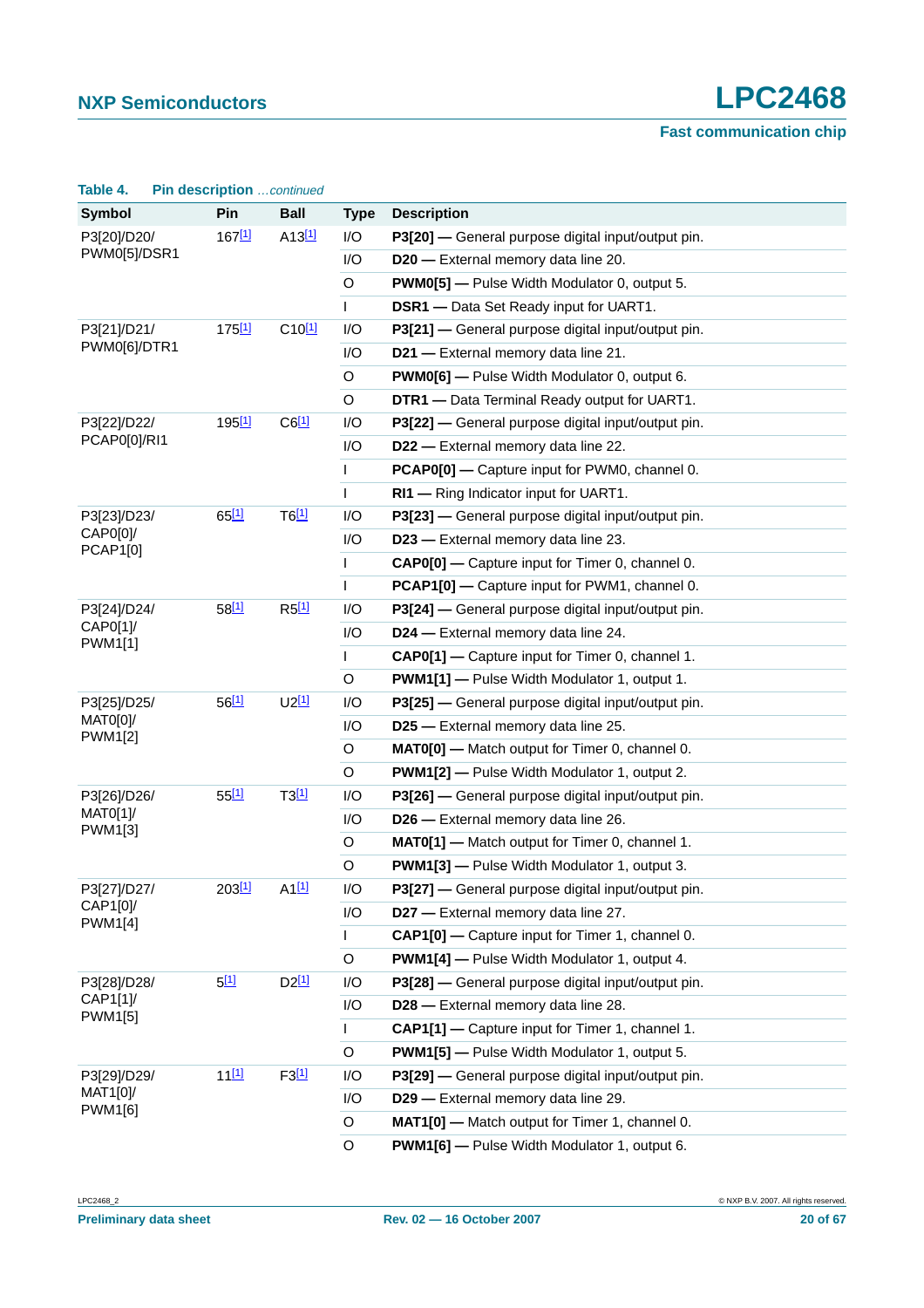| Table 4.                        | <b>Pin description</b> continued |                      |             |                                                                                                                                                                                           |
|---------------------------------|----------------------------------|----------------------|-------------|-------------------------------------------------------------------------------------------------------------------------------------------------------------------------------------------|
| Symbol                          | Pin                              | <b>Ball</b>          | <b>Type</b> | <b>Description</b>                                                                                                                                                                        |
| P3[30]/D30/<br>MAT1[1]/<br>RTS1 | 19 <sup>[1]</sup>                | H3[1]                | I/O         | P3[30] - General purpose digital input/output pin.                                                                                                                                        |
|                                 |                                  |                      | I/O         | D30 - External memory data line 30.                                                                                                                                                       |
|                                 |                                  |                      | O           | MAT1[1] - Match output for Timer 1, channel 1.                                                                                                                                            |
|                                 |                                  |                      | O           | RTS1 - Request to Send output for UART1.                                                                                                                                                  |
| P3[31]/D31/                     | $25^{[1]}$                       | J3[1]                | I/O         | P3[31] — General purpose digital input/output pin.                                                                                                                                        |
| MAT1[2]                         |                                  |                      | I/O         | D31 - External memory data line 31.                                                                                                                                                       |
|                                 |                                  |                      | O           | MAT1[2] - Match output for Timer 1, channel 2.                                                                                                                                            |
| P4[0] to P4[31]                 |                                  |                      | I/O         | Port 4: Port 4 is a 32-bit I/O port with individual direction controls for<br>each bit. The operation of port 4 pins depends upon the pin function<br>selected via the Pin Connect block. |
| P4[0]/A0                        | 75 <sup>[1]</sup>                | $U9$ <sup>[1]</sup>  | I/O         | P4[0] - ]General purpose digital input/output pin.                                                                                                                                        |
|                                 |                                  |                      | I/O         | A0 - External memory address line 0.                                                                                                                                                      |
| P4[1]/A1                        | 79 <sup>[1]</sup>                | U10[1]               | I/O         | P4[1] - General purpose digital input/output pin.                                                                                                                                         |
|                                 |                                  |                      | I/O         | A1 - External memory address line 1.                                                                                                                                                      |
| P4[2]/A2                        | 83[1]                            | T11[1]               | I/O         | P4[2] - General purpose digital input/output pin.                                                                                                                                         |
|                                 |                                  |                      | I/O         | A2 - External memory address line 2.                                                                                                                                                      |
| P4[3]/A3                        | 97[1]                            | $U16$ <sup>[1]</sup> | I/O         | P4[3] - General purpose digital input/output pin.                                                                                                                                         |
|                                 |                                  |                      | I/O         | A3 - External memory address line 3.                                                                                                                                                      |
| P4[4]/A4                        | 103[1]                           | R <sub>15[1]</sub>   | I/O         | P4[4] - General purpose digital input/output pin.                                                                                                                                         |
|                                 |                                  |                      | I/O         | A4 - External memory address line 4.                                                                                                                                                      |
| P4[5]/A5                        | 107[1]                           | R <sub>16[1]</sub>   | I/O         | P4[5] - General purpose digital input/output pin.                                                                                                                                         |
|                                 |                                  |                      | I/O         | A5 - External memory address line 5.                                                                                                                                                      |
| P4[6]/A6                        | 113[1]                           | M14[1]               | I/O         | P4[6] - General purpose digital input/output pin.                                                                                                                                         |
|                                 |                                  |                      | I/O         | A6 - External memory address line 6.                                                                                                                                                      |
| P4[7]/A7                        | $121$ [1]                        | $L16$ <sup>[1]</sup> | I/O         | P4[7] - General purpose digital input/output pin.                                                                                                                                         |
|                                 |                                  |                      | I/O         | A7 - External memory address line 7.                                                                                                                                                      |
| P4[8]/A8                        | 127[1]                           | J17[1]               | I/O         | P4[8] - General purpose digital input/output pin.                                                                                                                                         |
|                                 |                                  |                      | I/O         | A8 - External memory address line 8.                                                                                                                                                      |
| P4[9]/A9                        | 131[1]                           | H17[1]               | I/O         | P4[9] - General purpose digital input/output pin.                                                                                                                                         |
|                                 |                                  |                      | I/O         | A9 - External memory address line 9.                                                                                                                                                      |
| P4[10]/A10                      | 135 <sup>[1]</sup>               | G17[1]               | I/O         | P4[10] - General purpose digital input/output pin.                                                                                                                                        |
|                                 |                                  |                      | I/O         | A10 - External memory address line 10.                                                                                                                                                    |
| P4[11]/A11                      | $145$ <sup>[1]</sup>             | F14[1]               | I/O         | P4[11] - General purpose digital input/output pin.                                                                                                                                        |
|                                 |                                  |                      | I/O         | A11 - External memory address line 11.                                                                                                                                                    |
| P4[12]/A12                      | 149 <sup>[1]</sup>               | $C16$ <sup>[1]</sup> | I/O         | P4[12] - General purpose digital input/output pin.                                                                                                                                        |
|                                 |                                  |                      | I/O         | A12 - External memory address line 12.                                                                                                                                                    |
| P4[13]/A13                      | 155[1]                           | B <sub>16[1]</sub>   | I/O         | P4[13] - General purpose digital input/output pin.                                                                                                                                        |
|                                 |                                  |                      | I/O         | A13 - External memory address line 13.                                                                                                                                                    |
| P4[14]/A14                      | 159 <sup>[1]</sup>               | B <sub>15[1]</sub>   | I/O         | P4[14] - General purpose digital input/output pin.                                                                                                                                        |
|                                 |                                  |                      | I/O         | A14 - External memory address line 14.                                                                                                                                                    |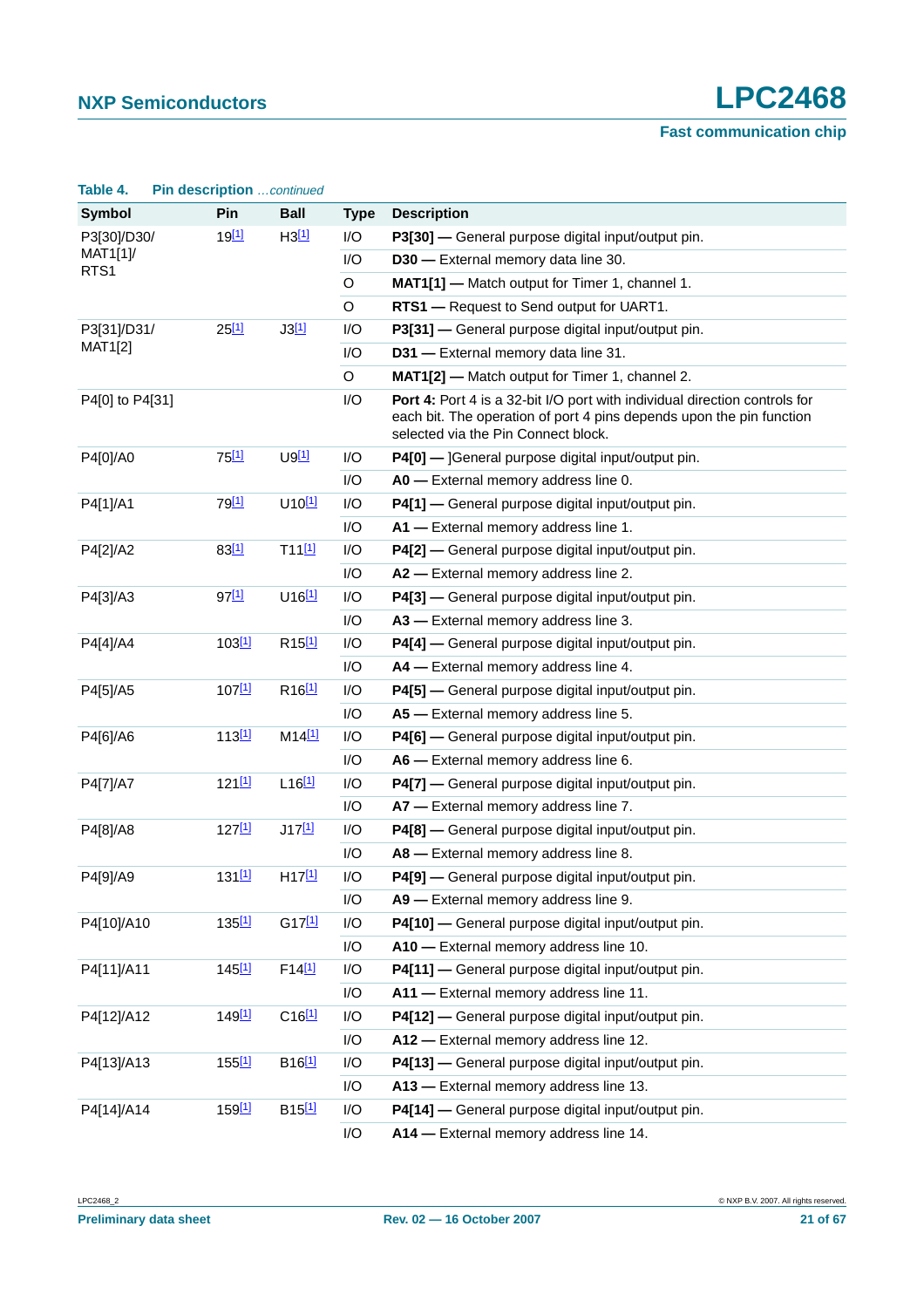| Table 4.             | Pin description  continued |                      |              |                                                                      |  |  |
|----------------------|----------------------------|----------------------|--------------|----------------------------------------------------------------------|--|--|
| <b>Symbol</b>        | Pin                        | <b>Ball</b>          | <b>Type</b>  | <b>Description</b>                                                   |  |  |
| 173[1]<br>P4[15]/A15 |                            | $A11$ <sup>[1]</sup> | I/O          | P4[15] - General purpose digital input/output pin.                   |  |  |
|                      |                            |                      | I/O          | A15 - External memory address line 15.                               |  |  |
| P4[16]/A16           | $101$ [1]                  | U17[1]               | I/O          | P4[16] - General purpose digital input/output pin.                   |  |  |
|                      |                            |                      | I/O          | A16 - External memory address line 16.                               |  |  |
| P4[17]/A17           | 104 <sup>[1]</sup>         | P14 <sup>[1]</sup>   | I/O          | P4[17] - General purpose digital input/output pin.                   |  |  |
|                      |                            |                      | I/O          | A17 - External memory address line 17.                               |  |  |
| P4[18]/A18           | $105$ [1]                  | P <sub>15[1]</sub>   | I/O          | P4[18] - General purpose digital input/output pin.                   |  |  |
|                      |                            |                      | I/O          | A18 - External memory address line 18.                               |  |  |
| P4[19]/A19           | 111[1]                     | P <sub>16[1]</sub>   | I/O          | P4[19] — General purpose digital input/output pin.                   |  |  |
|                      |                            |                      | I/O          | A19 - External memory address line 19.                               |  |  |
| P4[20]/A20/          | 109[1]                     | R <sub>17[1]</sub>   | I/O          | P4[20] - General purpose digital input/output pin.                   |  |  |
| SDA2/SCK1            |                            |                      | I/O          | A20 - External memory address line 20.                               |  |  |
|                      |                            |                      | I/O          | $SDA2$ - $I2C2$ data input/output (this is not an open-drain pin).   |  |  |
|                      |                            |                      | I/O          | <b>SCK1</b> - Serial Clock for SSP1.                                 |  |  |
| P4[21]/A21/          | 115[1]                     | $M15^{[1]}$          | I/O          | P4[21] - General purpose digital input/output pin.                   |  |  |
| SCL2/SSEL1           |                            |                      | I/O          | A21 - External memory address line 21.                               |  |  |
|                      |                            |                      | I/O          | $SCL2$ - $I^2C2$ clock input/output (this is not an open-drain pin). |  |  |
|                      |                            |                      | I/O          | <b>SSEL1</b> - Slave Select for SSP1.                                |  |  |
| P4[22]/A22/          | 123[1]                     | $K14$ <sup>[1]</sup> | I/O          | P4[22] - General purpose digital input/output pin.                   |  |  |
| TXD2/MISO1           |                            |                      | I/O          | A22 - External memory address line 22.                               |  |  |
|                      |                            |                      | O            | <b>TXD2</b> — Transmitter output for UART2.                          |  |  |
|                      |                            |                      | I/O          | MISO1 - Master In Slave Out for SSP1.                                |  |  |
| P4[23]/A23/          | 129[1]                     | $J15$ <sup>[1]</sup> | I/O          | P4[23] - General purpose digital input/output pin.                   |  |  |
| RXD2/MOSI1           |                            |                      | I/O          | A23 - External memory address line 23.                               |  |  |
|                      |                            |                      | $\mathsf{L}$ | <b>RXD2</b> - Receiver input for UART2.                              |  |  |
|                      |                            |                      | I/O          | MOSI1 - Master Out Slave In for SSP1.                                |  |  |
| <b>P4[24]/OE</b>     | 183 <sup>[1]</sup>         | B8[1]                | I/O          | P4[24] - General purpose digital input/output pin.                   |  |  |
|                      |                            |                      | $\circ$      | $\overline{OE}$ - LOW active Output Enable signal.                   |  |  |
| P4[25]/WE            | 179 <sup>[1]</sup>         | B9[1]                | I/O          | P4[25] - General purpose digital input/output pin.                   |  |  |
|                      |                            |                      | $\mathsf O$  | $\overline{\text{WE}}$ - LOW active Write Enable signal.             |  |  |
| P4[26]/BLS0          | 119 <sup>[1]</sup>         | $L15$ [1]            | I/O          | P4[26] - General purpose digital input/output pin.                   |  |  |
|                      |                            |                      | $\circ$      | <b>BLS0</b> - LOW active Byte Lane select signal 0.                  |  |  |
| P4[27]/BLS1          | 139 <sup>[1]</sup>         | G15[1]               | I/O          | P4[27] - General purpose digital input/output pin.                   |  |  |
|                      |                            |                      | $\mathsf O$  | <b>BLS1</b> - LOW active Byte Lane select signal 1.                  |  |  |
| P4[28]/BLS2/         | 170 <sup>[1]</sup>         | C11[1]               | I/O          | P4 [28] - General purpose digital input/output pin.                  |  |  |
| MAT2[0]/TXD3         |                            |                      | O            | <b>BLS2</b> - LOW active Byte Lane select signal 2.                  |  |  |
|                      |                            |                      | O            | MAT2[0] - Match output for Timer 2, channel 0.                       |  |  |
|                      |                            |                      | $\mathsf O$  | TXD3 - Transmitter output for UART3.                                 |  |  |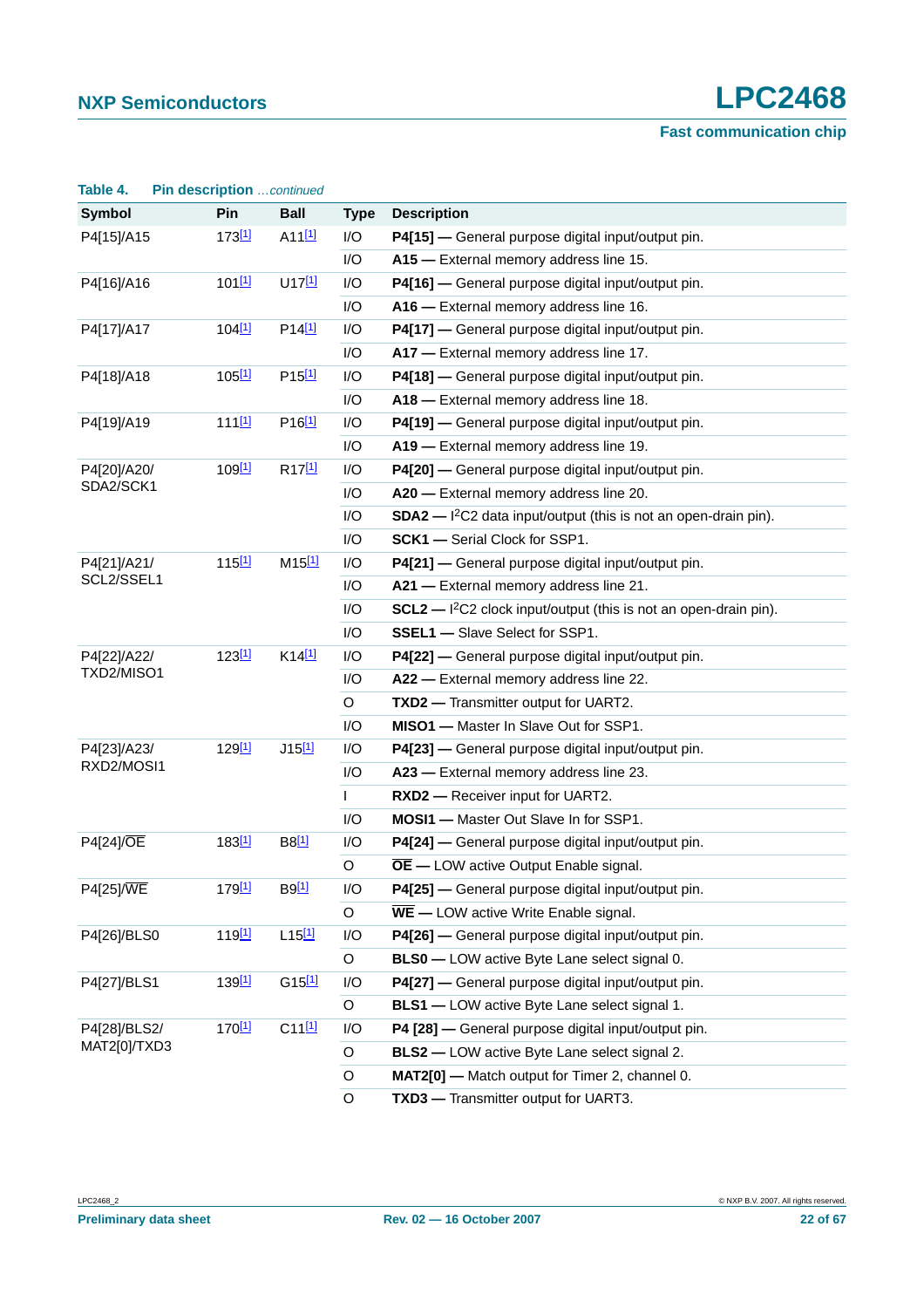| Table 4.               | Pin description  continued                                                       |                                                                                    |                |                                                                                                                                                                                                                       |
|------------------------|----------------------------------------------------------------------------------|------------------------------------------------------------------------------------|----------------|-----------------------------------------------------------------------------------------------------------------------------------------------------------------------------------------------------------------------|
| <b>Symbol</b>          | Pin                                                                              | <b>Ball</b>                                                                        | <b>Type</b>    | <b>Description</b>                                                                                                                                                                                                    |
| P4[29]/BLS3/           | 176 <sup>[1]</sup>                                                               | B <sub>10[1]</sub>                                                                 | 1/O            | P4[29] — General purpose digital input/output pin.                                                                                                                                                                    |
| MAT2[1]/RXD3           |                                                                                  |                                                                                    | O              | <b>BLS3</b> - LOW active Byte Lane select signal 3.                                                                                                                                                                   |
|                        |                                                                                  |                                                                                    | O              | MAT2[1] - Match output for Timer 2, channel 1.                                                                                                                                                                        |
|                        |                                                                                  |                                                                                    | $\mathsf{L}$   | RXD3 - Receiver input for UART3.                                                                                                                                                                                      |
| P4[30]/CS0             | 187[1]                                                                           | B7[1]                                                                              | I/O            | P4[30] - General purpose digital input/output pin.                                                                                                                                                                    |
|                        |                                                                                  |                                                                                    | O              | $\overline{\text{CS0}}$ - LOW active Chip Select 0 signal.                                                                                                                                                            |
| P4[31]/CS1             | 193 <sup>[1]</sup>                                                               | $A4$ <sup>[1]</sup>                                                                | I/O            | P4[31] - General purpose digital input/output pin.                                                                                                                                                                    |
|                        |                                                                                  |                                                                                    | O              | $\overline{\text{CS1}}$ - LOW active Chip Select 1 signal.                                                                                                                                                            |
| <b>ALARM</b>           | $37^{[8]}$                                                                       | $N1^{[8]}$                                                                         | O              | ALARM - RTC controlled output. This is a 1.8 V pin. It goes HIGH when<br>a RTC alarm is generated.                                                                                                                    |
| $USB_D-2$              | 52                                                                               | U1                                                                                 | I/O            | USB_D-2 - USB port 2 bidirectional D- line.                                                                                                                                                                           |
| <b>DBGEN</b>           | 9[1]                                                                             | $F4$ <sup>[1]</sup>                                                                | L              | <b>DBGEN</b> - JTAG interface control signal. Also used for boundary<br>scanning.                                                                                                                                     |
| <b>TDO</b>             | $2^{[1]}$                                                                        | D3[1]                                                                              | O              | <b>TDO</b> - Test Data out for JTAG interface.                                                                                                                                                                        |
| TDI                    | 4 <sup>[1]</sup>                                                                 | $C2^{[1]}$                                                                         | L              | TDI - Test Data in for JTAG interface.                                                                                                                                                                                |
| <b>TMS</b>             | $6^{[1]}$                                                                        | E3[1]                                                                              | $\mathsf{L}$   | <b>TMS</b> - Test Mode Select for JTAG interface.                                                                                                                                                                     |
| <b>TRST</b>            | 8[1]                                                                             | $D1$ <sup>[1]</sup>                                                                | $\mathsf{I}$   | TRST - Test Reset for JTAG interface.                                                                                                                                                                                 |
| <b>TCK</b>             | $10^{[1]}$                                                                       | $E2^{[1]}$                                                                         | $\mathsf{I}$   | <b>TCK</b> — Test Clock for JTAG interface. This clock must be slower than $\frac{1}{6}$<br>of the CPU clock (CCLK) for the JTAG interface to operate.                                                                |
| <b>RTCK</b>            | 206[1]                                                                           | C3[1]                                                                              | I/O            | <b>RTCK</b> — JTAG interface control signal.                                                                                                                                                                          |
|                        |                                                                                  |                                                                                    |                | Note: LOW on this pin while RESET is LOW enables ETM pins (P2[9:0])<br>to operate as Trace port after reset.                                                                                                          |
| <b>RSTOUT</b>          | $29^{[1]}$                                                                       | K3[1]                                                                              | O              | RSTOUT - This is a 1.8 V pin. LOW on this pin indicates LPC2468<br>being in Reset state.                                                                                                                              |
| <b>RESET</b>           | $35$ <sup>[7]</sup>                                                              | $M2$ <sup>[7]</sup>                                                                | $\overline{1}$ | external reset input: A LOW on this pin resets the device, causing I/O<br>ports and peripherals to take on their default states, and processor<br>execution to begin at address 0. TTL with hysteresis, 5 V tolerant. |
| XTAL1                  | 44 <sup>[8]</sup>                                                                | M4 <sup>[8]</sup>                                                                  | L              | Input to the oscillator circuit and internal clock generator circuits.                                                                                                                                                |
| XTAL <sub>2</sub>      | 46 <sup>[8]</sup>                                                                | N4 <sup>[8]</sup>                                                                  | O              | Output from the oscillator amplifier.                                                                                                                                                                                 |
| RTCX1                  | 34 <sup>[8]</sup>                                                                | $K2^{[8]}$                                                                         | $\mathsf{I}$   | Input to the RTC oscillator circuit.                                                                                                                                                                                  |
| RTCX2                  | 36[8]                                                                            | $L2^{[8]}$                                                                         | O              | Output from the RTC oscillator circuit.                                                                                                                                                                               |
| V <sub>SSIO</sub>      | 33, 63,<br>77, 93,<br>114,<br>133,<br>148,<br>169,<br>189,<br>200 <sup>[9]</sup> | L3, T5,<br>R9, P12,<br>N <sub>16</sub> ,<br>H14,<br>E15,<br>A12, B6,<br>$A2^{[9]}$ | $\mathbf{I}$   | ground: 0 V reference for the digital I/O pins.                                                                                                                                                                       |
| VSSCORE                | 32, 84,<br>172 <sup>[9]</sup>                                                    | K4, P10, I<br>$D12^{[9]}$                                                          |                | ground: 0 V reference for the core.                                                                                                                                                                                   |
| <b>V<sub>SSA</sub></b> | $22^{[10]}$                                                                      | $J2^{[10]}$                                                                        | I              | analog ground: 0 V reference. This should nominally be the same<br>voltage as V <sub>SS</sub> , but should be isolated to minimize noise and error.                                                                   |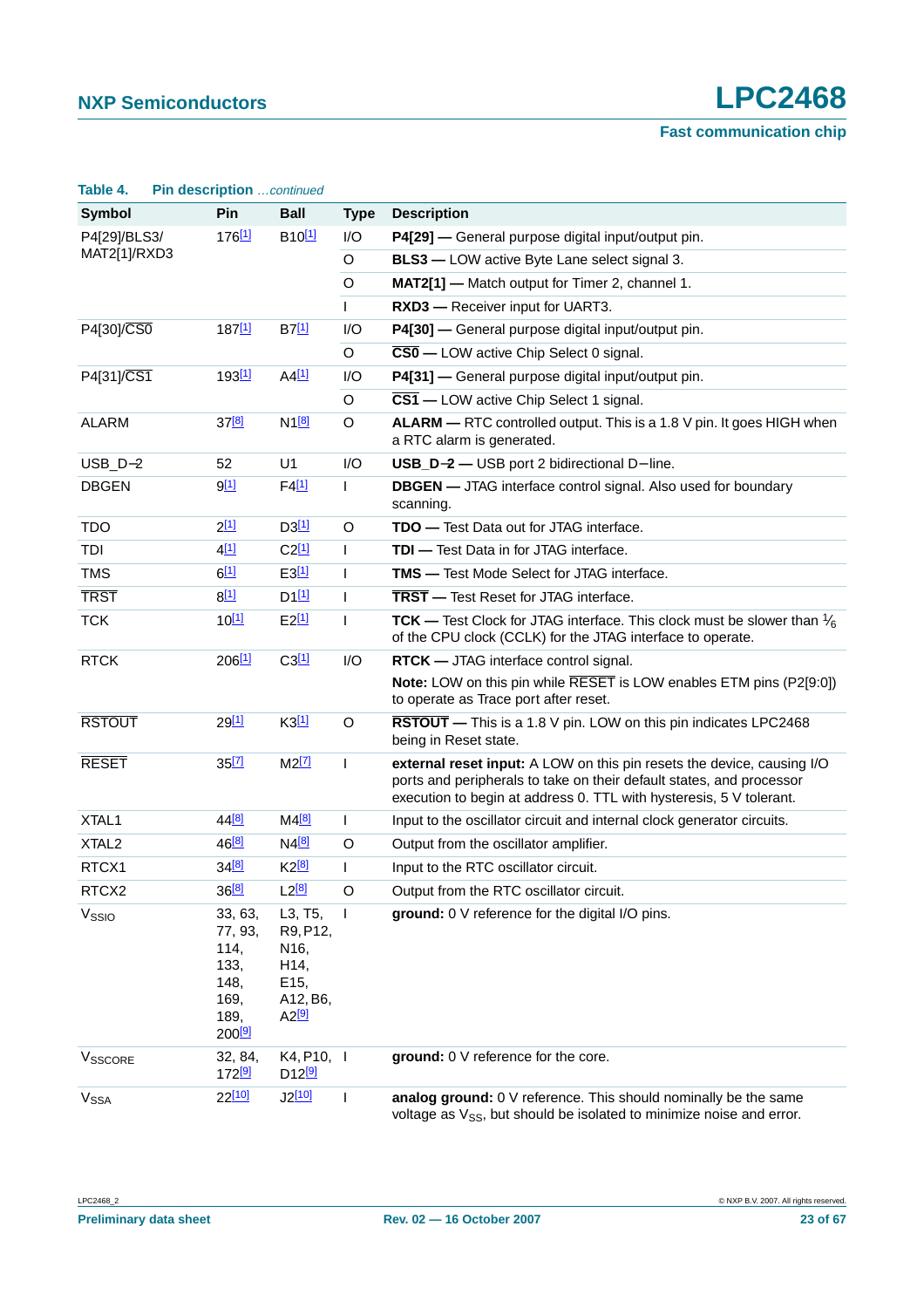| IUNIV TI               | <b>THE GUOVERNIUM</b> COMMODU                                                     |                                                                                                                                    |             |                                                                                                                                                                                                      |
|------------------------|-----------------------------------------------------------------------------------|------------------------------------------------------------------------------------------------------------------------------------|-------------|------------------------------------------------------------------------------------------------------------------------------------------------------------------------------------------------------|
| Symbol                 | <b>Pin</b>                                                                        | <b>Ball</b>                                                                                                                        | <b>Type</b> | <b>Description</b>                                                                                                                                                                                   |
| $V_{DD(3V3)}$          | 15, 60,<br>71, 89,<br>112,<br>125,<br>146,<br>165.<br>181,<br>198 <sup>[11]</sup> | G3, P6,<br>P8, U13,<br>P <sub>17</sub> ,<br>K <sub>16</sub> ,<br>C <sub>17</sub> ,<br>B <sub>13</sub> , C <sub>9</sub> ,<br>D7[11] |             | 3.3 V supply voltage: This is the power supply voltage for the I/O ports.                                                                                                                            |
| NC.                    | 30, 117,<br>141 <sup>[12]</sup>                                                   | JA, L14, I<br>G14 <sup>[12]</sup>                                                                                                  |             | <b>Not Connected pins:</b> These pins must be left unconnected (floating).                                                                                                                           |
| $V_{DD(DCDC)(3V3)}$    | 26, 86,<br>174 <mark>[13]</mark>                                                  | H4, P11, I<br>D <sub>11</sub> [13]                                                                                                 |             | 3.3 V DC-to-DC converter supply voltage: This is the power supply for<br>the on-chip DC-to-DC converter.                                                                                             |
| <b>V<sub>DDA</sub></b> | $20^{[14]}$                                                                       | $G4$ <sup>[14]</sup>                                                                                                               |             | analog 3.3 V pad supply voltage: This should be nominally the same<br>voltage as $V_{DD(3V3)}$ but should be isolated to minimize noise and error.<br>This voltage is used to power the ADC and DAC. |
| <b>VREF</b>            | $24^{[14]}$                                                                       | $K1^{[14]}$                                                                                                                        |             | ADC reference: This should be nominally the same voltage as $V_{DD(3V3)}$<br>but should be isolated to minimize noise and error. The level on this pin is<br>used as a reference for ADC and DAC.    |
| <b>VBAT</b>            | $38^{[14]}$                                                                       | M3 <sup>[14]</sup>                                                                                                                 |             | RTC power supply: $3.3$ V on this pin supplies the power to the RTC.                                                                                                                                 |

**Table 4. Pin description** continued

<span id="page-23-0"></span>[1] 5 V tolerant pad providing digital I/O functions with TTL levels and hysteresis.

<span id="page-23-1"></span>[2] 5 V tolerant pad providing digital I/O functions (with TTL levels and hysteresis) and analog input. When configured as a ADC input, digital section of the pad is disabled.

<span id="page-23-2"></span>[3] 5 V tolerant pad providing digital I/O with TTL levels and hysteresis and analog output function. When configured as the DAC output, digital section of the pad is disabled.

<span id="page-23-3"></span>[4] Open-drain 5 V tolerant digital I/O I2C-bus 400 kHz specification compatible pad. It requires an external pull-up to provide output functionality. When power is switched off, this pin connected to the I<sup>2</sup>C-bus is floating and does not disturb the I<sup>2</sup>C lines.

- <span id="page-23-4"></span>[5] Pad provides digital I/O and USB functions. It is designed in accordance with the USB specification, revision 2.0 (Full-speed and Low-speed mode only).
- <span id="page-23-5"></span>[6] 5 V tolerant pad with 5 ns glitch filter providing digital I/O functions with TTL levels and hysteresis.
- <span id="page-23-7"></span>[7] 5 V tolerant pad with 20 ns glitch filter providing digital I/O function with TTL levels and hysteresis.
- <span id="page-23-6"></span>[8] Pad provides special analog functionality.
- <span id="page-23-8"></span>[9] Pad provides special analog functionality.
- <span id="page-23-9"></span>[10] Pad provides special analog functionality.
- <span id="page-23-10"></span>[11] Pad provides special analog functionality.
- <span id="page-23-11"></span>[12] Pad provides special analog functionality.
- <span id="page-23-12"></span>[13] Pad provides special analog functionality.

<span id="page-23-13"></span>[14] Pad provides special analog functionality.

## <span id="page-23-15"></span><span id="page-23-14"></span>**7. Functional description**

#### **7.1 Architectural overview**

The LPC2468 microcontroller consists of an ARM7TDMI-S CPU with emulation support, the ARM7 local bus for closely coupled, high-speed access to the majority of on-chip memory, the AMBA AHB interfacing to high-speed on-chip peripherals and external memory, and the AMBA APB for connection to other on-chip peripheral functions. The microcontroller permanently configures the ARM7TDMI-S processor for little-endian byte order.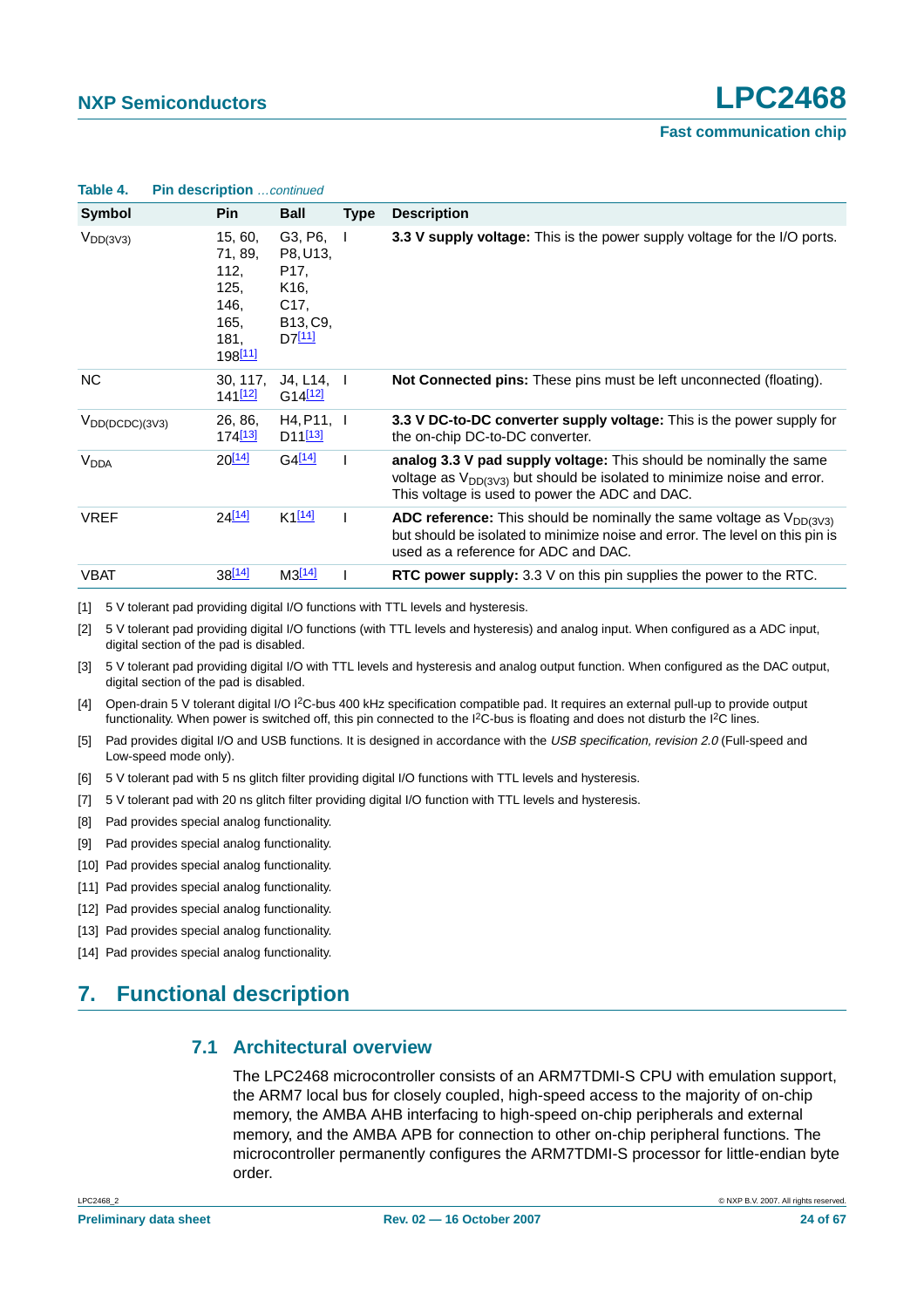The LPC2468 implements two AHB buses in order to allow the Ethernet block to operate without interference caused by other system activity. The primary AHB, referred to as AHB1, includes the VIC, GPDMA controller, and EMC.

The second AHB, referred to as AHB2, includes only the Ethernet block and an associated 16 kB SRAM. In addition, a bus bridge is provided that allows the secondary AHB to be a bus master on AHB1, allowing expansion of Ethernet buffer space into off-chip memory or unused space in memory residing on AHB1.

In summary, bus masters with access to AHB1 are the ARM7 itself, the GPDMA function, and the Ethernet block (via the bus bridge from AHB2). Bus masters with access to AHB2 are the ARM7 and the Ethernet block.

AHB peripherals are allocated a 2 MB range of addresses at the very top of the 4 GB ARM memory space. Each AHB peripheral is allocated a 16 kB address space within the AHB address space. Lower speed peripheral functions are connected to the APB bus. The AHB to APB bridge interfaces the APB bus to the AHB bus. APB peripherals are also allocated a 2 MB range of addresses, beginning at the 3.5 GB address point. Each APB peripheral is allocated a 16 kB address space within the APB address space.

The ARM7TDMI-S processor is a general purpose 32-bit microprocessor, which offers high performance and very low power consumption. The ARM architecture is based on Reduced Instruction Set Computer (RISC) principles, and the instruction set and related decode mechanism are much simpler than those of microprogrammed complex instruction set computers. This simplicity results in a high instruction throughput and impressive real-time interrupt response from a small and cost-effective processor core.

Pipeline techniques are employed so that all parts of the processing and memory systems can operate continuously. Typically, while one instruction is being executed, its successor is being decoded, and a third instruction is being fetched from memory.

The ARM7TDMI-S processor also employs a unique architectural strategy known as Thumb, which makes it ideally suited to high-volume applications with memory restrictions, or applications where code density is an issue.

The key idea behind Thumb is that of a super-reduced instruction set. Essentially, the ARM7TDMI-S processor has two instruction sets:

- **•** the standard 32-bit ARM set
- **•** a 16-bit Thumb set

The Thumb set's 16-bit instruction length allows it to approach higher density compared to standard ARM code while retaining most of the ARM's performance.

### <span id="page-24-0"></span>**7.2 On-chip flash programming memory**

The LPC2468 incorporates 512 kB flash memory system. This memory may be used for both code and data storage. Programming of the flash memory may be accomplished in several ways. It may be programmed In System via the serial port (UART0). The application program may also erase and/or program the flash while the application is running, allowing a great degree of flexibility for data storage field and firmware upgrades.

The flash memory is 128 bits wide and includes pre-fetching and buffering techniques to allow it to operate at speeds of 72 MHz.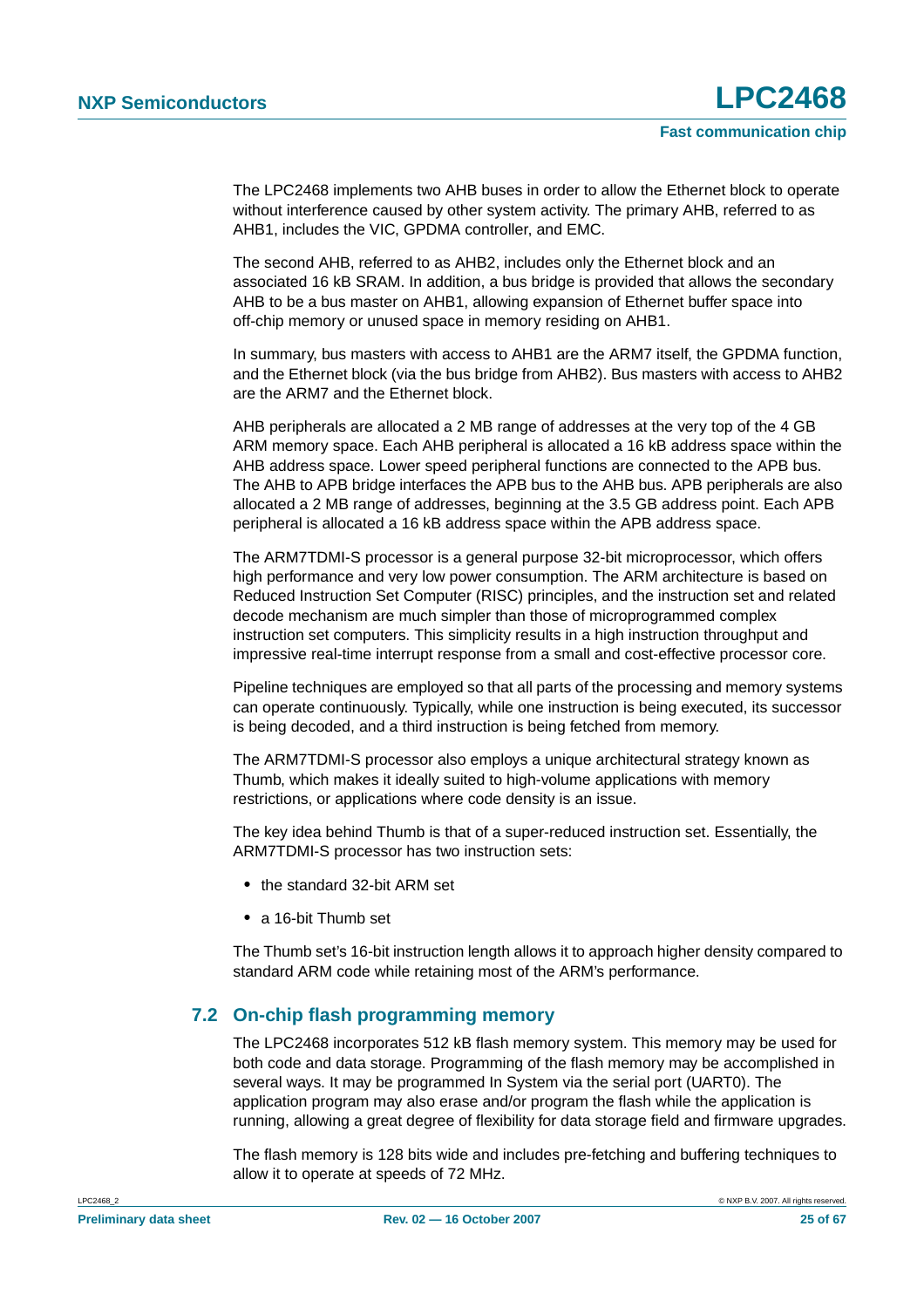The LPC2468 provides a minimum of 100000 write/erase cycles and 20 years of data retention.

#### <span id="page-25-1"></span>**7.3 On-chip SRAM**

The LPC2468 includes a SRAM memory of 64 kB reserved for the ARM processor exclusive use. This RAM may be used for code and/or data storage and may be accessed as 8 bits, 16 bits, and 32 bits.

A 16 kB SRAM block serving as a buffer for the Ethernet controller and a 16 kB SRAM associated with the second AHB bus can be used both for data and code storage, too. Remaining SRAM such as a 4 kB USB FIFO and a 2 kB RTC SRAM can be used for data storage only. The RTC SRAM is battery powered and retains the content in the absence of the main power supply.

#### <span id="page-25-2"></span>**7.4 Memory map**

The LPC2468 memory map incorporates several distinct regions as shown in [Table](#page-25-0) 5 and [Figure](#page-26-0) 4.

In addition, the CPU interrupt vectors may be remapped to allow them to reside in either flash memory (default), boot ROM, or SRAM (see [Section](#page-44-0) 7.26.6).

| <b>Address range</b>          | <b>General use</b>                     | Address range details and description  |                            |  |  |
|-------------------------------|----------------------------------------|----------------------------------------|----------------------------|--|--|
| 0x0000 0000 to                | On-chip                                | 0x0000 0000 - 0x0007 FFFF              | flash Memory (512 kB)      |  |  |
| 0x3FFF FFFF                   | non-volatile<br>memory and Fast<br>1/O | $0x3$ FFF $C000 - 0x3$ FFF FFFF        | <b>Fast GPIO registers</b> |  |  |
| 0x4000 0000 to                | On-chip RAM                            | 0x4000 0000 - 0x4000 FFFF              | <b>RAM (64 kB)</b>         |  |  |
| 0x7FFF FFFF                   |                                        | 0x7FE0 0000 - 0x7FE0 3FFF              | Ethernet RAM (16 kB)       |  |  |
|                               |                                        | 0x7FD0 0000 - 0x7FD0 3FFF              | USB RAM (16 kB)            |  |  |
| 0x8000 0000 to<br>0xDFFF FFFF | Off-Chip Memory                        | Four static memory banks, 16 MB each   |                            |  |  |
|                               |                                        | 0x8000 0000 - 0x80FF FFFF              | Static memory bank 0       |  |  |
|                               |                                        | 0x8100 0000 - 0x81FF FFFF              | Static memory bank 1       |  |  |
|                               |                                        | 0x8200 0000 - 0x82FF FFFF              | Static memory bank 2       |  |  |
|                               |                                        | 0x8300 0000 - 0x83FF FFFF              | Static memory bank 3       |  |  |
|                               |                                        |                                        |                            |  |  |
|                               |                                        | Four dynamic memory banks, 256 MB each |                            |  |  |
|                               |                                        | 0xA000 0000 - 0xAFFF FFFF              | Dynamic memory bank 0      |  |  |
|                               |                                        | 0xB000 0000 - 0xBFFF FFFF              | Dynamic memory bank 1      |  |  |
|                               |                                        | 0xC000 0000 - 0xCFFF FFFF              | Dynamic memory bank 2      |  |  |
|                               |                                        | 0xD000 0000 - 0xDFFF FFFF              | Dynamic memory bank 3      |  |  |
| 0xE000 0000 to<br>OxEFFF FFFF | <b>APB Peripherals</b>                 | 36 peripheral blocks, 16 kB each       |                            |  |  |
| 0xF000 0000 to<br>OXFFFF FFFF | AHB peripherals                        |                                        |                            |  |  |

<span id="page-25-0"></span>**Table 5. LPC2468 memory usage and details**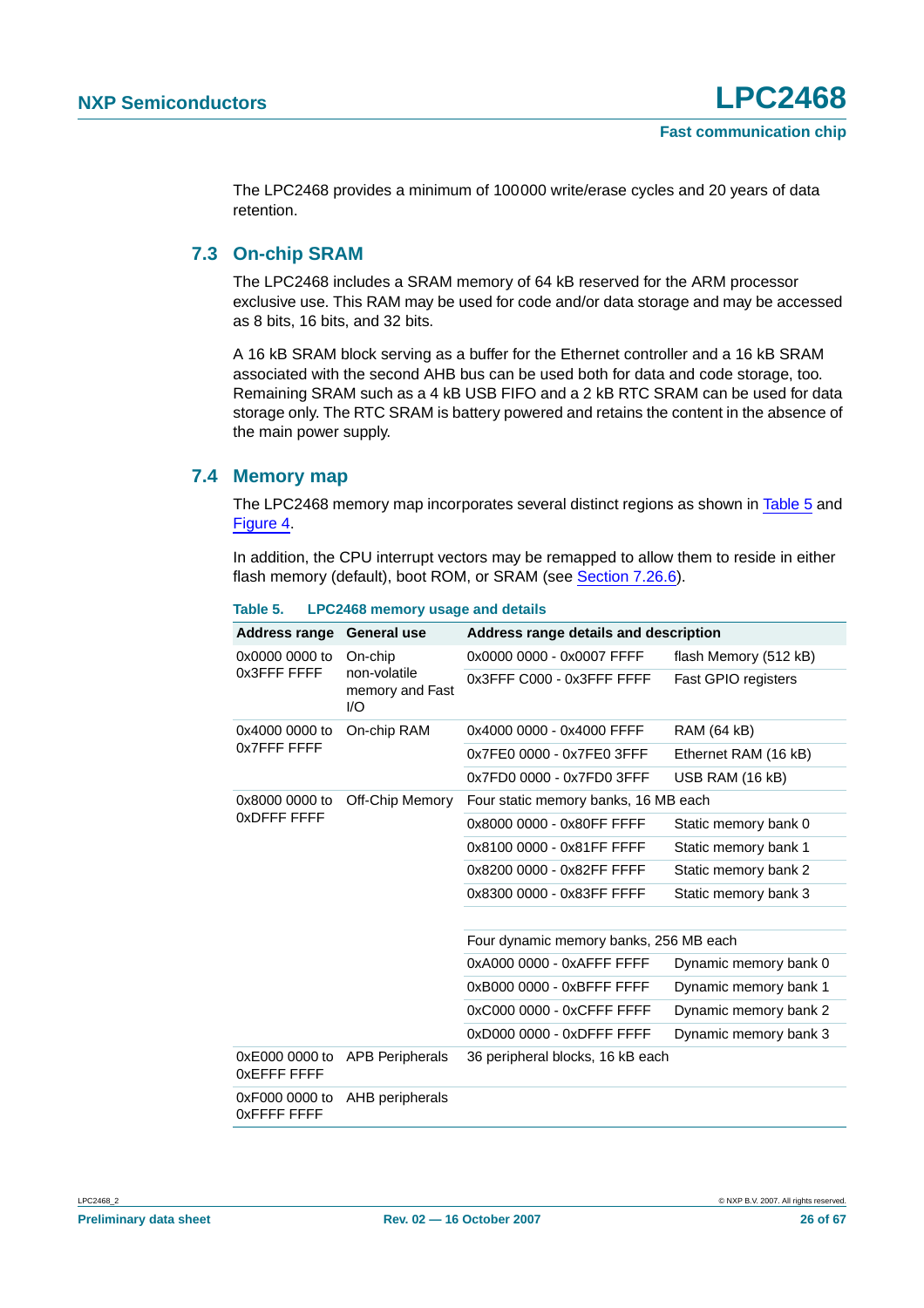

### <span id="page-26-1"></span><span id="page-26-0"></span>**7.5 Interrupt controller**

The ARM processor core has two interrupt inputs called Interrupt Request (IRQ) and Fast Interrupt Request (FIQ). The VIC takes 32 interrupt request inputs which can be programmed as FIQ or vectored IRQ types. The programmable assignment scheme means that priorities of interrupts from the various peripherals can be dynamically assigned and adjusted.

FIQs have the highest priority. If more than one request is assigned to FIQ, the VIC ORs the requests to produce the FIQ signal to the ARM processor. The fastest possible FIQ latency is achieved when only one request is classified as FIQ, because then the FIQ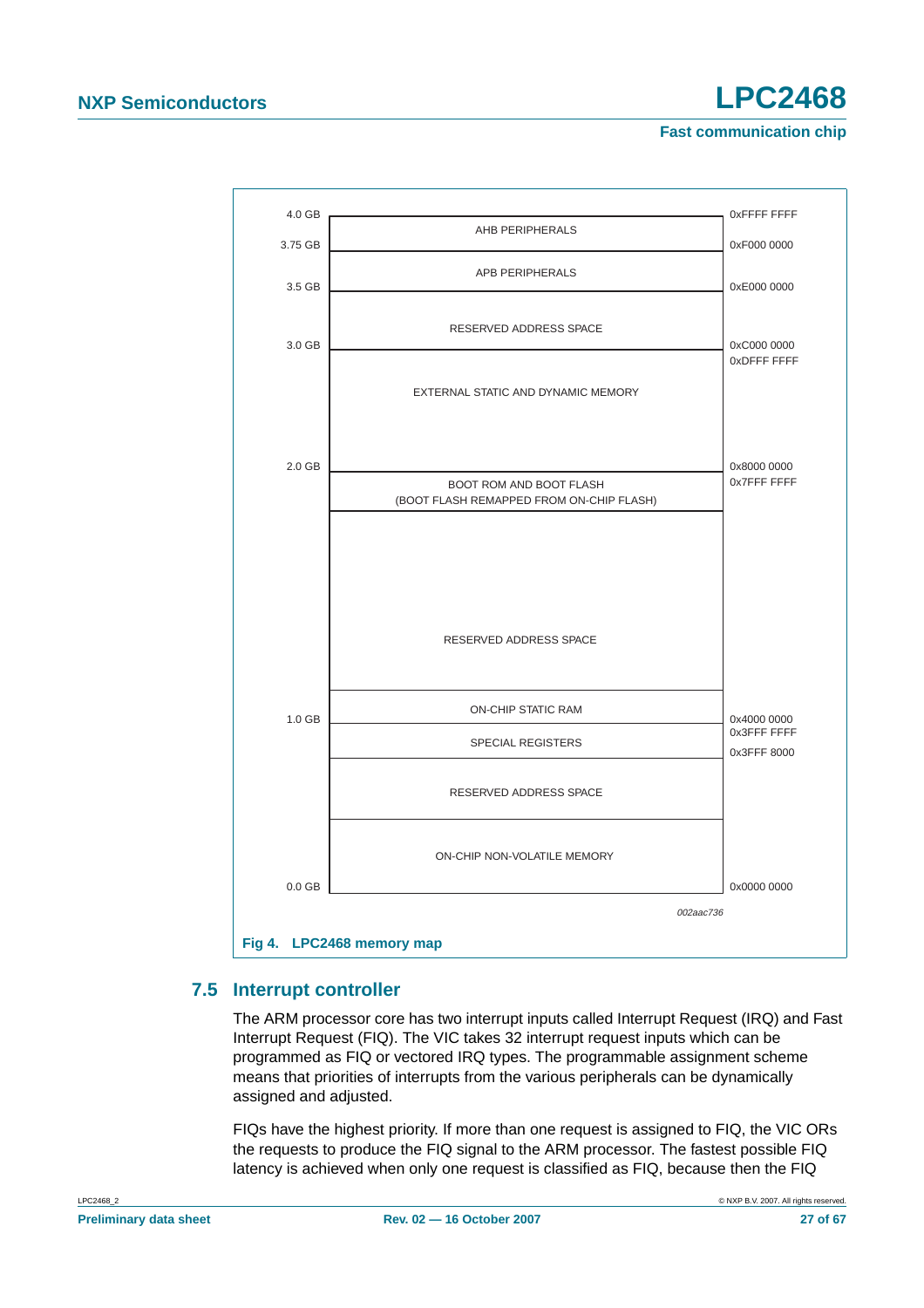service routine can simply start dealing with that device. But if more than one request is assigned to the FIQ class, the FIQ service routine can read a word from the VIC that identifies which FIQ source(s) is (are) requesting an interrupt.

Vectored IRQs, which include all interrupt requests that are not classified as FIQs, have a programmable interrupt priority. When more than one interrupt is assigned the same priority and occur simultaneously, the one connected to the lowest numbered VIC channel will be serviced first.

The VIC ORs the requests from all of the vectored IRQs to produce the IRQ signal to the ARM processor. The IRQ service routine can start by reading a register from the VIC and jumping to the address supplied by that register.

#### <span id="page-27-0"></span>**7.5.1 Interrupt sources**

Each peripheral device has one interrupt line connected to the VIC but may have several interrupt flags. Individual interrupt flags may also represent more than one interrupt source.

Any pin on PORT0 and PORT2 (total of 64 pins) regardless of the selected function, can be programmed to generate an interrupt on a rising edge, a falling edge, or both. Such interrupt request coming from PORT0 and/or PORT2 will be combined with the EINT3 interrupt requests.

### <span id="page-27-1"></span>**7.6 Pin connect block**

The pin connect block allows selected pins of the microcontroller to have more than one function. Configuration registers control the multiplexers to allow connection between the pin and the on chip peripherals.

Peripherals should be connected to the appropriate pins prior to being activated and prior to any related interrupt(s) being enabled. Activity of any enabled peripheral function that is not mapped to a related pin should be considered undefined.

### <span id="page-27-2"></span>**7.7 External memory controller**

The LPC2468 EMC is an ARM PrimeCell MultiPort Memory Controller peripheral offering support for asynchronous static memory devices such as RAM, ROM, and flash. In addition, it can be used as an interface with off-chip memory-mapped devices and peripherals. The EMC is an Advanced Microcontroller Bus Architecture (AMBA) compliant peripheral.

#### <span id="page-27-3"></span>**7.7.1 Features**

- **•** Dynamic memory interface support including single data rate SDRAM
- **•** Asynchronous static memory device support including RAM, ROM, and flash, with or without asynchronous page mode
- **•** Low transaction latency
- **•** Read and write buffers to reduce latency and to improve performance
- **•** 8/16/32 data and 24 address lines wide static memory support
- **•** 16 bit and 32 bit wide chip select SDRAM memory support
- **•** Static memory features include: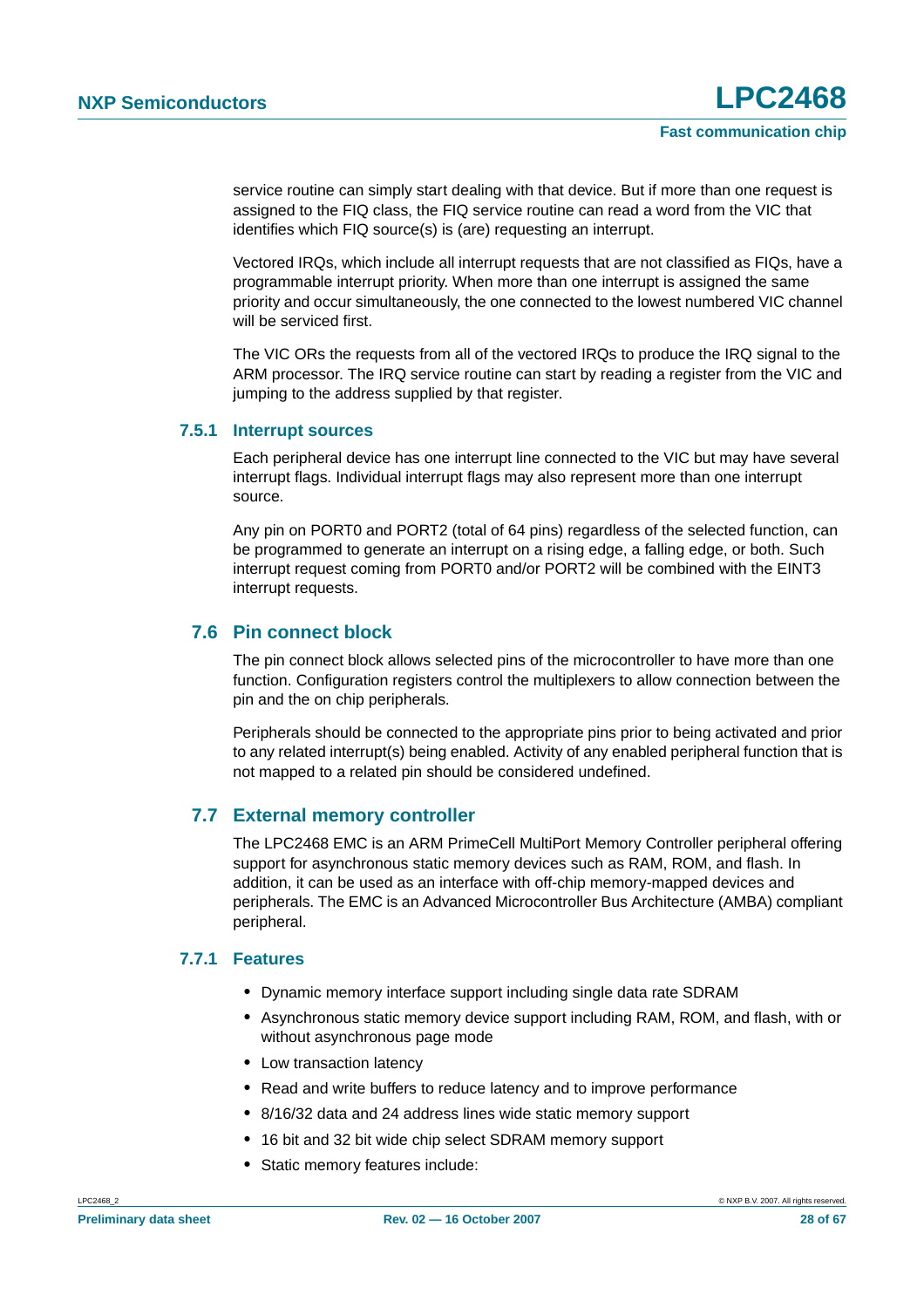- **–** Asynchronous page mode read
- **–** Programmable Wait States
- **–** Bus turnaround delay
- **–** Output enable and write enable delays
- **–** Extended wait
- **•** Four chip selects for synchronous memory and four chip selects for static memory devices
- **•** Power-saving modes dynamically control CKE and CLKOUT to SDRAMs
- **•** Dynamic memory self-refresh mode controlled by software
- **•** Controller supports 2 k, 4 k, and 8 k row address synchronous memory parts. That is typical 512 MB, 256 MB, and 128 MB parts, with 4, 8, 16, or 32 data bits per device
- **•** Separate reset domains allow the for auto-refresh through a chip reset if desired

**Note:** Synchronous static memory devices (synchronous burst mode) are not supported.

### <span id="page-28-0"></span>**7.8 General purpose DMA controller**

The GPDMA is an AMBA AHB compliant peripheral allowing selected LPC2468 peripherals to have DMA support.

The GPDMA enables peripheral-to-memory, memory-to-peripheral, peripheral-to-peripheral, and memory-to-memory transactions. Each DMA stream provides unidirectional serial DMA transfers for a single source and destination. For example, a bidirectional port requires one stream for transmit and one for receive. The source and destination areas can each be either a memory region or a peripheral, and can be accessed through the AHB master.

#### <span id="page-28-1"></span>**7.8.1 Features**

- **•** Two DMA channels. Each channel can support a unidirectional transfer.
- **•** The GPDMA can transfer data between the 16 kB SRAM, external memory, and peripherals such as the SD/MMC, two SSPs, and the I2S interface.
- **•** Single DMA and burst DMA request signals. Each peripheral connected to the GPDMA can assert either a burst DMA request or a single DMA request. The DMA burst size is set by programming the GPDMA.
- **•** Memory-to-memory, memory-to-peripheral, peripheral-to-memory, and peripheral-to-peripheral transfers.
- **•** Scatter or gather DMA is supported through the use of linked lists. This means that the source and destination areas do not have to occupy contiguous areas of memory.
- **•** Hardware DMA channel priority. Each DMA channel has a specific hardware priority. DMA channel 0 has the highest priority and channel 1 has the lowest priority. If requests from two channels become active at the same time, the channel with the highest priority is serviced first.
- **•** AHB slave DMA programming interface. The GPDMA is programmed by writing to the DMA control registers over the AHB slave interface.
- **•** One AHB bus master for transferring data. This interface transfers data when a DMA request goes active.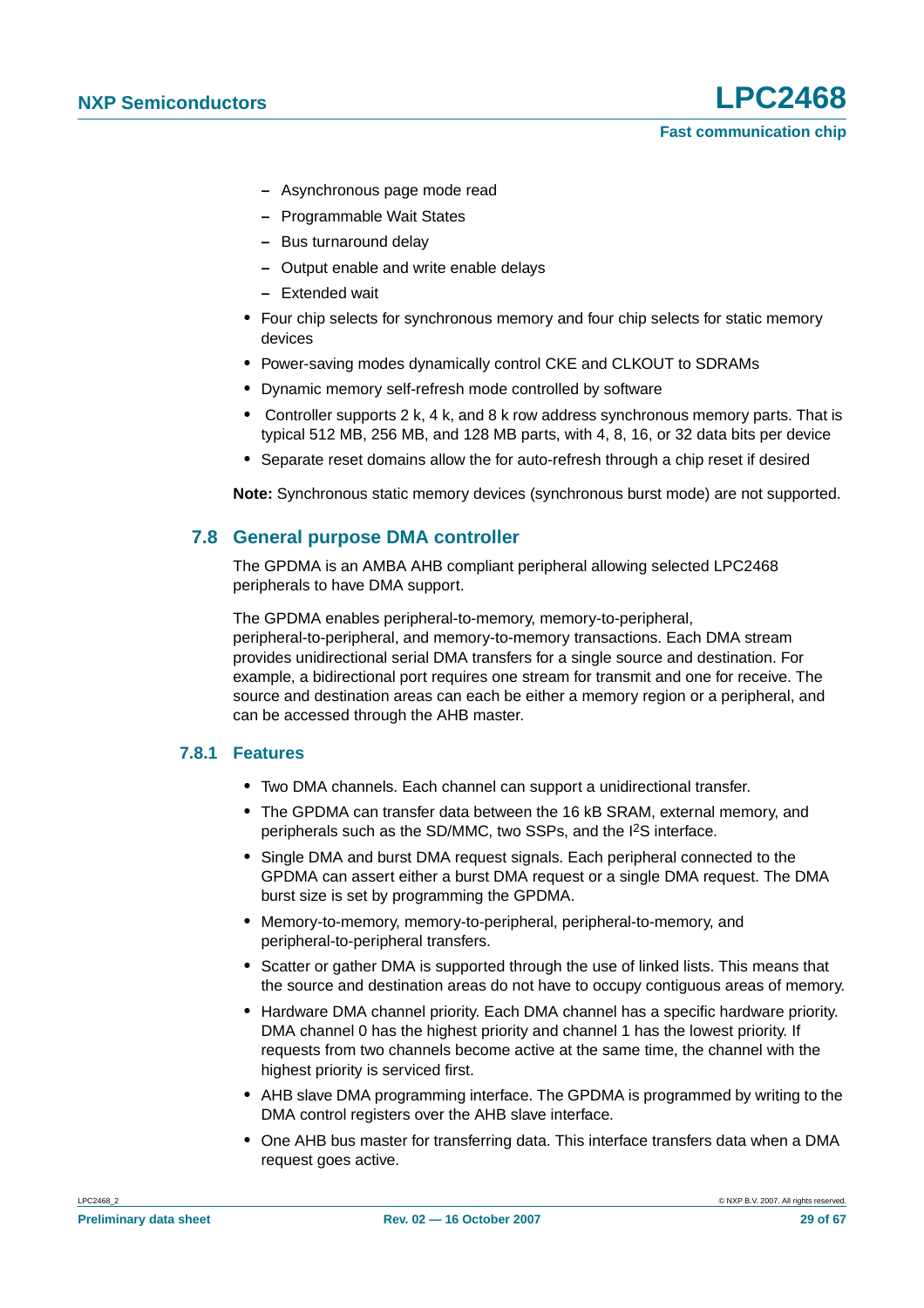- **•** 32-bit AHB master bus width.
- **•** Incrementing or non-incrementing addressing for source and destination.
- **•** Programmable DMA burst size. The DMA burst size can be programmed to more efficiently transfer data. Usually the burst size is set to half the size of the FIFO in the peripheral.
- **•** Internal four-word FIFO per channel.
- **•** Supports 8-bit, 16-bit, and 32-bit wide transactions.
- **•** An interrupt to the processor can be generated on a DMA completion or when a DMA error has occurred.
- **•** Interrupt masking. The DMA error and DMA terminal count interrupt requests can be masked.
- **•** Raw interrupt status. The DMA error and DMA count raw interrupt status can be read prior to masking.

### <span id="page-29-0"></span>**7.9 Fast general purpose parallel I/O**

Device pins that are not connected to a specific peripheral function are controlled by the GPIO registers. Pins may be dynamically configured as inputs or outputs. Separate registers allow setting or clearing any number of outputs simultaneously. The value of the output register may be read back as well as the current state of the port pins.

LPC2468 use accelerated GPIO functions:

- **•** GPIO registers are relocated to the ARM local bus so that the fastest possible I/O timing can be achieved.
- **•** Mask registers allow treating sets of port bits as a group, leaving other bits unchanged.
- **•** All GPIO registers are byte and half-word addressable.
- **•** Entire port value can be written in one instruction.

Additionally, any pin on PORT0 and PORT2 (total of 64 pins) that is not configured as an analog input/output can be programmed to generate an interrupt on a rising edge, a falling edge, or both. The edge detection is asynchronous, so it may operate when clocks are not present such as during Power-down mode. Each enabled interrupt can be used to wake the chip up from Power-down mode.

#### <span id="page-29-1"></span>**7.9.1 Features**

- **•** Bit level set and clear registers allow a single instruction to set or clear any number of bits in one port.
- **•** Direction control of individual bits.
- **•** All I/O default to inputs after reset.
- **•** Backward compatibility with other earlier devices is maintained with legacy PORT0 and PORT1 registers appearing at the original addresses on the APB bus.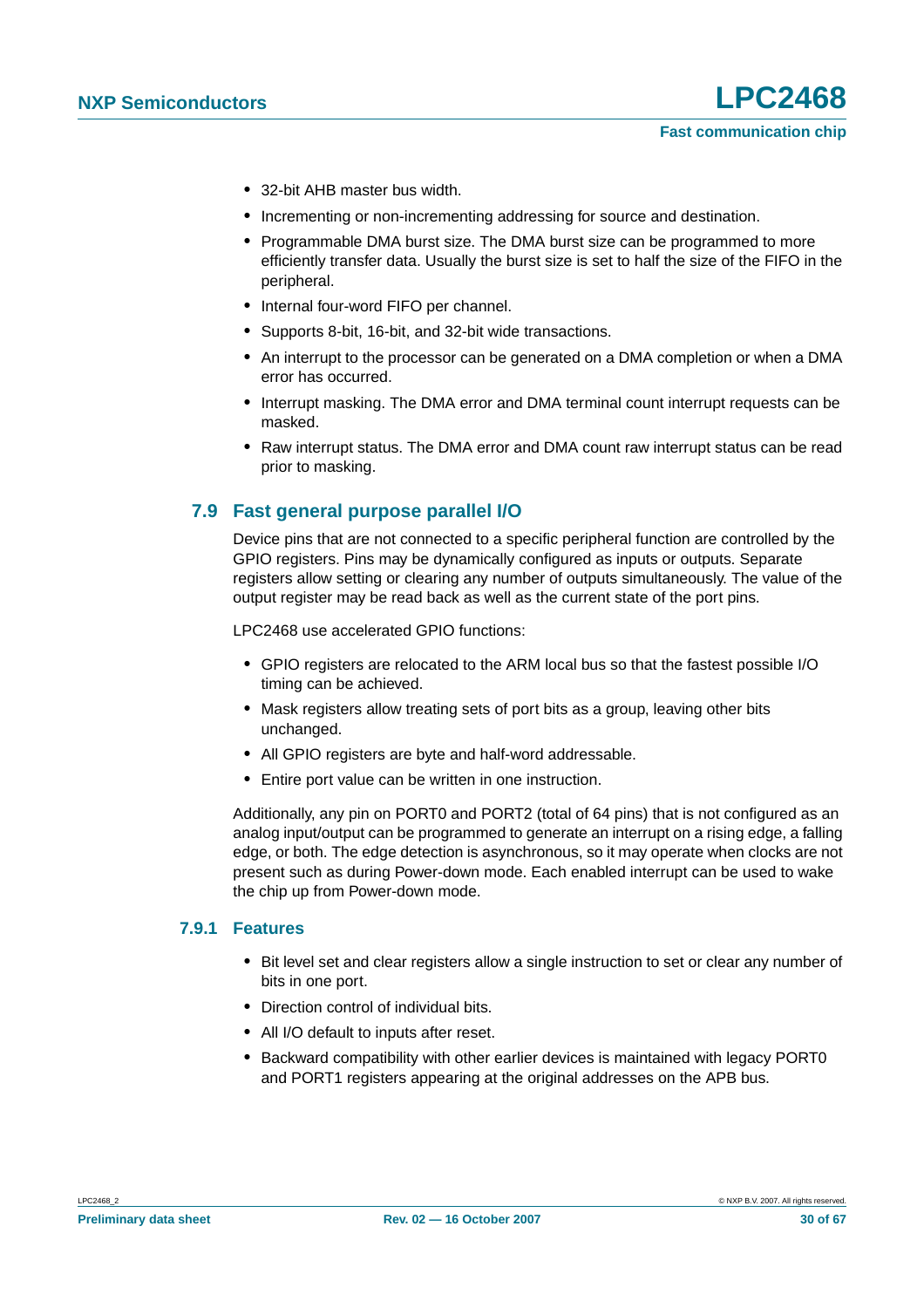#### <span id="page-30-0"></span>**7.10 Ethernet**

The Ethernet block contains a full featured 10 Mbit/s or 100 Mbit/s Ethernet MAC designed to provide optimized performance through the use of DMA hardware acceleration. Features include a generous suite of control registers, half or full duplex operation, flow control, control frames, hardware acceleration for transmit retry, receive packet filtering and wake-up on LAN activity. Automatic frame transmission and reception with scatter-gather DMA off-loads many operations from the CPU.

The Ethernet block and the CPU share a dedicated AHB subsystem that is used to access the Ethernet SRAM for Ethernet data, control, and status information. All other AHB traffic in the LPC2468 takes place on a different AHB subsystem, effectively separating Ethernet activity from the rest of the system. The Ethernet DMA can also access off-chip memory via the EMC, as well as the SRAM located on another AHB. However, using memory other than the Ethernet SRAM, especially off-chip memory, will slow Ethernet access to memory and increase the loading of its AHB.

The Ethernet block interfaces between an off-chip Ethernet PHY using the Media Independent Interface (MII) or Reduced MII (RMII) protocol and the on-chip Media Independent Interface Management (MIIM) serial bus.

#### <span id="page-30-1"></span>**7.10.1 Features**

- **•** Ethernet standards support:
	- **–** Supports 10 Mbit/s or 100 Mbit/s PHY devices including 10 Base-T, 100 Base-TX, 100 Base-FX, and 100 Base-T4.
	- **–** Fully compliant with IEEE standard 802.3.
	- **–** Fully compliant with 802.3x Full Duplex Flow Control and Half Duplex back pressure.
	- **–** Flexible transmit and receive frame options.
	- **–** Virtual Local Area Network (VLAN) frame support.
- **•** Memory management:
	- **–** Independent transmit and receive buffers memory mapped to shared SRAM.
	- **–** DMA managers with scatter/gather DMA and arrays of frame descriptors.
	- **–** Memory traffic optimized by buffering and pre-fetching.
- **•** Enhanced Ethernet features:
	- **–** Receive filtering.
	- **–** Multicast and broadcast frame support for both transmit and receive.
	- **–** Optional automatic Frame Check Sequence (FCS) insertion with Circular Redundancy Check (CRC) for transmit.
	- **–** Selectable automatic transmit frame padding.
	- **–** Over-length frame support for both transmit and receive allows any length frames.
	- **–** Promiscuous receive mode.
	- **–** Automatic collision back-off and frame retransmission.
	- **–** Includes power management by clock switching.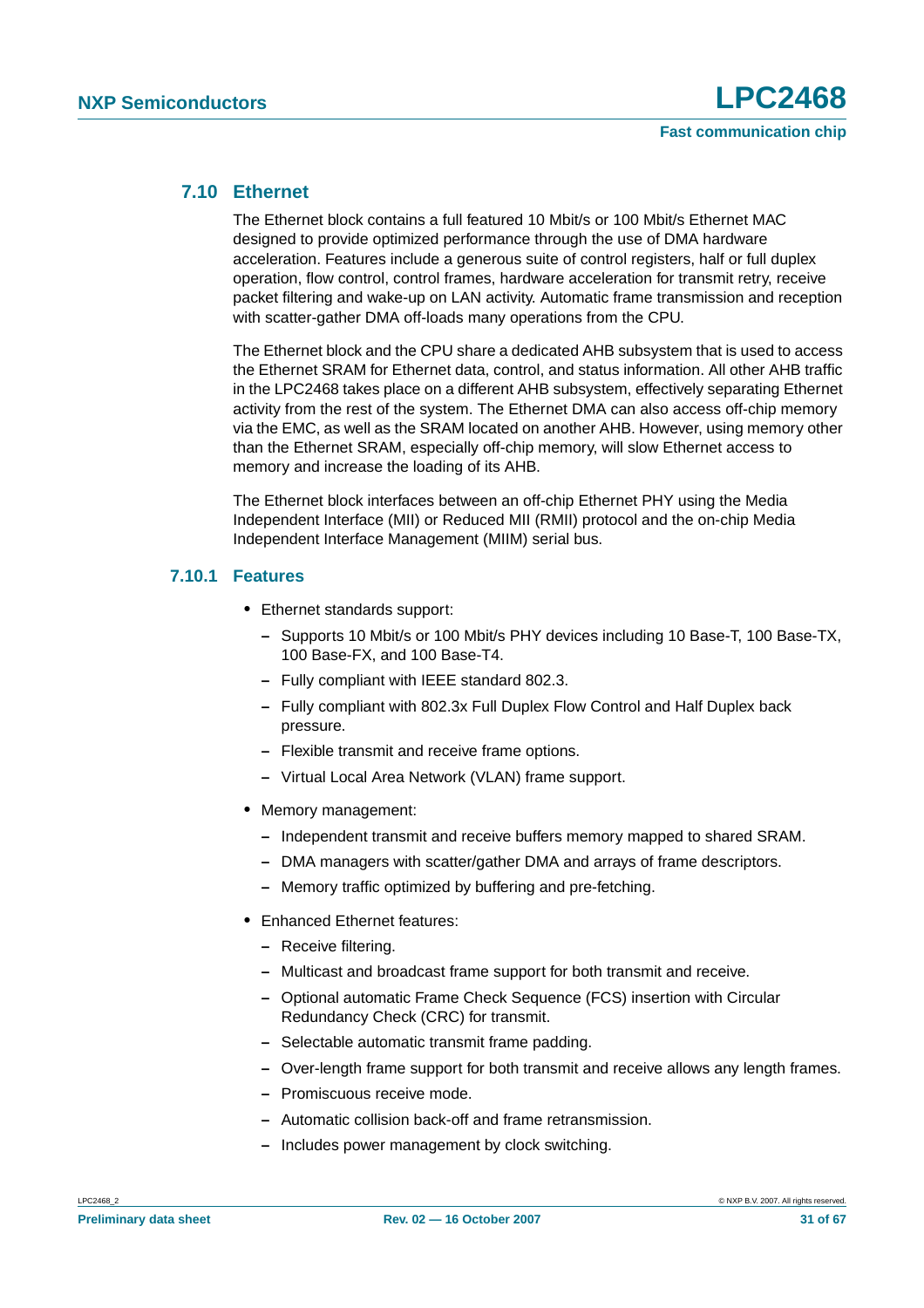- **–** Wake-on-LAN power management support allows system wake-up: using the receive filters or a magic frame detection filter.
- **•** Physical interface:
	- **–** Attachment of external PHY chip through standard MII or RMII interface.
	- **–** PHY register access is available via the MIIM interface.

### <span id="page-31-0"></span>**7.11 USB interface**

The Universal Serial Bus (USB) is a 4-wire bus that supports communication between a host and one or more (up to 127) peripherals. The Host Controller allocates the USB bandwidth to attached devices through a token-based protocol. The bus supports hot plugging and dynamic configuration of the devices. All transactions are initiated by the Host Controller.

The LPC2468 USB interface includes a Device, Host, and OTG Controller. Details on typical USB interfacing solutions can be found in [Section 11.1 "Suggested USB interface](#page-55-0) [solutions" on page 56](#page-55-0)

#### <span id="page-31-1"></span>**7.11.1 USB device controller**

The device controller enables 12 Mbit/s data exchange with a USB Host Controller. It consists of a register interface, serial interface engine, endpoint buffer memory, and a DMA controller. The serial interface engine decodes the USB data stream and writes data to the appropriate endpoint buffer. The status of a completed USB transfer or error condition is indicated via status registers. An interrupt is also generated if enabled. When enabled, the DMA controller transfers data between the endpoint buffer and the USB RAM.

#### <span id="page-31-2"></span>**7.11.1.1 Features**

- **•** Fully compliant with USB 2.0 specification (full speed).
- **•** Supports 32 physical (16 logical) endpoints with a 4 kB endpoint buffer RAM.
- **•** Supports Control, Bulk, Interrupt and Isochronous endpoints.
- **•** Scalable realization of endpoints at run time.
- **•** Endpoint Maximum packet size selection (up to USB maximum specification) by software at run time.
- **•** Supports SoftConnect and GoodLink features.
- **•** While USB is in the Suspend mode, LPC2468 can enter one of the reduced power modes and wake up on USB activity.
- **•** Supports DMA transfers with the DMA RAM of 16 kB on all non-control endpoints.
- **•** Allows dynamic switching between CPU-controlled and DMA modes.
- **•** Double buffer implementation for Bulk and Isochronous endpoints.

#### <span id="page-31-3"></span>**7.11.2 USB Host Controller**

The Host Controller enables full- and low-speed data exchange with USB devices attached to the bus. It consists of register interface, serial interface engine and DMA controller. The register interface complies with the OHCI specification.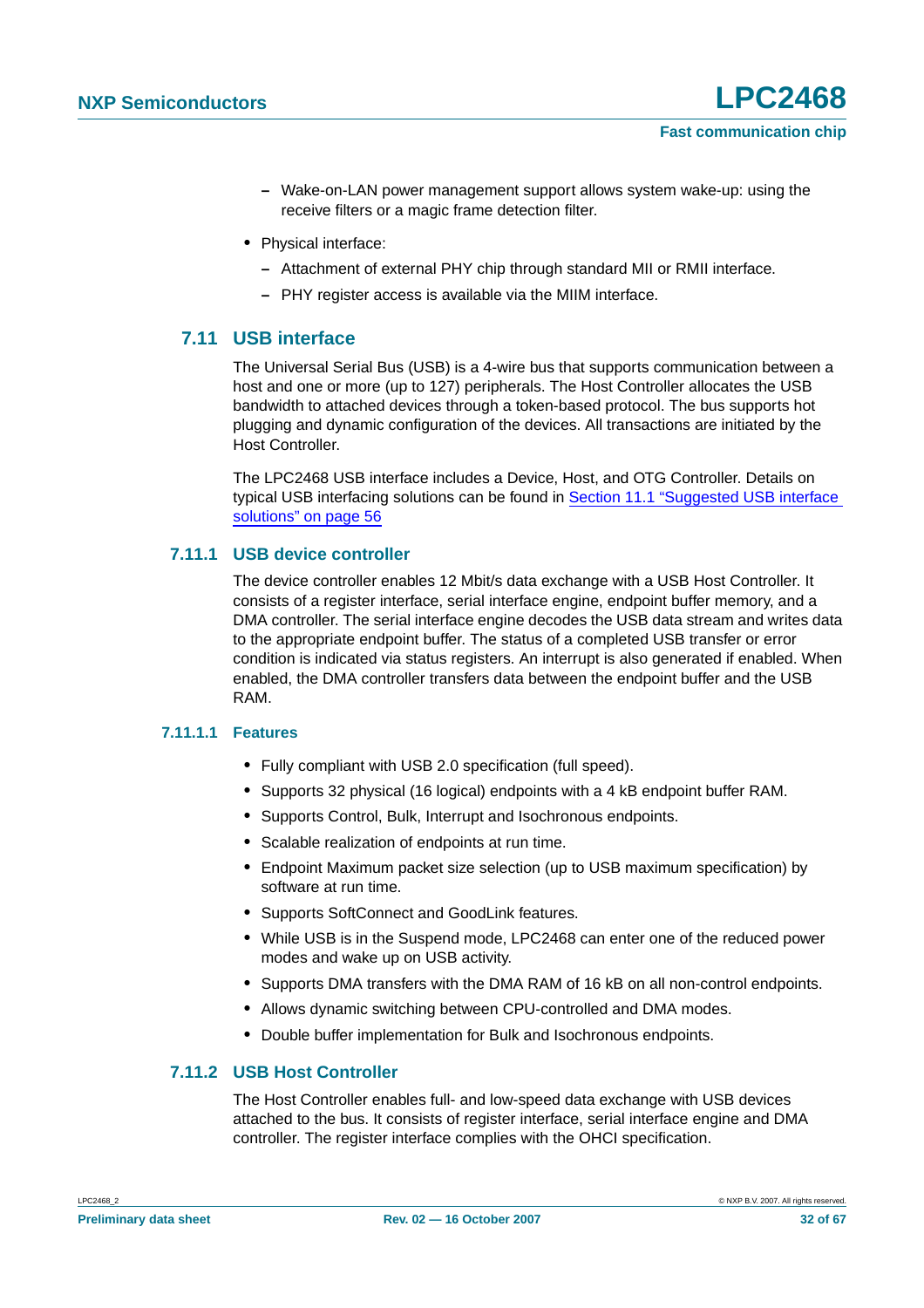#### <span id="page-32-0"></span>**7.11.2.1 Features**

- **•** OHCI compliant.
- **•** Two downstream ports.
- **•** Supports per-port power switching.

#### <span id="page-32-1"></span>**7.11.3 USB OTG Controller**

USB OTG (On-The-Go) is a supplement to the USB 2.0 specification that augments the capability of existing mobile devices and USB peripherals by adding host functionality for connection to USB peripherals.

The OTG Controller integrates the Host Controller, device controller, and a master-only <sup>12</sup>C interface to implement OTG dual-role device functionality. The dedicated <sup>12</sup>C interface controls an external OTG transceiver.

#### <span id="page-32-2"></span>**7.11.3.1 Features**

- **•** Fully compliant with On-The-Go supplement to the USB 2.0 Specification, Revision 1.0a.
- **•** Hardware support for Host Negotiation Protocol (HNP).
- **•** Includes a programmable timer required for HNP and Session Request Protocol (SRP).
- **•** Supports any OTG transceiver compliant with the OTG Transceiver Specification (CEA-2011), Rev. 1.0.

#### <span id="page-32-3"></span>**7.12 CAN controller and acceptance filters**

The Controller Area Network (CAN) is a serial communications protocol which efficiently supports distributed real-time control with a very high level of security. Its domain of application ranges from high-speed networks to low cost multiplex wiring.

The CAN block is intended to support multiple CAN buses simultaneously, allowing the device to be used as a gateway, switch, or router between two of CAN buses in industrial or automotive applications.

Each CAN controller has a register structure similar to the NXP SJA1000 and the PeliCAN Library block, but the 8-bit registers of those devices have been combined in 32-bit words to allow simultaneous access in the ARM environment. The main operational difference is that the recognition of received Identifiers, known in CAN terminology as Acceptance Filtering, has been removed from the CAN controllers and centralized in a global Acceptance Filter.

#### <span id="page-32-4"></span>**7.12.1 Features**

- **•** Two CAN controllers and buses.
- **•** Data rates to 1 Mbit/s on each bus.
- **•** 32-bit register and RAM access.
- **•** Compatible with CAN specification 2.0B, ISO 11898-1.
- **•** Global Acceptance Filter recognizes 11-bit and 29-bit receive identifiers for all CAN buses.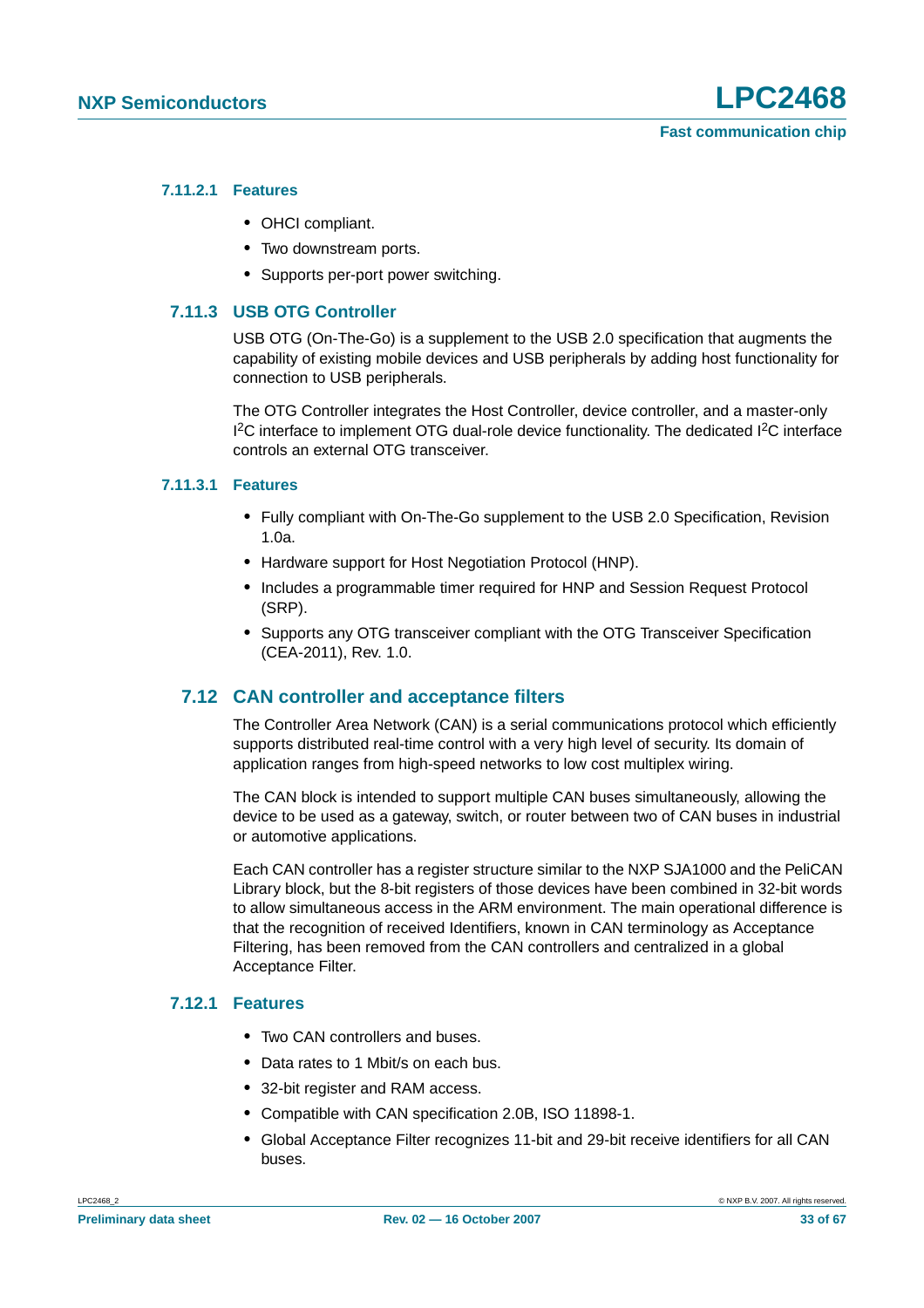- **•** Acceptance Filter can provide FullCAN-style automatic reception for selected Standard Identifiers.
- **•** Full CAN messages can generate interrupts.

### <span id="page-33-0"></span>**7.13 10-bit ADC**

The LPC2468 contains one ADC. It is a single 10-bit successive approximation ADC with eight channels.

#### <span id="page-33-1"></span>**7.13.1 Features**

- **•** 10-bit successive approximation ADC
- **•** Input multiplexing among 8 pins
- **•** Power-down mode
- Measurement range 0 V to V<sub>i(VREF)</sub>
- **•** 10-bit conversion time ≥ 2.44 µs
- **•** Burst conversion mode for single or multiple inputs
- **•** Optional conversion on transition of input pin or Timer Match signal
- **•** Individual result registers for each ADC channel to reduce interrupt overhead

### <span id="page-33-2"></span>**7.14 10-bit DAC**

The DAC allows the LPC2468 to generate a variable analog output. The maximum output value of the DAC is  $V_{i(VREF)}$ .

### <span id="page-33-3"></span>**7.14.1 Features**

- **•** 10-bit DAC
- **•** Resistor string architecture
- **•** Buffered output
- **•** Power-down mode
- **•** Selectable output drive

### <span id="page-33-4"></span>**7.15 UARTs**

The LPC2468 contains four UARTs. In addition to standard transmit and receive data lines, UART1 also provides a full modem control handshake interface.

The UARTs include a fractional baud rate generator. Standard baud rates such as 115200 can be achieved with any crystal frequency above 2 MHz.

#### <span id="page-33-5"></span>**7.15.1 Features**

- **•** 16 B Receive and Transmit FIFOs.
- **•** Register locations conform to 16C550 industry standard.
- **•** Receiver FIFO trigger points at 1 B, 4 B, 8 B, and 14 B.
- **•** Built-in fractional baud rate generator covering wide range of baud rates without a need for external crystals of particular values.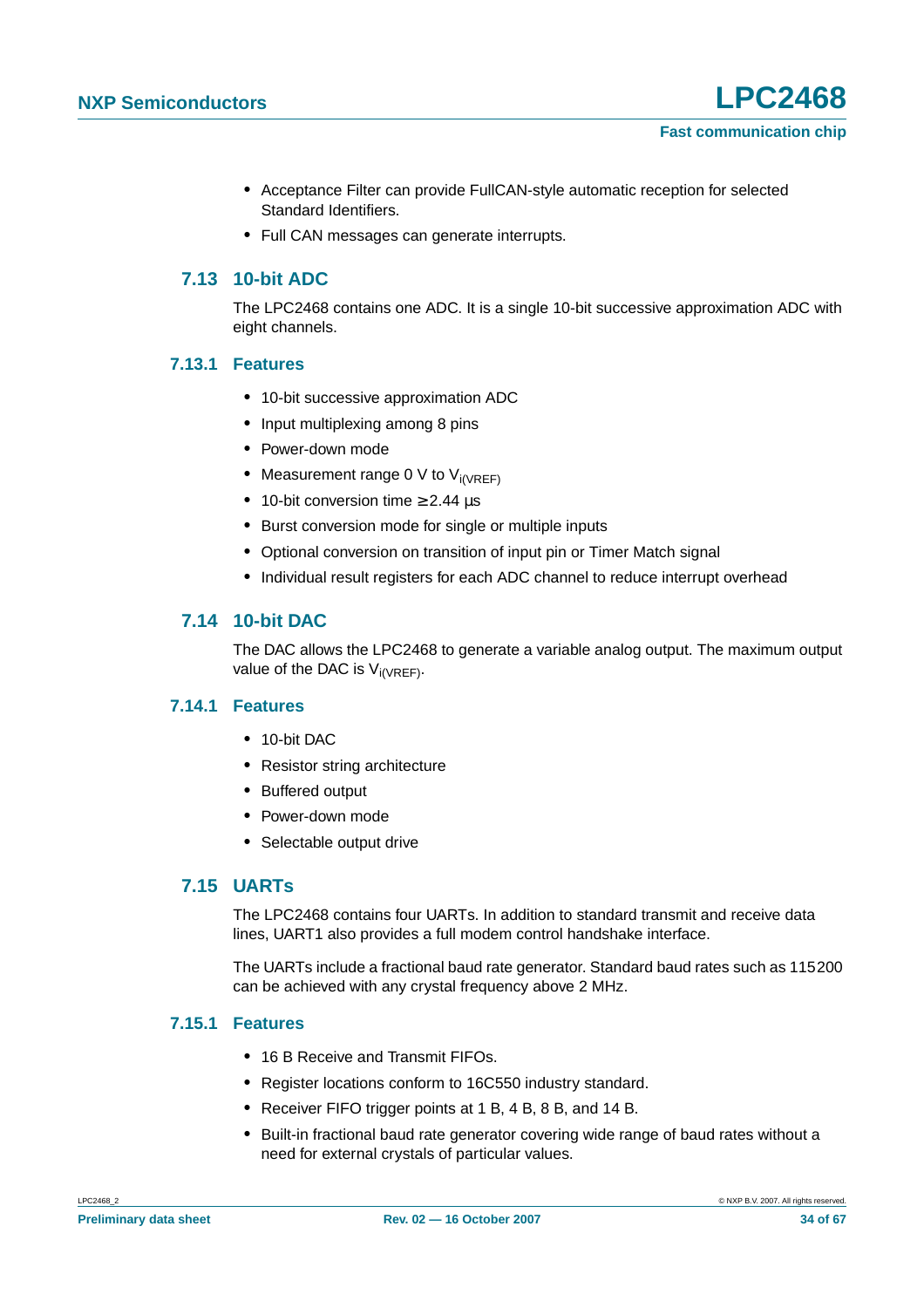- **•** Fractional divider for baud rate control, auto baud capabilities and FIFO control mechanism that enables software flow control implementation.
- **•** UART1 equipped with standard modem interface signals. This module also provides full support for hardware flow control (auto-CTS/RTS).
- **•** UART3 includes an IrDA mode to support infrared communication.

#### <span id="page-34-0"></span>**7.16 SPI serial I/O controller**

The LPC2468 contains one SPI controller. SPI is a full duplex serial interface designed to handle multiple masters and slaves connected to a given bus. Only a single master and a single slave can communicate on the interface during a given data transfer. During a data transfer the master always sends 8 bits to 16 bits of data to the slave, and the slave always sends 8 bits to 16 bits of data to the master.

#### <span id="page-34-1"></span>**7.16.1 Features**

- **•** Compliant with SPI specification
- **•** Synchronous, Serial, Full Duplex Communication
- **•** Combined SPI master and slave
- **•** Maximum data bit rate of one eighth of the input clock rate
- **•** 8 bits to 16 bits per transfer

### <span id="page-34-2"></span>**7.17 SSP serial I/O controller**

The LPC2468 contains two SSP controllers. The SSP controller is capable of operation on a SPI, 4-wire SSI, or Microwire bus. It can interact with multiple masters and slaves on the bus. Only a single master and a single slave can communicate on the bus during a given data transfer. The SSP supports full duplex transfers, with frames of 4 bits to 16 bits of data flowing from the master to the slave and from the slave to the master. In practice, often only one of these data flows carries meaningful data.

#### <span id="page-34-3"></span>**7.17.1 Features**

- **•** Compatible with Motorola SPI, 4-wire TI SSI, and National Semiconductor Microwire buses
- **•** Synchronous serial communication
- **•** Master or slave operation
- **•** 8-frame FIFOs for both transmit and receive
- **•** 4-bit to 16-bit frame
- **•** Maximum SPI bus data bit rate of one half (Master mode) and one twelfth (Slave mode) of the input clock rate
- **•** DMA transfers supported by GPDMA

#### <span id="page-34-4"></span>**7.18 SD/MMC card interface**

The Secure Digital and Multimedia Card Interface (MCI) allows access to external SD memory cards. The SD card interface conforms to the SD Multimedia Card Specification Version 2.11.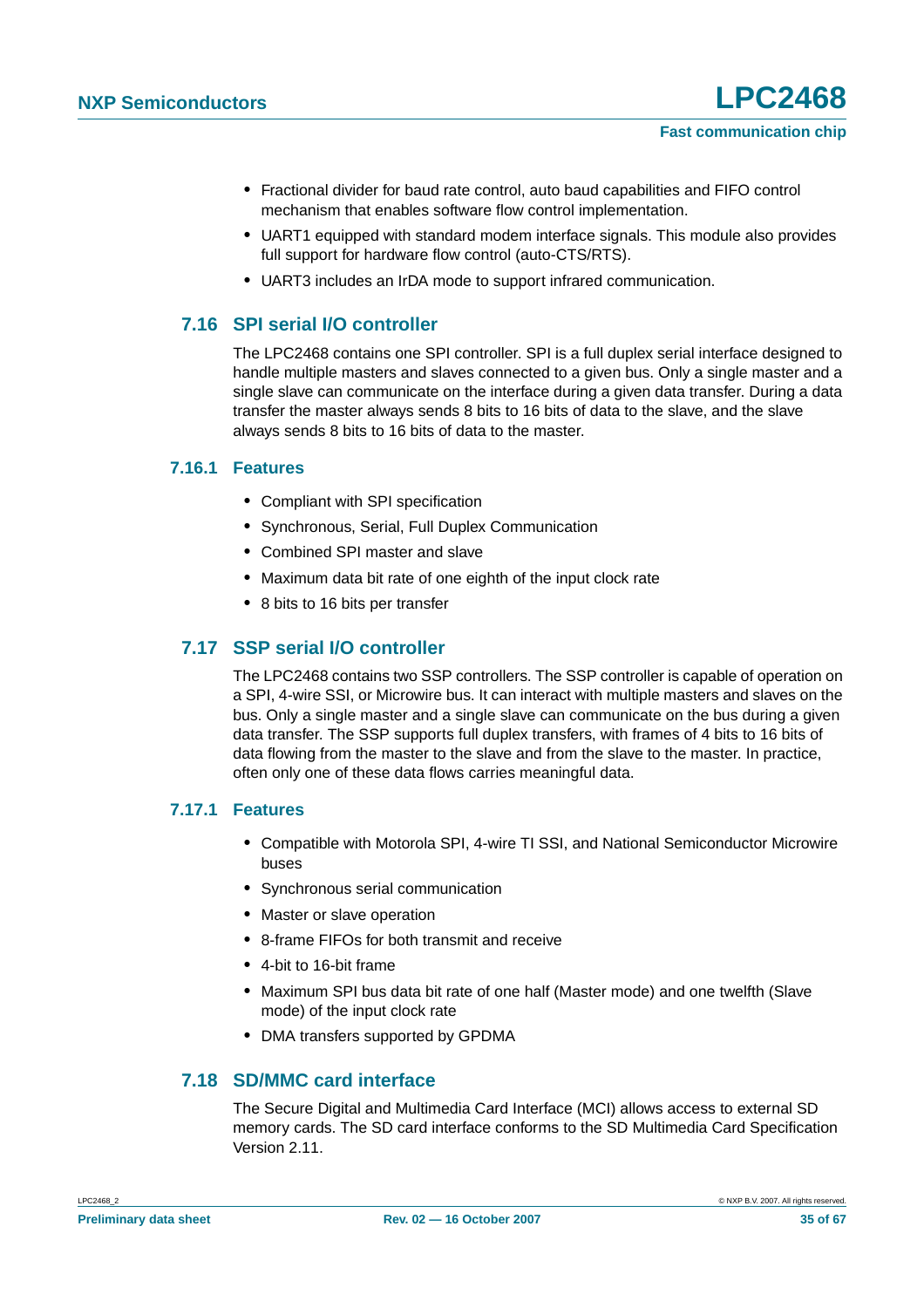#### <span id="page-35-0"></span>**7.18.1 Features**

- **•** The MCI provides all functions specific to the SD/MMC memory card. These include the clock generation unit, power management control, and command and data transfer.
- **•** Conforms to Multimedia Card Specification v2.11.
- **•** Conforms to Secure Digital Memory Card Physical Layer Specification, v0.96.
- **•** Can be used as a multimedia card bus or a secure digital memory card bus host. The SD/MMC can be connected to several multimedia cards or a single secure digital memory card.
- **•** DMA supported through the GPDMA controller.

#### <span id="page-35-1"></span>**7.19 I2C-bus serial I/O controller**

The LPC2468 contains three I<sup>2</sup>C-bus controllers.

The I<sup>2</sup>C-bus is bidirectional, for inter-IC control using only two wires: a serial clock line (SCL), and a serial data line (SDA). Each device is recognized by a unique address and can operate as either a receiver-only device (e.g., an LCD driver) or a transmitter with the capability to both receive and send information (such as memory). Transmitters and/or receivers can operate in either master or slave mode, depending on whether the chip has to initiate a data transfer or is only addressed. The  $1<sup>2</sup>C$ -bus is a multi-master bus and can be controlled by more than one bus master connected to it.

The I<sup>2</sup>C-bus implemented in LPC2468 supports bit rates up to 400 kbit/s (Fast I<sup>2</sup>C-bus).

#### <span id="page-35-2"></span>**7.19.1 Features**

- **•** I 2C0 is a standard I2C compliant bus interface with open-drain pins.
- I<sup>2</sup>C1 and I<sup>2</sup>C2 use standard I/O pins and do not support powering off of individual devices connected to the same bus lines.
- **•** Easy to configure as master, slave, or master/slave.
- **•** Programmable clocks allow versatile rate control.
- **•** Bidirectional data transfer between masters and slaves.
- **•** Multi-master bus (no central master).
- **•** Arbitration between simultaneously transmitting masters without corruption of serial data on the bus.
- **•** Serial clock synchronization allows devices with different bit rates to communicate via one serial bus.
- **•** Serial clock synchronization can be used as a handshake mechanism to suspend and resume serial transfer.
- **•** The I2C-bus can be used for test and diagnostic purposes.

#### <span id="page-35-3"></span>**7.20 I2S-bus serial I/O controllers**

The I<sup>2</sup>S-bus provides a standard communication interface for digital audio applications.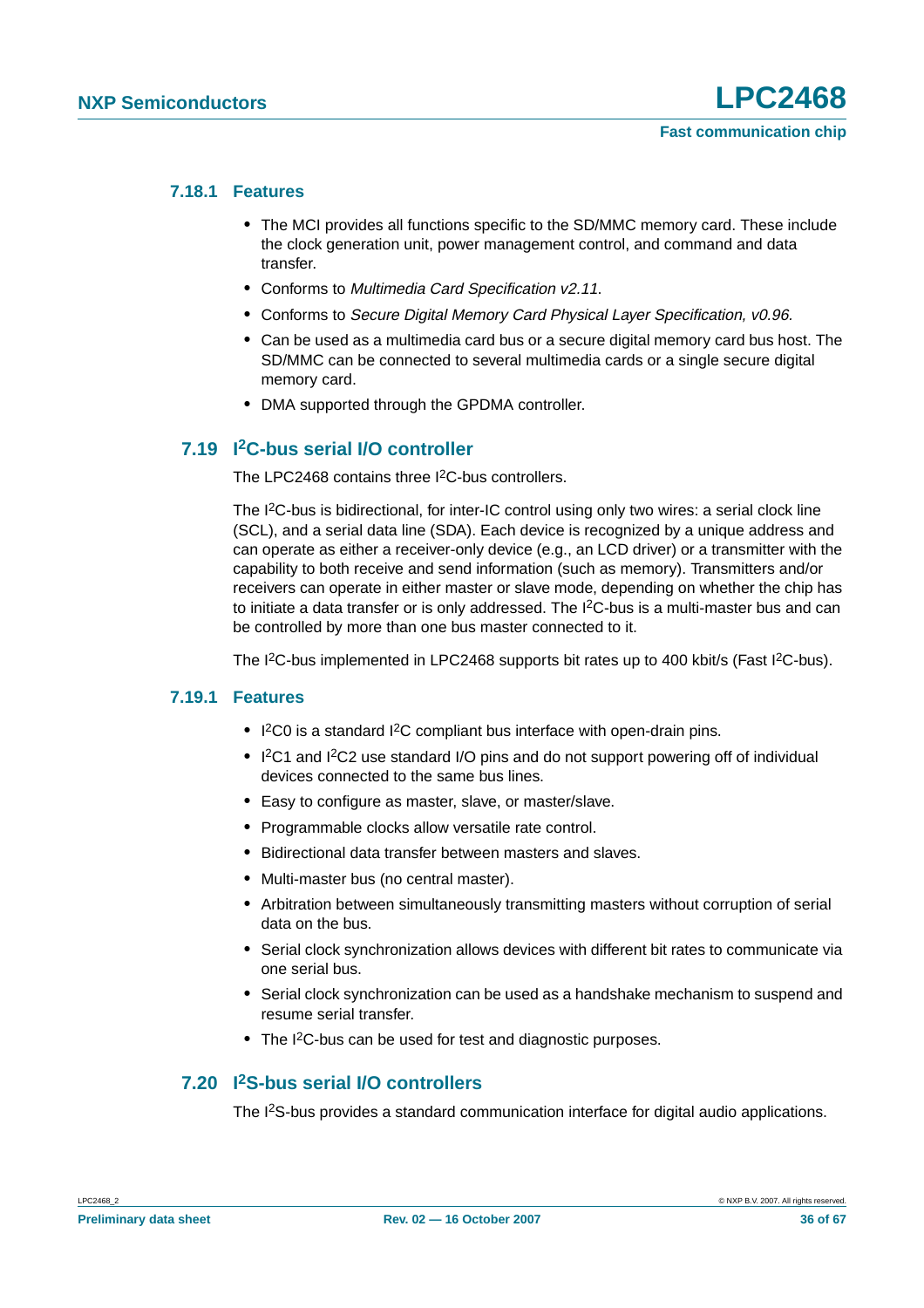The I2S-bus specification defines a 3-wire serial bus using one data line, one clock line, and one word select signal. The basic  $1<sup>2</sup>S$  connection has one master, which is always the master, and one slave. The <sup>12</sup>S interface on the LPC2468 provides a separate transmit and receive channel, each of which can operate as either a master or a slave.

#### <span id="page-36-0"></span>**7.20.1 Features**

- **•** The interface has separate input/output channels each of which can operate in master or slave mode.
- **•** Capable of handling 8-bit, 16-bit, and 32-bit word sizes.
- **•** Mono and stereo audio data supported.
- **•** The sampling frequency can range from 16 kHz to 48 kHz (16, 22.05, 32, 44.1, 48) kHz.
- Configurable word select period in master mode (separately for  $l^2S$  input and output).
- **•** Two 8 word FIFO data buffers are provided, one for transmit and one for receive.
- **•** Generates interrupt requests when buffer levels cross a programmable boundary.
- **•** Two DMA requests, controlled by programmable buffer levels. These are connected to the GPDMA block.
- Controls include reset, stop and mute options separately for I<sup>2</sup>S input and I<sup>2</sup>S output.

#### <span id="page-36-1"></span>**7.21 General purpose 32-bit timers/external event counters**

The LPC2468 includes four 32-bit Timer/Counters. The Timer/Counter is designed to count cycles of the system derived clock or an externally-supplied clock. It can optionally generate interrupts or perform other actions at specified timer values, based on four match registers. The Timer/Counter also includes four capture inputs to trap the timer value when an input signal transitions, optionally generating an interrupt.

#### <span id="page-36-2"></span>**7.21.1 Features**

- **•** A 32-bit Timer/Counter with a programmable 32-bit prescaler.
- **•** Counter or Timer operation.
- **•** Up to four 32-bit capture channels per timer, that can take a snapshot of the timer value when an input signal transitions. A capture event may also optionally generate an interrupt.
- **•** Four 32-bit match registers that allow:
	- **–** Continuous operation with optional interrupt generation on match.
	- **–** Stop timer on match with optional interrupt generation.
	- **–** Reset timer on match with optional interrupt generation.
- **•** Up to four external outputs corresponding to match registers, with the following capabilities:
	- **–** Set LOW on match.
	- **–** Set HIGH on match.
	- **–** Toggle on match.
	- **–** Do nothing on match.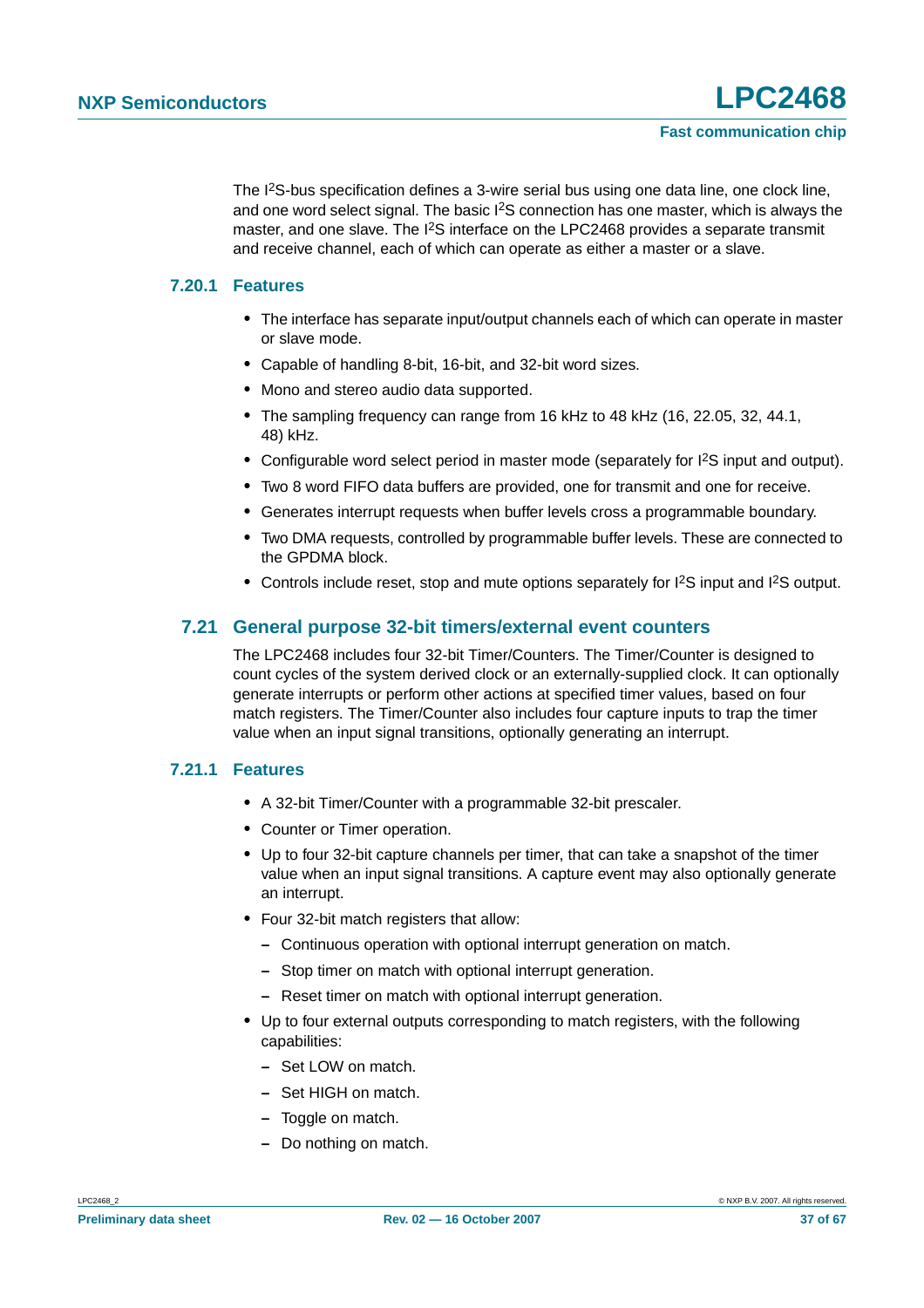#### <span id="page-37-0"></span>**7.22 Pulse width modulator**

The PWM is based on the standard Timer block and inherits all of its features, although only the PWM function is pinned out on the LPC2468. The Timer is designed to count cycles of the system derived clock and optionally switch pins, generate interrupts or perform other actions when specified timer values occur, based on seven match registers. The PWM function is in addition to these features and is based on match register events.

The ability to separately control rising and falling edge locations allows the PWM to be used for more applications. For instance, multi-phase motor control typically requires three non-overlapping PWM outputs with individual control of all three pulse widths and positions.

Two match registers can be used to provide a single edge controlled PWM output. A dedicated match register controls the PWM cycle rate, by resetting the count upon match. The other match register controls the PWM edge position. Additional single edge controlled PWM outputs require only one match register each, since the repetition rate is the same for all PWM outputs. Multiple single edge controlled PWM outputs will all have a rising edge at the beginning of each PWM cycle, when an PWMMR0 match occurs.

Three match registers can be used to provide a PWM output with both edges controlled. Again, a dedicated match register controls the PWM cycle rate. The other match registers control the two PWM edge positions. Additional double edge controlled PWM outputs require only two match registers each, since the repetition rate is the same for all PWM outputs.

With double edge controlled PWM outputs, specific match registers control the rising and falling edge of the output. This allows both positive going PWM pulses (when the rising edge occurs prior to the falling edge), and negative going PWM pulses (when the falling edge occurs prior to the rising edge).

#### <span id="page-37-1"></span>**7.22.1 Features**

- **•** LPC2468 has two PWMs with the same operational features. These may be operated in a synchronized fashion by setting them both up to run at the same rate, then enabling both simultaneously. PWM0 acts as the master and PWM1 as the slave for this use.
- **•** Counter or Timer operation (may use the peripheral clock or one of the capture inputs as the clock source).
- **•** Seven match registers allow up to 6 single edge controlled or 3 double edge controlled PWM outputs, or a mix of both types. The match registers also allow:
	- **–** Continuous operation with optional interrupt generation on match.
	- **–** Stop timer on match with optional interrupt generation.
	- **–** Reset timer on match with optional interrupt generation.
- **•** Supports single edge controlled and/or double edge controlled PWM outputs. Single edge controlled PWM outputs all go high at the beginning of each cycle unless the output is a constant low. Double edge controlled PWM outputs can have either edge occur at any position within a cycle. This allows for both positive going and negative going pulses.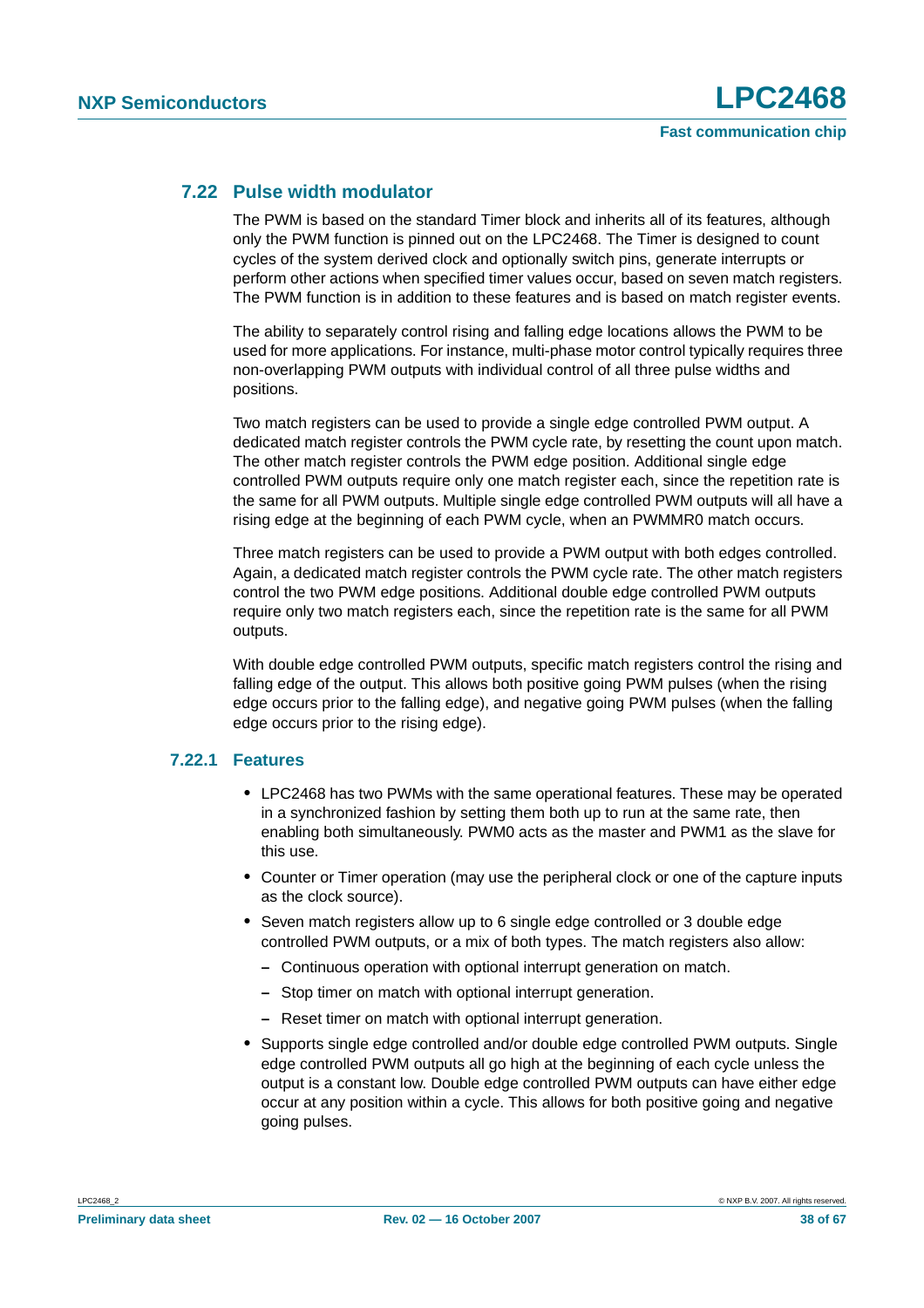- **•** Pulse period and width can be any number of timer counts. This allows complete flexibility in the trade-off between resolution and repetition rate. All PWM outputs will occur at the same repetition rate.
- **•** Double edge controlled PWM outputs can be programmed to be either positive going or negative going pulses.
- **•** Match register updates are synchronized with pulse outputs to prevent generation of erroneous pulses. Software must 'release' new match values before they can become effective.
- **•** May be used as a standard timer if the PWM mode is not enabled.
- **•** A 32-bit Timer/Counter with a programmable 32-bit Prescaler.

### <span id="page-38-0"></span>**7.23 Watchdog timer (WDT)**

The purpose of the watchdog is to reset the microcontroller within a reasonable amount of time if it enters an erroneous state. When enabled, the watchdog will generate a system reset if the user program fails to 'feed' (or reload) the watchdog within a predetermined amount of time.

#### <span id="page-38-1"></span>**7.23.1 Features**

- **•** Internally resets chip if not periodically reloaded.
- **•** Debug mode.
- **•** Enabled by software but requires a hardware reset or a watchdog reset/interrupt to be disabled.
- **•** Incorrect/Incomplete feed sequence causes reset/interrupt if enabled.
- **•** Flag to indicate watchdog reset.
- **•** Programmable 32-bit timer with internal prescaler.
- Selectable time period from  $(T_{\text{cv(WDCLK)}} \times 256 \times 4)$  to  $(T_{\text{cv(WDCLK)}} \times 2^{32} \times 4)$  in multiples of  $T_{\text{cv(WDCLK)}} \times 4$ .
- **•** The Watchdog Clock (WDCLK) source can be selected from the RTC clock, the Internal RC oscillator (IRC), or the APB peripheral clock. This gives a wide range of potential timing choices of Watchdog operation under different power reduction conditions. It also provides the ability to run the WDT from an entirely internal source that is not dependent on an external crystal and its associated components and wiring, for increased reliability.

#### <span id="page-38-2"></span>**7.24 RTC and battery RAM**

The RTC is a set of counters for measuring time when system power is on, and optionally when it is off. It uses little power in Power-down mode. On the LPC2468, the RTC can be clocked by a separate 32.768 kHz oscillator or by a programmable prescale divider based on the APB clock. Also, the RTC is powered by its own power supply pin, VBAT, which can be connected to a battery or to the same 3.3 V supply used by the rest of the device.

The VBAT pin supplies power only to the RTC and the Battery RAM. These two functions require a minimum of power to operate, which can be supplied by an external battery. When the CPU and the rest of chip functions are stopped and power removed, the RTC can supply an alarm output that can be used by external hardware to restore chip power and resume operation.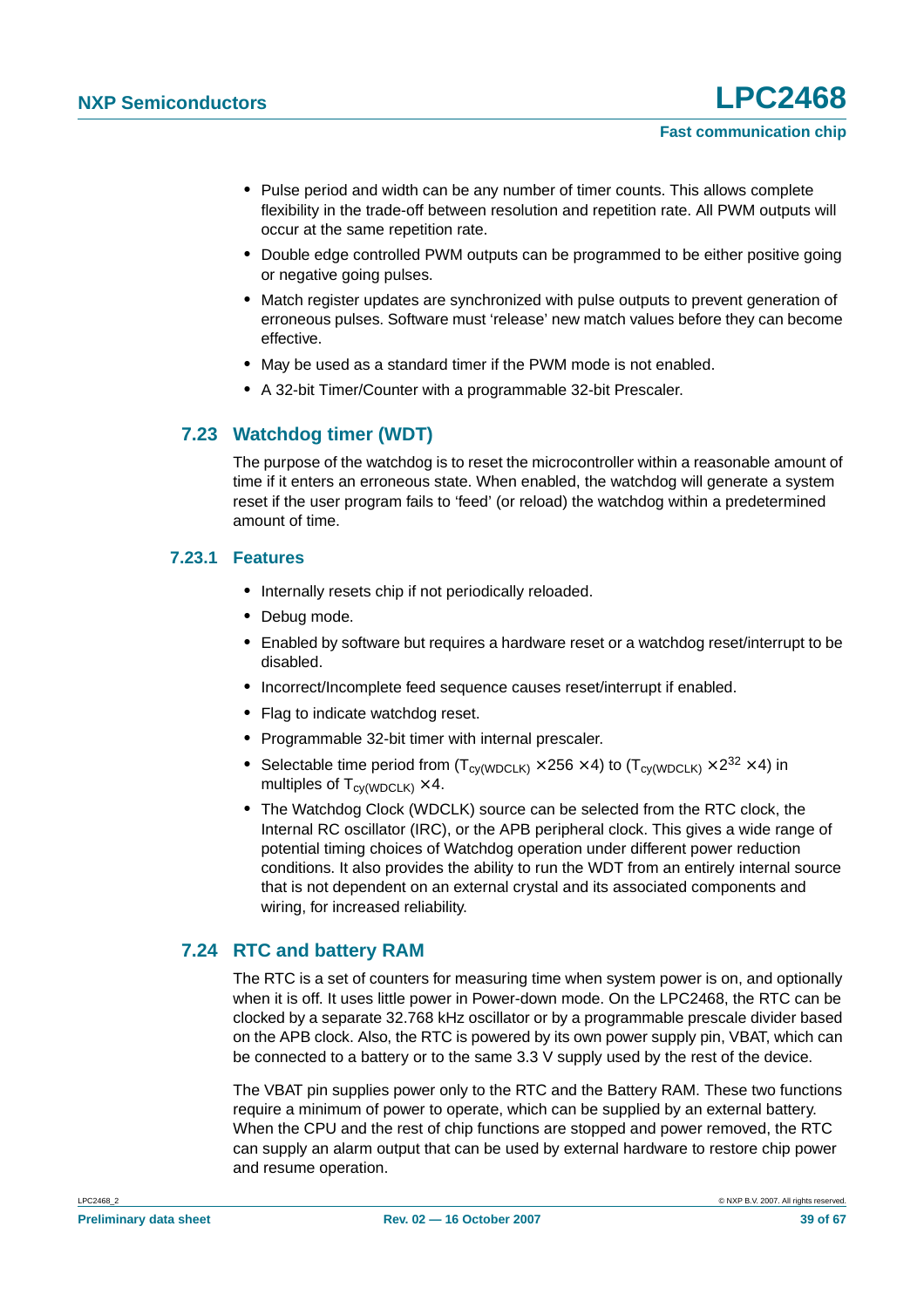#### <span id="page-39-0"></span>**7.24.1 Features**

- **•** Measures the passage of time to maintain a calendar and clock.
- **•** Ultra low power design to support battery powered systems.
- **•** Provides Seconds, Minutes, Hours, Day of Month, Month, Year, Day of Week, and Day of Year.
- **•** Dedicated 32 kHz oscillator or programmable prescaler from APB clock.
- **•** Dedicated power supply pin can be connected to a battery or to the main 3.3 V.
- **•** An alarm output pin is included to assist in waking up when the chip has had power removed to all functions except the RTC and Battery RAM.
- **•** Periodic interrupts can be generated from increments of any field of the time registers, and selected fractional second values. This enhancement enables the RTC to be used as a System Timer.
- **•** 2 kB data SRAM powered by VBAT.
- **•** RTC and Battery RAM power supply is isolated from the rest of the chip.

### **7.25 Clocking and power control**

#### <span id="page-39-2"></span><span id="page-39-1"></span>**7.25.1 Crystal oscillators**

The LPC2468 includes three independent oscillators. These are the Main Oscillator, the Internal RC oscillator, and the RTC oscillator. Each oscillator can be used for more than one purpose as required in a particular application. Any of the three clock sources can be chosen by software to drive the PLL and ultimately the CPU.

Following reset, the LPC2468 will operate from the Internal RC oscillator until switched by software. This allows systems to operate without any external crystal and the bootloader code to operate at a known frequency.

#### <span id="page-39-3"></span>**7.25.1.1 Internal RC oscillator**

The IRC may be used as the clock source for the WDT, and/or as the clock that drives the PLL and subsequently the CPU. The nominal IRC frequency is 4 MHz. The IRC is trimmed to 1 % accuracy.

Upon power-up or any chip reset, the LPC2468 uses the IRC as the clock source. Software may later switch to one of the other available clock sources.

#### <span id="page-39-4"></span>**7.25.1.2 Main oscillator**

The main oscillator can be used as the clock source for the CPU, with or without using the PLL. The main oscillator operates at frequencies of 1 MHz to 24 MHz. This frequency can be boosted to a higher frequency, up to the maximum CPU operating frequency, by the PLL. The clock selected as the PLL input is PLLCLKIN. The ARM processor clock frequency is referred to as CCLK elsewhere in this document. The frequencies of PLLCLKIN and CCLK are the same value unless the PLL is active and connected. The clock frequency for each peripheral can be selected individually and is referred to as PCLK. Refer to [Section](#page-40-0) 7.25.2 for additional information.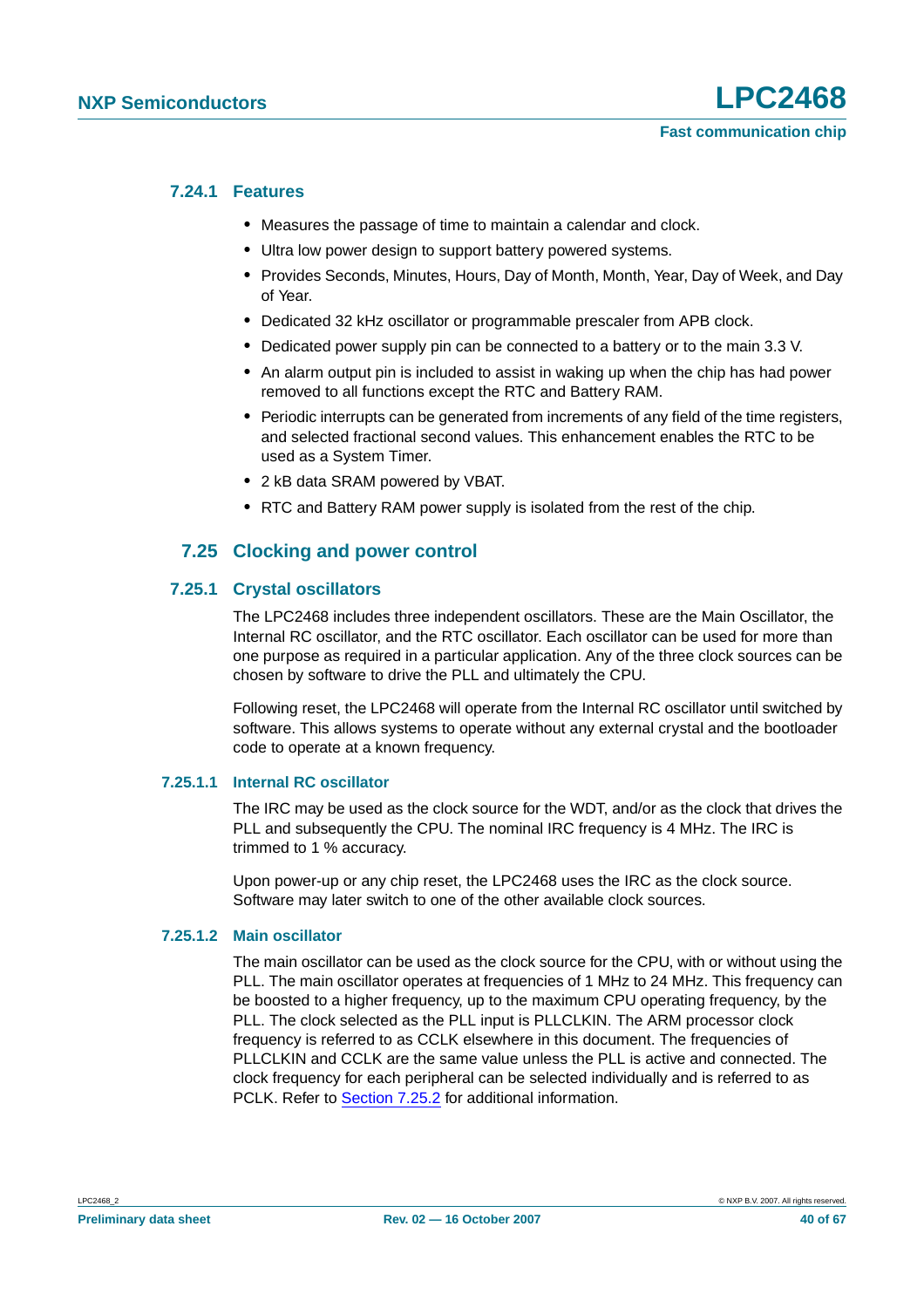#### <span id="page-40-2"></span>**7.25.1.3 RTC oscillator**

The RTC oscillator can be used as the clock source for the RTC and/or the WDT. Also, the RTC oscillator can be used to drive the PLL and the CPU.

#### <span id="page-40-0"></span>**7.25.2 PLL**

The PLL accepts an input clock frequency in the range of 32 kHz to 50 MHz. The input frequency is multiplied up to a high frequency, then divided down to provide the actual clock used by the CPU and the USB block.

The PLL input, in the range of 32 kHZ to 50 MHz, may initially be divided down by a value 'N', which may be in the range of 1 to 256. This input division provides a wide range of output frequencies from the same input frequency.

Following the PLL input divider is the PLL multiplier. This can multiply the input divider output through the use of a Current Controlled Oscillator (CCO) by a value 'M', in the range of 1 through 32768. The resulting frequency must be in the range of 275 MHz to 550 MHz. The multiplier works by dividing the CCO output by the value of M, then using a phase-frequency detector to compare the divided CCO output to the multiplier input. The error value is used to adjust the CCO frequency.

The PLL is turned off and bypassed following a chip Reset and by entering Power-down mode. PLL is enabled by software only. The program must configure and activate the PLL, wait for the PLL to lock, then connect to the PLL as a clock source.

#### <span id="page-40-1"></span>**7.25.3 Wake-up timer**

The LPC2468 begins operation at power-up and when awakened from Power-down mode by using the 4 MHz IRC oscillator as the clock source. This allows chip operation to resume quickly. If the main oscillator or the PLL is needed by the application, software will need to enable these features and wait for them to stabilize before they are used as a clock source.

When the main oscillator is initially activated, the wake-up timer allows software to ensure that the main oscillator is fully functional before the processor uses it as a clock source and starts to execute instructions. This is important at power on, all types of Reset, and whenever any of the aforementioned functions are turned off for any reason. Since the oscillator and other functions are turned off during Power-down mode, any wake-up of the processor from Power-down mode makes use of the wake-up Timer.

The Wake-up Timer monitors the crystal oscillator to check whether it is safe to begin code execution. When power is applied to the chip, or when some event caused the chip to exit Power-down mode, some time is required for the oscillator to produce a signal of sufficient amplitude to drive the clock logic. The amount of time depends on many factors, including the rate of  $V_{DD(3)/3}$  ramp (in the case of power on), the type of crystal and its electrical characteristics (if a quartz crystal is used), as well as any other external circuitry (e.g., capacitors), and the characteristics of the oscillator itself under the existing ambient conditions.

#### <span id="page-40-3"></span>**7.25.4 Power control**

The LPC2468 supports a variety of power control features. There are three special modes of processor power reduction: Idle mode, Sleep mode, and Power-down mode. The CPU clock rate may also be controlled as needed by changing clock sources, reconfiguring PLL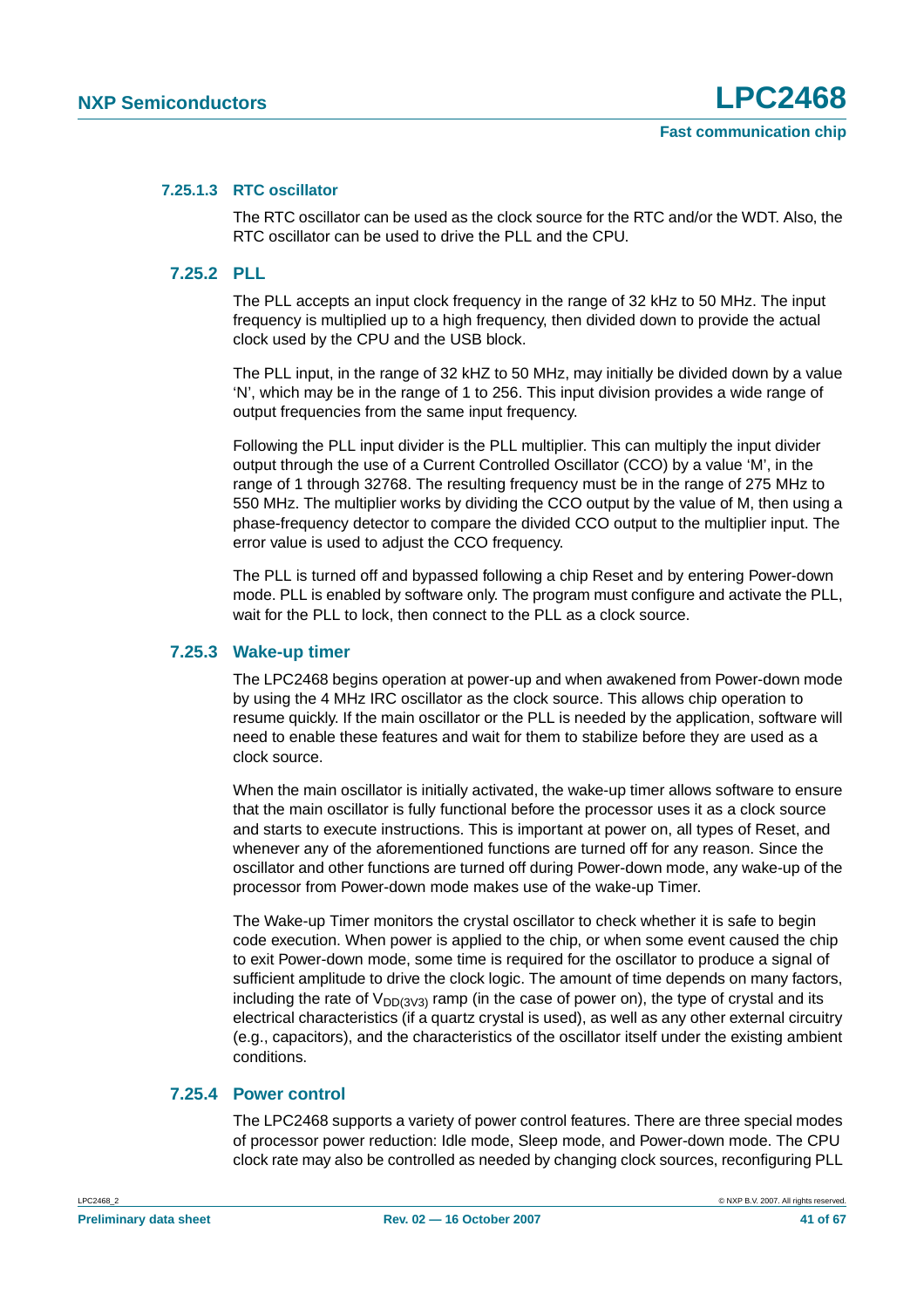values, and/or altering the CPU clock divider value. This allows a trade-off of power versus processing speed based on application requirements. In addition, Peripheral power control allows shutting down the clocks to individual on-chip peripherals, allowing fine tuning of power consumption by eliminating all dynamic power use in any peripherals that are not required for the application. Each of the peripherals has its own clock divider which provides even better power control.

The LPC2468 also implements a separate power domain in order to allow turning off power to the bulk of the device while maintaining operation of the RTC and a small SRAM, referred to as the Battery RAM.

#### <span id="page-41-0"></span>**7.25.4.1 Idle mode**

In Idle mode, execution of instructions is suspended until either a Reset or interrupt occurs. Peripheral functions continue operation during Idle mode and may generate interrupts to cause the processor to resume execution. Idle mode eliminates dynamic power used by the processor itself, memory systems and related controllers, and internal buses.

#### <span id="page-41-1"></span>**7.25.4.2 Sleep mode**

In Sleep mode, the oscillator is shut down and the chip receives no internal clocks. The processor state and registers, peripheral registers, and internal SRAM values are preserved throughout Sleep mode and the logic levels of chip pins remain static. The output of the IRC is disabled but the IRC is not powered down for a fast wake-up later. The 32 kHz RTC oscillator is not stopped because the RTC interrupts may be used as the wake-up source. The PLL is automatically turned off and disconnected. The CCLK and USB clock dividers automatically get reset to zero.

The Sleep mode can be terminated and normal operation resumed by either a Reset or certain specific interrupts that are able to function without clocks. Since all dynamic operation of the chip is suspended, Sleep mode reduces chip power consumption to a very low value. The flash memory is left on in Sleep mode, allowing a very quick wake-up.

On the wake-up from Sleep mode, if the IRC was used before entering Sleep mode, the code execution and peripherals activities will resume after 4 cycles expire. If the main external oscillator was used, the code execution will resume when 4096 cycles expire.

The customers need to reconfigure the PLL and clock dividers accordingly.

#### <span id="page-41-2"></span>**7.25.4.3 Power-down mode**

Power-down mode does everything that Sleep mode does, but also turns off the IRC oscillator and the flash memory. This saves more power, but requires waiting for resumption of flash operation before execution of code or data access in the flash memory can be accomplished.

On the wake-up from Power-down mode, if the IRC was used before entering Power-down mode, it will take IRC 60 us to start-up. After this 4 IRC cycles will expire before the code execution can then be resumed if the code was running from SRAM. In the meantime, the flash wake-up timer then counts 4 MHz IRC clock cycles to make the 100 µs flash start-up time. When it times out, access to the flash will be allowed. The customers need to reconfigure the PLL and clock dividers accordingly.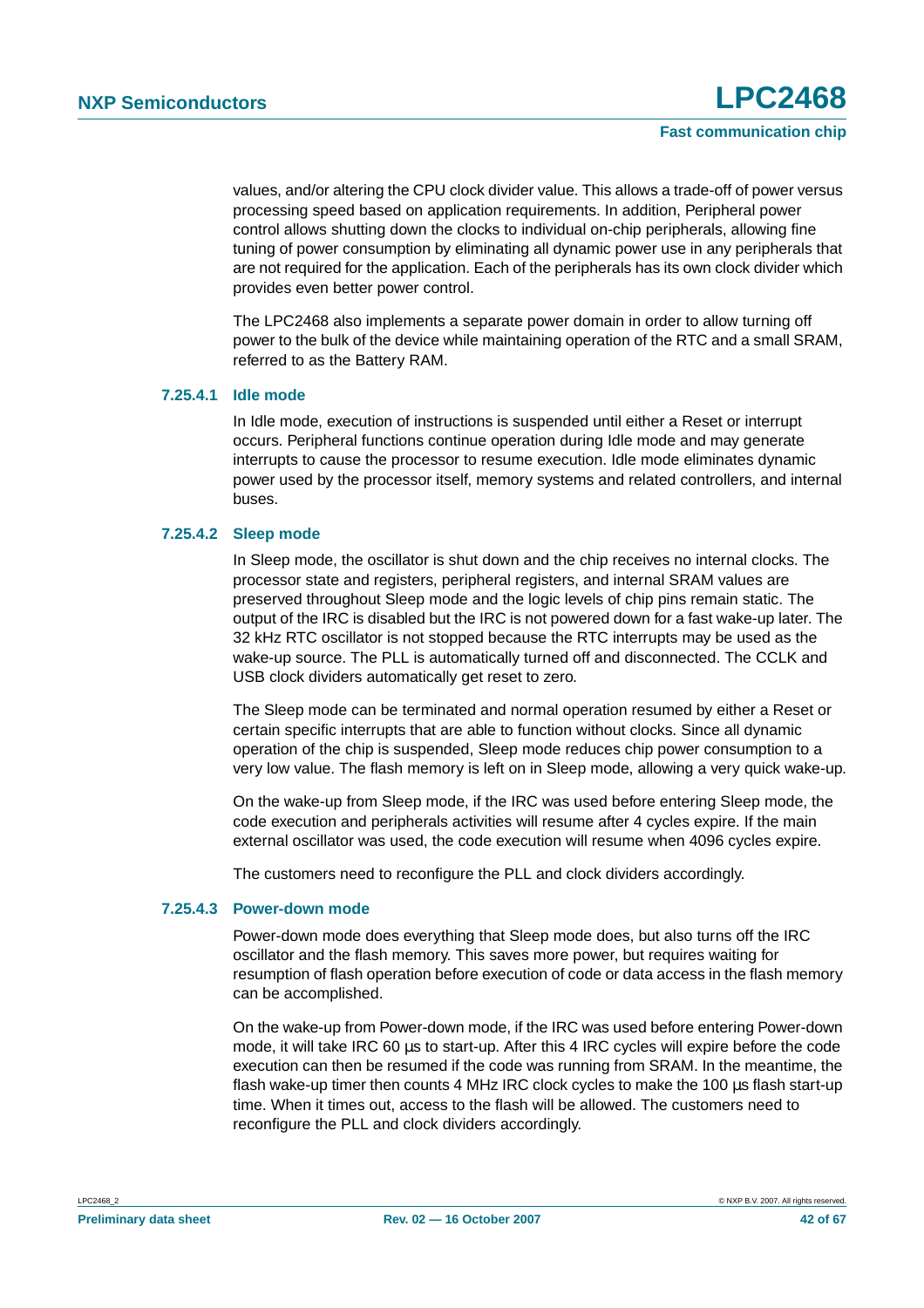#### <span id="page-42-0"></span>**7.25.4.4 Power domains**

The LPC2468 provides two independent power domains that allow the bulk of the device to have power removed while maintaining operation of the RTC and the Battery RAM.

On the LPC2468, I/O pads are powered by the 3.3 V ( $V_{DD(3\vee3)}$ ) pins, while the  $V_{DD(DCDC)(3V3)}$  pins power the on-chip DC-to-DC converter which in turn provides power to the CPU and most of the peripherals.

Although both the I/O pad ring and the core require a 3.3 V supply, different powering schemes can be used depending on the actual application requirements.

The first option assumes that power consumption is not a concern and the design ties the  $V_{DD(3V3)}$  and  $V_{DD(DCDC)(3V3)}$  pins together. This approach requires only one 3.3 V power supply for both pads, the CPU, and peripherals. While this solution is simple, it does not support powering down the I/O pad ring "on the fly" while keeping the CPU and peripherals alive.

The second option uses two power supplies; a 3.3 V supply for the I/O pads ( $V_{DD(3\vee3)}$ ) and a dedicated 3.3 V supply for the CPU ( $V_{DD(DCDC)(3V3)}$ ). Having the on-chip DC-DC converter powered independently from the I/O pad ring enables shutting down of the I/O pad power supply "on the fly", while the CPU and peripherals stay active.

The VBAT pin supplies power only to the RTC and the Battery RAM. These two functions require a minimum of power to operate, which can be supplied by an external battery. When the CPU and the rest of chip functions are stopped and power removed, the RTC can supply an alarm output that may be used by external hardware to restore chip power and resume operation.

#### **7.26 System control**

#### <span id="page-42-2"></span><span id="page-42-1"></span>**7.26.1 Reset**

Reset has four sources on the LPC2468: the RESET pin, the Watchdog reset, power-on reset, and the BrownOut Detection (BOD) circuit. The RESET pin is a Schmitt trigger input pin. Assertion of chip Reset by any source, once the operating voltage attains a usable level, starts the Wake-up timer (see description in [Section 7.25.3 "Wake-up timer"](#page-40-1)), causing reset to remain asserted until the external Reset is de-asserted, the oscillator is running, a fixed number of clocks have passed, and the flash controller has completed its initialization.

When the internal Reset is removed, the processor begins executing at address 0, which is initially the Reset vector mapped from the Boot Block. At that point, all of the processor and peripheral registers have been initialized to predetermined values.

#### <span id="page-42-3"></span>**7.26.2 Brownout detection**

The LPC2468 includes 2-stage monitoring of the voltage on the  $V_{DD(3V3)}$  pins. If this voltage falls below 2.95 V, the BOD asserts an interrupt signal to the Vectored Interrupt Controller. This signal can be enabled for interrupt in the Interrupt Enable Register in the VIC in order to cause a CPU interrupt; if not, software can monitor the signal by reading a dedicated status register.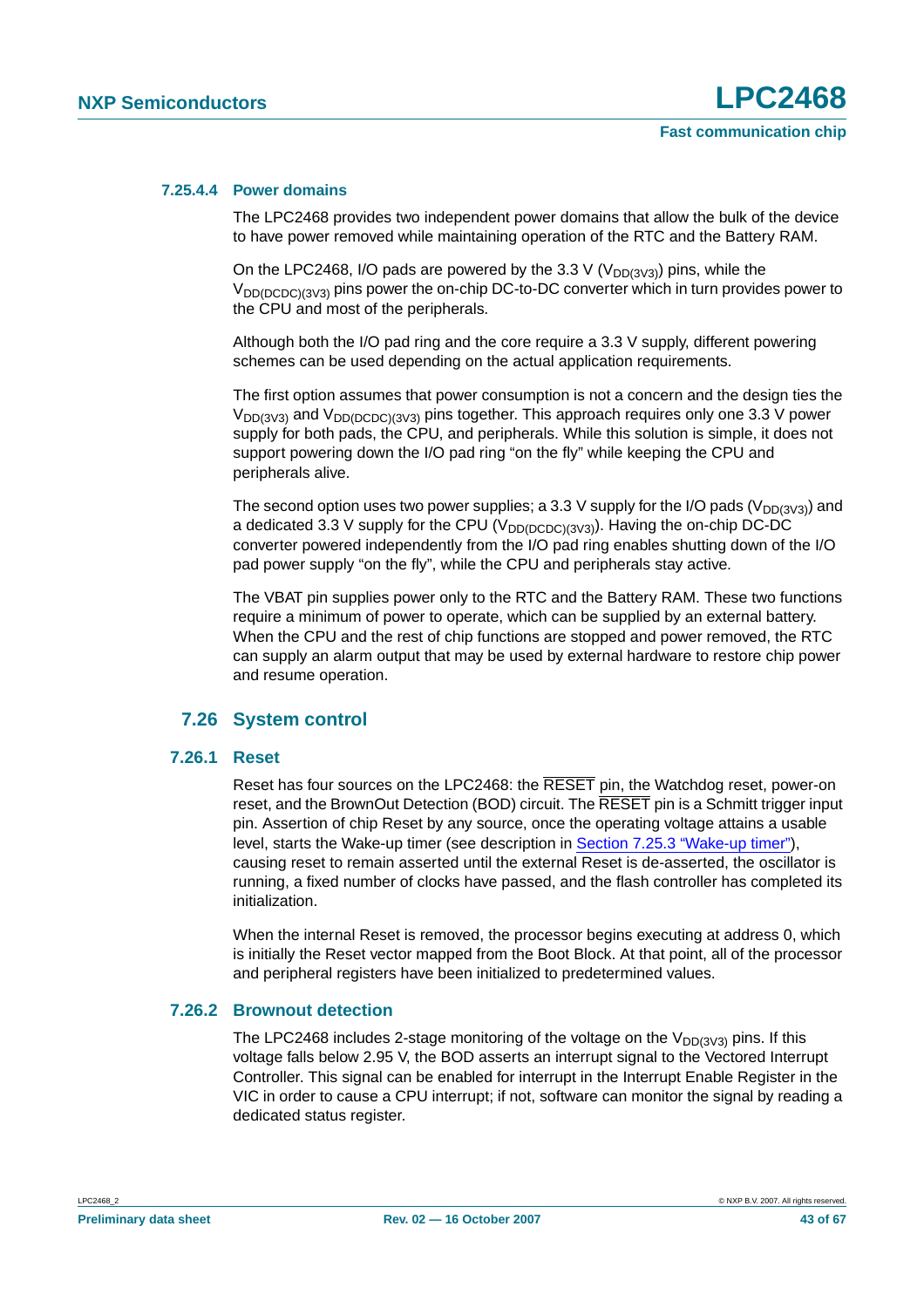The second stage of low-voltage detection asserts Reset to inactivate the LPC2468 when the voltage on the  $V_{DD(3\vee3)}$  pins falls below 2.65 V. This Reset prevents alteration of the flash as operation of the various elements of the chip would otherwise become unreliable due to low voltage. The BOD circuit maintains this reset down below 1 V, at which point the power-on reset circuitry maintains the overall Reset.

Both the 2.95 V and 2.65 V thresholds include some hysteresis. In normal operation, this hysteresis allows the 2.95 V detection to reliably interrupt, or a regularly-executed event loop to sense the condition.

#### <span id="page-43-0"></span>**7.26.3 Code security (Code Read Protection - CRP)**

This feature of the LPC2468 allows user to enable different levels of security in the system so that access to the on-chip flash and use of the JTAG and ISP can be restricted. When needed, CRP is invoked by programming a specific pattern into a dedicated flash location. IAP commands are not affected by the CRP.

There are three levels of the Code Read Protection.

CRP1 disables access to chip via the JTAG and allows partial flash update (excluding flash sector 0) using a limited set of the ISP commands. This mode is useful when CRP is required and flash field updates are needed but all sectors can not be erased.

CRP2 disables access to chip via the JTAG and only allows full flash erase and update using a reduced set of the ISP commands.

Running an application with level CRP3 selected fully disables any access to chip via the JTAG pins and the ISP. This mode effectively disables ISP override using P2[10] pin, too. It is up to the user's application to provide (if needed) flash update mechanism using IAP calls or call reinvoke ISP command to enable flash update via UART0.

#### **CAUTION**



If level three Code Read Protection (CRP3) is selected, no future factory testing can be performed on the device.

#### <span id="page-43-1"></span>**7.26.4 AHB bus**

The LPC2468 implements two AHB buses in order to allow the Ethernet block to operate without interference caused by other system activity. The primary AHB, referred to as AHB1, includes the Vectored Interrupt Controller, GPDMA controller, USB interface, and 16 kB SRAM.

The second AHB, referred to as AHB2, includes only the Ethernet block and an associated 16 kB SRAM. In addition, a bus bridge is provided that allows the secondary AHB to be a bus master on AHB1, allowing expansion of Ethernet buffer space into off-chip memory or unused space in memory residing on AHB1.

In summary, bus masters with access to AHB1 are the ARM7 itself, the USB block, the GPDMA function, and the Ethernet block (via the bus bridge from AHB2). Bus masters with access to AHB2 are the ARM7 and the Ethernet block.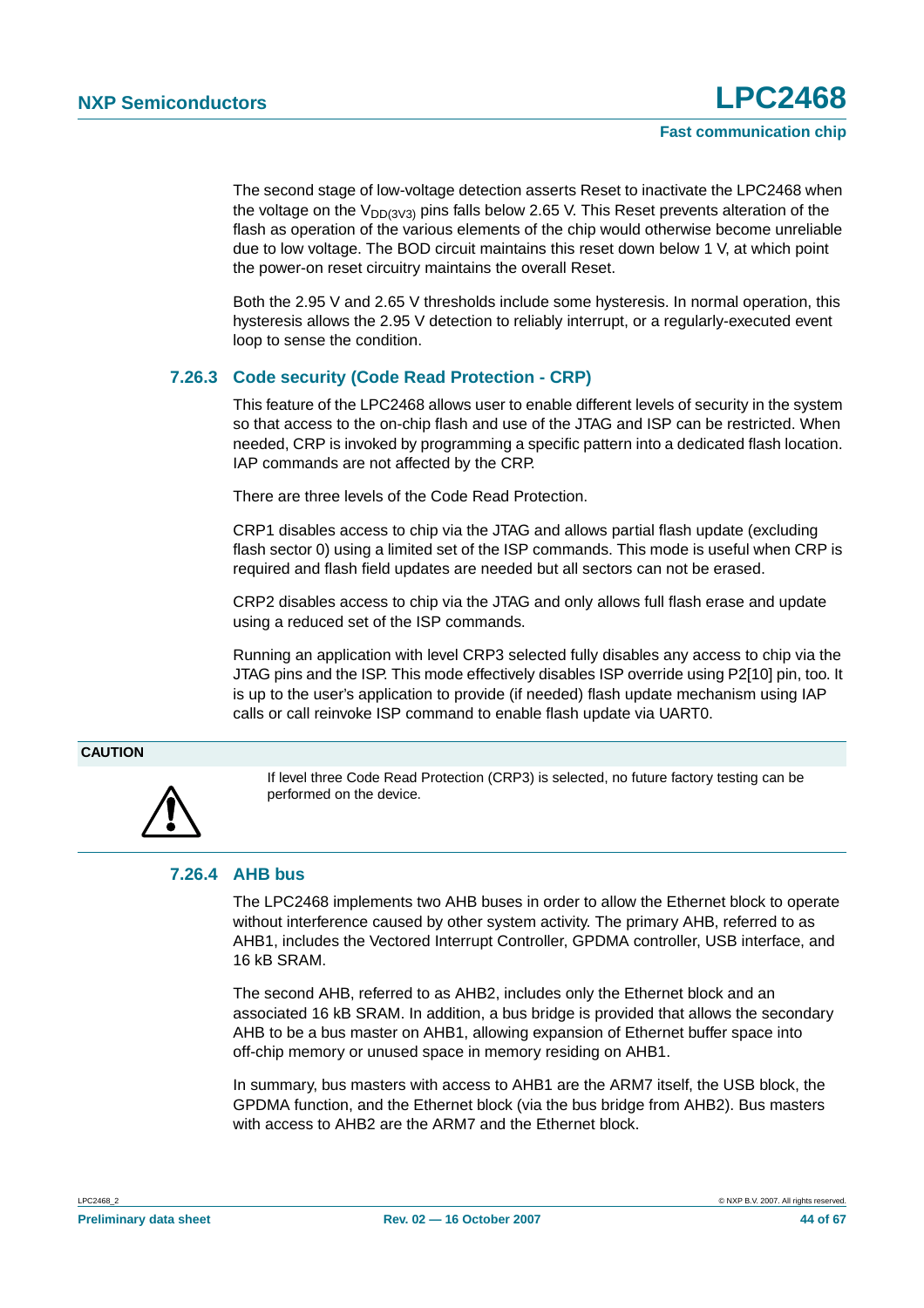#### <span id="page-44-1"></span>**7.26.5 External interrupt inputs**

The LPC2468 includes up to 68 edge sensitive interrupt inputs combined with up to four level sensitive external interrupt inputs as selectable pin functions. The external interrupt inputs can optionally be used to wake up the processor from Power-down mode.

#### <span id="page-44-0"></span>**7.26.6 Memory mapping control**

The memory mapping control alters the mapping of the interrupt vectors that appear at the beginning at address 0x0000 0000. Vectors may be mapped to the bottom of the Boot ROM, the SRAM, or external memory. This allows code running in different memory spaces to have control of the interrupts.

### <span id="page-44-2"></span>**7.27 Emulation and debugging**

The LPC2468 support emulation and debugging via a JTAG serial port. A trace port allows tracing program execution. Debugging and trace functions are multiplexed only with GPIOs on P2[0] to P2[9]. This means that all communication, timer, and interface peripherals residing on other pins are available during the development and debugging phase as they are when the application is run in the embedded system itself.

#### <span id="page-44-3"></span>**7.27.1 EmbeddedICE**

The EmbeddedICE logic provides on-chip debug support. The debugging of the target system requires a host computer running the debugger software and an EmbeddedICE protocol convertor. The EmbeddedICE protocol convertor converts the Remote Debug Protocol commands to the JTAG data needed to access the ARM7TDMI-S core present on the target system.

The ARM core has a Debug Communication Channel (DCC) function built-in. The DCC allows a program running on the target to communicate with the host debugger or another separate host without stopping the program flow or even entering the debug state. The DCC is accessed as a coprocessor 14 by the program running on the ARM7TDMI-S core. The DCC allows the JTAG port to be used for sending and receiving data without affecting the normal program flow. The DCC data and control registers are mapped in to addresses in the EmbeddedICE logic.

The JTAG clock (TCK) must be slower than  $\frac{1}{6}$  of the CPU clock (CCLK) for the JTAG interface to operate.

#### <span id="page-44-4"></span>**7.27.2 Embedded trace**

Since the LPC2468 have significant amounts of on-chip memories, it is not possible to determine how the processor core is operating simply by observing the external pins. The ETM provides real-time trace capability for deeply embedded processor cores. It outputs information about processor execution to a trace port. A software debugger allows configuration of the ETM using a JTAG interface and displays the trace information that has been captured.

The ETM is connected directly to the ARM core and not to the main AMBA system bus. It compresses the trace information and exports it through a narrow trace port. An external Trace Port Analyzer captures the trace information under software debugger control. The trace port can broadcast the Instruction trace information. Instruction trace (or PC trace) shows the flow of execution of the processor and provides a list of all the instructions that were executed. Instruction trace is significantly compressed by only broadcasting branch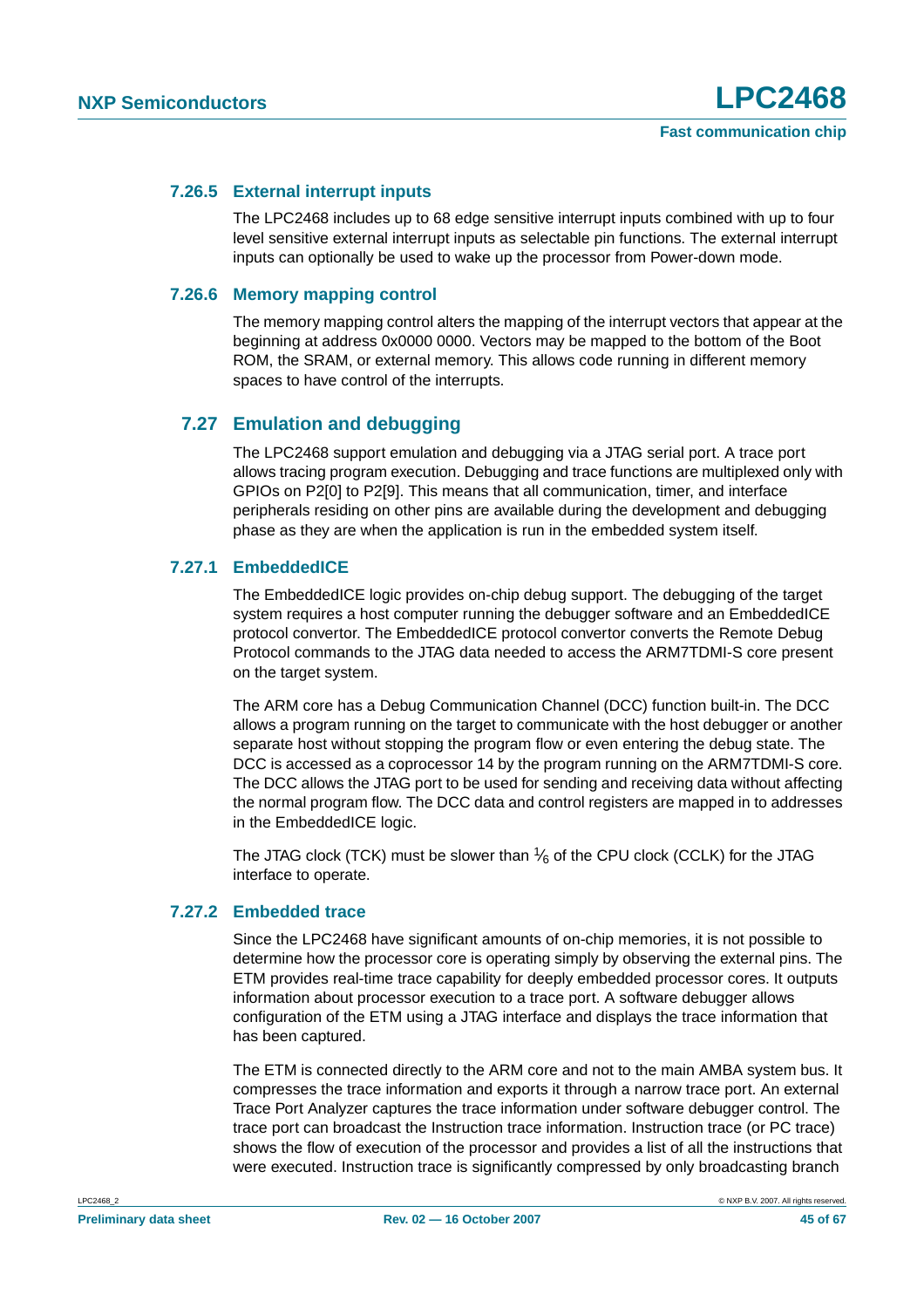addresses as well as a set of status signals that indicate the pipeline status on a cycle by cycle basis. Trace information generation can be controlled by selecting the trigger resource. Trigger resources include address comparators, counters and sequencers. Since trace information is compressed the software debugger requires a static image of the code being executed. Self-modifying code can not be traced because of this restriction.

#### <span id="page-45-0"></span>**7.27.3 RealMonitor**

RealMonitor is a configurable software module, developed by ARM Inc., which enables real-time debug. It is a lightweight debug monitor that runs in the background while users debug their foreground application. It communicates with the host using the DCC, which is present in the EmbeddedICE logic. The LPC2468 contain a specific configuration of RealMonitor software programmed into the on-chip ROM memory.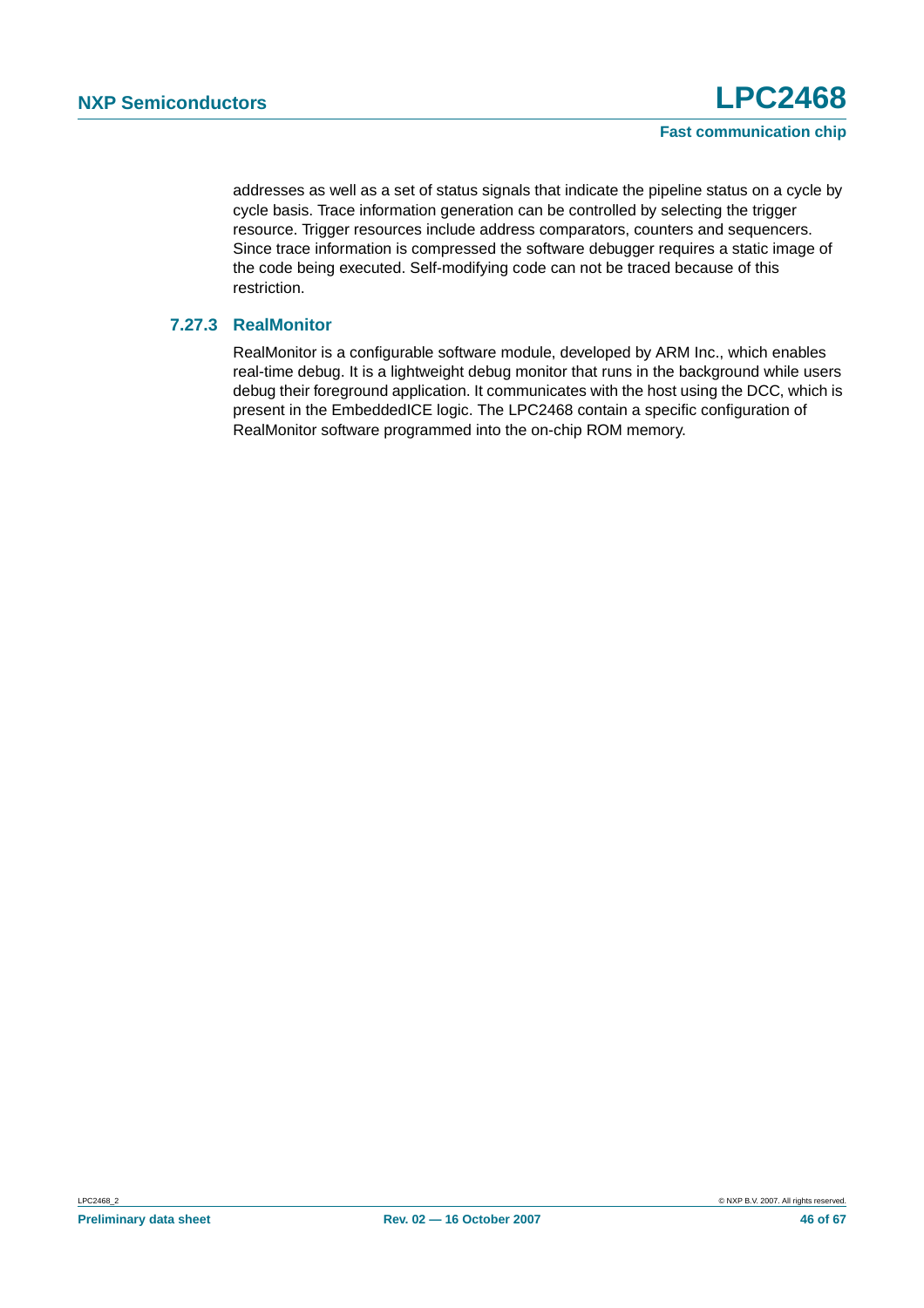## <span id="page-46-6"></span>**8. Limiting values**

#### **Table 6. Limiting values**

In accordance with the Absolute Maximum Rating System (IEC 60134).<sup>[\[1\]](#page-46-0)</sup>

| Symbol                 | <b>Parameter</b>                             | <b>Conditions</b>                                                                              | Min                 | <b>Max</b>             | <b>Unit</b> |
|------------------------|----------------------------------------------|------------------------------------------------------------------------------------------------|---------------------|------------------------|-------------|
| $V_{DD(3V3)}$          | supply voltage (3.3 V)                       | core and external<br>rail                                                                      | 3.0                 | 3.6                    | V           |
| $V_{DD(DCDC)(3V3)}$    | DC-to-DC converter supply voltage<br>(3.3 V) |                                                                                                | 3.0                 | 3.6                    | $\vee$      |
| V <sub>DDA</sub>       | analog 3.3 V pad supply voltage              |                                                                                                | $-0.5$              | $+4.6$                 | $\vee$      |
| $V_{i(VBAT)}$          | input voltage on pin VBAT                    | for the RTC                                                                                    | $-0.5$              | $+4.6$                 | $\vee$      |
| $V_{i(VREF)}$          | input voltage on pin VREF                    |                                                                                                | $-0.5$              | $+4.6$                 | V           |
| $V_{IA}$               | analog input voltage                         | on ADC related<br>pins                                                                         | $-0.5$              | $+5.1$                 | V           |
| V <sub>1</sub>         | input voltage                                | 5 V tolerant I/O<br>pins; only valid<br>when the $V_{DD(3V3)}$<br>supply voltage is<br>present | $[2] -0.5$          | $+6.0$                 | $\vee$      |
|                        |                                              | other I/O pins                                                                                 | $[2][3] -0.5$       | $V_{DD(3V3)} +$<br>0.5 | $\vee$      |
| <b>I</b> <sub>DD</sub> | supply current                               | per supply pin                                                                                 | $\boxed{4}$ -       | 100                    | mA          |
| $I_{SS}$               | ground current                               | per ground pin                                                                                 | $\boxed{4}$ -       | 100                    | mA          |
| $T_{\text{stg}}$       | storage temperature                          |                                                                                                | $\boxed{5}$ -65     | $+150$                 | $^{\circ}C$ |
| $P_{tot(pack)}$        | total power dissipation (per package)        | based on package<br>heat transfer, not<br>device power<br>consumption                          |                     | 1.5                    | W           |
| V <sub>esd</sub>       | electrostatic discharge voltage              | human body<br>model; all pins                                                                  | $\frac{6}{2}$ -2000 | $+2000$                | $\vee$      |

<span id="page-46-0"></span>[1] The following applies to the Limiting values:

a) This product includes circuitry specifically designed for the protection of its internal devices from the damaging effects of excessive static charge. Nonetheless, it is suggested that conventional precautions be taken to avoid applying greater than the rated maximum.

b) Parameters are valid over operating temperature range unless otherwise specified. All voltages are with respect to  $V_{SS}$  unless otherwise noted.

<span id="page-46-1"></span>[2] Including voltage on outputs in 3-state mode.

<span id="page-46-2"></span>[3] Not to exceed 4.6 V.

<span id="page-46-3"></span>[4] The peak current is limited to 25 times the corresponding maximum current.

<span id="page-46-4"></span>[5] Dependent on package type.

<span id="page-46-5"></span>[6] Human body model: equivalent to discharging a 100 pF capacitor through a 1.5 kΩ series resistor.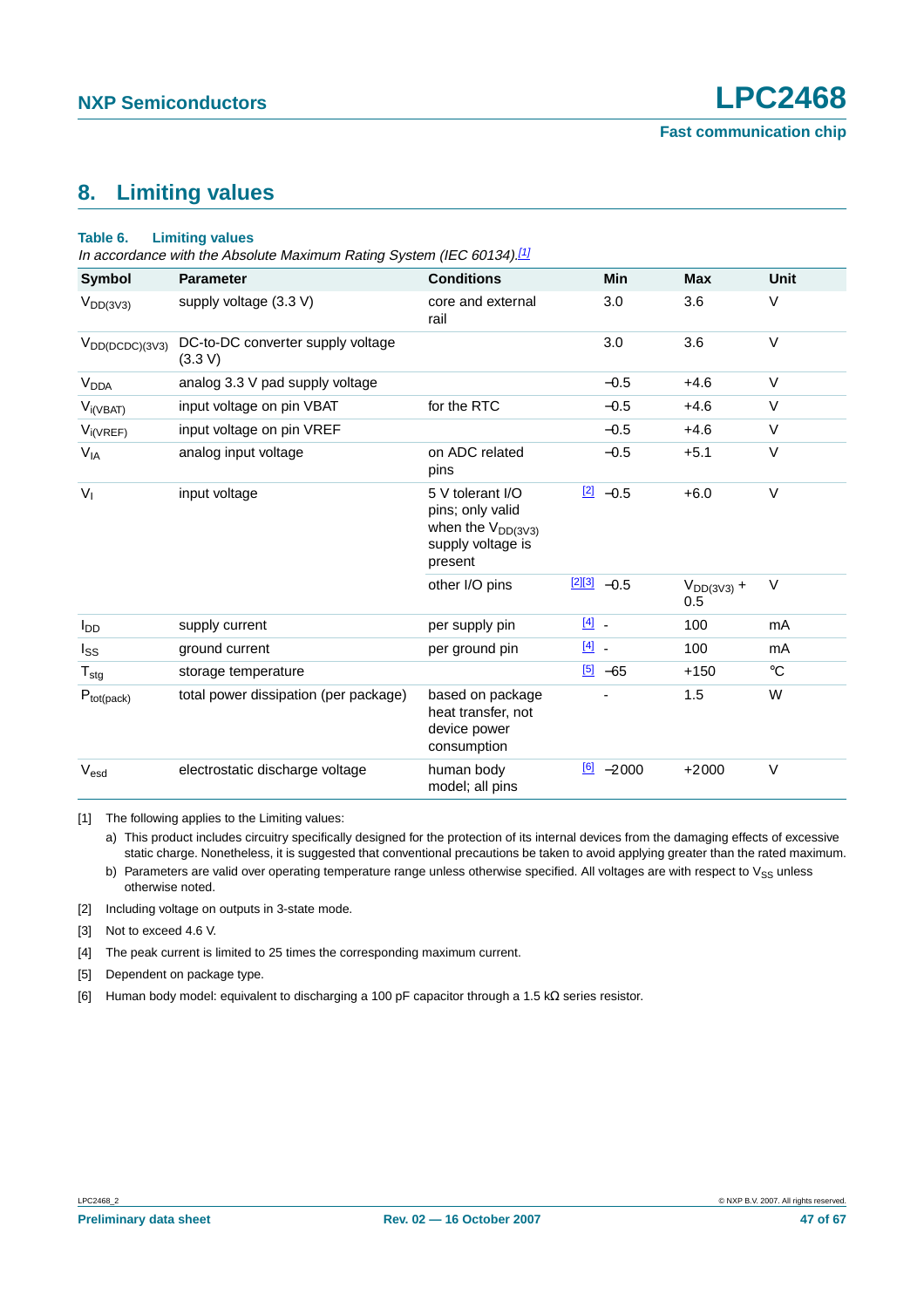## <span id="page-47-0"></span>**9. Static characteristics**

#### **Table 7. Static characteristics**

 $T_{amb} = -40 °C$  to +85 °C for commercial applications, unless otherwise specified.

| <b>Symbol</b>              | <b>Parameter</b>                                             | <b>Conditions</b>                                                  |                     | Min                                           | Typ <sup>[1]</sup>       | <b>Max</b>                   | Unit        |
|----------------------------|--------------------------------------------------------------|--------------------------------------------------------------------|---------------------|-----------------------------------------------|--------------------------|------------------------------|-------------|
| $V_{DD(3V3)}$              | supply voltage (3.3 V)                                       | core and external rail                                             |                     | 3.0                                           | 3.3                      | 3.6                          | V           |
| $V_{DD(DCDC)(3V3)}$        | DC-to-DC converter<br>supply voltage (3.3 V)                 |                                                                    |                     | 3.0                                           | 3.3                      | 3.6                          | $\vee$      |
| <b>V<sub>DDA</sub></b>     | analog 3.3 V pad<br>supply voltage                           |                                                                    |                     | 3.0                                           | 3.3                      | 3.6                          | $\vee$      |
| $V_{i(VBAT)}$              | input voltage on pin<br><b>VBAT</b>                          |                                                                    |                     | $[2]$ 2.0                                     | 3.3                      | 3.6                          | $\vee$      |
| $V_{i(VREF)}$              | input voltage on pin<br><b>VREF</b>                          |                                                                    |                     | 2.5                                           | 3.3                      | <b>V<sub>DDA</sub></b>       | $\vee$      |
|                            | <b>Standard port pins, RESET, RTCK</b>                       |                                                                    |                     |                                               |                          |                              |             |
| $I_{IL}$                   | LOW-level input<br>current                                   | $V_1 = 0$ V; no pull-up                                            |                     | $\frac{1}{2}$                                 |                          | $\sqrt{3}$                   | μA          |
| $I_{\text{IH}}$            | HIGH-level input<br>current                                  | $V_1 = V_{DD(3V3)}$ ; no pull-down                                 |                     | ä,                                            | $\overline{\phantom{0}}$ | $\sqrt{3}$                   | $\mu$ A     |
| $I_{OZ}$                   | OFF-state output<br>current                                  | $V_O = 0$ V; $V_O = V_{DD(3V3)}$ ;<br>no pull-up/down              |                     |                                               | $\overline{\phantom{0}}$ | $\mathbf{3}$                 | μA          |
| $I_{\text{latch}}$         | I/O latch-up current                                         | $-(0.5V_{DD(3V3)}) < V_1 <$<br>$(1.5VDD(3V3))$ ;<br>$T_i < 125$ °C |                     |                                               |                          | 100                          | mA          |
| V <sub>1</sub>             | input voltage                                                | pin configured to provide a<br>digital function                    | $[3][4][5]$ 0       |                                               |                          | 5.5                          | $\mathsf V$ |
| $V_{\rm O}$                | output voltage                                               | output active                                                      |                     | $\pmb{0}$                                     | $\overline{\phantom{a}}$ | $V_{DD(3V3)}$                | $\vee$      |
| V <sub>IH</sub>            | HIGH-level input<br>voltage                                  |                                                                    |                     | 2.0                                           |                          |                              | $\vee$      |
| $\mathsf{V}_{\mathsf{IL}}$ | LOW-level input<br>voltage                                   |                                                                    |                     |                                               | $\blacksquare$           | 0.8                          | $\vee$      |
| $V_{\text{hys}}$           | hysteresis voltage                                           |                                                                    |                     | $\sim$                                        | 0.4                      | $\blacksquare$               | $\vee$      |
| $V_{OH}$                   | HIGH-level output<br>voltage                                 | $I_{OH} = -4$ mA                                                   |                     | $\frac{[6]}{2}$ V <sub>DD(3V3)</sub> –<br>0.4 |                          |                              | V           |
| $V_{OL}$                   | LOW-level output<br>voltage                                  | $I_{OL} = -4$ mA                                                   | $\boxed{6}$ .       |                                               | $\overline{\phantom{a}}$ | 0.4                          | $\vee$      |
| $I_{OH}$                   | HIGH-level output<br>current                                 | $V_{OH} = V_{DD(3V3)} - 0.4 V$                                     |                     | $[6]$ $-4$                                    | $\overline{\phantom{a}}$ | ä,                           | mA          |
| $I_{OL}$                   | LOW-level output<br>current                                  | $V_{OL} = 0.4 V$                                                   | $[6]$ 4             |                                               |                          | $\qquad \qquad \blacksquare$ | mA          |
| <b>l</b> <sub>OHS</sub>    | HIGH-level<br>short-circuit output<br>current                | $V_{OH} = 0 V$                                                     | $\boxed{7}$ .       |                                               | $\blacksquare$           | $-45$                        | mA          |
| $I_{OLS}$                  | LOW-level short-circuit $V_{OL} = V_{DDA}$<br>output current |                                                                    | $\underline{[7]}$ . |                                               | $\blacksquare$           | 50                           | mA          |
| $I_{\text{pd}}$            | pull-down current                                            | $V_1 = 5 V$                                                        |                     | [8] 10                                        | 50                       | 150                          | μA          |
| $I_{\text{pu}}$            | pull-up current                                              | $V_1 = 0 V$                                                        |                     | $-15$                                         | $-50$                    | $-85$                        | μA          |
|                            |                                                              | $V_{DD(3V3)} < V_1 < 5 V$                                          | [8]0                |                                               | $\pmb{0}$                | 0                            | $\mu$ A     |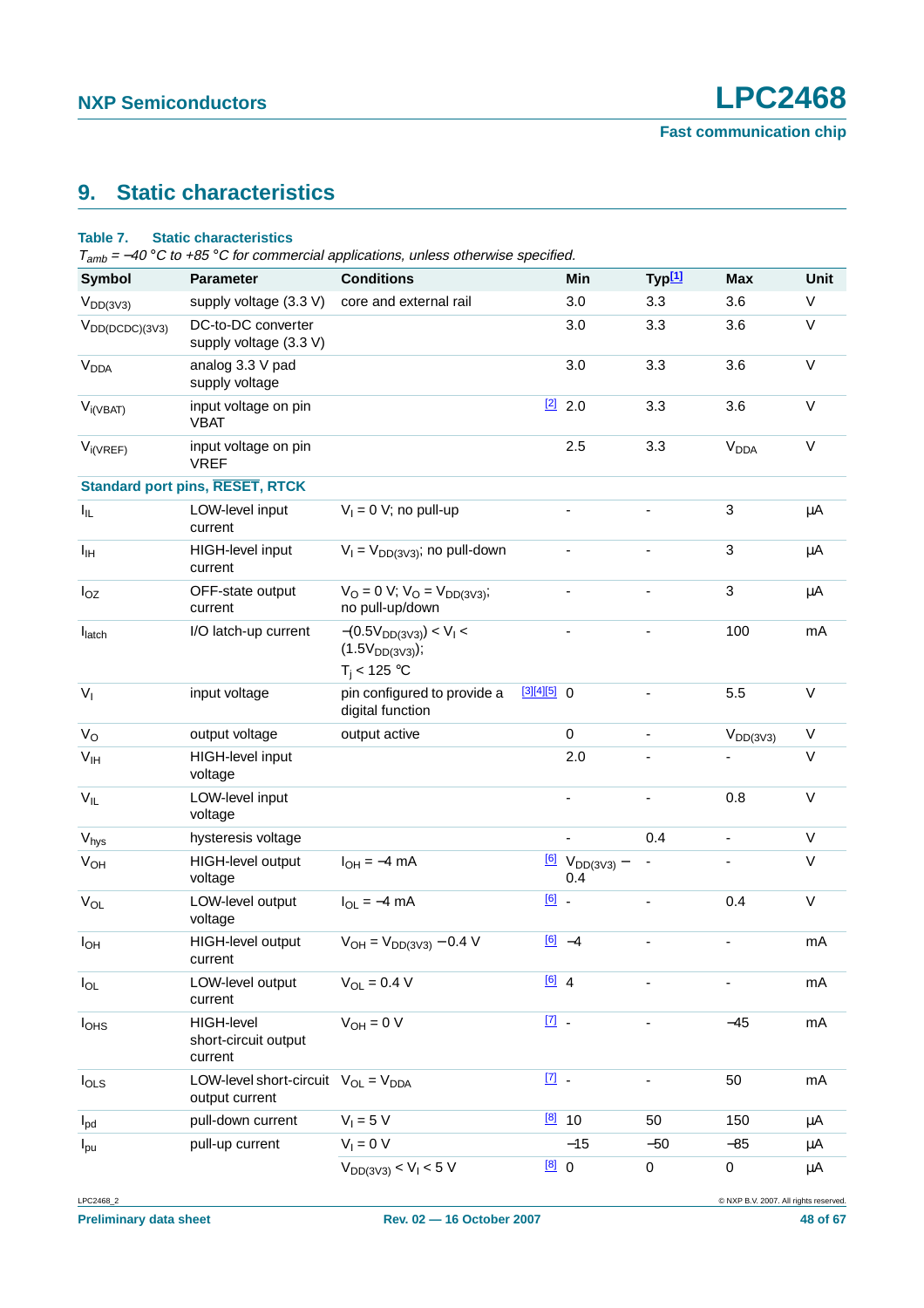#### **Table 7. Static characteristics** …continued

 $T_{amb} = -40 \degree C$  to  $+85 \degree C$  for commercial applications, unless otherwise specified.

| ' amp<br>$\sim$<br><b>Symbol</b> | <b>Parameter</b>                                                | <b>C</b> to 100 C for commonaria applications, annous ether mode operation<br><b>Conditions</b> |               | Min                | Typ[1]           | <b>Max</b>                            | Unit         |
|----------------------------------|-----------------------------------------------------------------|-------------------------------------------------------------------------------------------------|---------------|--------------------|------------------|---------------------------------------|--------------|
| IDD(DCDC)act(3V3)                | active mode DC-to-DC                                            | $V_{DD(DCDC)(3V3)} = 3.3 V;$                                                                    |               |                    |                  |                                       |              |
|                                  | converter supply<br>current (3.3 V)                             | $T_{amb}$ = 25 °C; code<br>while(1) $\{\}$                                                      |               |                    |                  |                                       |              |
|                                  |                                                                 | executed from flash; no                                                                         |               |                    |                  |                                       |              |
|                                  |                                                                 | peripherals enabled;<br>$PCLK = CCLK$                                                           |               |                    |                  |                                       |              |
|                                  |                                                                 | $CCLK = 10 MHz$                                                                                 |               |                    | 15               | $\overline{\phantom{a}}$              | mA           |
|                                  |                                                                 | $CCLK = 72 MHz$                                                                                 |               |                    | 63               |                                       | mA           |
|                                  |                                                                 | all peripherals enabled;<br>$PCLK = CCLK / 8$                                                   |               |                    |                  |                                       |              |
|                                  |                                                                 | $CCLK = 10 MHz$                                                                                 |               |                    | 21               |                                       | mA           |
|                                  |                                                                 | $CCLK = 72 MHz$                                                                                 |               |                    | 92               |                                       | mA           |
|                                  |                                                                 | all peripherals enabled;<br>$PCLK = CCLK$                                                       |               |                    |                  |                                       |              |
|                                  |                                                                 | $CCLK = 10 MHz$                                                                                 |               | $\overline{a}$     | 27               | ä,                                    | mA           |
|                                  |                                                                 | $CCLK = 72 MHz$                                                                                 |               |                    | 125              | $\blacksquare$                        | mA           |
| $I_{DD(DCDC)pd(3V3)}$            | power-down mode<br>DC-to-DC converter<br>supply current (3.3 V) | $V_{DD(DCDC)(3V3)} = 3.3 V;$<br>$T_{amb} = 25 °C$                                               |               |                    | 150              |                                       | $\mu$ A      |
|                                  | active mode battery                                             | DC-to-DC converter on                                                                           | $\boxed{9}$ - |                    | 20               |                                       | $\mu$ A      |
| <b>I</b> BATact                  | supply current                                                  | DC-to-DC converter off                                                                          | $9$ .         |                    | 28               |                                       | μA           |
|                                  | I <sup>2</sup> C-bus pins (P0[27] and P0[28])                   |                                                                                                 |               |                    |                  |                                       |              |
| V <sub>IH</sub>                  | HIGH-level input                                                |                                                                                                 |               | $0.7V_{DD(3V3)}$ - |                  |                                       | $\vee$       |
|                                  | voltage                                                         |                                                                                                 |               |                    |                  |                                       |              |
| $V_{IL}$                         | LOW-level input<br>voltage                                      |                                                                                                 |               |                    |                  | $0.3V_{DD(3V3)}$                      | V            |
| $V_{\text{hys}}$                 | hysteresis voltage                                              |                                                                                                 |               |                    | $0.5V_{DD(3V3)}$ |                                       | V            |
| $V_{OL}$                         | LOW-level output<br>voltage                                     | $I_{OLS} = 3$ mA                                                                                | $\boxed{6}$ . |                    |                  | 0.4                                   | V            |
| Iц                               | input leakage current                                           | $V_1 = V_{DD(3V3)}$                                                                             | $[10]$ _      |                    | $\overline{c}$   | $\overline{\mathbf{4}}$               | $\mu$ A      |
|                                  |                                                                 | $V_1 = 5 V$                                                                                     |               |                    | 10               | 22                                    | μA           |
| <b>Oscillator pins</b>           |                                                                 |                                                                                                 |               |                    |                  |                                       |              |
| $V_{i(XTAL1)}$                   | input voltage on pin<br>XTAL1                                   |                                                                                                 |               | $\mathbf 0$        |                  | 1.8                                   | $\vee$       |
| $V_{O(XTAL2)}$                   | output voltage on pin<br>XTAL <sub>2</sub>                      |                                                                                                 |               | $\mathbf 0$        |                  | 1.8                                   | $\vee$       |
| $V_{i(RTCX1)}$                   | input voltage on pin<br>RTCX1                                   |                                                                                                 |               | $\mathbf 0$        |                  | 1.8                                   | $\vee$       |
| $V_{o(RTCX2)}$                   | output voltage on pin<br>RTCX2                                  |                                                                                                 |               | $\mathbf 0$        |                  | 1.8                                   | $\mathsf{V}$ |
| <b>USB pins</b>                  |                                                                 |                                                                                                 |               |                    |                  |                                       |              |
| $I_{OZ}$                         | OFF-state output<br>current                                     | 0 V < V <sub>1</sub> < 3.3 V                                                                    |               | ÷,                 |                  | ±10                                   | $\mu$ A      |
| <b>V<sub>BUS</sub></b>           | bus supply voltage                                              |                                                                                                 |               |                    |                  | 5.25                                  | $\mathsf{V}$ |
| LPC2468_2                        |                                                                 |                                                                                                 |               |                    |                  | @ NXP B.V. 2007. All rights reserved. |              |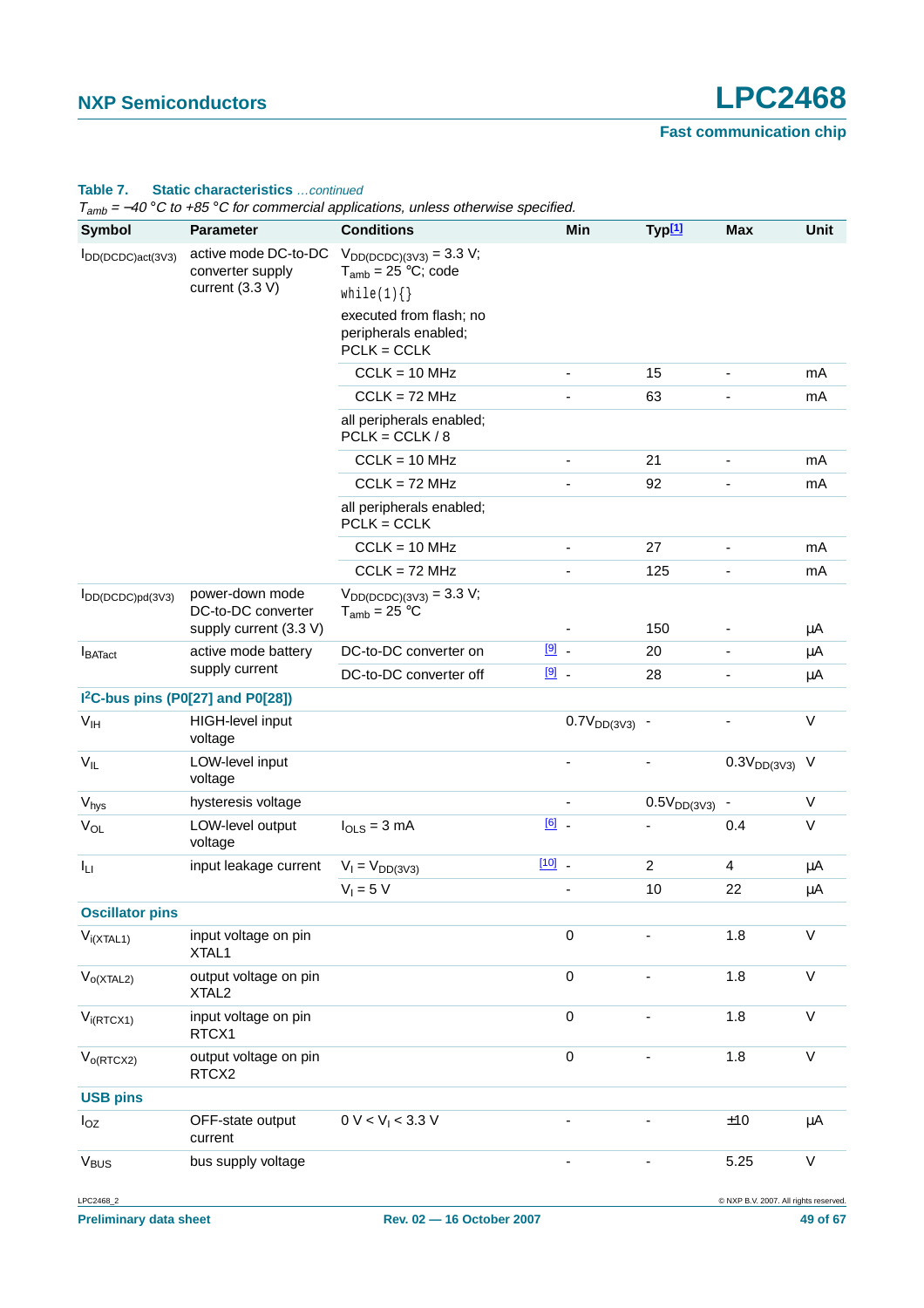| Symbol             | <b>Parameter</b>                                                            | <b>Conditions</b>                                       | Min          | Typ <sup>[1]</sup> | <b>Max</b> | Unit       |
|--------------------|-----------------------------------------------------------------------------|---------------------------------------------------------|--------------|--------------------|------------|------------|
| $V_{DI}$           | differential input<br>sensitivity                                           | $ (D+) - (D-) $                                         | 0.2          |                    |            | $\vee$     |
| $V_{CM}$           | differential common<br>mode voltage range                                   | includes $V_{DI}$ range                                 | 0.8          |                    | 2.5        | $\vee$     |
| $V_{th(rs)se}$     | single-ended receiver<br>switching threshold<br>voltage                     |                                                         | 0.8          |                    | 2.0        | V          |
| $V_{OL}$           | LOW-level output<br>voltage for<br>low-/full-speed                          | R <sub>1</sub> of 1.5 k $\Omega$ to 3.6 V               |              |                    | 0.18       | $\vee$     |
| V <sub>OH</sub>    | HIGH-level output<br>voltage (driven) for<br>low-/full-speed                | $R_1$ of 15 k $\Omega$ to GND                           | 2.8          |                    | 3.5        | $\vee$     |
| C <sub>trans</sub> | transceiver<br>capacitance                                                  | pin to GND                                              |              |                    | 20         | pF         |
| $Z_{DRV}$          | driver output<br>impedance for driver<br>which is not<br>high-speed capable | with 33 $\Omega$ series resistor;<br>steady state drive | $[11]$<br>36 |                    | 44.1       | Ω          |
| $R_{\text{pu}}$    | pull-up resistance                                                          | SoftConnect = ON                                        | 1.1          |                    | 1.9        | k $\Omega$ |

#### **Table 7. Static characteristics** …continued

 $T - 40^\circ$ C to +85 °C for commercial applications, unless otherwise specified.

<span id="page-49-0"></span>[1] Typical ratings are not guaranteed. The values listed are at room temperature (25 °C), nominal supply voltages

<span id="page-49-1"></span>[2] The RTC typically fails when  $V_{i(VBAT)}$  drops below 1.6 V.

<span id="page-49-2"></span>[3] Including voltage on outputs in 3-state mode.

<span id="page-49-3"></span>[4]  $V_{DD(3V3)}$  supply voltages must be present.

<span id="page-49-4"></span>[5] 3-state outputs go into 3-state mode when  $V_{DD(3V3)}$  is grounded.

<span id="page-49-5"></span>[6] Accounts for 100 mV voltage drop in all supply lines.

<span id="page-49-6"></span>[7] Only allowed for a short time period.

<span id="page-49-7"></span>[8] Minimum condition for  $V_1 = 4.5$  V, maximum condition for  $V_1 = 5.5$  V.

<span id="page-49-8"></span>[9] On pin VBAT.

<span id="page-49-9"></span>[10] To  $V_{SS}$ .

<span id="page-49-10"></span>[11] Includes external resistors of 18  $\Omega \pm 1$  % on D+ and D-.

#### **Table 8. ADC static characteristics**

 $V_{DDA}$  = 2.5 V to 3.6 V; T<sub>amb</sub> = -40 °C to +85 °C unless otherwise specified; ADC frequency 4.5 MHz.

| Symbol                | <b>Parameter</b>                       | <b>Conditions</b> | <b>Min</b>               | <b>Typ</b>               | <b>Max</b>             | Unit       |
|-----------------------|----------------------------------------|-------------------|--------------------------|--------------------------|------------------------|------------|
| <b>V<sub>IA</sub></b> | analog input voltage                   |                   | 0                        | $\overline{\phantom{0}}$ | <b>V<sub>DDA</sub></b> | ٧          |
| $C_{ia}$              | analog input capacitance               |                   | ٠                        | $\overline{\phantom{a}}$ | 1                      | pF         |
| $E_D$                 | differential linearity error           | $[1][2][3]$ _     |                          | $\overline{\phantom{0}}$ | ±1                     | <b>LSB</b> |
| $E_{L(\text{adj})}$   | integral non-linearity                 | $[1][4]$ -        |                          | $\overline{\phantom{0}}$ | ±2                     | <b>LSB</b> |
| $E_{O}$               | offset error                           | $[1][5]$ .        |                          |                          | ±3                     | <b>LSB</b> |
| $E_G$                 | gain error                             | $[1][6]$ $-$      |                          |                          | ±0.5                   | %          |
| $E_T$                 | absolute error                         | $[1][7]$ .        |                          |                          | ±4                     | <b>LSB</b> |
| $R_{\text{vsi}}$      | voltage source interface<br>resistance | [8]               | $\overline{\phantom{a}}$ | $\overline{\phantom{0}}$ | 40                     | $k\Omega$  |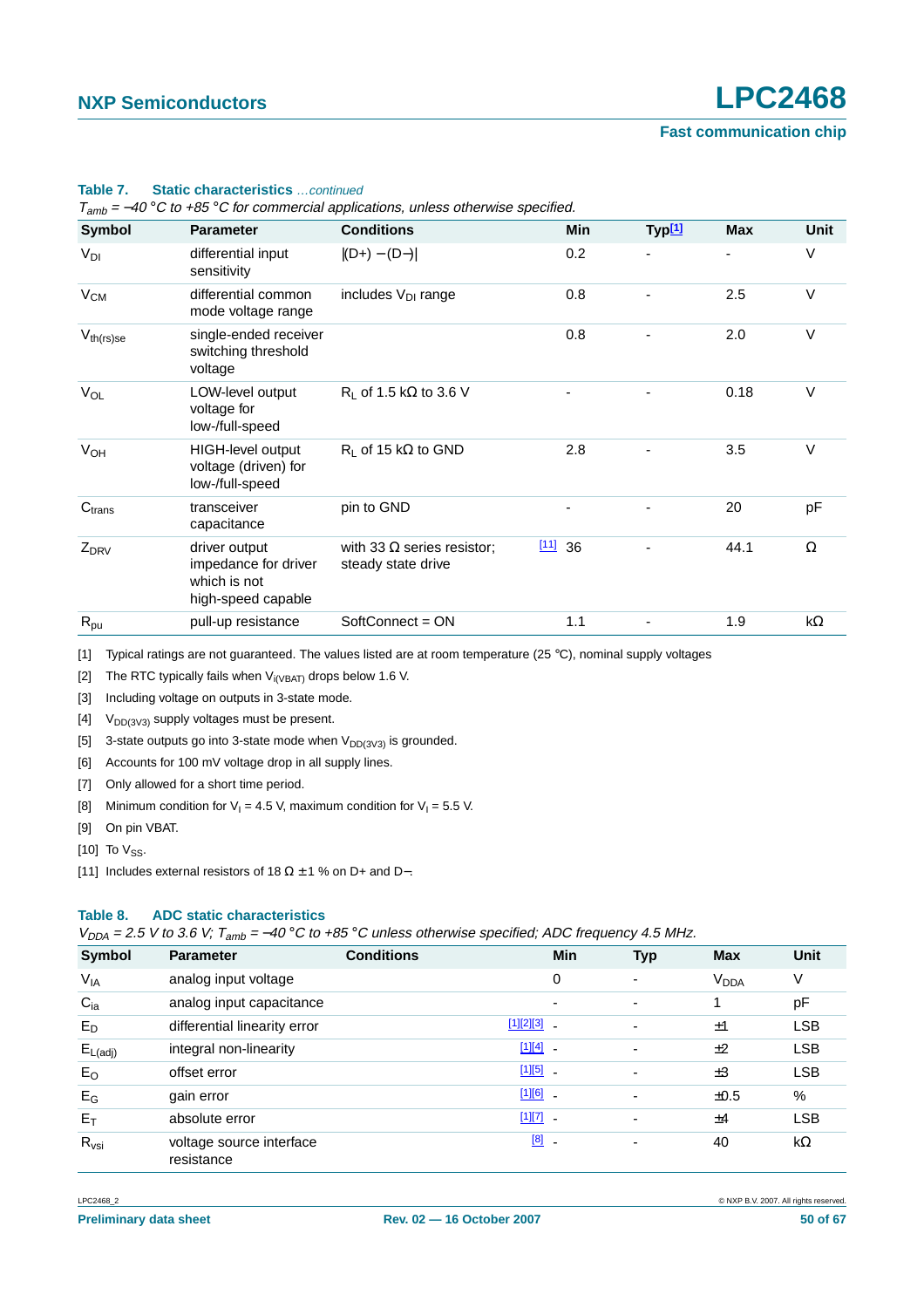- <span id="page-50-0"></span>[1] Conditions:  $V_{SSA} = 0$  V,  $V_{DDA} = 3.3$  V.
- <span id="page-50-1"></span>[2] The ADC is monotonic, there are no missing codes.
- <span id="page-50-2"></span>[3] The differential linearity error  $(E_D)$  is the difference between the actual step width and the ideal step width. See [Figure](#page-51-0) 5.
- <span id="page-50-3"></span>[4] The integral non-linearity  $(E_{L(adj)})$  is the peak difference between the center of the steps of the actual and the ideal transfer curve after appropriate adjustment of gain and offset errors. See [Figure](#page-51-0) 5.
- <span id="page-50-4"></span>[5] The offset error  $(E_0)$  is the absolute difference between the straight line which fits the actual curve and the straight line which fits the ideal curve. See [Figure](#page-51-0) 5.
- <span id="page-50-5"></span>[6] The gain error  $(E_G)$  is the relative difference in percent between the straight line fitting the actual transfer curve after removing offset error, and the straight line which fits the ideal transfer curve. See [Figure](#page-51-0) 5.
- <span id="page-50-6"></span>[7] The absolute error  $(E_T)$  is the maximum difference between the center of the steps of the actual transfer curve of the non-calibrated ADC and the ideal transfer curve. See [Figure](#page-51-0) 5.
- <span id="page-50-7"></span>[8] See [Figure](#page-52-0) 6.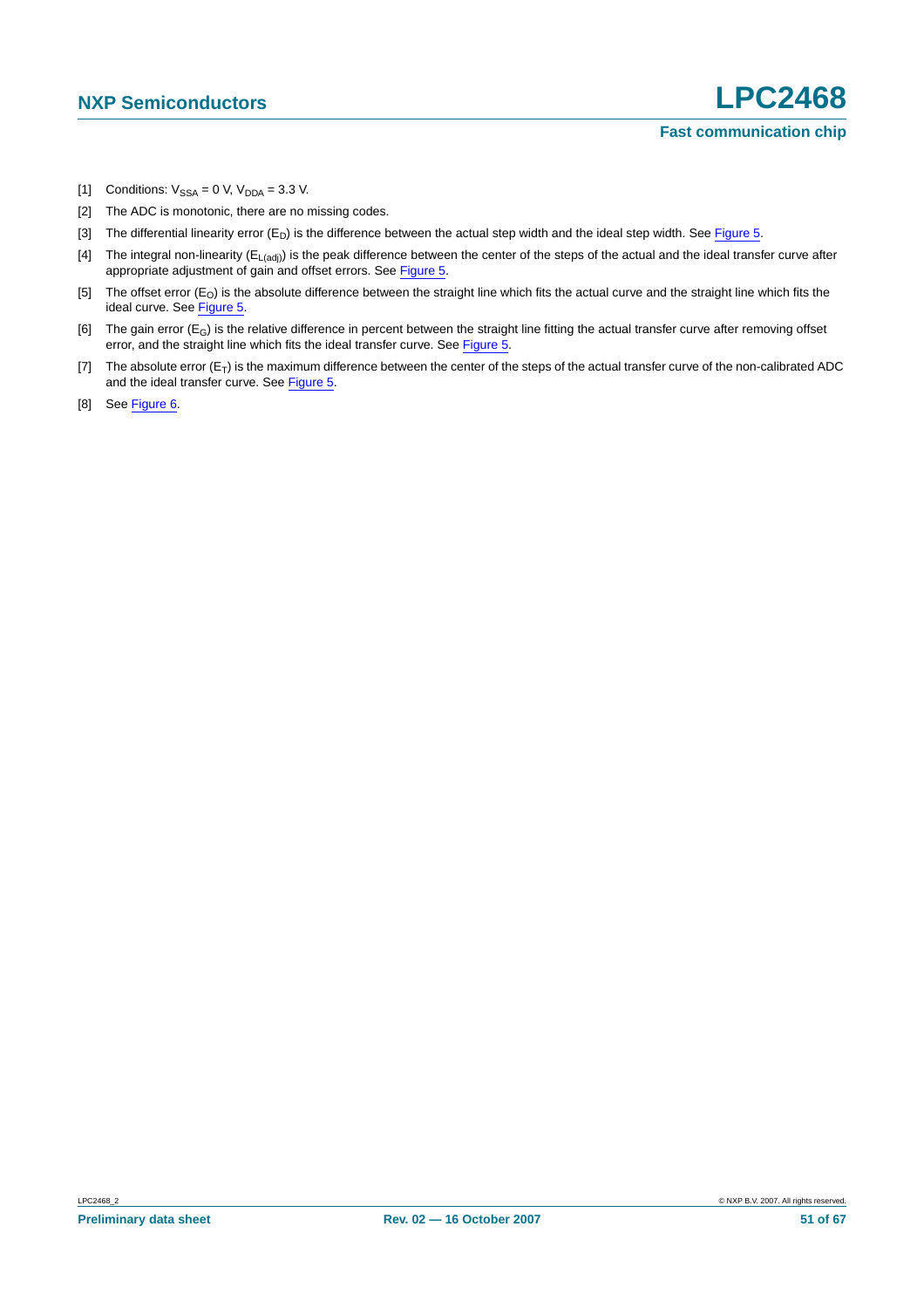<span id="page-51-0"></span>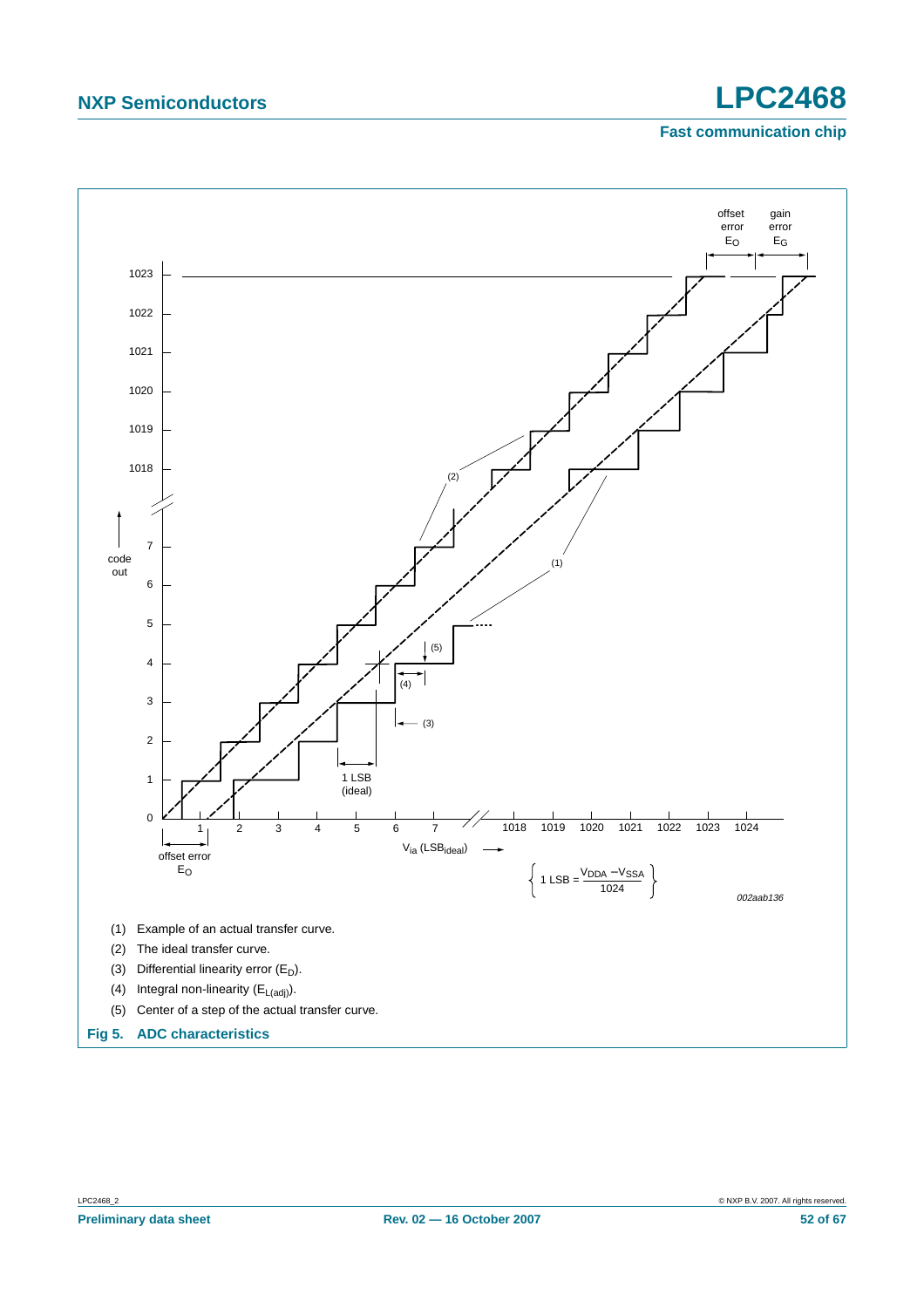<span id="page-52-0"></span>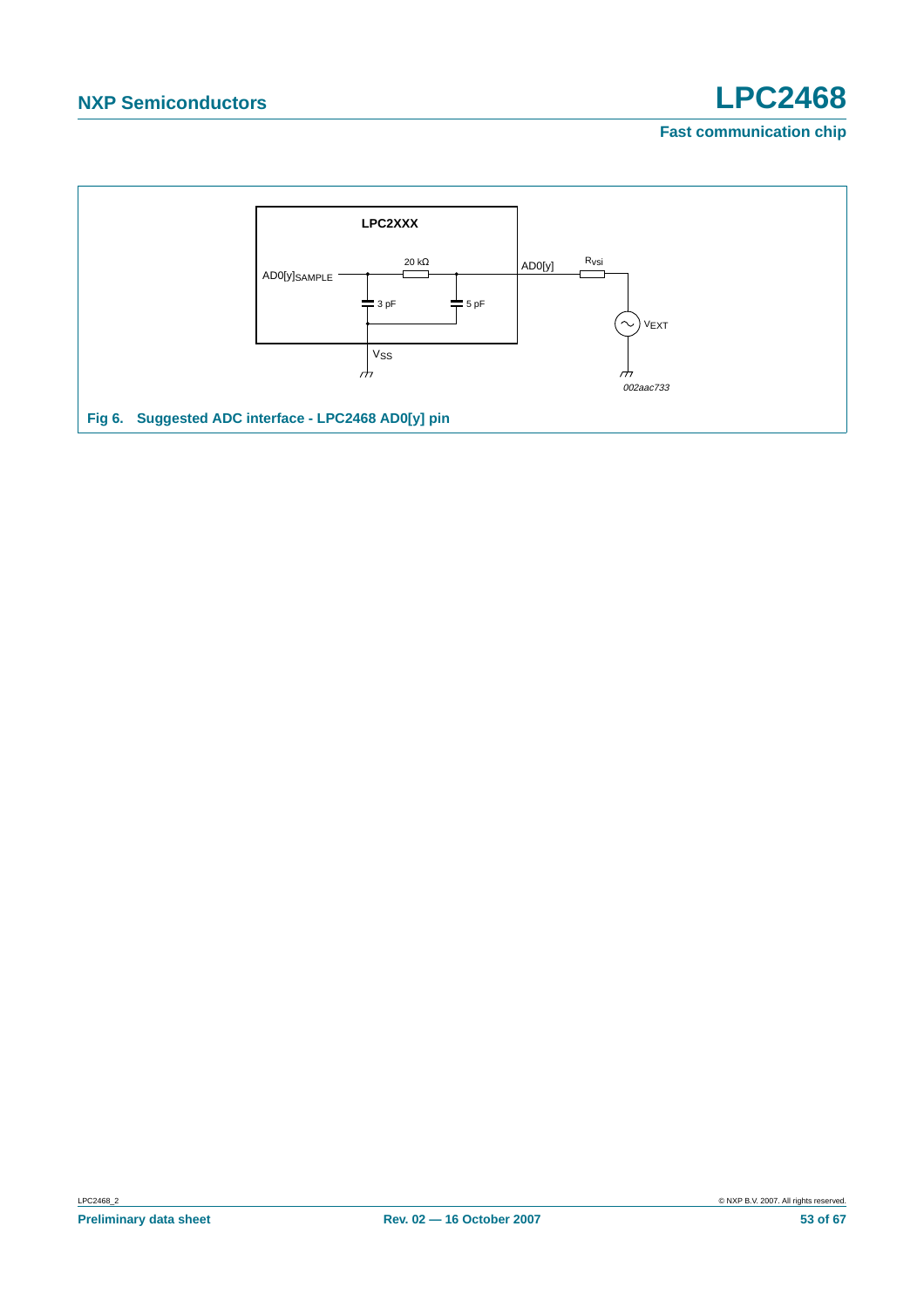## <span id="page-53-4"></span>**10. Dynamic characteristics**

| <b>Dynamic characteristics of USB pins (full-speed)</b><br>Table 9.<br>$C_L$ = 50 pF; $R_{\rho u}$ = 1.5 k $\Omega$ on D+ to $V_{DD(3V3)}$ , unless otherwise specified. |                                                                |                                        |  |          |                          |         |      |
|--------------------------------------------------------------------------------------------------------------------------------------------------------------------------|----------------------------------------------------------------|----------------------------------------|--|----------|--------------------------|---------|------|
| <b>Symbol</b>                                                                                                                                                            | <b>Parameter</b>                                               | <b>Conditions</b>                      |  | Min      | <b>Typ</b>               | Max     | Unit |
| $t_{r}$                                                                                                                                                                  | rise time                                                      | 10 % to 90 %                           |  | 8.5      |                          | 13.8    | ns   |
| $t_f$                                                                                                                                                                    | fall time                                                      | 10 % to 90 %                           |  | 7.7      | ٠                        | 13.7    | ns   |
| t <sub>FRFM</sub>                                                                                                                                                        | differential rise and fall time<br>matching                    | $t_r / t_f$                            |  | ۰        |                          | 109     | $\%$ |
| <b>V<sub>CRS</sub></b>                                                                                                                                                   | output signal crossover voltage                                |                                        |  | 1.3      |                          | 2.0     | V    |
| <sup>t</sup> FEOPT                                                                                                                                                       | source SE0 interval of EOP                                     | see Figure 8                           |  | 160      | $\overline{\phantom{0}}$ | 175     | ns   |
| <sup>t</sup> FDEOP                                                                                                                                                       | source jitter for differential transition<br>to SE0 transition | see Figure 8                           |  | $-2$     |                          | $+5$    | ns   |
| $t_{\text{JR1}}$                                                                                                                                                         | receiver jitter to next transition                             |                                        |  | $-18.5$  | ٠                        | $+18.5$ | ns   |
| $t_{\text{JR2}}$                                                                                                                                                         | receiver jitter for paired transitions                         | 10 % to 90 %                           |  | -9       | $\overline{\phantom{0}}$ | +9      | ns   |
| t <sub>EOPR1</sub>                                                                                                                                                       | EOP width at receiver                                          | must reject as<br>EOP; see<br>Figure 8 |  | $[1]$ 40 |                          | Ξ.      | ns   |
| t <sub>EOPR2</sub>                                                                                                                                                       | EOP width at receiver                                          | must accept as<br>EOP; see<br>Figure 8 |  | 1182     |                          |         | ns   |

<span id="page-53-0"></span>[1] Characterized but not implemented as production test. Guaranteed by design.

#### **Table 10. Dynamic characteristics**

 $T_{amb} = -40 \degree C$  to +85 °C for commercial applications;  $V_{DD(3V3)}$  over specified ranges.<sup>[\[1\]](#page-53-1)</sup>

| <b>Symbol</b>              | <b>Parameter</b>                              | <b>Conditions</b>                                                               | Min                                    | Typ <sup>[2]</sup>       | <b>Max</b>               | Unit |
|----------------------------|-----------------------------------------------|---------------------------------------------------------------------------------|----------------------------------------|--------------------------|--------------------------|------|
| <b>External clock</b>      |                                               |                                                                                 |                                        |                          |                          |      |
| $f_{\rm osc}$              | oscillator frequency                          |                                                                                 | $\mathbf{1}$                           | $\overline{\phantom{0}}$ | 24                       | MHz  |
| $T_{cy(clk)}$              | clock cycle time                              |                                                                                 | 40                                     |                          | 100                      | ns   |
| $t_{CHCX}$                 | clock HIGH time                               |                                                                                 | $T_{\text{cy}(\text{clk})} \times 0.4$ | $\overline{\phantom{0}}$ |                          | ns   |
| $t_{CLCX}$                 | clock LOW time                                |                                                                                 | $T_{cy(clk)} \times 0.4$               | $\overline{\phantom{0}}$ |                          | ns   |
| $t_{CLCH}$                 | clock rise time                               |                                                                                 | -                                      | ٠                        | 5                        | ns   |
| t <sub>CHCL</sub>          | clock fall time                               |                                                                                 | ۰                                      |                          | 5                        | ns   |
|                            | I <sup>2</sup> C-bus pins (P0[27] and P0[28]) |                                                                                 |                                        |                          |                          |      |
| $t_{f(o)}$                 | output fall time                              | $V_{IH}$ to $V_{IL}$                                                            | $20 + 0.1 \times C_{b}$ <sup>[3]</sup> | $\overline{\phantom{a}}$ | ۰                        | ns   |
| <b>SSP</b> interface       |                                               |                                                                                 |                                        |                          |                          |      |
| $t_{\text{su(SPI\_MISO)}}$ | SPI_MISO set-up time                          | $T_{amb} = 25 °C;$<br>measured in<br><b>SPI Master</b><br>mode; see<br>Figure 9 | $\overline{\phantom{0}}$               | 11                       | $\overline{\phantom{0}}$ | ns   |

<span id="page-53-1"></span>[1] Parameters are valid over operating temperature range unless otherwise specified.

<span id="page-53-2"></span>[2] Typical ratings are not guaranteed. The values listed are at room temperature (25 °C), nominal supply voltages.

<span id="page-53-3"></span>[3] Bus capacitance  $C_b$  in pF, from 10 pF to 400 pF.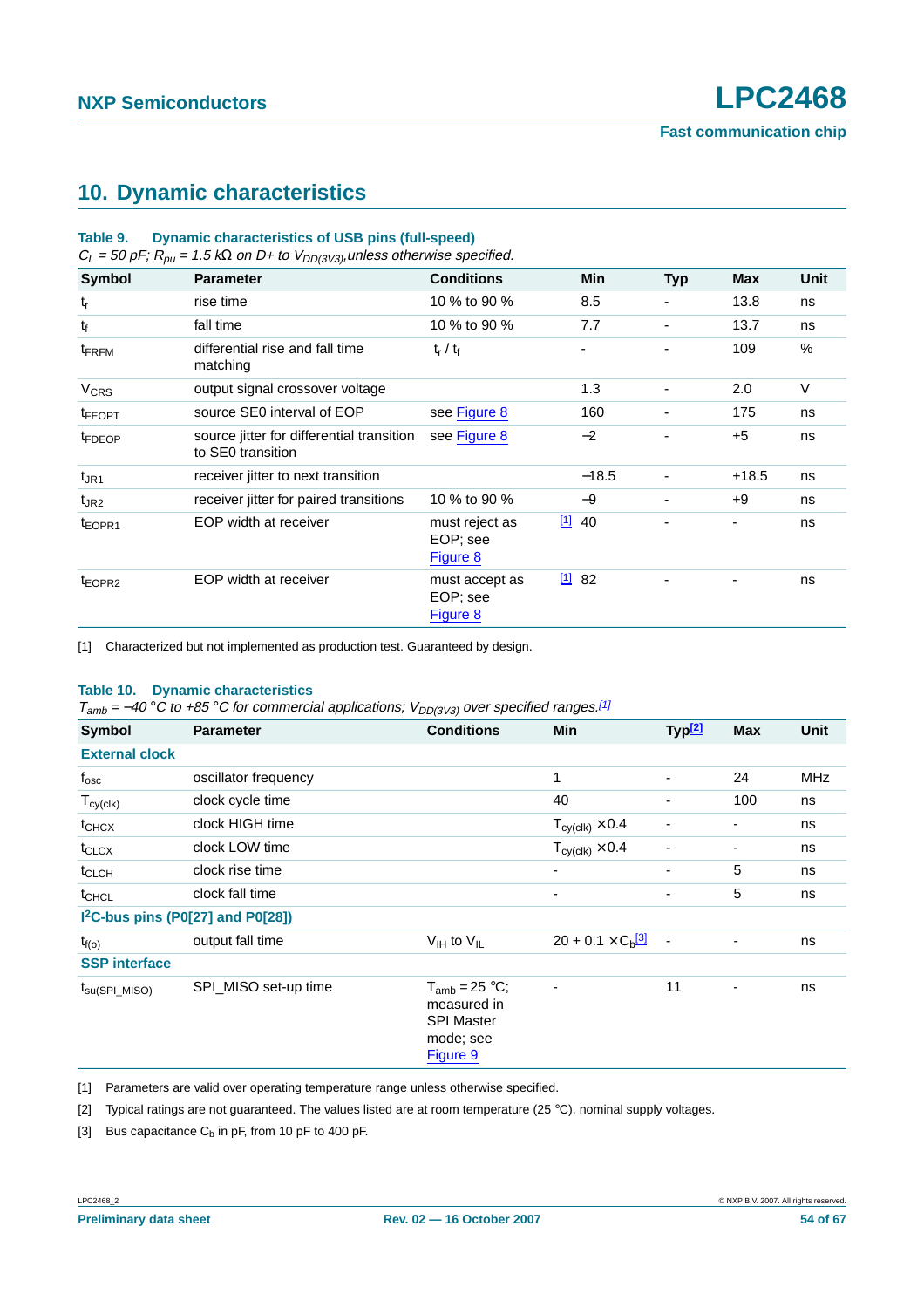## **10.1 Timing**

<span id="page-54-2"></span>

<span id="page-54-1"></span><span id="page-54-0"></span>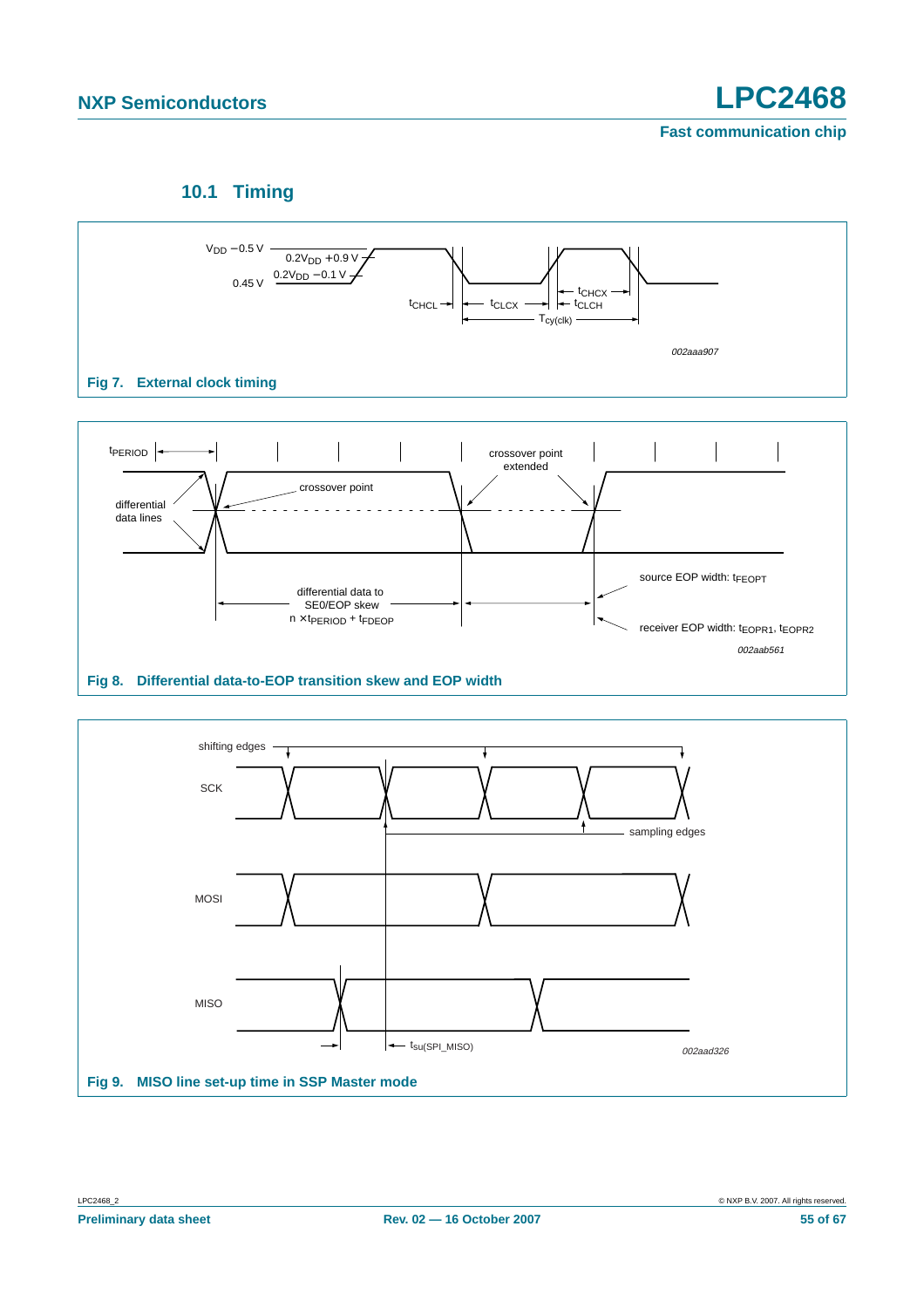## <span id="page-55-1"></span>**11. Application information**

<span id="page-55-0"></span>



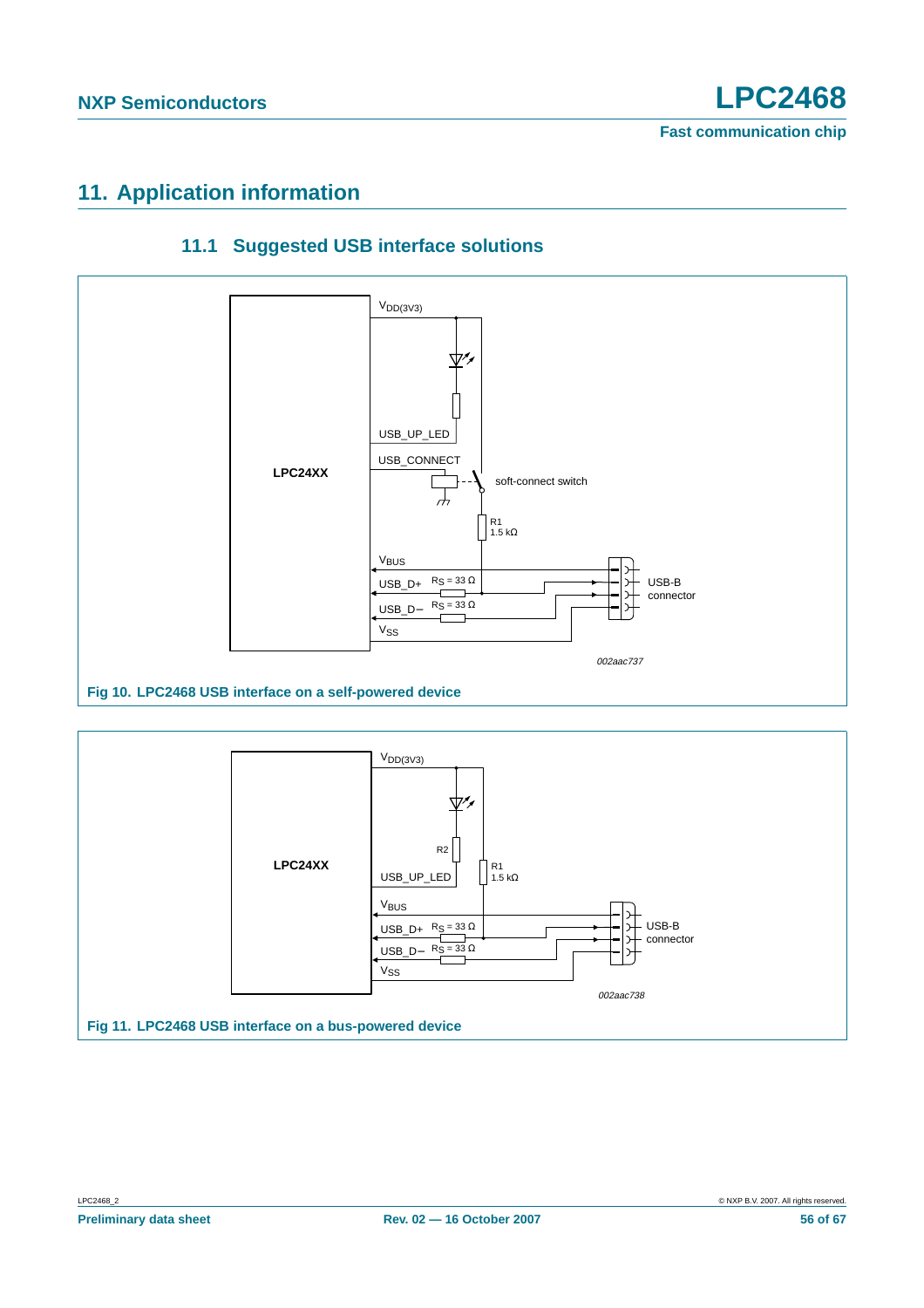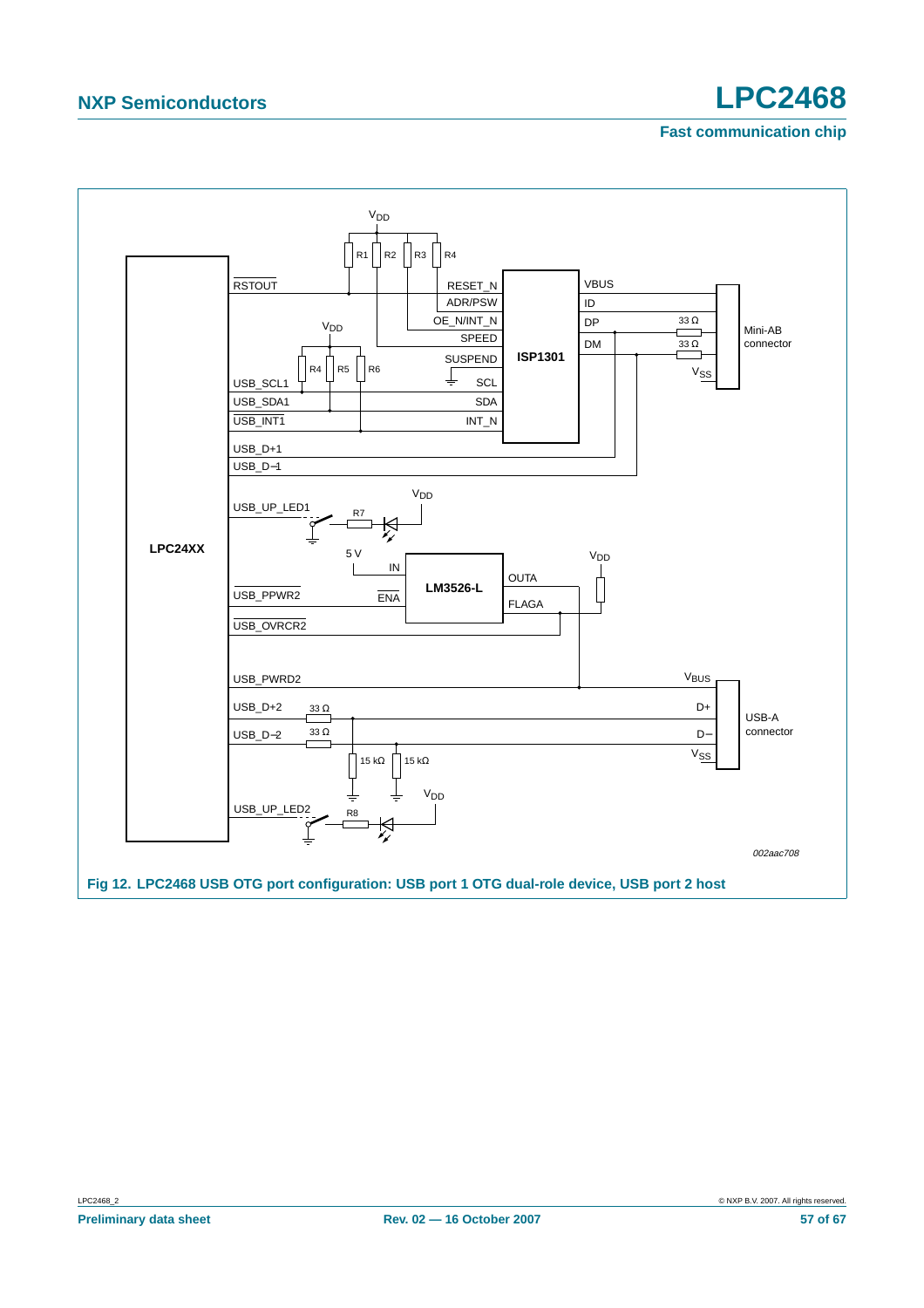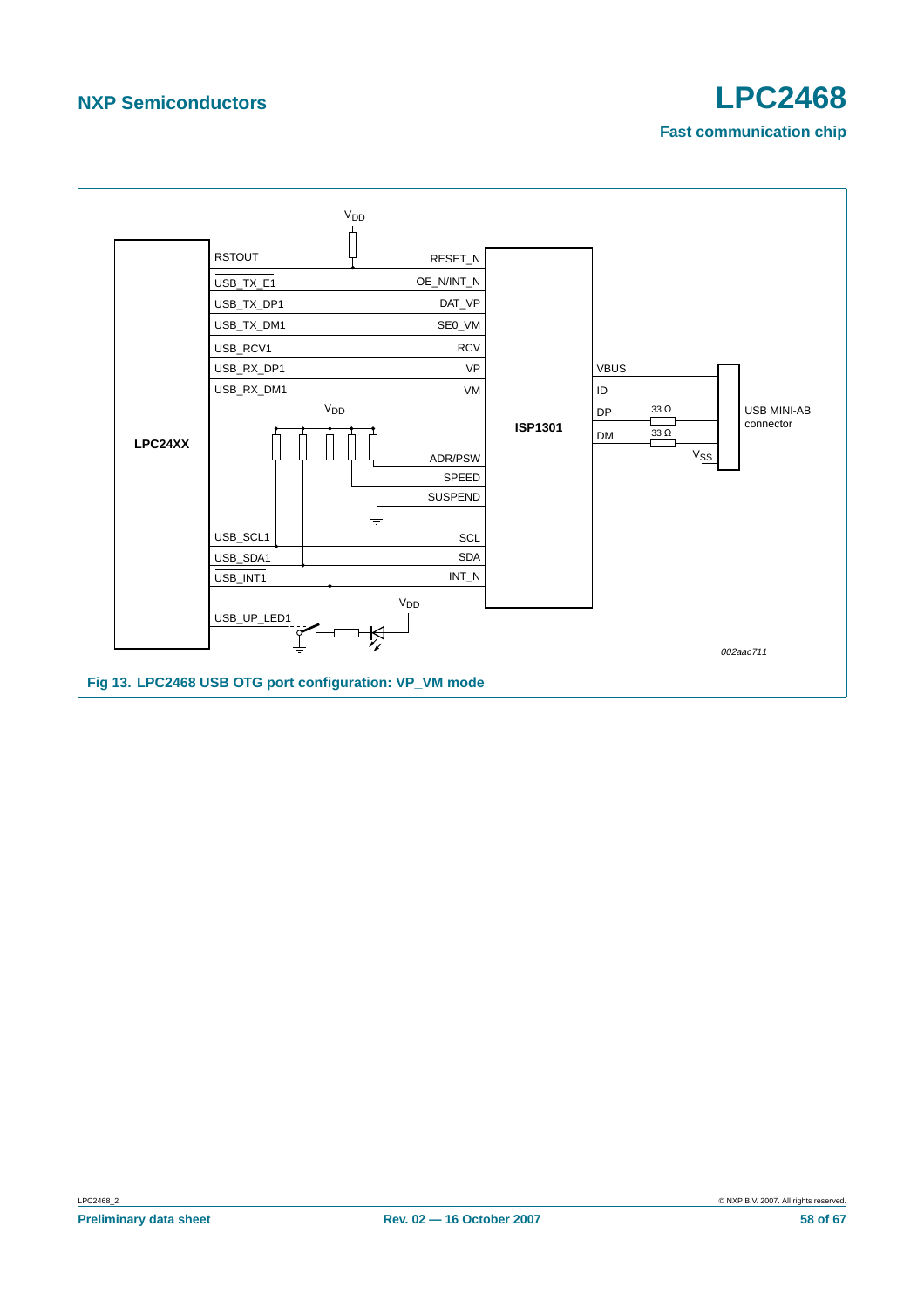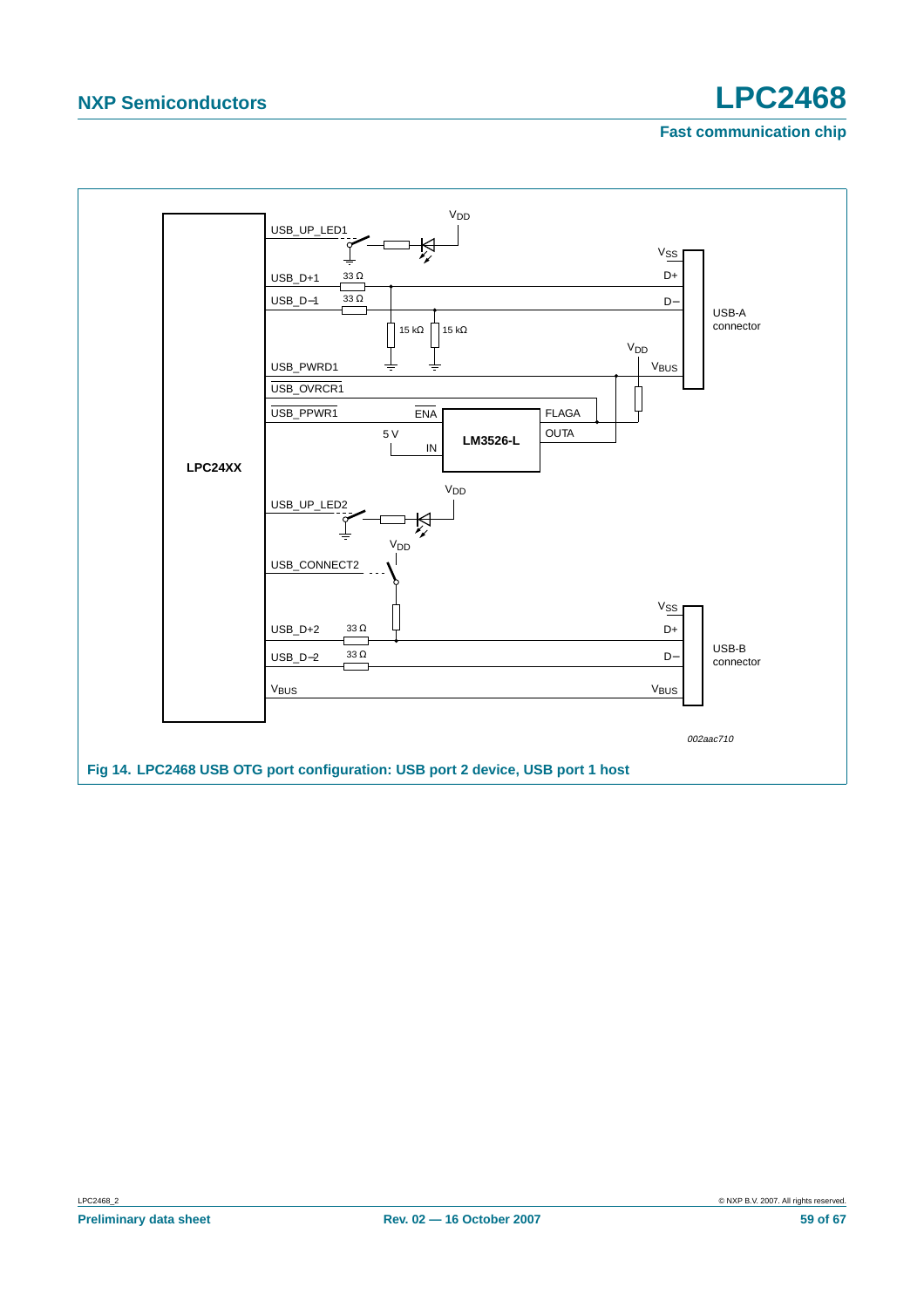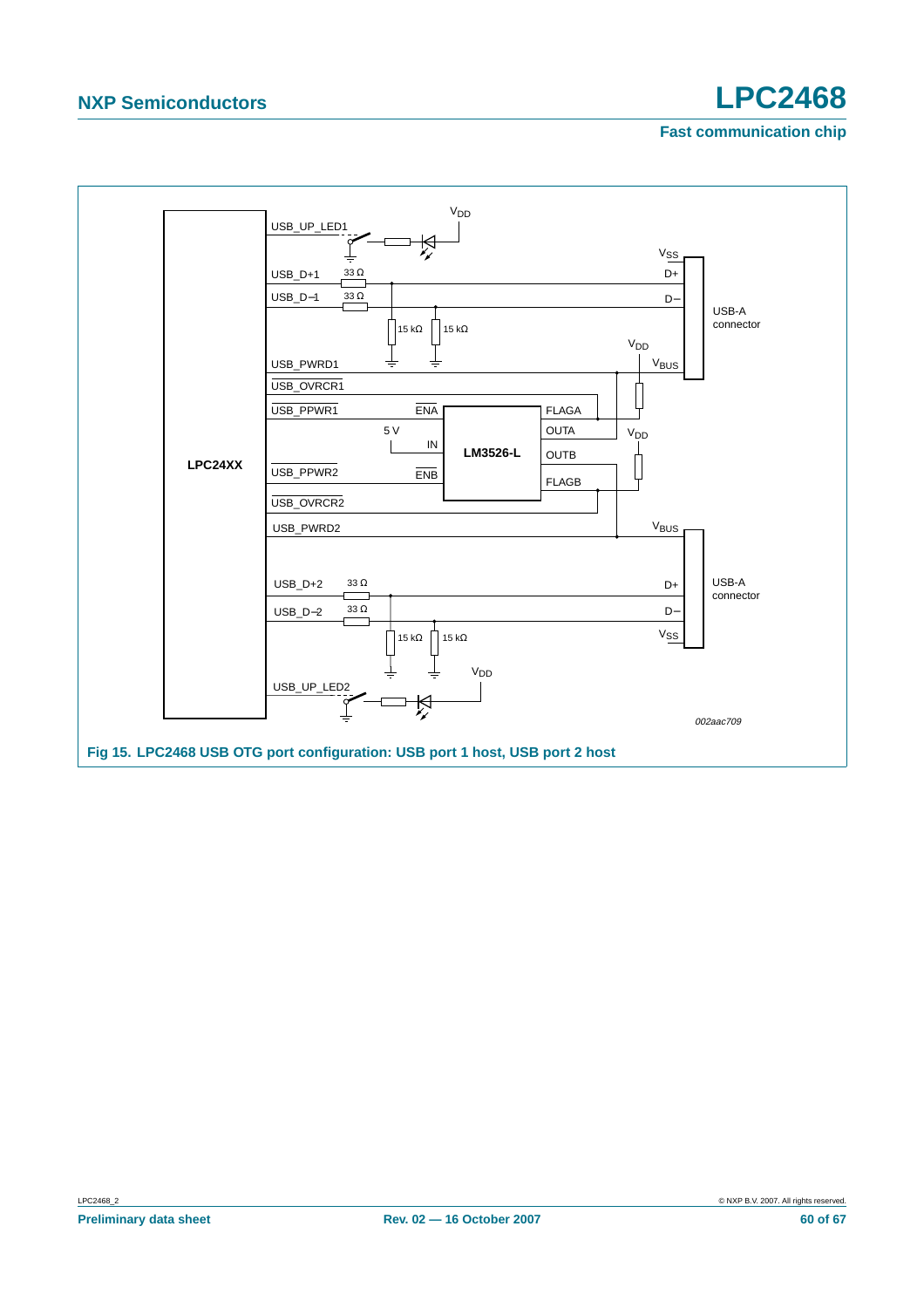## <span id="page-60-0"></span>**12. Package outline**



#### LPC2468\_2 © NXP B.V. 2007. All rights reserved. **Fig 16. Package outline SOT459-1 (LQFP208)**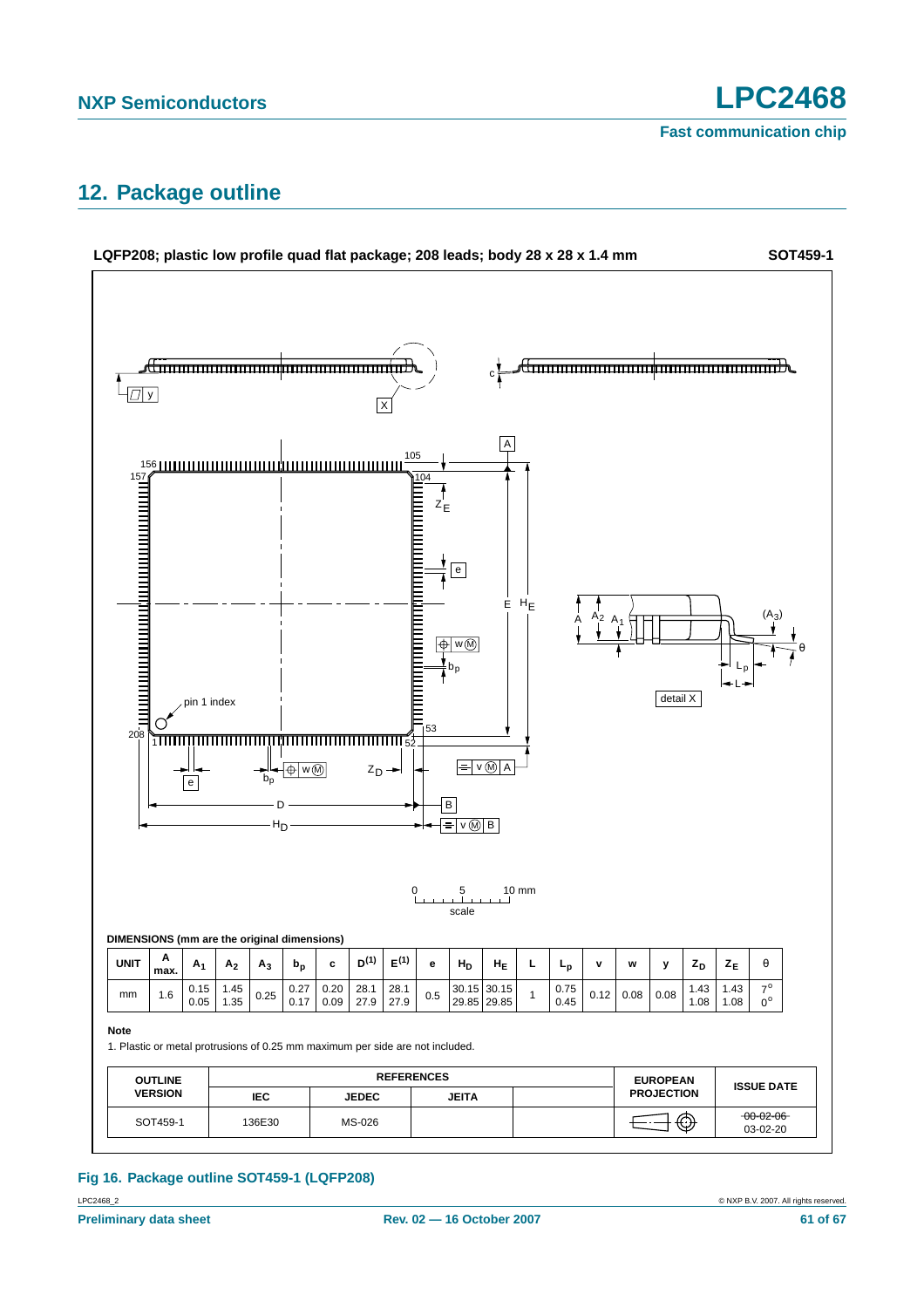**SOT950-1**



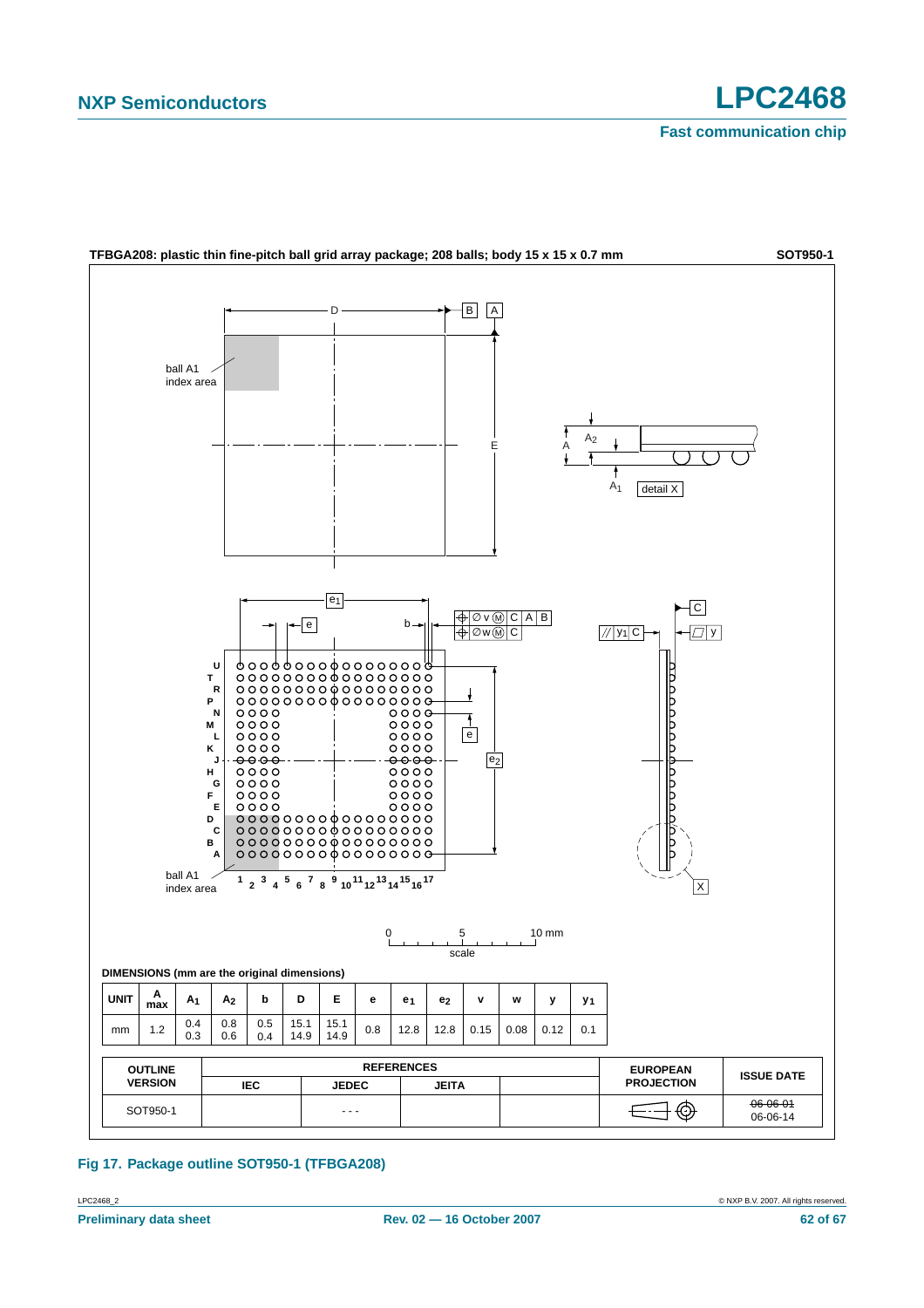## <span id="page-62-0"></span>**13. Abbreviations**

| Table 11.       | <b>Acronym list</b>                         |
|-----------------|---------------------------------------------|
| Acronym         | <b>Description</b>                          |
| ADC             | Analog-to-Digital Converter                 |
| AHB             | Advanced High-performance Bus               |
| <b>AMBA</b>     | Advanced Microcontroller Bus Architecture   |
| <b>APB</b>      | <b>Advanced Peripheral Bus</b>              |
| <b>ATX</b>      | Analog Transceiver                          |
| <b>BLS</b>      | <b>Byte Lane Select</b>                     |
| <b>BOD</b>      | <b>BrownOut Detection</b>                   |
| CAN             | <b>Controller Area Network</b>              |
| <b>DAC</b>      | Digital-to-Analog Converter                 |
| <b>DCC</b>      | Debug Communication Channel                 |
| <b>DMA</b>      | <b>Direct Memory Access</b>                 |
| <b>DSP</b>      | <b>Digital Signal Processing</b>            |
| <b>EOP</b>      | End Of Packet                               |
| <b>ETM</b>      | <b>Embedded Trace Macrocell</b>             |
| <b>GPIO</b>     | General Purpose Input/Output                |
| <b>IrDA</b>     | Infrared Data Association                   |
| <b>JTAG</b>     | Joint Test Action Group                     |
| MII             | Media Independent Interface                 |
| <b>PHY</b>      | <b>Physical Layer</b>                       |
| PLL             | Phase-Locked Loop                           |
| <b>PWM</b>      | Pulse Width Modulator                       |
| RMII            | Reduced Media Independent Interface         |
| SD/MMC          | Secure Digital/MultiMediaCard               |
| SE <sub>0</sub> | Single Ended Zero                           |
| <b>SPI</b>      | Serial Peripheral Interface                 |
| SSI             | Synchronous Serial Interface                |
| <b>SSP</b>      | Synchronous Serial Port                     |
| TTL             | <b>Transistor-Transistor Logic</b>          |
| <b>UART</b>     | Universal Asynchronous Receiver/Transmitter |
| <b>USB</b>      | <b>Universal Serial Bus</b>                 |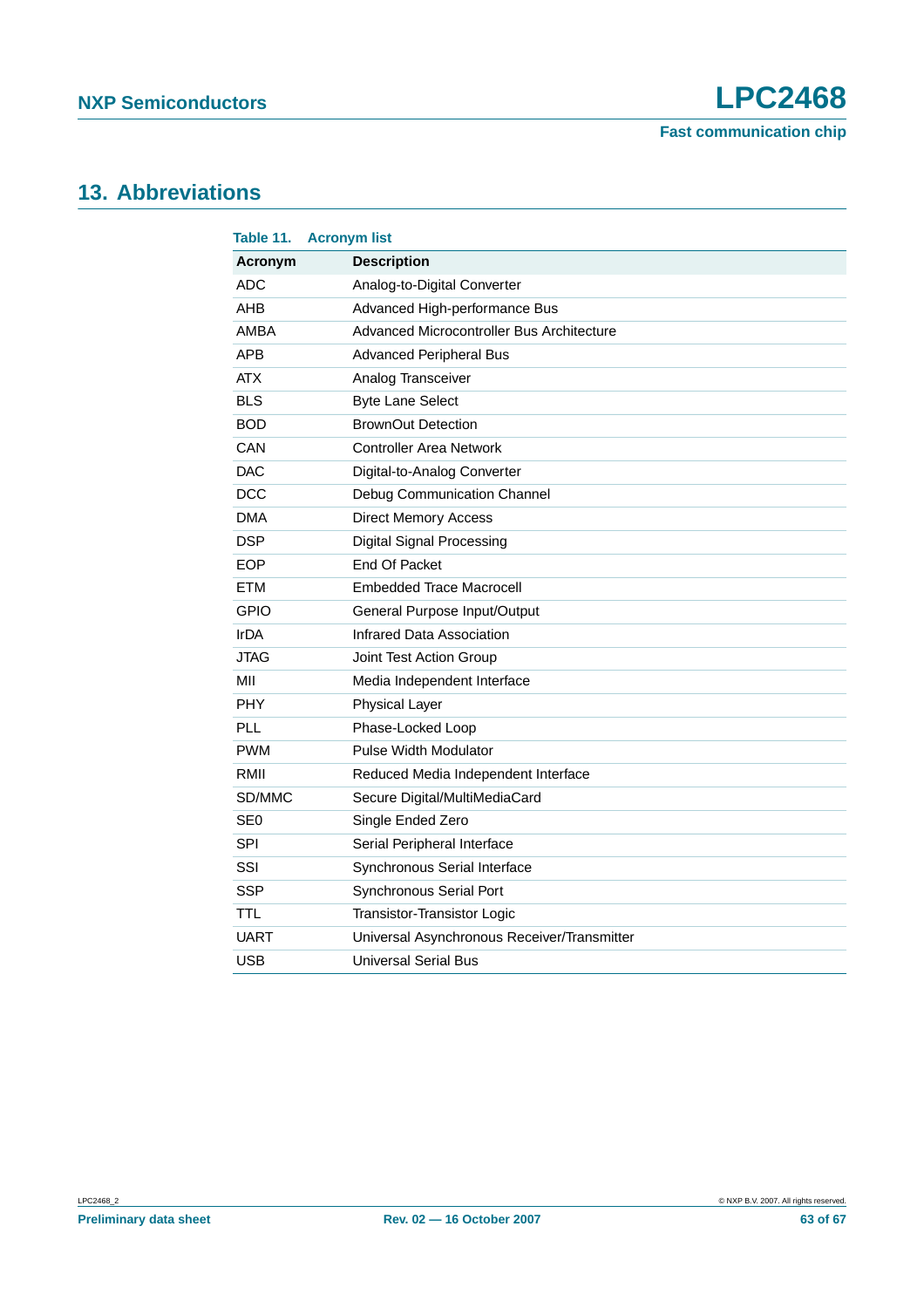## <span id="page-63-0"></span>**14. Revision history**

| <b>Table 12. Revision history</b> |              |                                                                                          |                          |                          |
|-----------------------------------|--------------|------------------------------------------------------------------------------------------|--------------------------|--------------------------|
| Document ID                       | Release date | Data sheet status                                                                        | <b>Change notice</b>     | <b>Supersedes</b>        |
| LPC2468 2                         | 20071016     | Preliminary data sheet                                                                   | $\overline{\phantom{a}}$ | LPC2468 1                |
| Modifications:                    |              | Incorrect character fonts have been replaced in figures 1, 6, 10, 11, 12, 13, 14 and 15. |                          |                          |
| LPC2468 1                         | 20070903     | Preliminary data sheet                                                                   | $\overline{\phantom{0}}$ | $\overline{\phantom{0}}$ |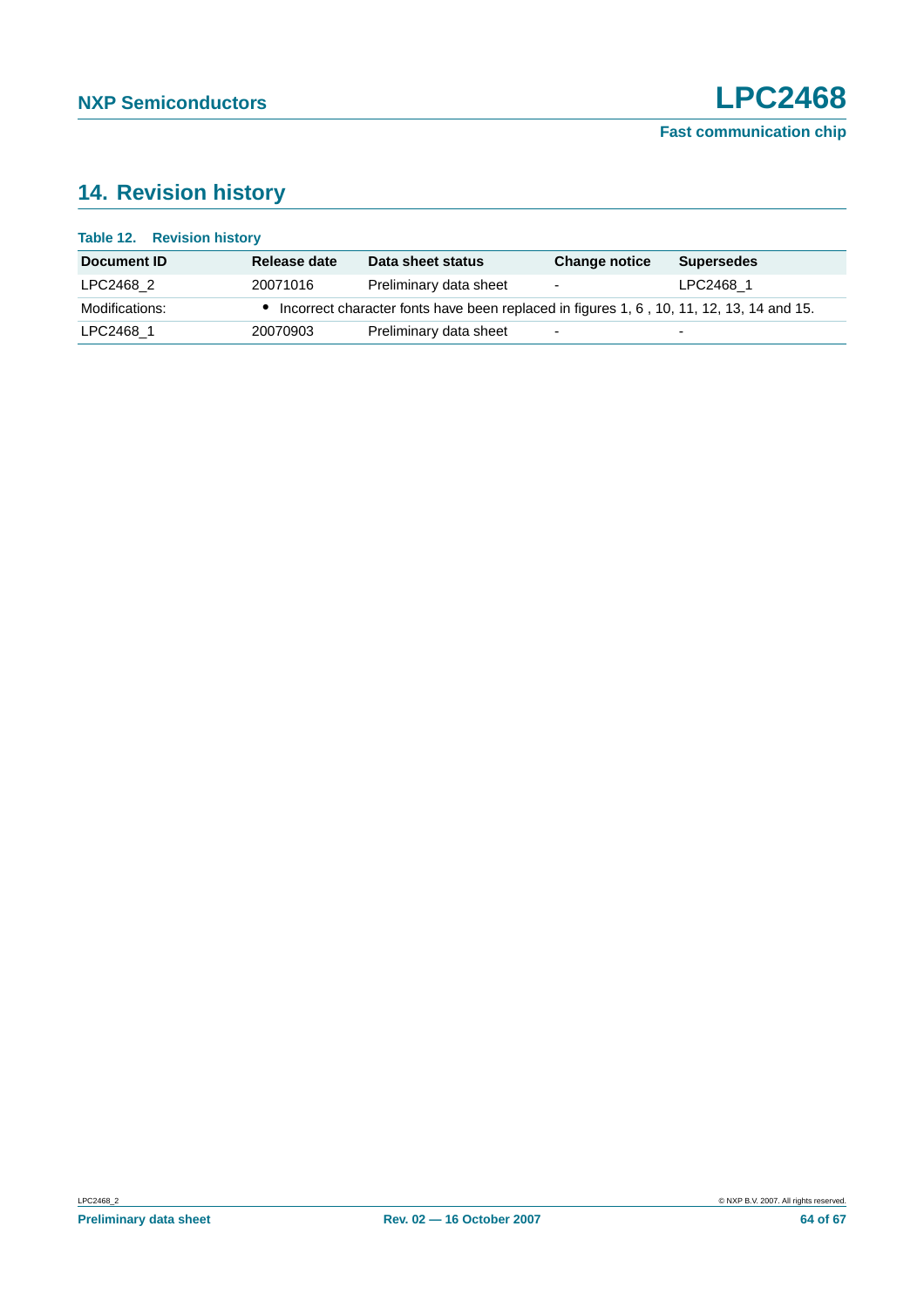## <span id="page-64-0"></span>**15. Legal information**

### <span id="page-64-1"></span>**15.1 Data sheet status**

| Document status <sup>[1][2]</sup> | Product status <sup>[3]</sup> | <b>Definition</b>                                                                     |
|-----------------------------------|-------------------------------|---------------------------------------------------------------------------------------|
| Objective [short] data sheet      | Development                   | This document contains data from the objective specification for product development. |
| Preliminary [short] data sheet    | Qualification                 | This document contains data from the preliminary specification.                       |
| Product [short] data sheet        | Production                    | This document contains the product specification.                                     |

[1] Please consult the most recently issued document before initiating or completing a design.

[2] The term 'short data sheet' is explained in section "Definitions".

[3] The product status of device(s) described in this document may have changed since this document was published and may differ in case of multiple devices. The latest product status information is available on the Internet at URL <http://www.nxp.com>.

#### <span id="page-64-2"></span>**15.2 Definitions**

**Draft —** The document is a draft version only. The content is still under internal review and subject to formal approval, which may result in modifications or additions. NXP Semiconductors does not give any representations or warranties as to the accuracy or completeness of information included herein and shall have no liability for the consequences of use of such information.

**Short data sheet —** A short data sheet is an extract from a full data sheet with the same product type number(s) and title. A short data sheet is intended for quick reference only and should not be relied upon to contain detailed and full information. For detailed and full information see the relevant full data sheet, which is available on request via the local NXP Semiconductors sales office. In case of any inconsistency or conflict with the short data sheet, the full data sheet shall prevail.

### <span id="page-64-3"></span>**15.3 Disclaimers**

**General —** Information in this document is believed to be accurate and reliable. However, NXP Semiconductors does not give any representations or warranties, expressed or implied, as to the accuracy or completeness of such information and shall have no liability for the consequences of use of such information.

**Right to make changes —** NXP Semiconductors reserves the right to make changes to information published in this document, including without limitation specifications and product descriptions, at any time and without notice. This document supersedes and replaces all information supplied prior to the publication hereof.

**Suitability for use —** NXP Semiconductors products are not designed, authorized or warranted to be suitable for use in medical, military, aircraft, space or life support equipment, nor in applications where failure or malfunction of a NXP Semiconductors product can reasonably be expected to result in personal injury, death or severe property or environmental damage.

NXP Semiconductors accepts no liability for inclusion and/or use of NXP Semiconductors products in such equipment or applications and therefore such inclusion and/or use is at the customer's own risk.

**Applications —** Applications that are described herein for any of these products are for illustrative purposes only. NXP Semiconductors makes no representation or warranty that such applications will be suitable for the specified use without further testing or modification.

**Limiting values —** Stress above one or more limiting values (as defined in the Absolute Maximum Ratings System of IEC 60134) may cause permanent damage to the device. Limiting values are stress ratings only and operation of the device at these or any other conditions above those given in the Characteristics sections of this document is not implied. Exposure to limiting values for extended periods may affect device reliability.

**Terms and conditions of sale —** NXP Semiconductors products are sold subject to the general terms and conditions of commercial sale, as published at <http://www.nxp.com/profile/terms>, including those pertaining to warranty, intellectual property rights infringement and limitation of liability, unless explicitly otherwise agreed to in writing by NXP Semiconductors. In case of any inconsistency or conflict between information in this document and such terms and conditions, the latter will prevail.

**No offer to sell or license —** Nothing in this document may be interpreted or construed as an offer to sell products that is open for acceptance or the grant, conveyance or implication of any license under any copyrights, patents or other industrial or intellectual property rights.

## <span id="page-64-4"></span>**15.4 Trademarks**

Notice: All referenced brands, product names, service names and trademarks are the property of their respective owners.

**I 2C-bus —** logo is a trademark of NXP B.V.

**SoftConnect —** is a trademark of NXP B.V.

**GoodLink —** is a trademark of NXP B.V.

## <span id="page-64-5"></span>**16. Contact information**

For additional information, please visit: **http://www.nxp.com** For sales office addresses, send an email to: **salesaddresses@nxp.com**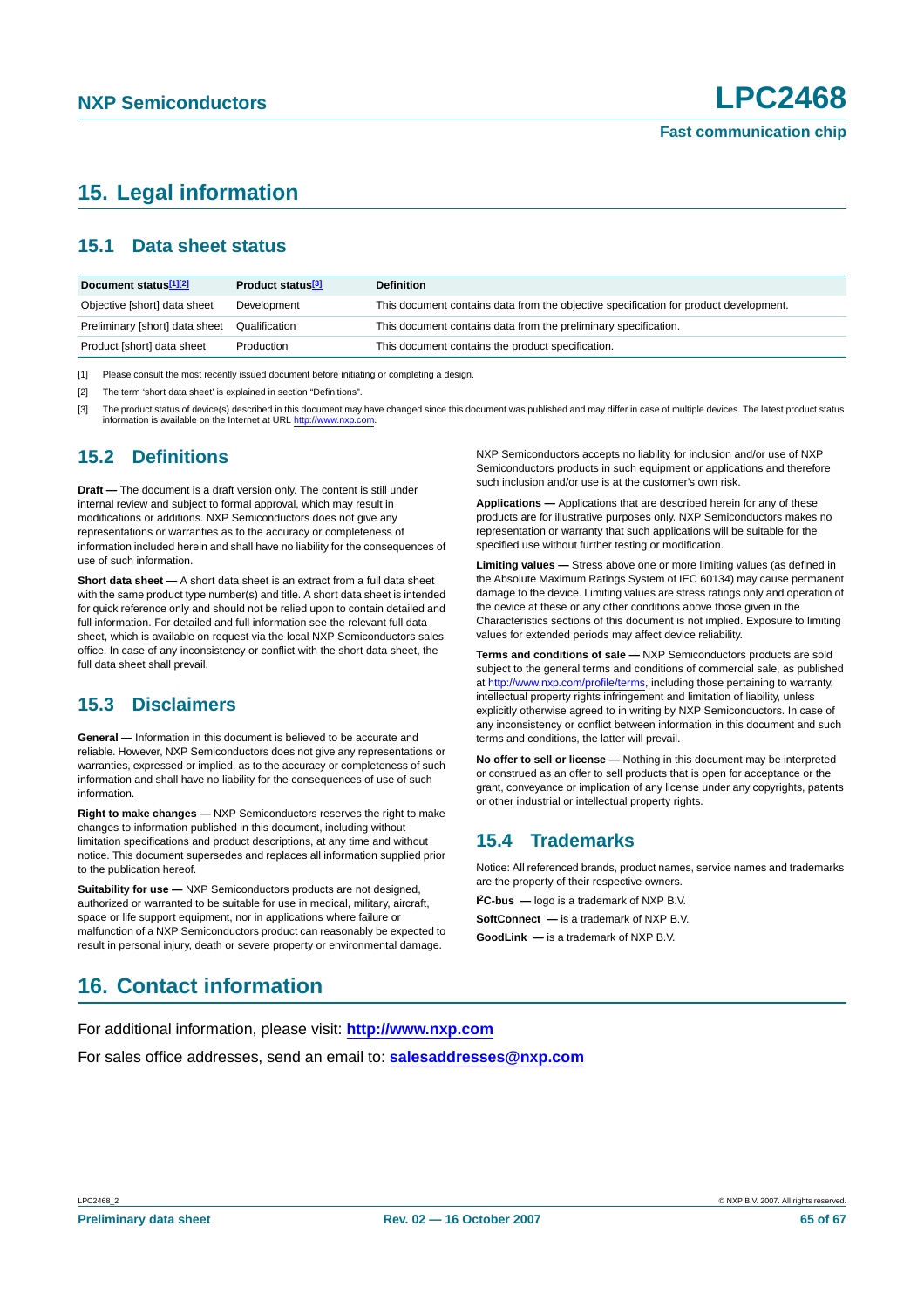**Fast communication chip**

## <span id="page-65-0"></span>**17. Contents**

| 1                  | General description                                             | -1       |
|--------------------|-----------------------------------------------------------------|----------|
| 2                  | Features                                                        | 1        |
| 3                  |                                                                 | 3        |
| 4                  | Ordering information                                            | 3        |
| 4.1                |                                                                 | 4        |
| 5                  | Block diagram                                                   | 5        |
| 6                  | Pinning information 6                                           |          |
| 6.1                |                                                                 | 6        |
| 6.2                |                                                                 | 9        |
| 7                  | Functional description  24                                      |          |
| 7.1                | Architectural overview.                                         | 24       |
| 7.2                | On-chip flash programming memory                                | 25       |
| 7.3                | On-chip SRAM $\ldots \ldots \ldots \ldots \ldots \ldots \ldots$ | 26       |
| 7.4                | Memory map                                                      | 26       |
| 7.5                |                                                                 | 27       |
| 7.5.1              | Interrupt sources                                               | 28       |
| 7.6                |                                                                 | 28       |
| 7.7                | External memory controller.                                     | 28       |
| 7.7.1              |                                                                 | 28       |
| 7.8                | General purpose DMA controller                                  | 29       |
| 7.8.1              |                                                                 | 29       |
| 7.9                | Fast general purpose parallel I/O                               | 30       |
| 7.9.1              |                                                                 | 30       |
| 7.10               |                                                                 | 31       |
| 7.10.1             |                                                                 | 31       |
| 7.11               |                                                                 | 32       |
| 7.11.1             |                                                                 | 32<br>32 |
| 7.11.1.1<br>7.11.2 |                                                                 | 32       |
| 7.11.2.1           |                                                                 | 33       |
| 7.11.3             | USB OTG Controller                                              | 33       |
| 7.11.3.1           |                                                                 | 33       |
| 7.12               | CAN controller and acceptance filters                           | 33       |
| 7.12.1             |                                                                 | 33       |
| 7.13               |                                                                 | 34       |
| 7.13.1             |                                                                 | 34       |
| 7.14               |                                                                 | 34       |
| 7.14.1             |                                                                 | 34       |
| 7.15               |                                                                 | 34       |
| 7.15.1             |                                                                 | 34       |
| 7.16               | SPI serial I/O controller                                       | 35       |
| 7.16.1             |                                                                 | 35       |
| 7.17               | SSP serial I/O controller                                       | 35       |
| 7.17.1             |                                                                 | 35       |
| 7.18               | SD/MMC card interface                                           | 35       |
| 7.18.1             |                                                                 | 36       |
| 7.19               | I <sup>2</sup> C-bus serial I/O controller                      | 36       |

| 7.19.1   | Features                                                             | 36 |
|----------|----------------------------------------------------------------------|----|
| 7.20     | 1 <sup>2</sup> S-bus serial I/O controllers                          | 36 |
| 7.20.1   |                                                                      | 37 |
| 7.21     | General purpose 32-bit timers/external event                         |    |
|          |                                                                      | 37 |
| 7.21.1   | Features                                                             | 37 |
| 7.22     | Pulse width modulator                                                | 38 |
| 7.22.1   | Features                                                             | 38 |
| 7.23     | Watchdog timer (WDT).                                                | 39 |
| 7.23.1   | Features                                                             | 39 |
| 7.24     | RTC and battery RAM                                                  | 39 |
| 7.24.1   | Features                                                             | 40 |
| 7.25     | Clocking and power control $\ldots \ldots \ldots \ldots$             | 40 |
| 7.25.1   | Crystal oscillators                                                  | 40 |
| 7.25.1.1 |                                                                      | 40 |
| 7.25.1.2 | Main oscillator                                                      | 40 |
| 7.25.1.3 | RTC oscillator                                                       | 41 |
| 7.25.2   |                                                                      | 41 |
| 7.25.3   |                                                                      | 41 |
| 7.25.4   |                                                                      | 41 |
| 7.25.4.1 |                                                                      | 42 |
| 7.25.4.2 | Sleep mode $\ldots \ldots \ldots \ldots \ldots \ldots \ldots \ldots$ | 42 |
| 7.25.4.3 |                                                                      | 42 |
| 7.25.4.4 | Power domains                                                        | 43 |
| 7.26     |                                                                      | 43 |
| 7.26.1   |                                                                      | 43 |
| 7.26.2   | Brownout detection                                                   | 43 |
| 7.26.3   | Code security (Code Read Protection - CRP)                           | 44 |
| 7.26.4   |                                                                      | 44 |
| 7.26.5   | External interrupt inputs                                            | 45 |
| 7.26.6   | Memory mapping control                                               | 45 |
| 7.27     | Emulation and debugging.                                             | 45 |
| 7.27.1   | EmbeddedICE                                                          | 45 |
| 7.27.2   | Embedded trace                                                       | 45 |
| 7.27.3   |                                                                      | 46 |
| 8        | Limiting values                                                      | 47 |
| 9        | Static characteristics                                               | 48 |
| 10       | Dynamic characteristics                                              | 54 |
| 10.1     |                                                                      | 55 |
|          |                                                                      |    |
| 11       | Application information                                              | 56 |
| 11.1     | Suggested USB interface solutions                                    | 56 |
| 12       | Package outline                                                      | 61 |
| 13       | Abbreviations                                                        | 63 |
| 14       | Revision history                                                     | 64 |
| 15       | Legal information                                                    | 65 |
| 15.1     |                                                                      | 65 |
|          |                                                                      |    |

#### **continued >>**